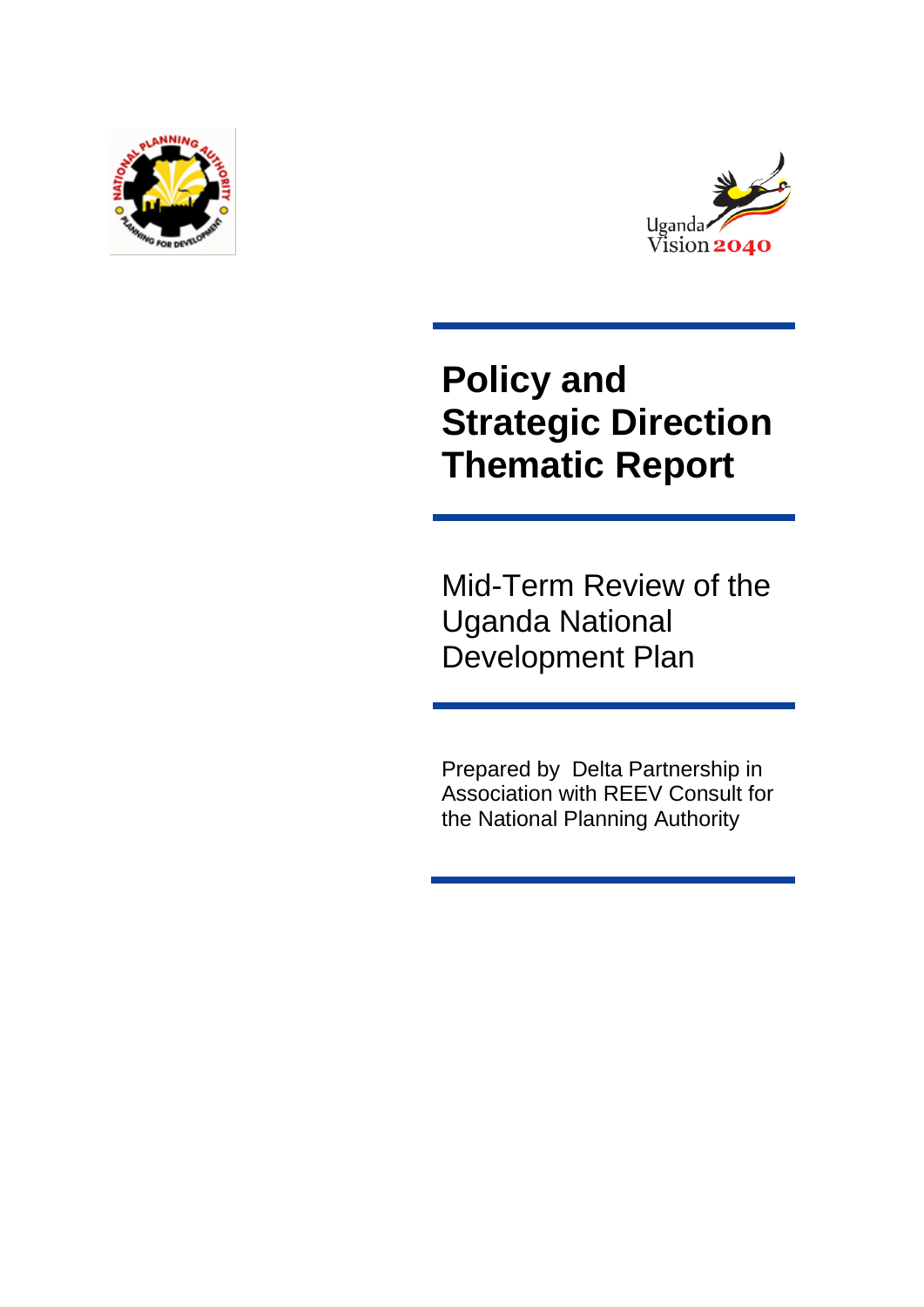<span id="page-1-0"></span>

|                                                  | 1.1  |                                                                          |  |
|--------------------------------------------------|------|--------------------------------------------------------------------------|--|
|                                                  | 1.2  |                                                                          |  |
|                                                  | 1.3  |                                                                          |  |
|                                                  | 1.4  |                                                                          |  |
| 2.0 ANALYSIS OF POLICY AND STRATEGIC DIRECTION 9 |      |                                                                          |  |
|                                                  | 2.1  |                                                                          |  |
|                                                  | 2.2  |                                                                          |  |
|                                                  | 2.3  |                                                                          |  |
|                                                  | 2.4  |                                                                          |  |
|                                                  | 2.5  |                                                                          |  |
|                                                  | 2.6  |                                                                          |  |
|                                                  | 2.7  |                                                                          |  |
|                                                  | 2.8  |                                                                          |  |
|                                                  | 2.9  |                                                                          |  |
|                                                  | 2.10 |                                                                          |  |
|                                                  | 2.11 |                                                                          |  |
|                                                  |      |                                                                          |  |
|                                                  | 3.1  |                                                                          |  |
|                                                  | 3.2  | Understanding of policies and strategies for achieving NDP objectives 24 |  |
|                                                  | 3.3  |                                                                          |  |

# **CONTENTS**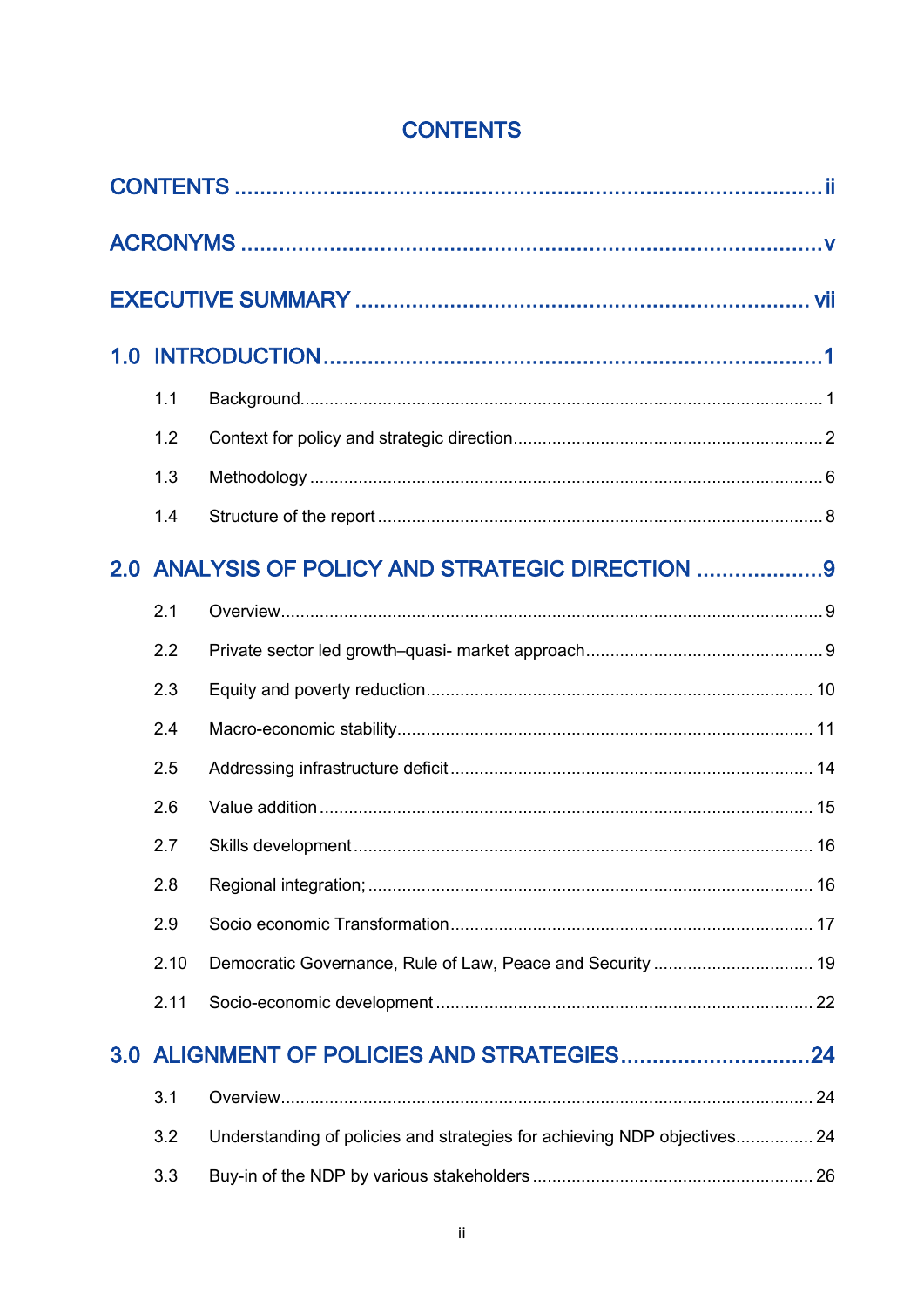|     | 3.4 | Alignment of the NDP with other key policy and strategic direction documents  29  |           |
|-----|-----|-----------------------------------------------------------------------------------|-----------|
|     | 3.5 |                                                                                   |           |
|     | 3.6 | Alignment of NDP policy and strategic direction within specific sectors plans  36 |           |
| 4.0 |     | IMPROVEMENT OF DESIGN AND IMPLEMENTATION                                          | <b>OF</b> |
|     |     |                                                                                   |           |
|     | 4.1 | Institutional framework for design and implementation of policy and strategic     |           |
|     | 4.2 |                                                                                   |           |
|     | 4.3 |                                                                                   |           |
|     | 4.4 |                                                                                   |           |
| 5.0 |     |                                                                                   |           |
|     | 5.1 |                                                                                   |           |
|     | 5.2 |                                                                                   |           |
|     | 5.3 |                                                                                   |           |
|     | 5.4 |                                                                                   |           |
|     | 5.5 |                                                                                   |           |
|     | 5.6 |                                                                                   |           |
|     | 5.7 |                                                                                   |           |
| 6.0 |     |                                                                                   |           |
|     | 6.1 | Institutional Framework for Setting Policy and Strategic Direction58              |           |
|     | 6.2 |                                                                                   |           |
|     | 6.3 |                                                                                   |           |
|     | 6.4 |                                                                                   |           |
|     | 6.5 |                                                                                   |           |
|     | 6.6 |                                                                                   |           |
|     | 6.7 |                                                                                   |           |
|     | 6.8 |                                                                                   |           |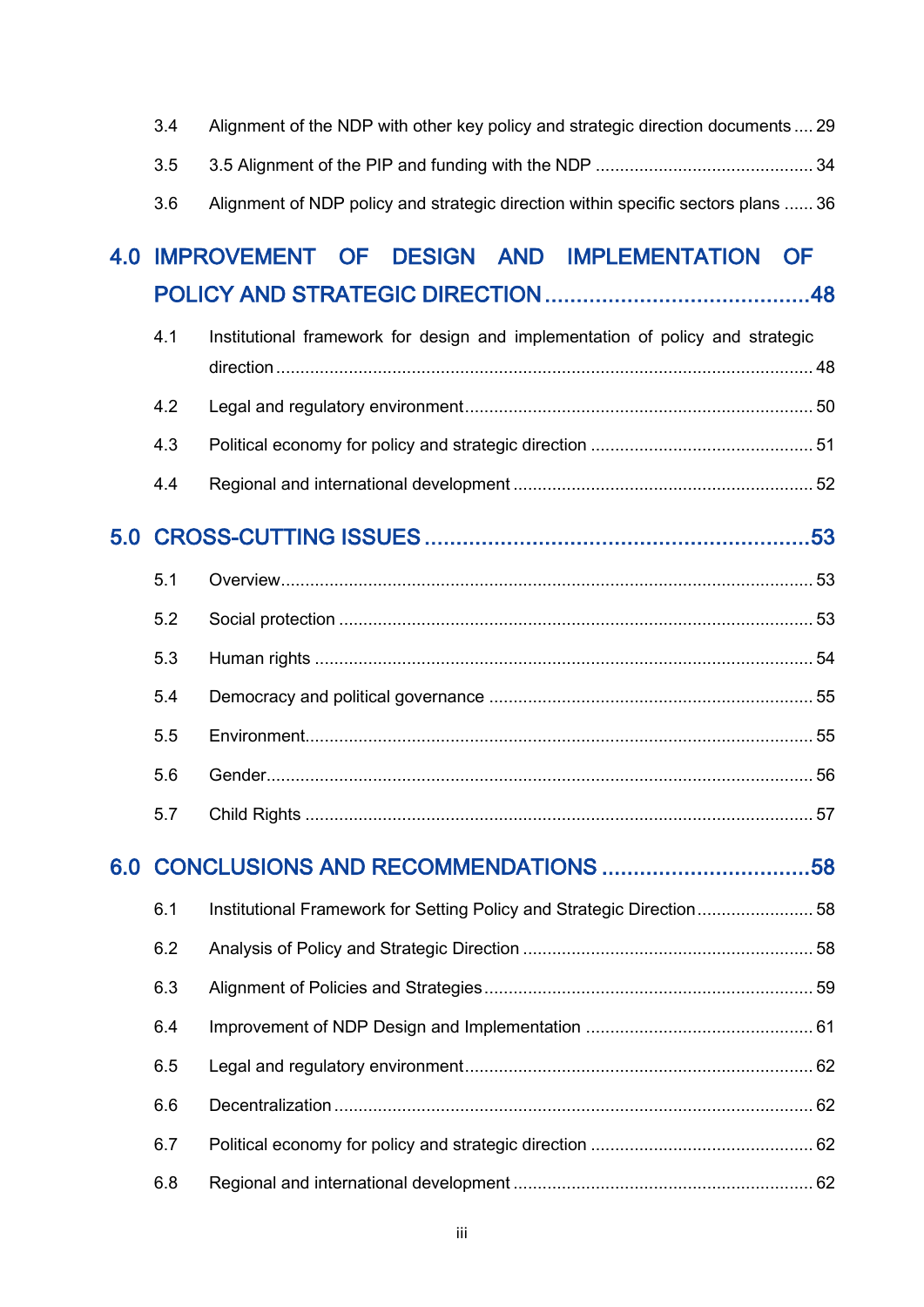| 6.9 |  |
|-----|--|
|     |  |
|     |  |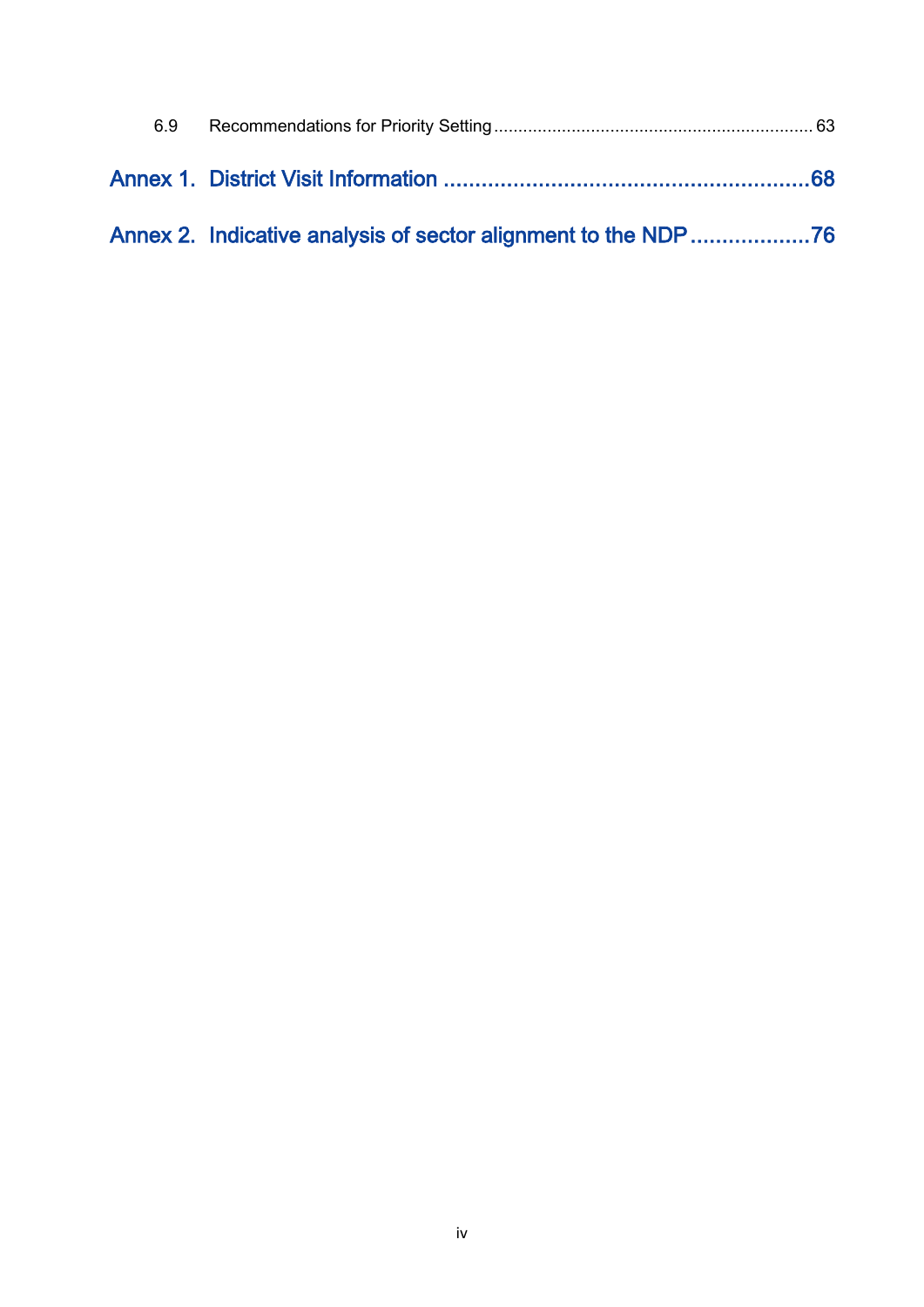# ACRONYMS

<span id="page-4-0"></span>

| <b>BFP</b>    | <b>Budget Framework Paper</b>                            |
|---------------|----------------------------------------------------------|
| <b>BoU</b>    | Bank of Uganda                                           |
| <b>CSO</b>    | <b>Civil Society Organisation</b>                        |
| <b>DDP</b>    | District Development Plan                                |
| <b>EAC</b>    | <b>East African Community</b>                            |
| <b>EPRC</b>   | <b>Economic Policy Research Centre</b>                   |
| <b>FBO</b>    | <b>Faith Based Organisation</b>                          |
| <b>GAPR</b>   | Government Annual Performance Report                     |
| <b>GDP</b>    | <b>Gross Domestic Product</b>                            |
| GoU           | Government of Uganda                                     |
| <b>IFC</b>    | <b>International Finance Corporation</b>                 |
| <b>IGG</b>    | <b>Inspectorate of Government</b>                        |
| <b>JBSF</b>   | <b>Joint Budget Support Framework</b>                    |
| <b>LDPG</b>   | <b>Local Development Partners Group</b>                  |
| <b>LGDP</b>   | Local Government Development Plan                        |
| <b>LGFC</b>   | <b>Local Government Finance Commission</b>               |
| <b>MDA</b>    | Ministry / Department / Agency                           |
| <b>MoAAIF</b> | Ministry of Agriculture, Animal Industries and Fisheries |
| MoD           | <b>Ministry of Defence</b>                               |
| <b>MoEACA</b> | Ministry of East African Community Affairs               |
| <b>MoEMD</b>  | Ministry of Energy and Minerals Development              |
| MoES          | Ministry of Education & Science                          |
| <b>MoFPED</b> | Ministry of Finance, Planning and Economic Development   |
| <b>MoGLSD</b> | Ministry of Gender, Labour and Social Development        |
| MoH           | Ministry of Health                                       |
| MolA          | Ministry of Internal Affairs                             |
| <b>MoICT</b>  | Ministry of Information and Communications Technology    |
| <b>MoJCA</b>  | Ministry of Justice and Constitutional Affairs           |
| <b>MoLHUD</b> | Ministry of Lands, Housing and Urban Development         |
| MoTIC         | Ministry of Trade, Industry and Commerce                 |
| <b>MoTWH</b>  | Ministry of Tourism, Wildlife and Heritage               |
| <b>MoWE</b>   | Ministry of Water and Environment                        |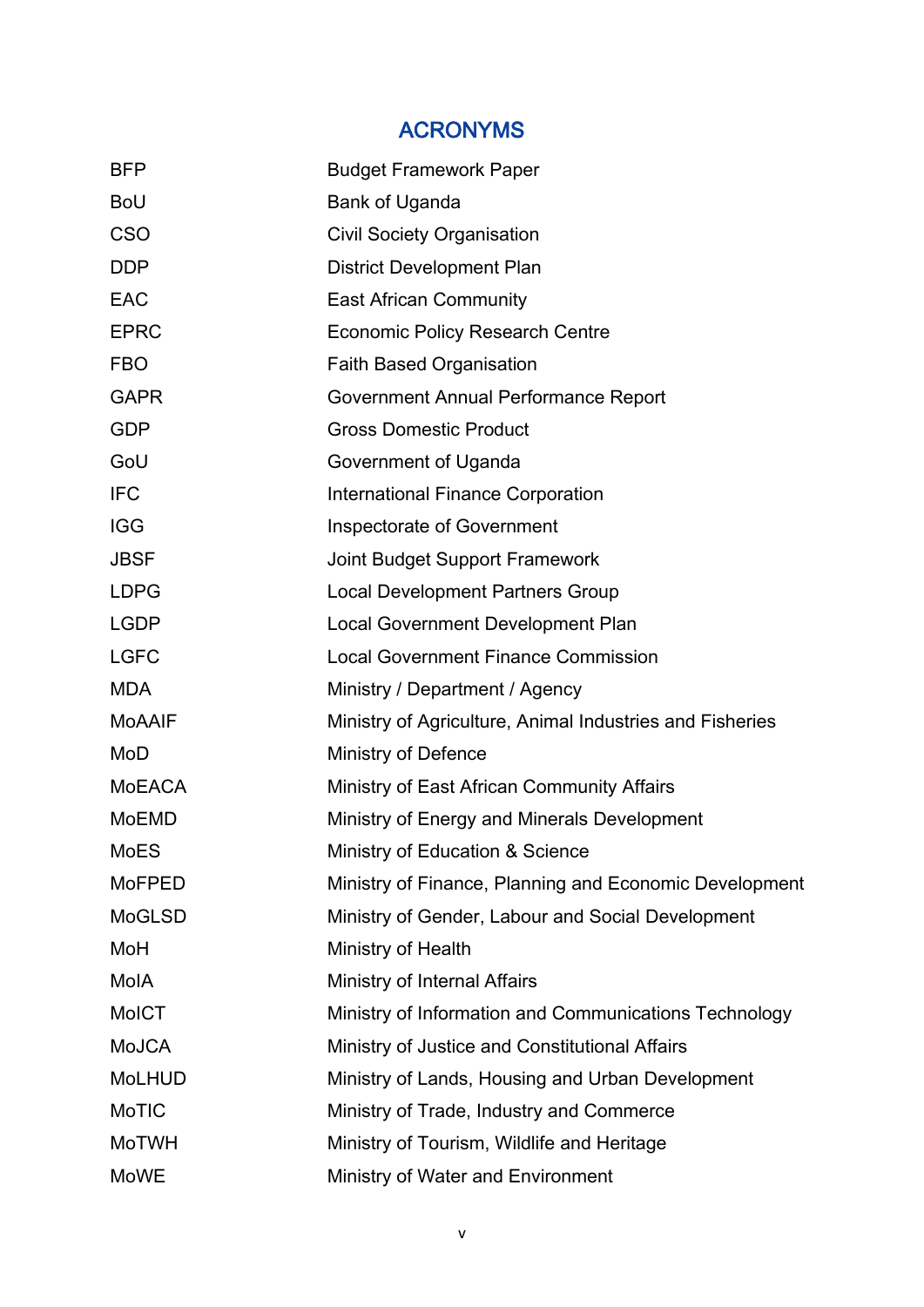| <b>MoWT</b>  | Ministry of Works and Transport         |
|--------------|-----------------------------------------|
| <b>MPS</b>   | <b>Ministerial Policy Statement</b>     |
| <b>MTEF</b>  | Medium Term Expenditure Framework       |
| <b>MTR</b>   | <b>Mid Term Review</b>                  |
| <b>NDP</b>   | <b>National Development Plan</b>        |
| <b>NDR</b>   | <b>National Development Report</b>      |
| <b>NPA</b>   | <b>National Planning Authority</b>      |
| <b>OBT</b>   | <b>Output Based Tool</b>                |
| <b>OoP</b>   | Office of the President                 |
| <b>OPM</b>   | Office of the Prime Minister            |
| <b>PEAP</b>  | <b>Poverty Eradication Action Plan</b>  |
| <b>PIP</b>   | <b>Public Investment Plan</b>           |
| <b>PPP</b>   | <b>Public Private Partnership</b>       |
| <b>PSFU</b>  | Private Sector Foundation of Uganda     |
| <b>SACCO</b> | <b>Savings and Credit Cooperative</b>   |
| <b>SIP</b>   | <b>Sector Investment Plan</b>           |
| <b>SMEs</b>  | <b>Small and Medium Enterprises</b>     |
| <b>STA</b>   | Science and Technology Agency           |
| <b>SWG</b>   | <b>Sector Working Group</b>             |
| <b>ToR</b>   | <b>Terms of Reference</b>               |
| <b>UAAU</b>  | Urban Authorities Association of Uganda |
| <b>UBOS</b>  | <b>Uganda Bureau of Statistics</b>      |
| <b>URA</b>   | <b>Uganda Revenue Authority</b>         |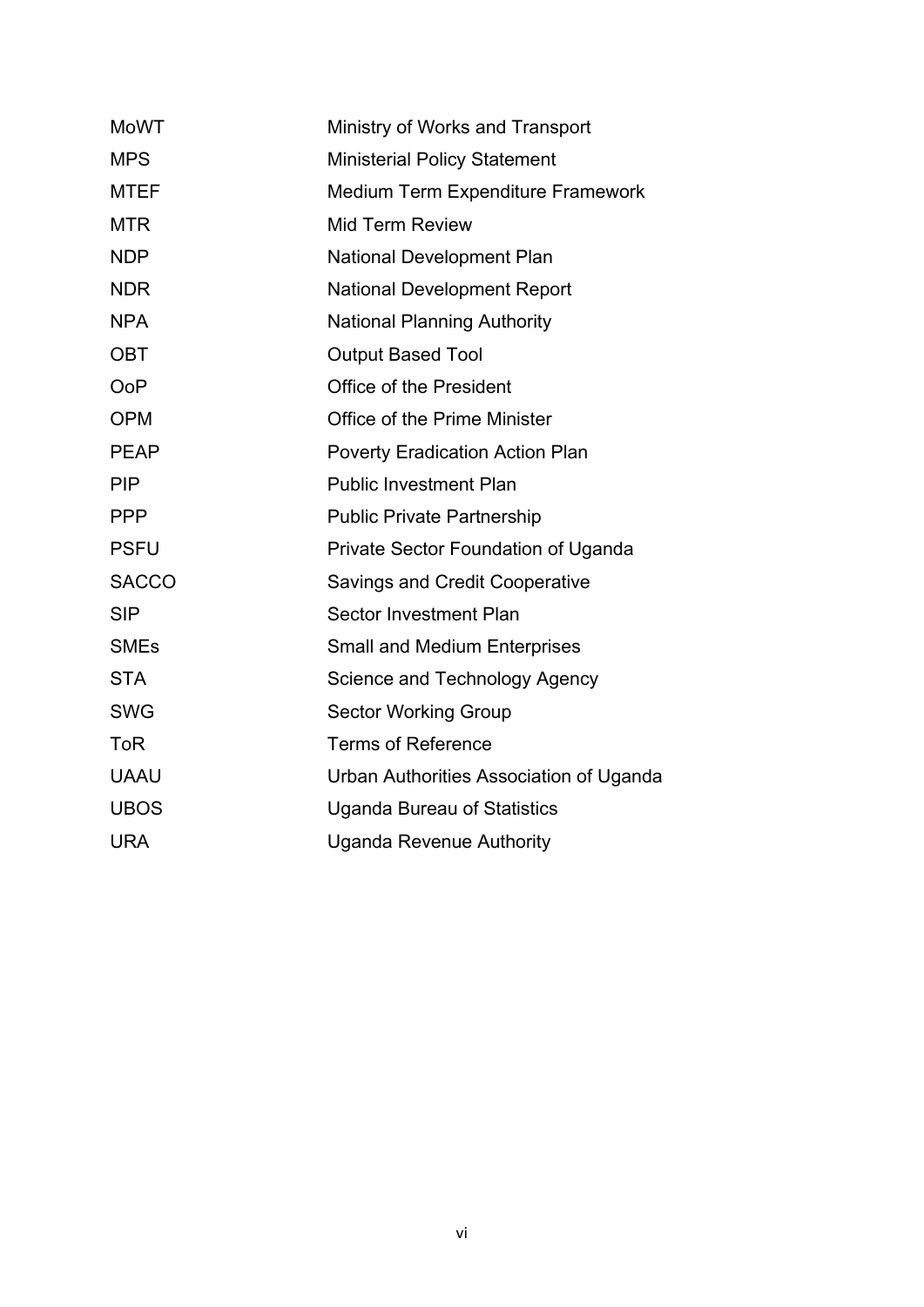## <span id="page-6-0"></span>EXECUTIVE SUMMARY

The theme of the National Development Plan 2010/11 to 2014/15 is Growth, Employment and Socio-Economic Transformation. These three issues provide a guide for the overall policy and strategic direction for the NDP. The major elements of the NDP policy and strategic direction include: private sector led growth with strong public sector participation – quasi- market approach; equity and poverty reduction; monetary policy that supports growth; fiscal expansion for public investment for infrastructure; value addition for increased export earnings and employment; wealth creation through harnessing primary growth sectors; and fast tracking of skills development. Others are: regional integration; macro-economic stability; peace and security; democratic governance and rule of law.

This report analyses progress in each of these areas and the scope for strengthening the strategic direction. In particular, the report also covers congruent areas which are at the heart of the NDP – the balance between equity and growth, public sector management, local government strengthening and regional integration. The report assesses the extent of alignment of policy and strategic direction in terms of its common understanding, consensus on the direction, evidence of integration with other high level documentation, links between the NDP and the Public Investment Plan (PIP) and funding, and alignment of the NDP with sectors and district development plans. The report also sets out options for strengthening the policy and strategic direction going forward.

The NDP is designed to guide the transformation of Uganda into a modern and prosperous country, recognising the need for a development framework that will attract private investment, promote competitiveness, and improve the quality of life for the citizens. In support of smooth NDP implementation, the Government has worked to develop necessary macro-economic and sector specific policies while updating others, ensuring that they are backed up by sector based strategic investment plans. Overall, we conclude that the foundational thinking behind the NDP is a valid one and that there is a reasonably well established strategic map within the document. However, the challenge is that with the exception of the core projects, the NDP does not provide enough sense of prioritisation and sequencing of development initiatives. There were some core projects which required removal of some key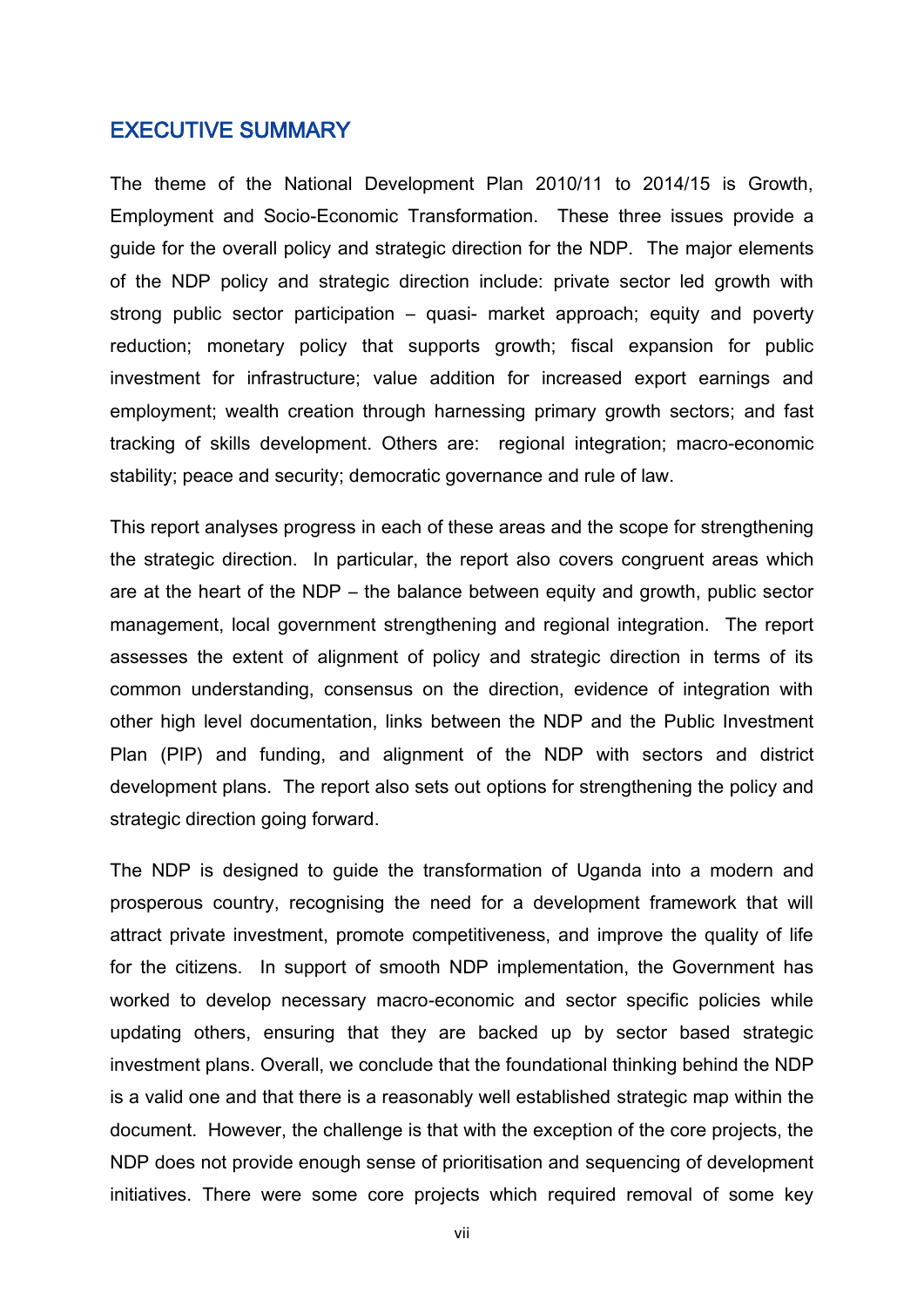binding constraints before implementation. For instance, establishment of iron ore smelter required substantial increase in energy generation and establishment of a railway.

The NDP sets the policy direction from a macro-economic and a socio-economic perspective. From a macro-economic perceptive, our assessment of the evidence suggests that there has been good progress in maintaining macroeconomic stability. There is relatively good progress in areas such as controlling inflation, managing a market exchange rate and deepening capital markets. Slow or no progress has been made in other areas such as expanding the taxation base, streamlining tax exemptions and ensuring allocative efficiency in public spending. Going forward, there is some evidence that there should be a balance between macro-economic stability and growth.

There is a need to invest more in growth sectors. It will take time to see the impact of the NDP on the real economy as new investments in areas like roads and energy can take years to implement and policy changes in areas like financial sector reform, skills development and land reform often require legislative and institutional changes. However, after two and a half years of NDP implementation we should expect to see progress on implementing the priorities laid out in the NDP to support growth and competitiveness. Looking ahead the NDP anticipates that agricultural growth will reach 5.7 per cent by 2014/15, services will grow at close to 7.5 per cent and industry at around 7 per cent (NDP 2010/11-2014/15). Much needs to change to achieve and sustain these levels of growth. Amongst the primary sectors in the NDP, such as ICT, mining and tourism are performing consistently well and have significant growth potential. However, the performance of the agriculture sector continues to be mixed and highly dependent on climatic conditions. Development of the manufacturing and housing sectors continues to be encumbered by slow attraction of foreign investments and high cost of financing. On the other hand there has been limited focus on forestry as a key primary driver of growth.

For the first two and half years of the NDP the 'egg concept' has not been cautiously followed and this is manifested by the lack of prioritization of policy actions that support transformation of the primary growth sectors.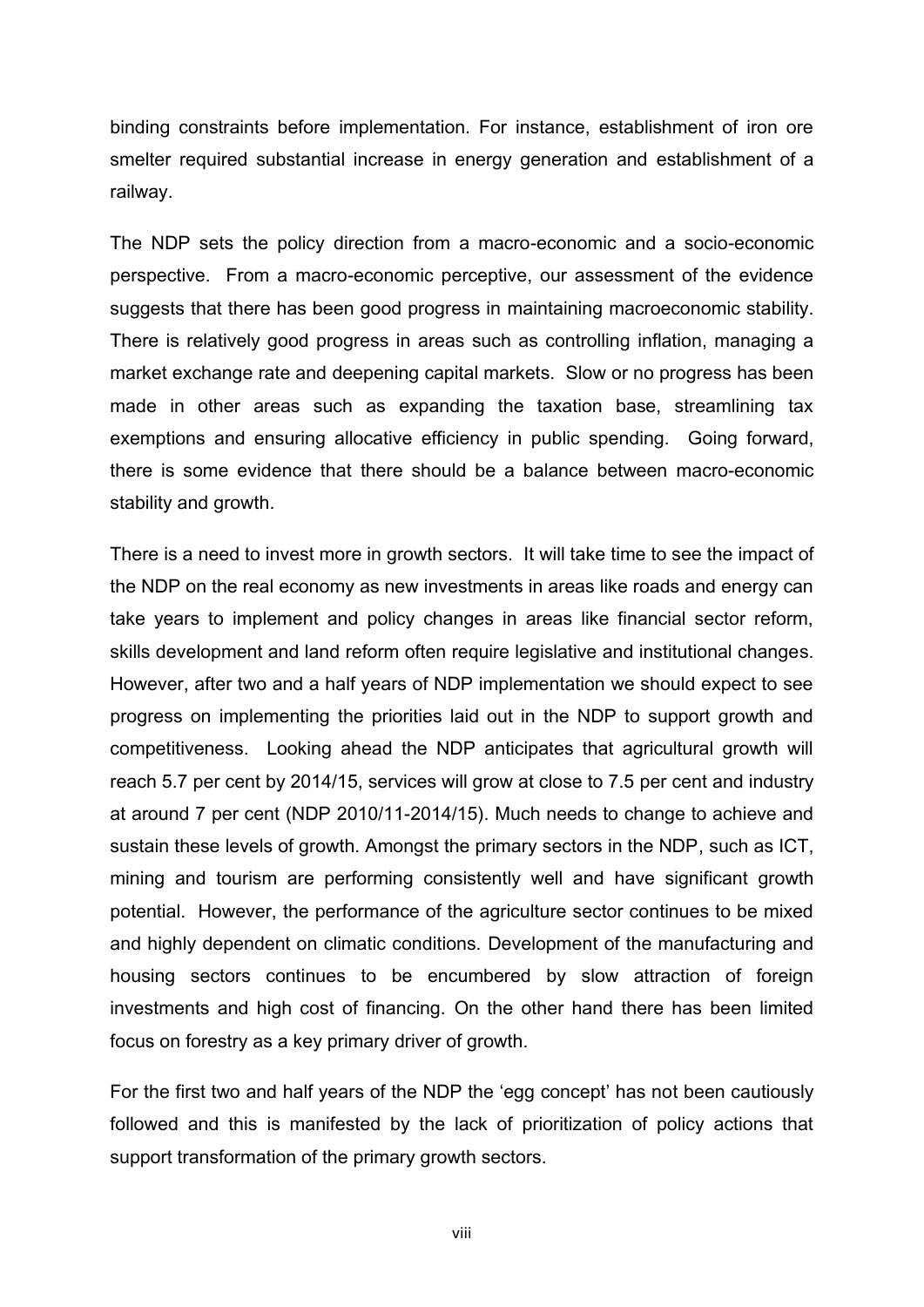For effective national development in Uganda, there needs to be a collective understanding and agreement on the strategic thrust of the NDP coupled with strong buy-in from a range of key stakeholders in central government, local government, civil society, the private sector, media, academia, and development partners. There is now a growing common understanding of the NDP and evidence of growing support for the broad policy and strategic direction it espouses. The President is spearheading the main themes of the NDP. Therefore, there is now need to intensify the buy-in for conscious implementation of the NDP.

Going forward, the Vision 2040 provides some potential prioritisation focus for the next NDP in two ways. First, it provides a proposed sequencing of reforms on page 118 which focus on water for production, oil and gas refinery, ICT and public service reform for NDP1 (some of these initiatives might need to continue) and focus on agro industries, ICT city, iron and steel, fertilisers, oil and gas pipeline and research and development and innovation for NDP2. Second, it identifies strategic priorities going forward, such as agricultural transformation, tourism development, industrialisation and skills enhancement, which potentially are the drivers of growth, with other initiatives directly supporting these priorities as directly as possible. There are some general aspects of development which will continue throughout the period to 2040, such as ICT infrastructure, financial sector development, health systems development, transport and energy, but within these, there need to be clearly identified priorities and sequencing, linked as far as possible to wider development outcomes.

The policy and strategic direction of the current NDP is still relevant to guide the development path towards achieving the Uganda Vision 2040, but needs more focusing. From our assessment, the policy and strategic direction of the next NDP should focus on the following:

- Strengthening private sector with strong local participation in the quasi- market approach;
- Monetary policy that supports growth;
- Fiscal expansion for public investment for infrastructure;
- Value addition for increased export earnings and employment;
- $\bullet$  Inclusive growth;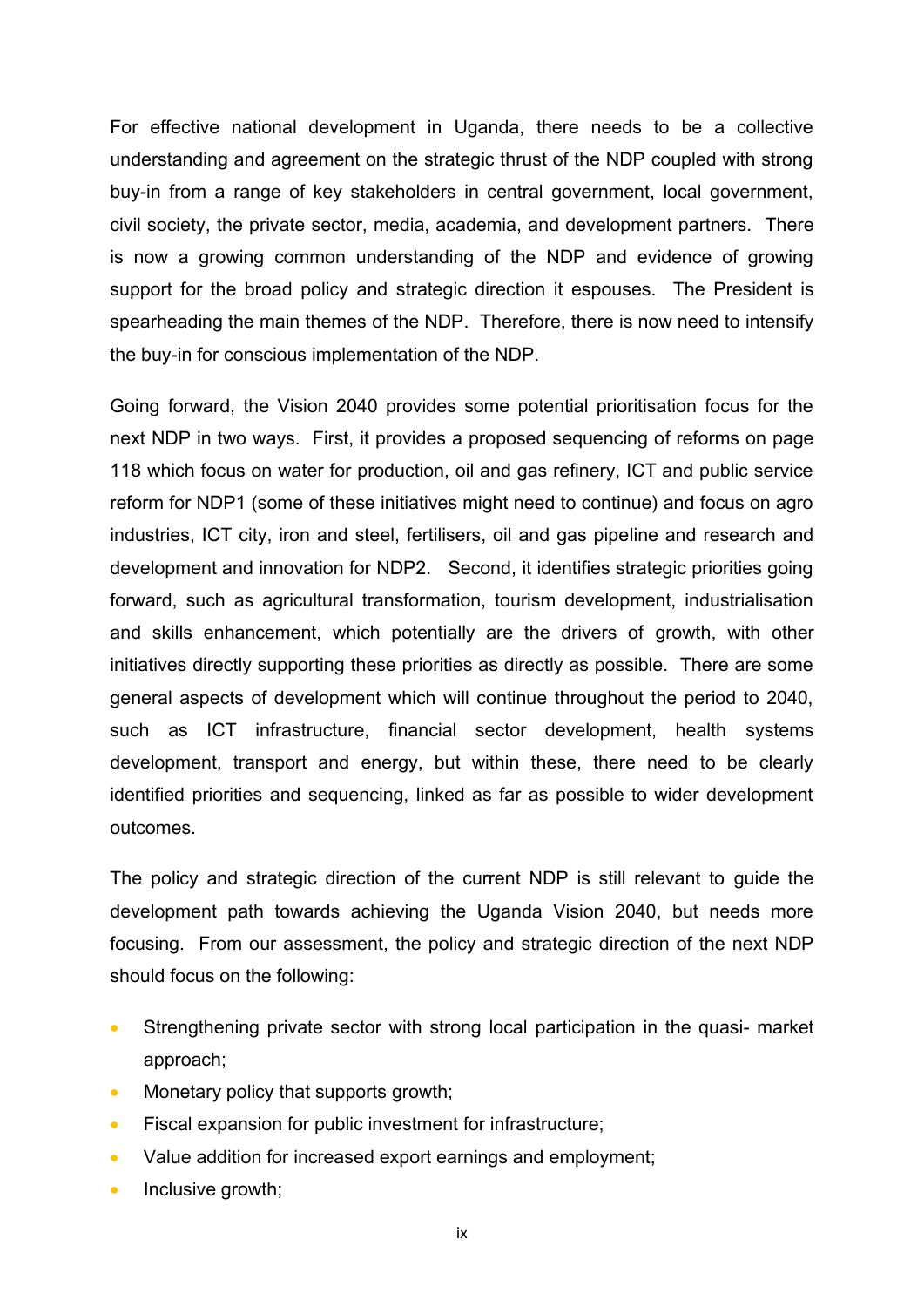- Wealth creation through support for transformation of the primary growth sectors;
- Fast tracking of skills development through reforms in education and training curricular;
- Enhancing competiveness and positioning Uganda to benefit from regional integration;
- **Enhancing pursuance of democratic governance, rule of law, peace and security,** which are a panacea for sustainable growth and transformation.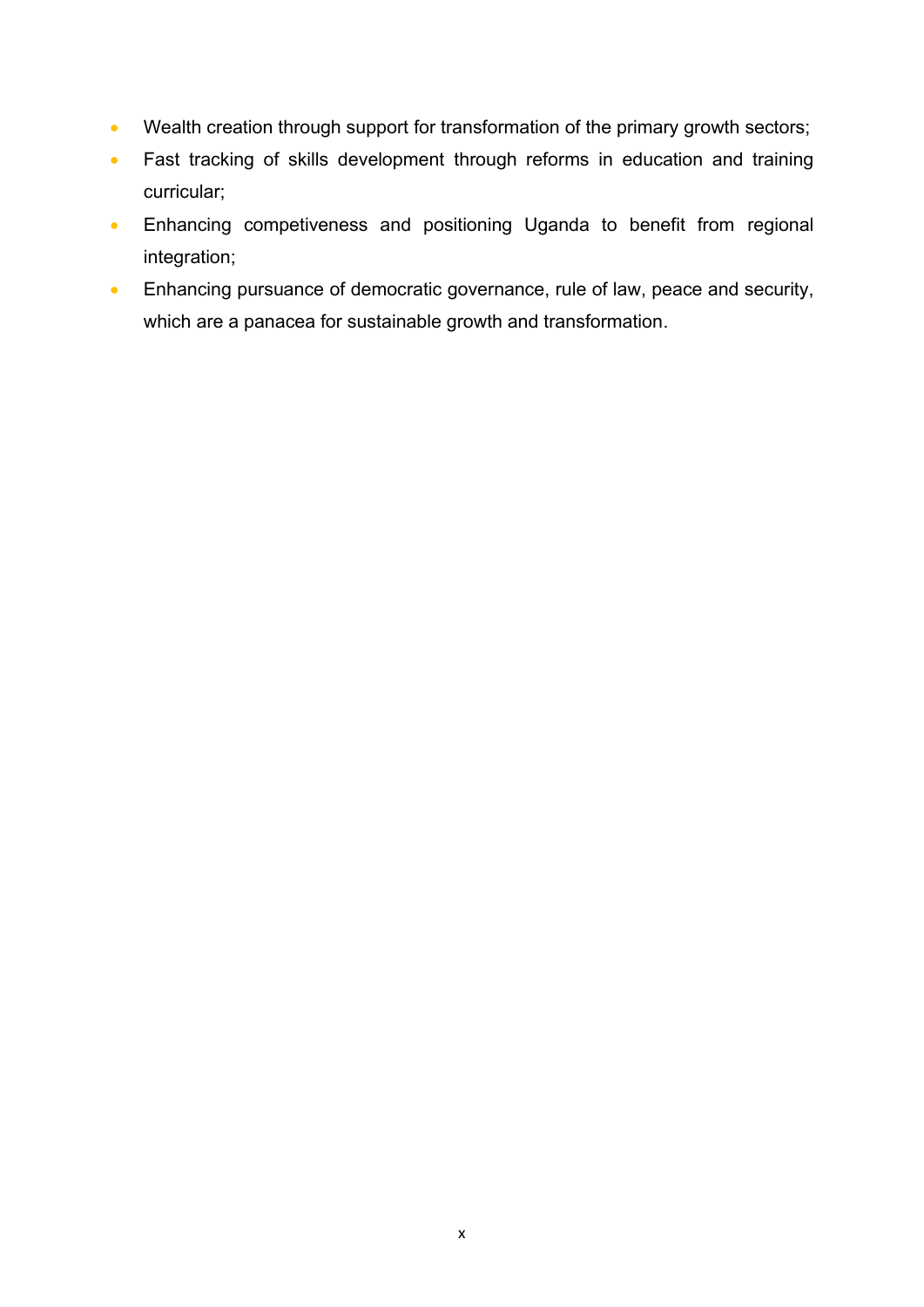## 1.0 INTRODUCTION

#### <span id="page-10-1"></span><span id="page-10-0"></span>1.1 Background

The overall policy and strategic direction of Uganda has been determined with significant influence of international and local social, economic and political dynamics. The most important policy pronouncement was the adoption of liberal macro-economic policies in 1991, which included free market economy, privatization and open market foreign exchange. The success that followed this policy change led to various other policy adjustments required to respond to emerging demands in the economy. These included the decentralization policy, restructuring of government and the focus on poverty reduction. From 2000 onwards the policy agenda of the country and development assistance have, in particular, enshrined international obligations of the Millennium Development Goals (MDGs).

The debate regarding the desire for a speedy transformation culminated into the introduction of the Comprehensive National Development Planning Framework (CNDPF) in 2007, aimed at strengthening planning for effective and sustainable exploitation of the country's potentials. The CNDPF outlines the strategy for achieving the country's Vision of becoming a middle income country within 30 years through development and implementation of NDPs.

The current NDP is the first one under the CNDPF containing the Country's medium term strategic direction, development priorities and implementation strategies for a fiveyear planning horizon between financial year (FY) 2010/11 and FY 2014/15.

The major elements of the NDP policy and strategic direction include: private sector led growth with strong public sector participation – quasi- market approach; equity and poverty reduction; monetary policy that supports growth; fiscal expansion within the macroeconomic stability framework for increased public investment; increase in budget expenditure to address infrastructure deficit; value addition for increased export earnings and employment creation; wealth creation through harnessing primary growth sectors; and fast tracking of skills development.

1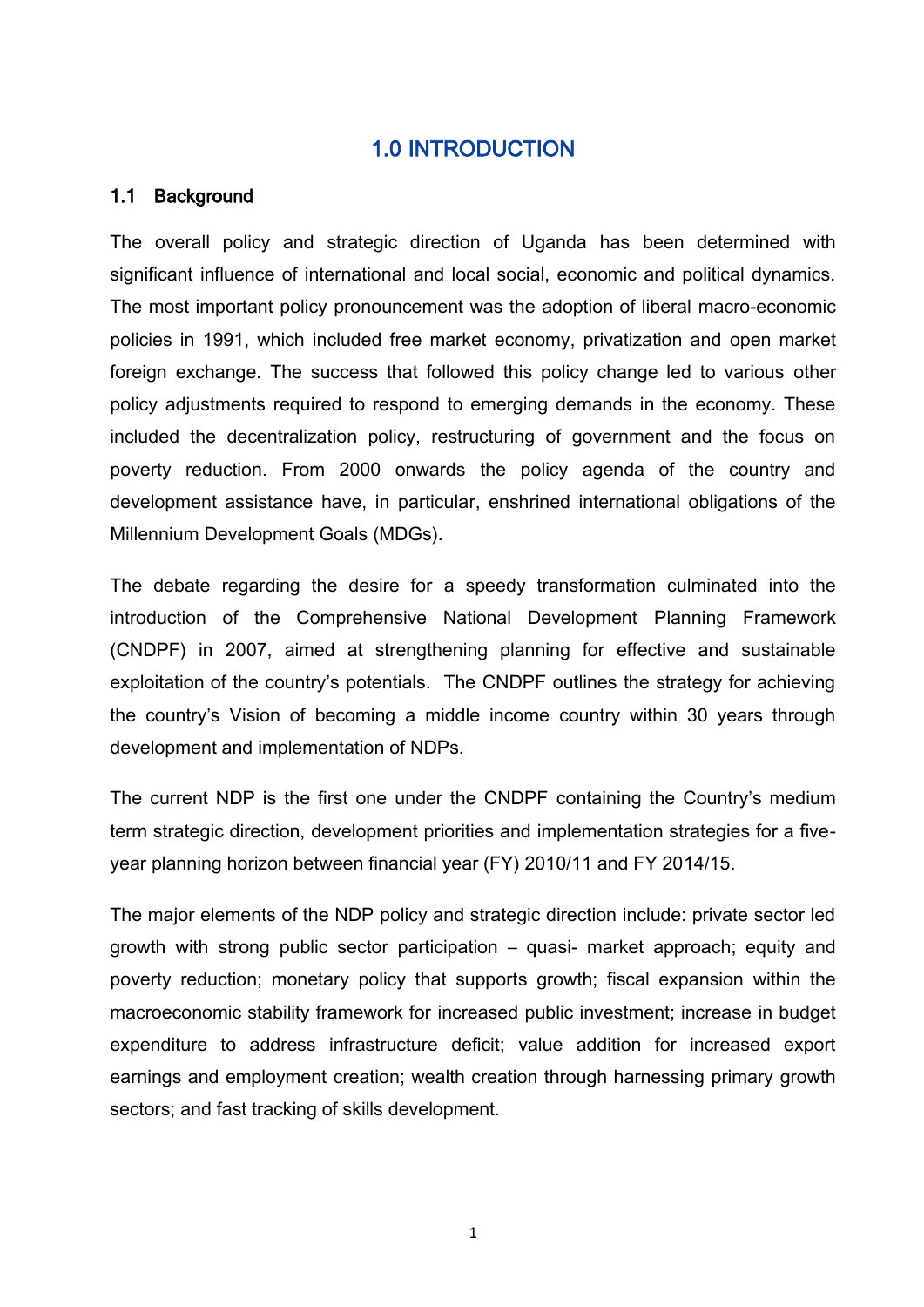Others are: pursuing regional integration for trade; peace and security; democratic governance and rule of law; business approach in public sector management to enhance efficiency; and reviewing the framework for public and private sector financing.

The thrust of this first NDP is to accelerate socio-economic transformation which, according to the NDP strategy is expected to be demonstrated by improved employment levels, higher per capita income, improved labour force distribution in line with sectoral GDP shares, substantially improved human development and gender equality indicators, and improvement in the country's competitiveness position, among others. These are expected to result in sustained growth, equity and employment.

The NDP strategies for achieving growth, employment and socio-economic targets are hinged on the "Egg Concept" comprising Primary Growth, Complementary, Social Services and Enabling sectors. The analogy identifies eight thematic areas that ought to be at the centre of the country's wealth creation. The analogy emphasizes the complementarity among these broad categories of sectors and the importance of intra and inter-sectoral linkages to enhance efficiency and effectiveness during policy implementation.

The NDP also acknowledges and arguably identifies a number of key constraints to faster economic development and outlines a number of improvements required to address the challenges.

This report therefore reviews the policy choices against the progress and achievements made over the NDP period. It also assesses the progress made towards unblocking the key binding constraints.

#### <span id="page-11-0"></span>1.2 Context for policy and strategic direction

The review of the NDP policy and strategic direction is set within the overall policy and legal frameworks, particularly the 1995 Constitution of the Republic of Uganda and the Uganda Vision 2040. The importance, influence and relevance of these frameworks to the policy and strategic direction of the country over the NDP period are discussed in the sections below.

2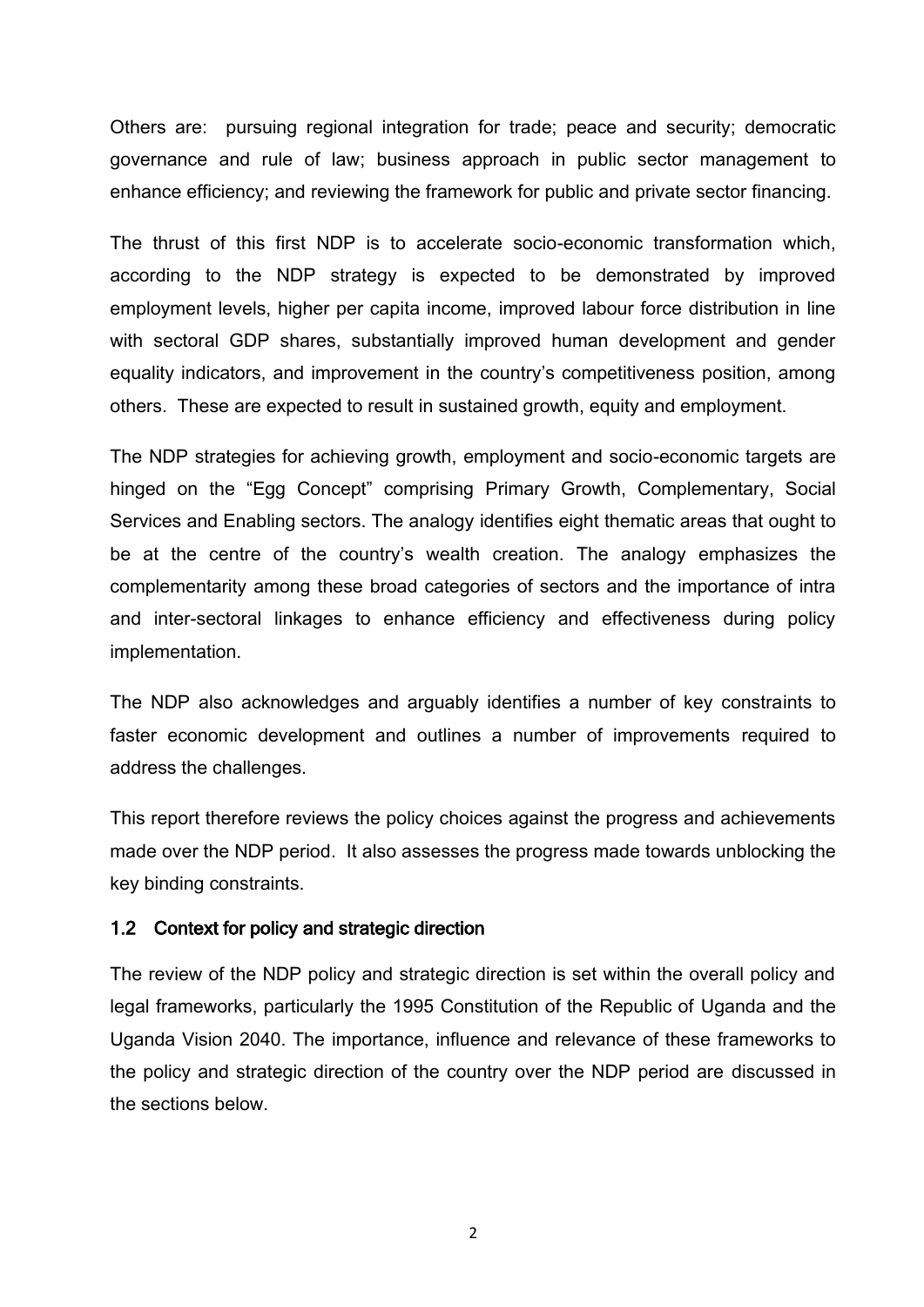#### The Constitution of Uganda

The 1995 Constitution is the supreme law of Uganda, which lays out the basic governance structures and fundamental rights and obligations of the citizens and the state. It establishes three main organs of government namely; the legislature, executive and judiciary. The Constitution stands superior to all the laws and any laws enacted and policies and development frameworks developed ought to be consistent with it. It is thus the overarching framework for the country's policy and strategic direction.

The constitution of Uganda lays down the national goals which form the basic edifice on which the nation rests. In particular, the constitution of Uganda has prescribed the primary facets of the nation which include: 1) Political objectives; 2) Protection and promotion of fundamental and other human rights and freedoms; 3) Social and economic objectives, 4) Cultural objectives; 5) Accountability; 6) Environment; 7) Foreign policy objectives; and 8) Duties of a citizen. The Constitution also provides national objectives and directive principles of state policy which include inter alia;

#### Objective x: Role of people in development

"The state shall take necessary steps to involve the people in the formulation and improvement of plans and programmes which affect them".

#### Objective xi: Role of the state in development

"The state shall place the highest priority to the enactment of registration and establishing measures that protect and enhance the right of the people to equal opportunities in development".

#### Objective xiii: Balanced and equitable development

"The state shall adopt an integrated and co-coordinated planning approach; take necessary measures to bring about balanced development of the different areas of Uganda and between the rural and urban areas and also take special measures in favour of the development of the least developed areas".

It is therefore not only important but also a right for Ugandans to participate in formulation of national development plans. It is also a constitutional obligation of the state to take all necessary measures to involve the people in development planning.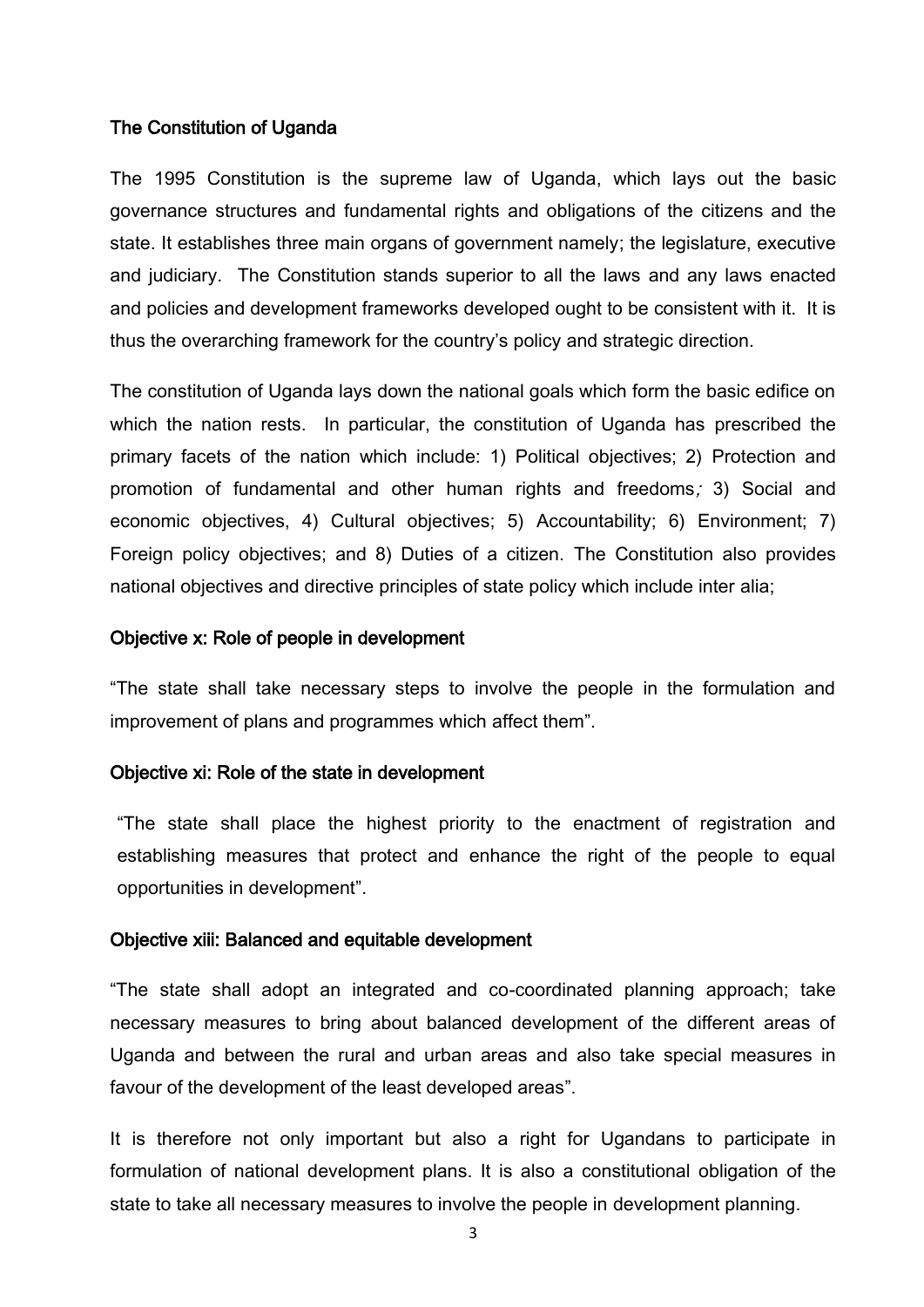Overall, the implementation of the NDP is a correct strategy for achievement of the basic principles and objectives enshrined in the Uganda Constitution. In particular, the NDP's strategic direction as derived from its principles of ownership, political will, good governance, prudent resource allocation and balanced development, citizen responsibility requiring behavioural change, are an appropriate illustration of constitutional aspirations.

#### The historical trends in policy and strategic direction

 $\overline{\phantom{a}}$ 

It is important to recognise that Uganda has a history of setting policy directions and strategic planning within a constitutional framework, which has been characterised by different approaches. The mixed economy approach to development was a key feature of Uganda's economic development during 1962-1971. During this period, two mediumterm plans were prepared and implemented. However, this development planning path was interrupted by the political turmoil in the 1970's. This period was characterised by a military government that ruled the country on decrees and short term action plans rather than harmonised medium term planning frameworks. Under this regime, there was "dearth" of the institutional structure and the economy shrunk by about 50 per cent. In 1979, there was a liberation war which later ushered in a democratic government in 1980.

Between 1980 and 1984, there was the introduction of the Structural Adjustment Program (SAP) but because of political turmoil and growing intensity of the civil war, progress and policy impacts were short lived. The National Resistance Army (NRA) captured government in 1986 and immediately launched a 10-point programme<sup>1</sup> which although enhanced by more detailed plans continues to provide political and economic policy direction for Uganda's development, complemented by Economic Recovery

<sup>1</sup> The 10 points of the programme are: i) democracy; ii) security iii) consolidation of national security and elimination of all forms of sectarianism; iv) defending and consolidating national independence; v) building an independent, integrated and self-sustaining national economy; vi) restoration and improvement of social services and the rehabilitation of the war ravaged areas; vii) elimination of corruption and misuse of power; viii) Redressing errors that have resulted in the dislocation of sections of the population and improvement of others; ix) co-operation with other African countries in defending human and democratic rights of our brothers in other parts of Africa; x) following an economic strategy of mixed economy.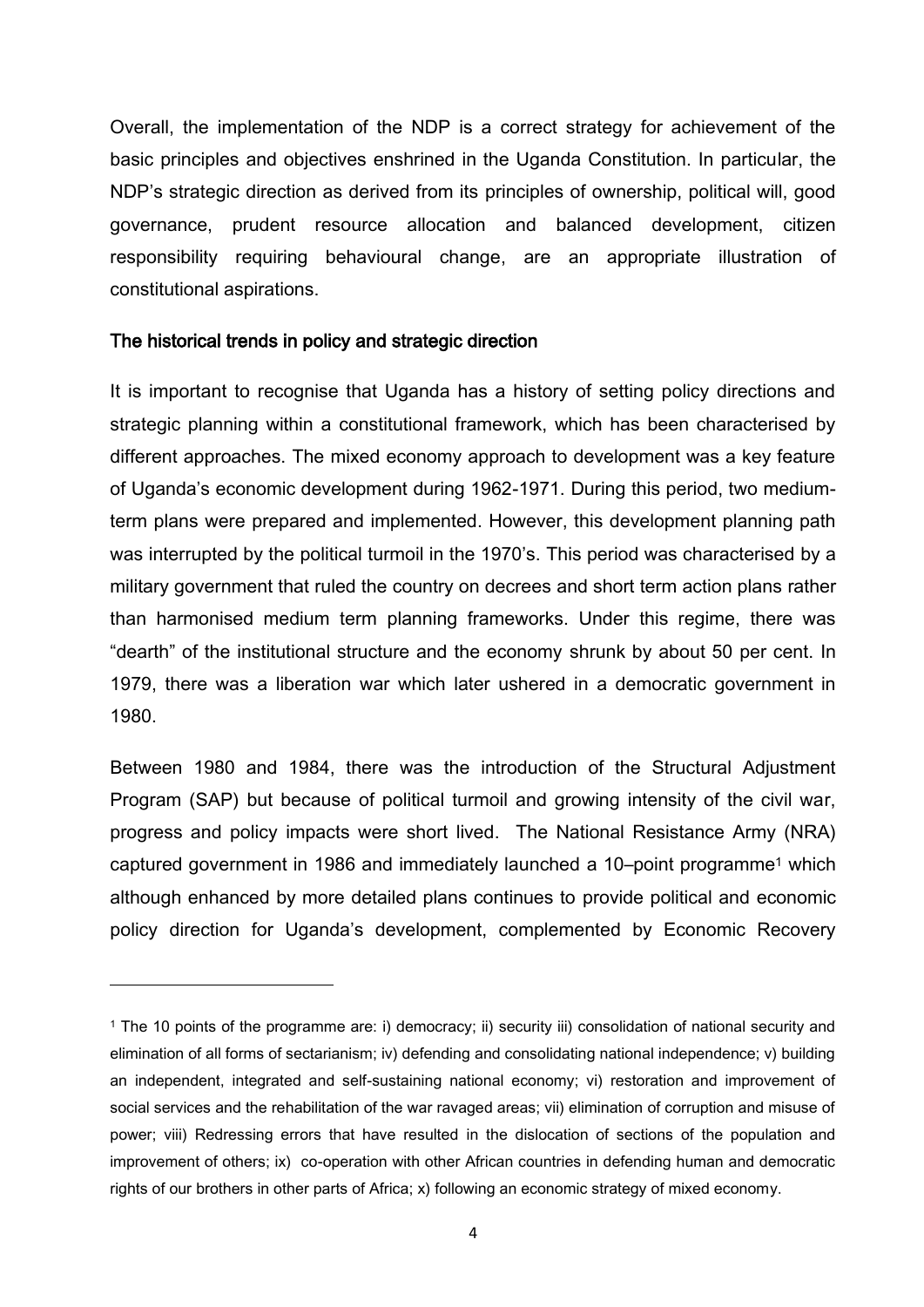Programme (ERP). The 10-point programme emphasised, inter alia, locally based democratic institutions, the importance of national unity and creating an integrated and self-sustaining national economy. An enhanced SAP was re-introduced in 1990, characterised by trade and foreign exchange liberalisation.

Between 1997 and 2007, the country's policy and strategy choices were guided by the Poverty Eradication Action Plan (PEAP), the then overarching planning framework for the country. In 2000, Vision 2025 was launched but its operationalization as the long term plan could not be sustained due to global factors and absence of appropriate policy, legal and institutional frameworks.

In 2007, Government approved the Comprehensive National Development Planning Framework (CNDPF) which provides for the development of a 30 year Vision that would be implemented through three 10-year plans; six 5-year National Development Plans (NDPs); sector investment plans (SIPs); Local Government Development Plans (LGDPs); annual work plans; and budgets. The CNDPF policy thrust is to achieve a transformed Uganda society from a peasant to a modern and prosperous country within 30 years.

The 30 year Uganda Vision 2040 was adopted by Government in April 2013 with the NDP (2010/11-2014/15) as the first Plan for achieving the Vision aspirations. Both the Vision and the NDP1's value addition were influencing the policy shift to a more aggressive investment in infrastructure, energy and general long term development perspectives. The NDP strategies also emphasize the need to focus on growth for sustainable poverty reduction and employment creation, with the private sector as the engine of growth.

#### The NRM political manifesto 2011-2016

The National Resistance Movement (NRM) Manifesto (2011-2016), under the theme, "Prosperity for All", begins by noting that the strategies contained therein build and consolidate the measures and reforms that have already been taken. The focus of the manifesto as summarised in the forward is on "the services that have direct link with the quality of life and human development especially health, education, water, sanitation, as well as infrastructure, focusing on electricity and transport system" (pg.9).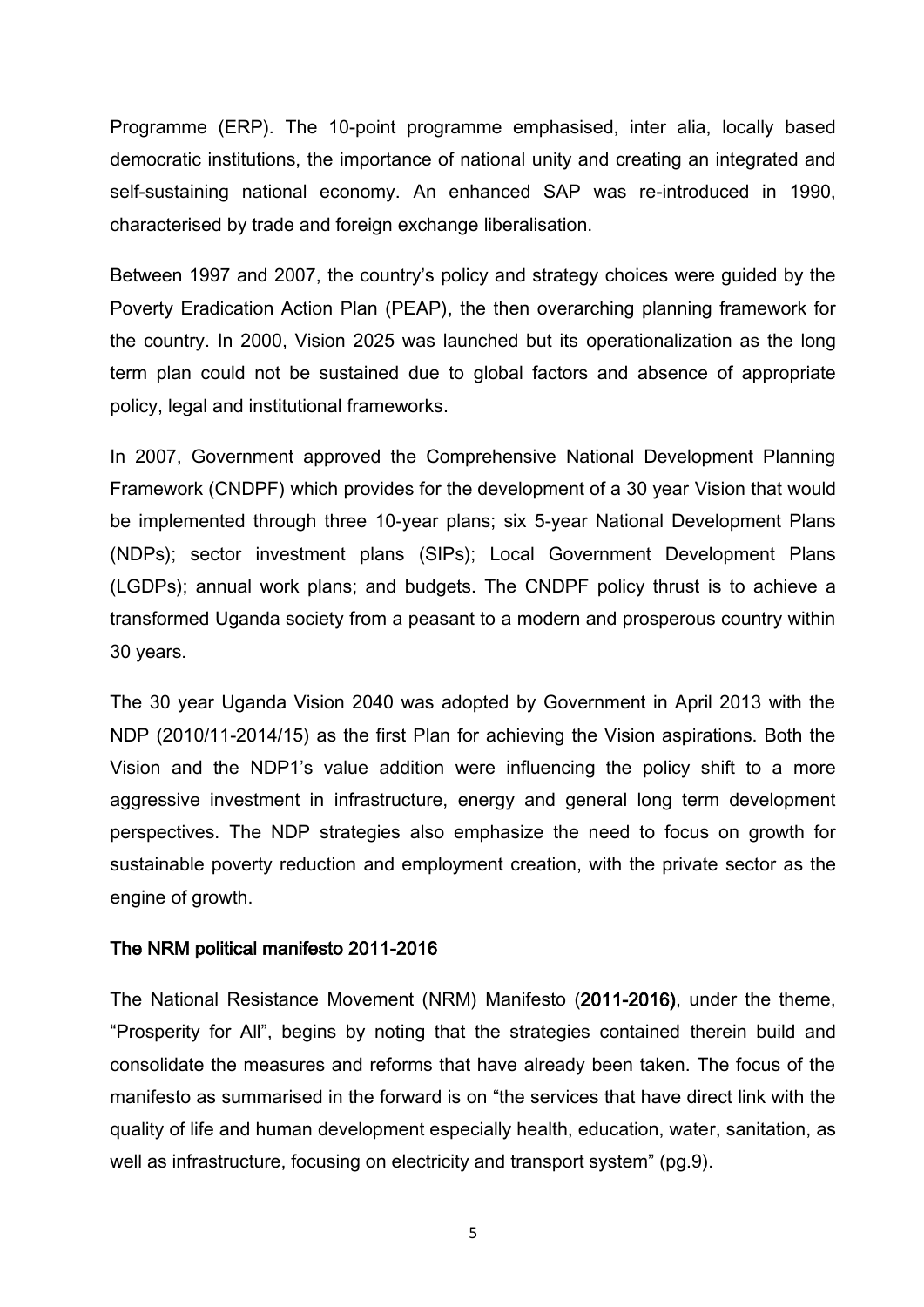The main chapters of the text include: 1) Democracy and good governance; 2) The Economy; 3) Physical Infrastructure; and 4) Human Resource Development. On the issue of democracy and good governance, the main challenge to overcome as presented in the manifesto is to consolidate and deepen the democratic process and gains so far achieved and to build a firm foundation for constitutional democracy in the country. NRM has prioritised sustaining and widening the economic progress of the country through diversification, facilitating regional integration and peace and enhancing basic education.

Both the NRM Manifesto and the NDP offer the same policy and strategic direction in the areas of private sector led growth and wealth creation; equity and poverty reduction; macroeconomic stability; infrastructure development; value addition; employment creation; skills development; regional integration; peace and security; democratic governance and rule of law; efficiency in the public sector; and public and private sector financing. In view of the aforementioned, the review of the NDP policy and strategic direction constitutes a mid-term assessment of achievement of Government's policy choices.

#### <span id="page-15-0"></span>1.3 Methodology

This thematic report covers the following review questions:

- **•** PS1 Is there a common understanding of the NDP strategy and policy among Government, DPs, civil society, the private sector and others?
- **•** PS2 Is there a valid theory of change behind the NDP that informs its logic and underpins a coherent, appropriate and credible strategy map?
- **•** PS3 To what extent have the NDP policies / strategies informed and driven priorities for sector and MDA plans?
- **•** PS4 Have the NDP policy and strategy been developed with a clear understanding of the necessary phasing and sequencing of implementation?
- **•** PS5 Has sufficient attention been given to communicating the benefits and necessary pre-conditions to all major stakeholders for successful change management to underpin NDP implementation?
- **•** PS6 What major policy changes need to be made to increase the likelihood of delivering NDP targets?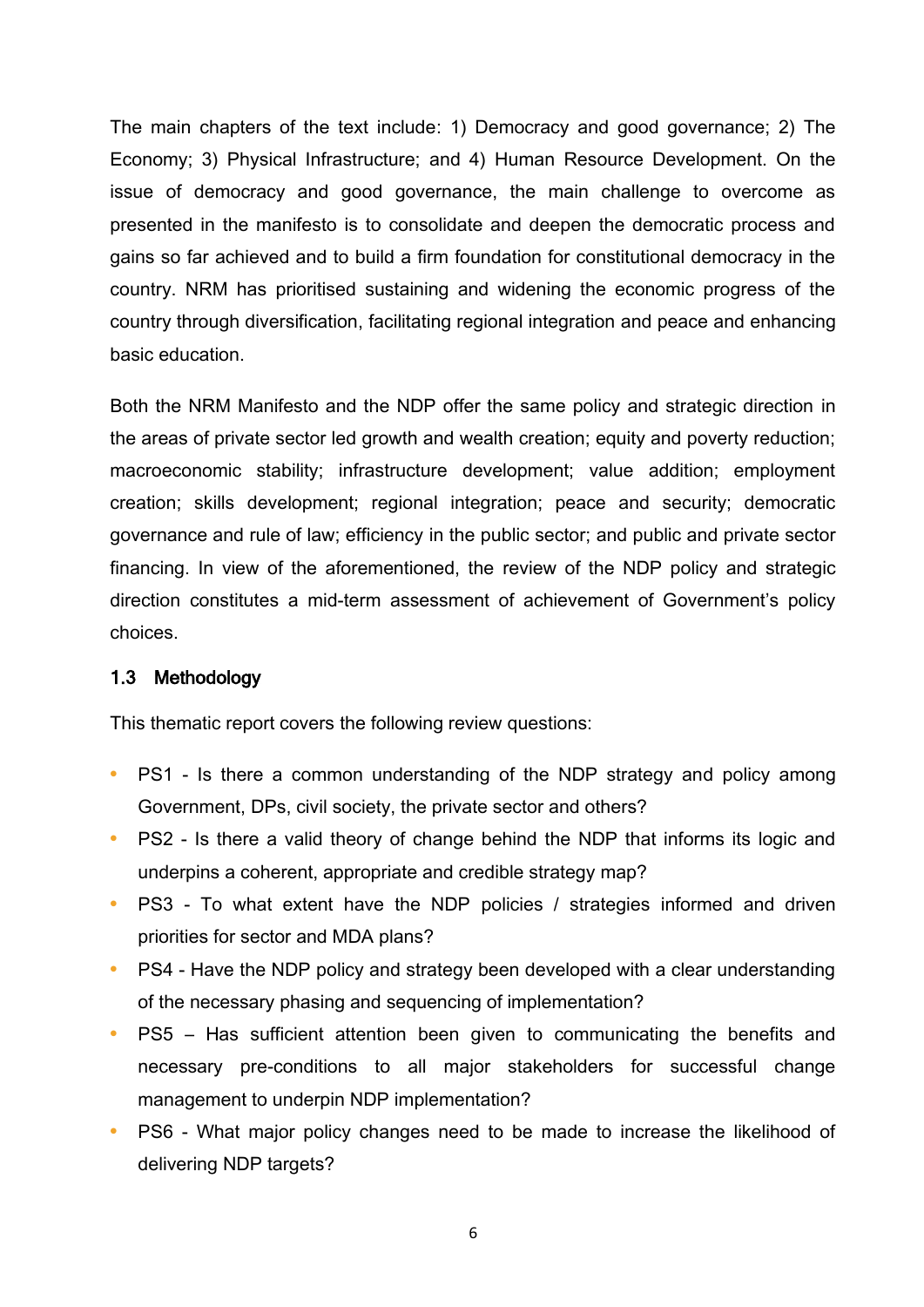- **•** PS7 How effectively have growth and poverty reduction policy objectives been reconciled in the course of NDP implementation?
- **•** PS8 To what extent have efficiency and productivity gains been realised in Government as a result of NDP policy?

The overall approaches undertaken as part of this independent mid-term review were:

- **•** A three week inception period to hold introductory meetings, to collect and review background documentation, to refine the review questions set out in our Technical Proposal, and to populate review matrices showing how evidence would be collected and analysed;
- **•** Selection of national consultants to work alongside an international consultant in each of the thematic areas;
- **•** Discussion forums with representatives of 13 sectors, the private sector, civil society organisations (CSOs) and development partners;
- **•** A series of key informant meetings in each thematic area, focused on the review questions;
- **•** Supplementary analysis of data and collation of documented evidence;
- **•** Review of 10 relevant research reports of the Economic Policy Research Centre produced over the past 2 to 3 years;
- **•** Assessment of the national development planning experiences in the four comparator countries mentioned in the NDP itself – Kenya, Ghana, Malaysia and South Korea;
- **•** Visits to 12 districts / municipalities to obtain data and opinion surrounding NDP implementation at local government level;
- **•** Two meetings with a Technical Committee to present and get feedback on progress;
- **•** Internal meetings to peer review the quality and robustness of our analysis and interpretation;
- Preparation of the zero draft thematic report;
- **•** Presentation of draft thematic findings and recommendations to the extended management team of the NPA;
- **•** Conduct of meetings with the NPA review manager to obtain and incorporate verbal and written comments into the first draft thematic reports;
- **•** Presentation of updated draft reports to the MTR Technical Committee, the NPA Expanded Board and the Permanent Secretaries chaired by the Cabinet Secretary;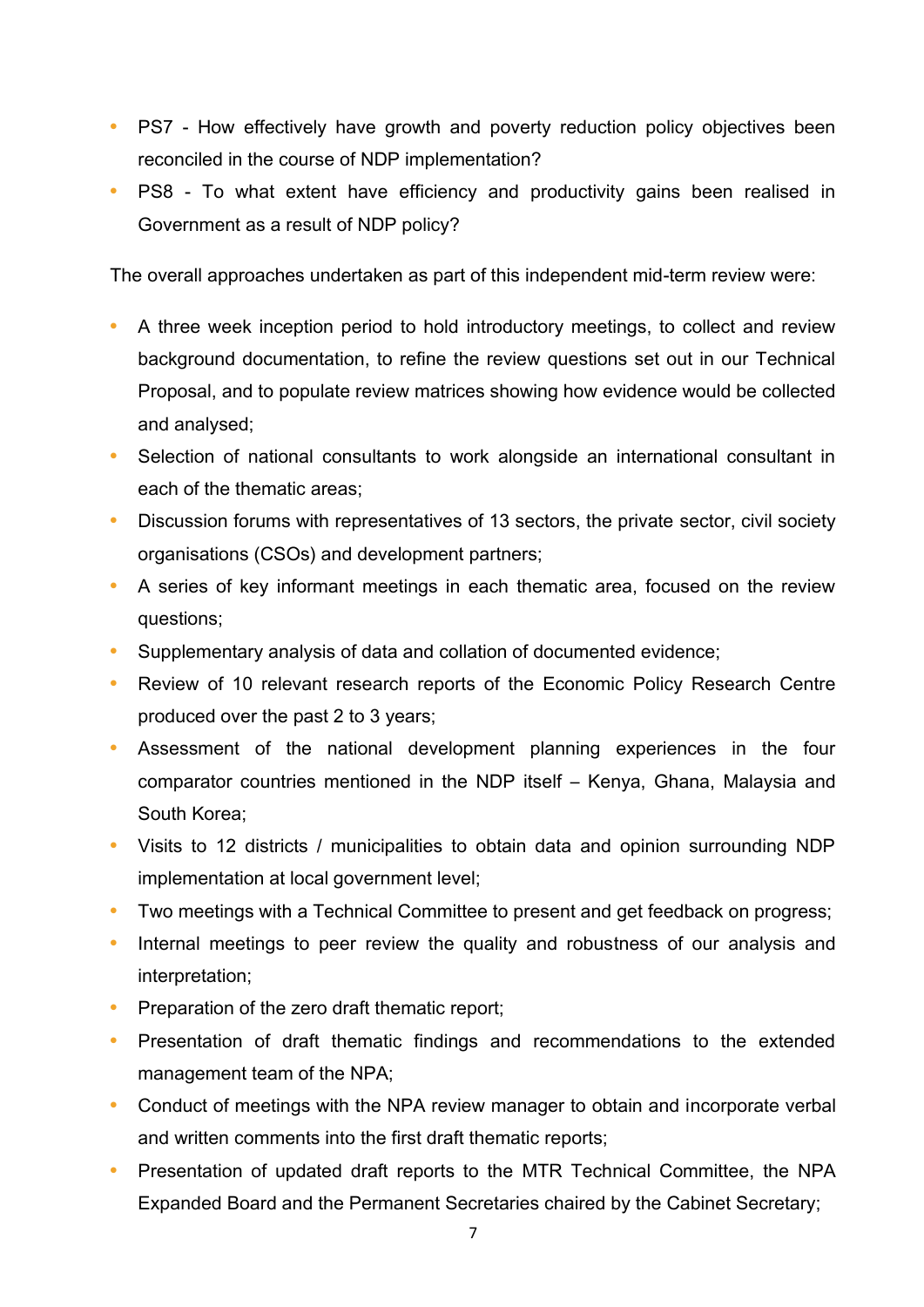**•** Incorporation of comments on the updated draft reports.

## <span id="page-17-0"></span>1.4 Structure of the report

This is one of six thematic reports for the MTR, all of which are brought together in an overall synthesis report. It is structured into the flowing sections:

- **•** Section 1 gives the introduction, the historical and current international and local context for policy and strategic direction in Uganda
- **•** Section 2 sets out the policy and strategic direction contained in the NDP and assesses progress in this direction;
- Section 3 considers how well policy and strategy is aligned in Uganda to deliver on the objectives of the NDP;
- **•** Section 4 presents how policy and strategic direction can be strengthened going forward;
- Section 5 looks at cross-cutting issues;
- **•** Section 6 summarises the conclusions and recommendations of this thematic report.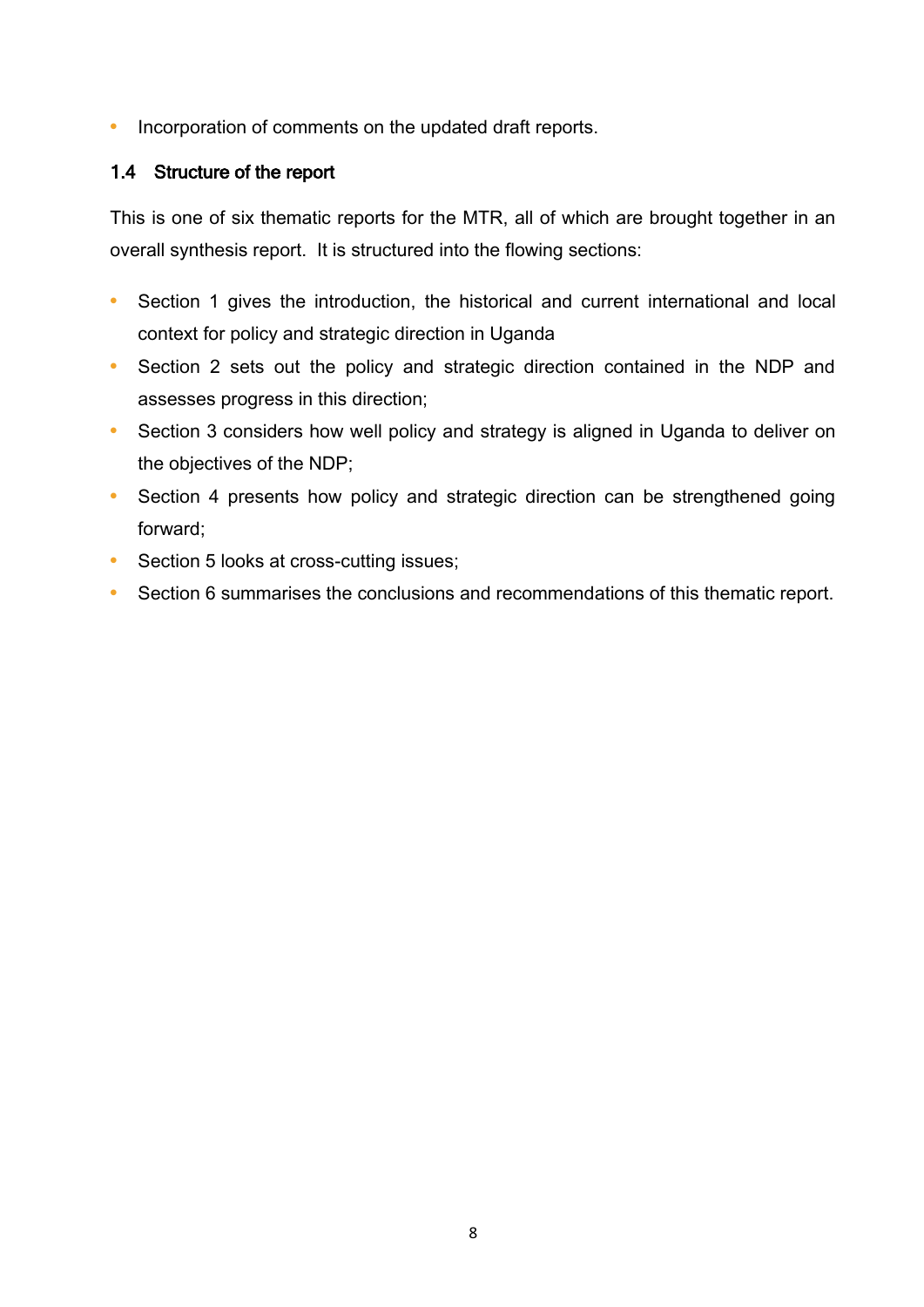## 2.0 ANALYSIS OF POLICY AND STRATEGIC DIRECTION

#### <span id="page-18-1"></span><span id="page-18-0"></span>2.1 Overview

The overall thrust of the policy and strategic direction as set out in the NDP is introduced in Section 1. The analysis of the NDP policy and strategic direction covers the review of performance against elements constituting the country's policy direction in the domestic setting and the international economic arena. The analysis will therefore constitute a review of progress, achievements and challenges regarding: private sector led growth–quasi- market approach; equity and poverty reduction; macroeconomic stability (monetary policy that supports growth and fiscal expansion to finance the NDP); addressing infrastructure deficit; value addition for increased exports and job creation; wealth creation through harnessing primary growth sectors; and skills development. Others are: regional integration; peace and security; democratic governance and rule of law; efficiency in the public sector; and public and private sector financing

Others include: regional integration; peace and security; democratic governance and rule of law; business approach in public sector management to enhance efficiency; and public and private sector financing.

The review of the performance against each element of the country's policy and strategic direction is undertaken in the sections below.

## <span id="page-18-2"></span>2.2 Private sector led growth–quasi- market approach

The quasi-market approach as a policy and strategic direction of the NDP enabled private sector participation in growth. The NDP baseline indicated that the private sector was dominated by small firms with low value addition. Micro, small and medium enterprises (MSMEs) were estimated to employ 1.5 million people of the total nonagricultural work force. The large firms with high value addition registered slow growth corresponding to the similar slow attraction of foreign investment experienced between 2006 and 2008 (UBOS, 2009).

During the NDP period, the highest growth has been registered in the services sector especially telecommunication, financial sector, hospitality and trade sub-sectors. A number of strategies were identified for enhancing private sector growth, participation, competiveness and financing. The growth of the private sector was hit by the global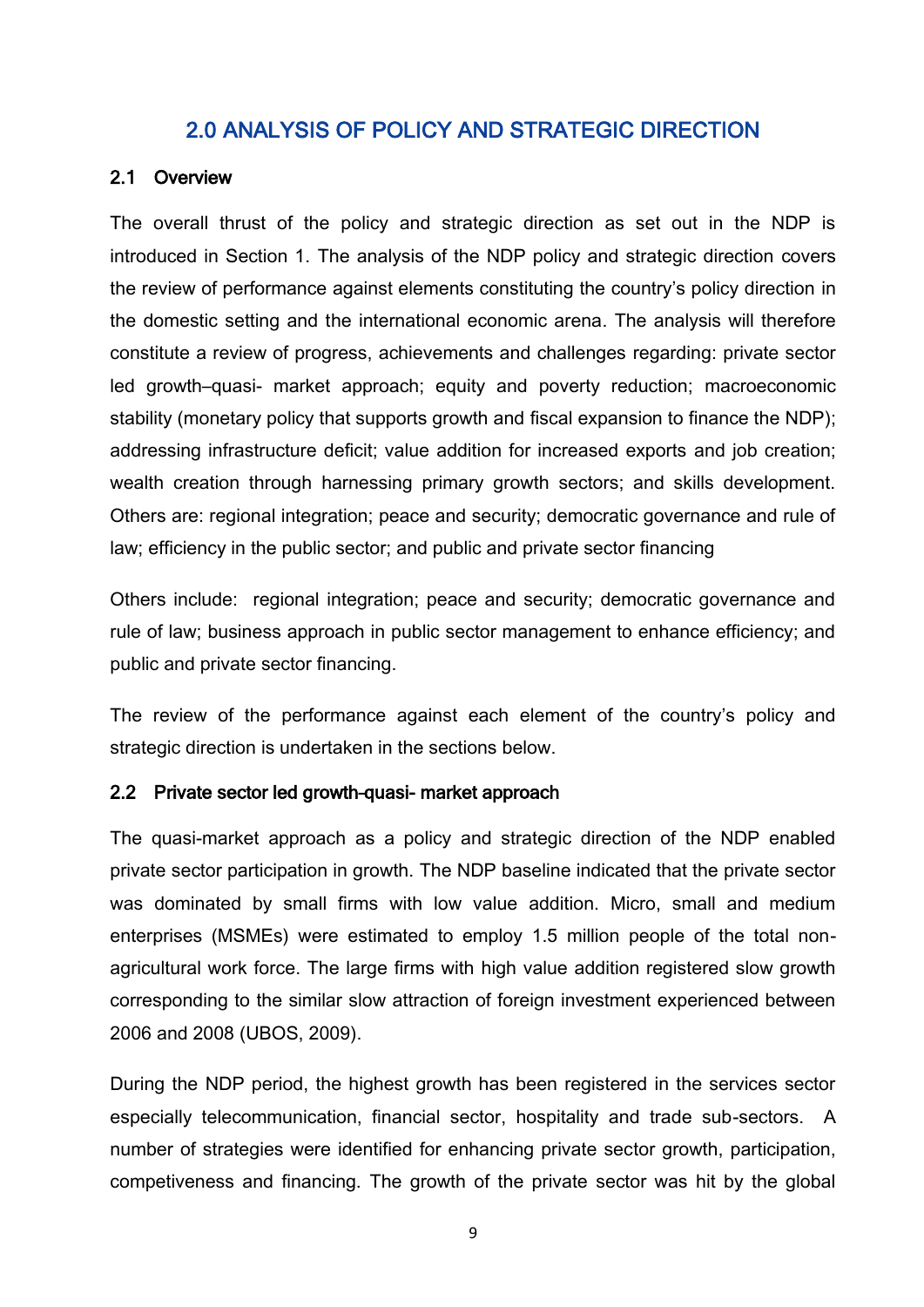economic crisis which led to reduced credit arising from high interest rates. The prevailing economic conditions limited government ability to drastically increase domestic revenue which in turn constrained provision of incentives to the private sector.

The NDP had envisaged the strengthening of private sector performance to a large extent through enhanced public private partnerships (PPPs), but these have been slow in coming over the first 2 years of the NDP due to various factors. One factor has been limited capacity of the domestic private sector coupled with slow attraction of foreign investments. The other is absence of a robust PPP framework, including PPP policy. However, government put in place a number of significant private sector participation arrangements including the Presidential Investors Round Table, as a way of involving large private sector entities in the national development process and high level decision making.

The NDP intended to nurture the private sector with the view to improve its competiveness in the domestic, regional and international markets. Progress has been made in implementing this through dissemination of information on standards and quality issues and supporting of youth entrepreneurship. However, the private sector participation in capacity building is still limited and public sector programmes for entrepreneurial skills development are not yet comprehensive enough.

Private sector financing of micro and small enterprises through micro finance has significantly expanded in coverage and aggregate credit by 10 per cent per annum over the NDP period. However, access to finance continues to be a challenge to the growth of private sector. High interest rates, collateral requirements and dominancy of informal sector impede effective financial intermediation.

#### <span id="page-19-0"></span>2.3 Equity and poverty reduction

There is evidence of recent growth of income inequalities in Uganda. Uganda's latest (2013) Human Development Report (HDR) reveals that inequality remains a big development issue in the country despite rising GDP. Both income and gender inequalities, as well as multi-dimensional poverty, have been rising since 2010. Uganda's inequality adjusted HDI in 2012 was 0.303, representing a significant fall (33.6 per cent) in human standard of living due to inequality in the distribution of dimension indices. Furthermore, the Gini-coefficient index of inequality varies to a significant extent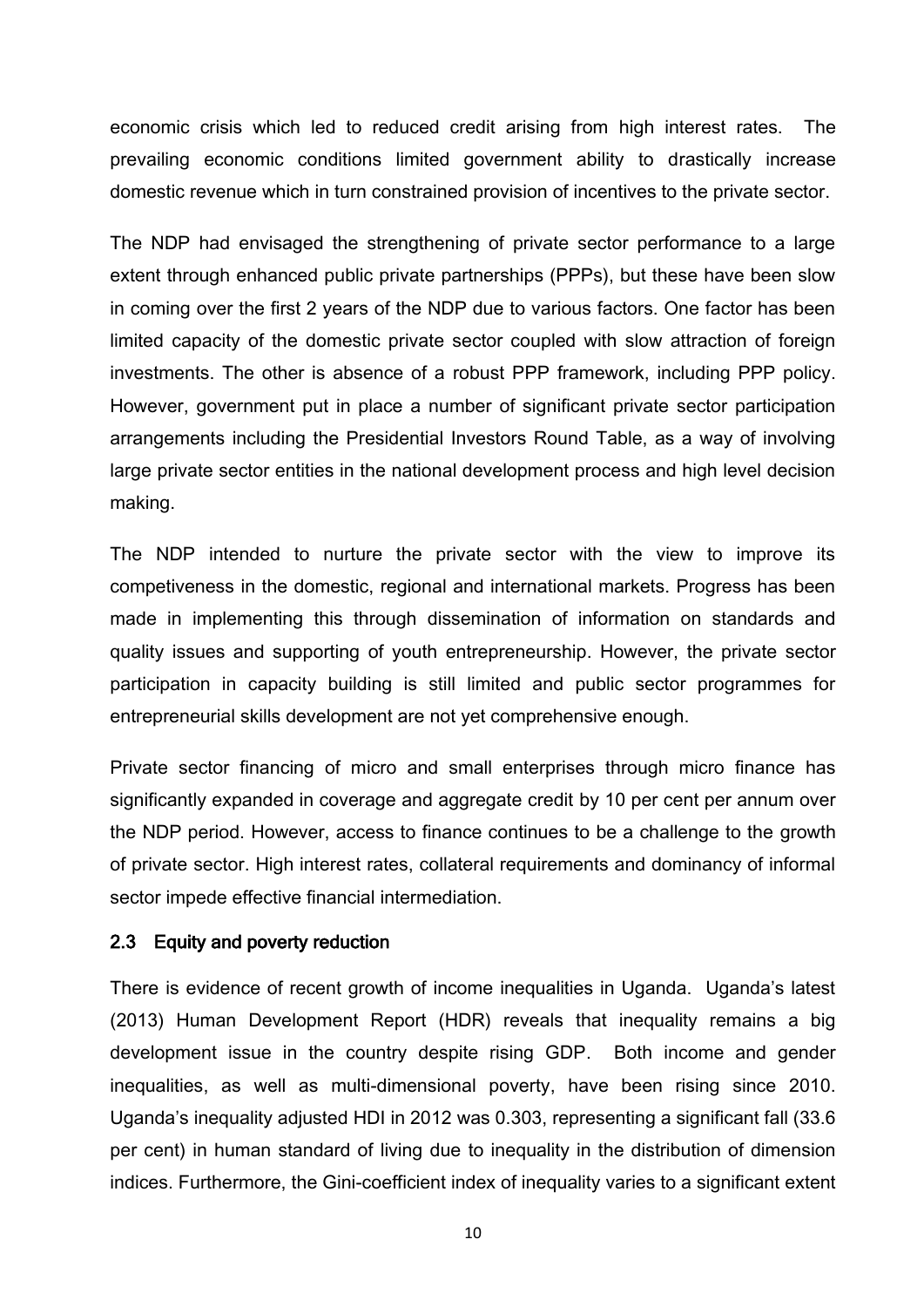in different regions of Uganda. The same HDR indicates that the country has got a high gender inequality index (0.517) on the three dimensions considered in the assessment (maternal mortality and adolescent fertility rates, empowerment, and economic activity). It should, however, be noted that this data in based on population estimates. Levels of inequality have created higher concentrations of socio-economic opportunities in Central and Western parts of Uganda compared to other regions which is not in line with well-balanced development.

The 2012 World Bank Promoting Inclusive Growth Report for Uganda looks at inequality and concludes that, although the NDP rightly puts an emphasis on the transformation of the economy into high productivity areas and value addition, this could come with more concentration of economic activity and increasing inequality trends and there is a need to monitor and address this. The World Bank sees the need for targeted policies to address the economic exclusion of segments of the population with respect to education, other social services and access to credit. It is vitally important during the rest of this NDP to start tracking equity of results around Uganda and to make the results framework for the next NDP more focused on the distribution of the benefits and outcomes of development around the country.

There is little reference to equitable development in the NDP and this is considered as something critical, which needs to be improved going forward. It is possible for some of the NDP / Vision 2040 performance indicators to collect data by region or district and to use these to analyse differences in developmental trends around the country, and to have targeted interventions that will address any imbalances reflected in those trends as part of the NDP.

#### <span id="page-20-0"></span>2.4 Macro-economic stability

Implementation of the NDP during the first two years was characterised by an unstable macro-economic environment which meant that many of the key assumptions underpinning the NDP did not hold true over the period. In particular, the growth rate realised in 2011/12 was much lower than projected, inflation increased significantly in 2011 due to external shocks, monetary expansion and relatively loose fiscal policy. In response, there was a significant tightening of monetary policy through raising of the Central Bank Rate (CBR) which subsequently led to the large rise in interest rates by commercial banks. Fiscal policy was also tighter than the NDP anticipated in 2011/12.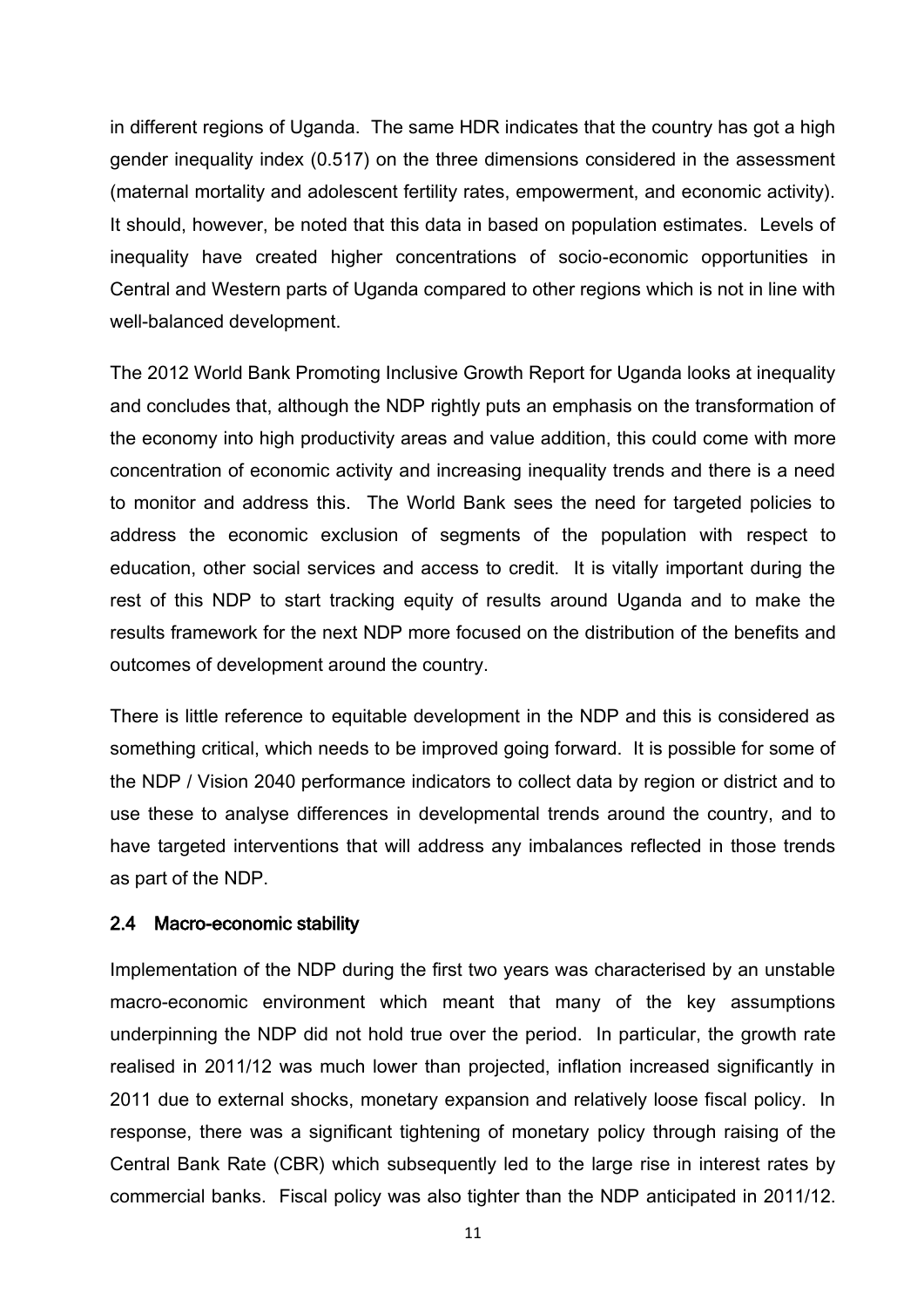This was due to a combination of factors such as, weak global economic conditions and related uncertainty about global economic prospects and slow implementation of key NDP investment projects. Given this macro-economic environment, the tight budget constraint facing government and unanticipated implementation challenges in key sectors, it became increasingly untenable to deliver resources in line with NDP expectations. In addition, high cost of doing business, tight monetary policy and structural rigidities within the banking sector have kept interest rates high, despite the recent easing of monetary policy. This combination of shocks and policy has limited growth and private sector development over the period under review.

The high inflationary environment which peaked at 30 per cent in October 2011, and the related policy responses compromised realization of the macro-economic objectives included in the NDP. The national development plan anticipated inflation to be kept at an average of 7 per cent during the first three years. In the course of implementing the NDP, the central bank switched from use of reserve money as the main operating target of monetary policy in July 2011 to inflation targeting using the central bank rate (CBR). The Central Bank focused on taming inflation by focusing on demand factors driven by rapid growth in private sector credit. The tight monetary stance that was adopted in July 2011 led to a slowdown in both private investment and consumption. The increase in the CBR rate from 13 per cent in July 2011 to 23 per cent in November 2011, led to a decline in private sector credit growth from 44 per cent in 2010/11 to 11.1 per cent in 2011/12 (Bank of Uganda, 2012). In addition, the increase in the CBR rate and corresponding commercial bank prime lending rates, resulted in a shift towards borrowing dollar denominated loans.

The fiscal stance has also been guided by Uganda's ambition to participate in the East African Monetary Union which targets the fiscal deficit of member countries at 5 per cent or less of GDP. This puts limitations on public investment and spending over the medium term. The fiscal deficit for the first year of the implementation of the NDP 2010/11 was on target at 6.3 per cent of GDP (compared to 6.1 per cent in the NDP). However, much of this was due to a revenue windfall (16.3 per cent actual collection compared to 13.1 per cent of GDP in the NDP) generated by capital gains tax realized from oil transactions. The first year of NDP implementation coincided with the global financial crisis and spending increased to 22.8 per cent of GDP compared to the 19 per cent in the NDP. This was justified as a mitigation measure through counter cyclical

12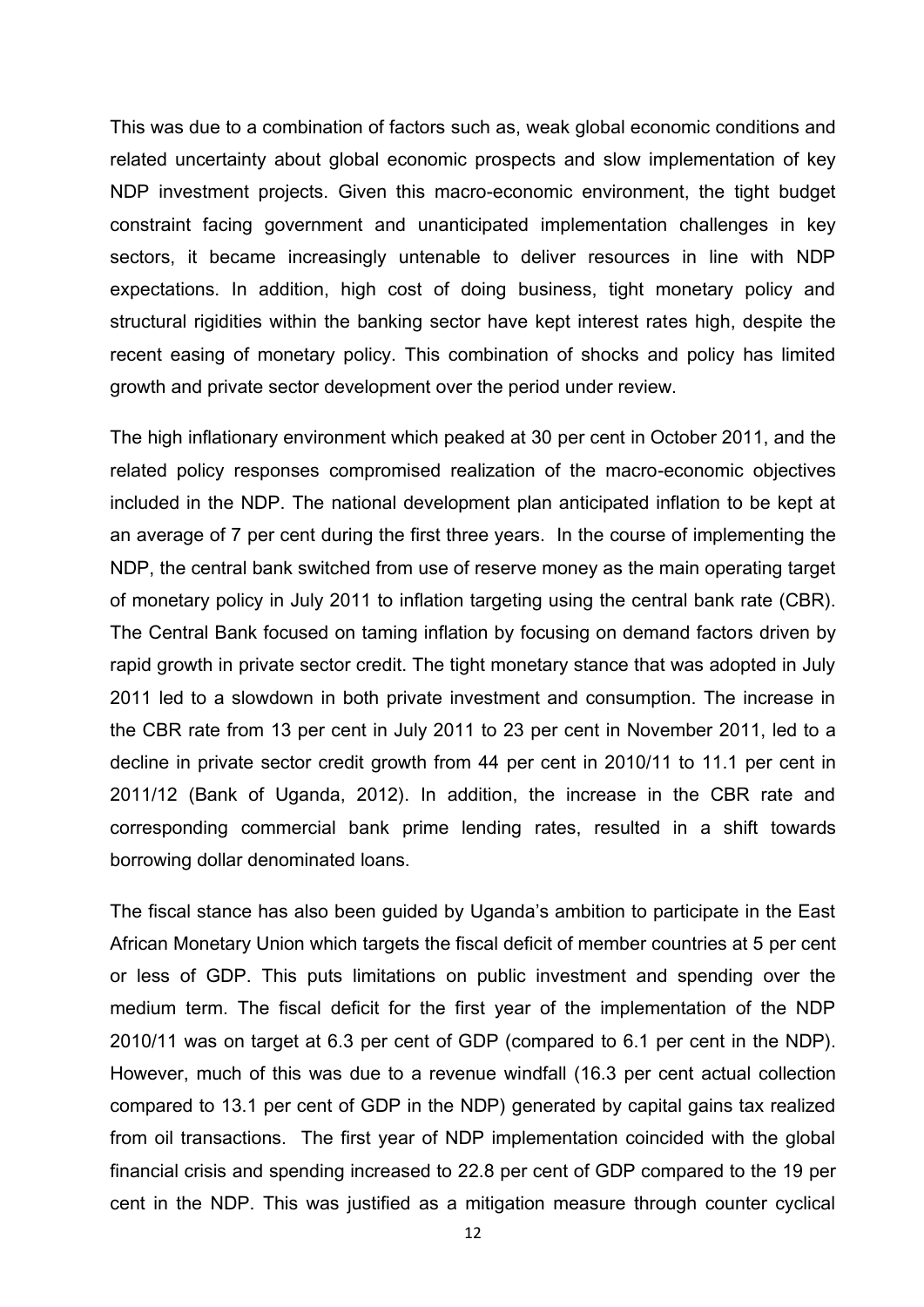spending. However, in the course of 2010/11, the implementation of the budget was compromised by election and defence spending which reduced resources available to support NDP priority sectors. This damaged the credibility of the budget and undermined government commitment to implementing the NDP.

The fiscal year 2011/12 witnessed some fiscal consolidation with total spending declining to 18.6 per cent of GDP compared to 19.8 per cent envisaged in the NDP. This reduction is partly explained by delays in the implementation of the Karuma dam a key NDP project. Slow implementation of this project due to weak planning and procurement irregularities led to a reduction in the deficit to 5.3 per cent of GDP. In 2012/13 it was recognized that fiscal policy needed to be more expansionary to increase aggregate demand and financing for capital spending. The budget for FY 2013/14 targeted increased spending with a focus on roads, rehabilitation of water ferries, investments in the standard gauge rail and construction of the Karuma hydroelectricity dam. To a large extent, this is the first fiscal year where there was a very conscious effort to align the budget with key NDP priorities.

Spending ambitions have also been held back by poor performance on domestic resource mobilisation. The NDP envisaged increasing domestic resource mobilisation effort of 0.5 per cent of GDP. This would be achieved by expansion of the tax base, reforming the structure of taxation and improving tax collection efficiency and compliance. However, revenues have stagnated at 13 per cent of GDP which is lower than the taxes collected by the neighbouring countries.

The NDP fiscal stance was also based on expected improvements in allocative and technical efficiency. It was envisaged that this would create fiscal space to increase resource allocation especially to priority areas NDP areas. This would be done by strengthening the link between public spending and outputs; strengthening regulations and compliance, eradicating corruption and reducing duplication of functions. Progress in this area has been slower than anticipated. This is discussed in more detail in the Results Framework thematic report.

While tight monetary policy has successfully curbed inflationary pressures, it has also contributed to a slowdown in economic growth. The NDP envisaged that in addition to controlling inflation within manageable levels, monetary policy would continue to support

13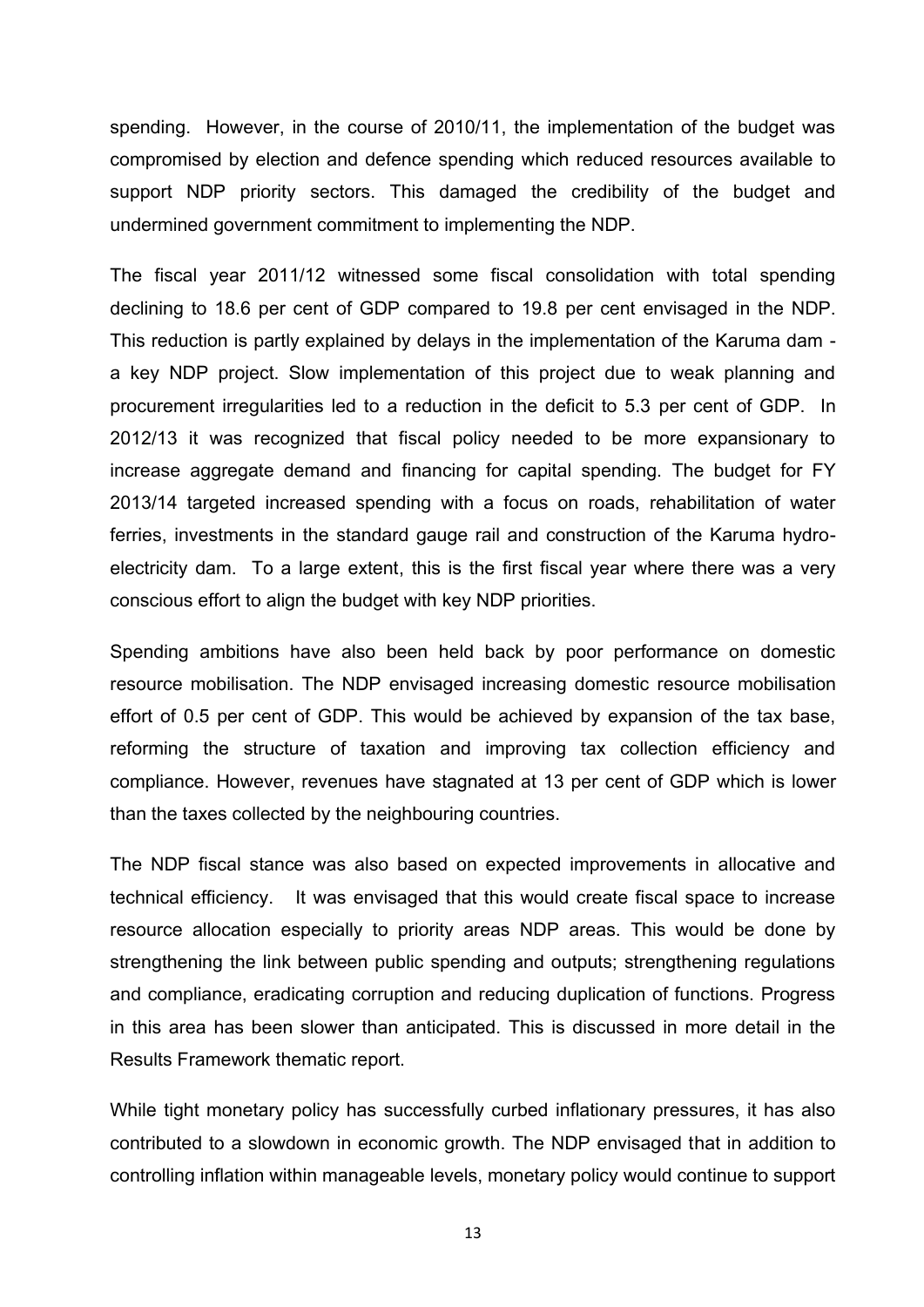growth especially in financial intermediation with private sector credit growing from 12 to 17 per cent by the end of plan period. This was to be achieved by reducing government domestic borrowing. However, the first year of implementation of the NDP was characterized by monetary expansion which contributed to inflationary pressure. The recent easing of monetary policy through a reduction in the CBR rate to 12 per cent has not yet been fully reflected in commercial bank rates. Commercial banks continue to charge high interest rates and the spread between lending and borrowing rates is the highest in East Africa. This appears to be due to a combination of factors including high operating costs, increases in banks financing costs due to high interest rates over the last 2 years, an increase in non-performing assets and structural market deficiencies within the financial system.

As a way forward there is a need to balance macro-economic stability and growth. In particular, in the event of domestic or external shocks, the monetary policy should be geared to maintaining macro-economic stability while at the same time supporting private sector growth. Fiscal policy should also be geared towards achieving the NDP objectives especially by re-allocating resources to priority sectors. At the same time, Uganda should position itself by implementing fiscal policy to address the key binding constraints that would enhance our competitiveness within the EAC.

#### <span id="page-23-0"></span>2.5 Addressing infrastructure deficit

Through the NDP Government pronounced itself very strongly on the policy and strategic direction towards addressing the country's infrastructure deficit. The infrastructure deficit were outlined in the NDP as: roads; railways; water transport; air transport; electricity; ICT; access to safe water; and water for production.

By the time of this mid-term review, progress had been made especially in roads, water transport, electricity, ICT and safe water. In particular, the paved roads network increased from 4 per cent to over 16 per cent. Water connectivity to Mwanza was improved by the re-introduction of the Kabalega Ship, while internal connectivity between the mainland and Kalangala; Nakasongola and Amolatar; and Kamuli and Kayunga were re-introduced. Production of hydroelectricity power was increased, from 628 to 778 megawatts, with the opening of Bujagali hydropower dam and other minipower stations. The general ICT penetration across the sub-sectors has increased by about 25 per cent. Urban water access increased from 66 per cent to 69 per cent while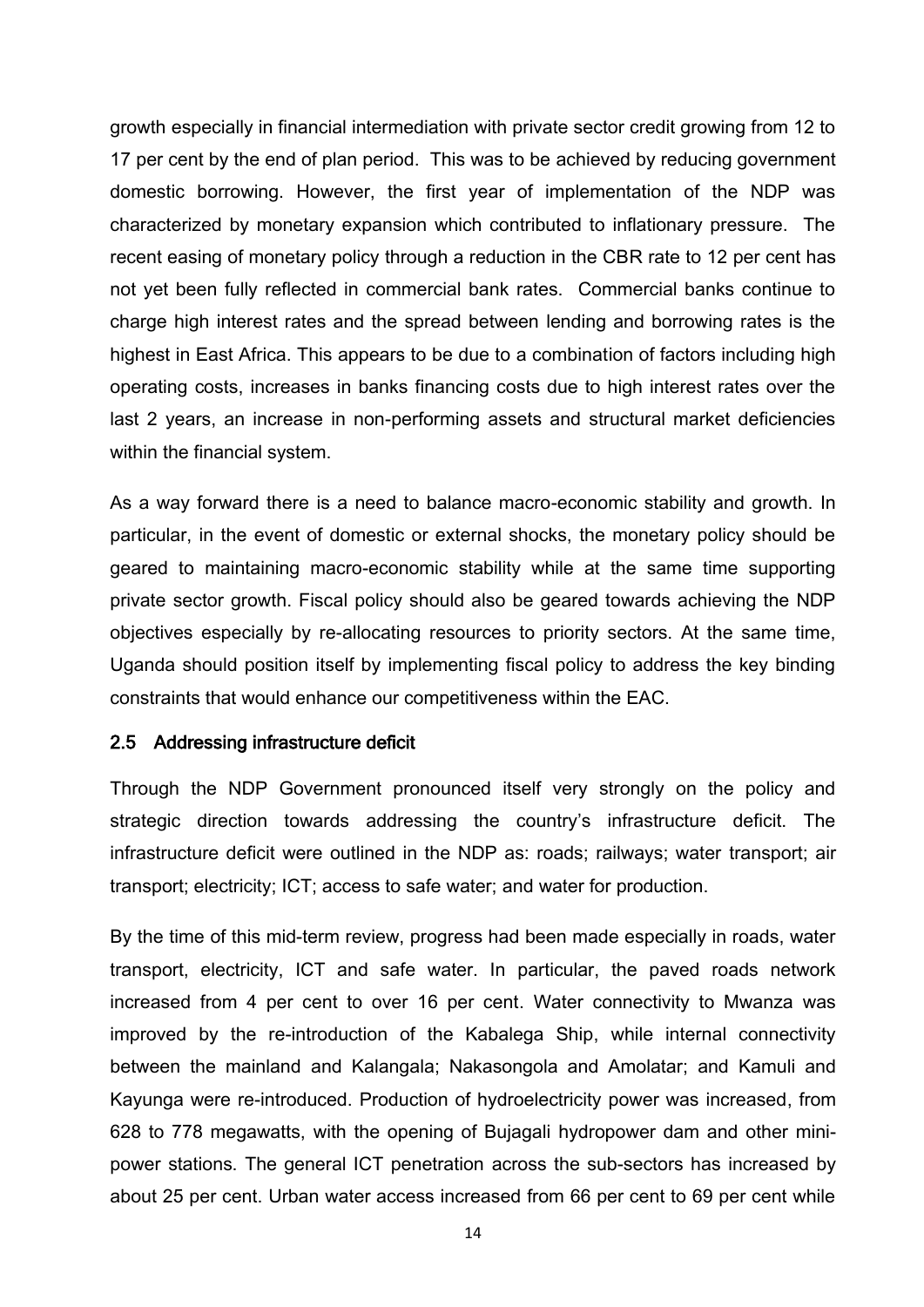rural water coverage continued to stagnate for the 3<sup>rd</sup> year running at 65 per cent. Rehabilitation of up-country airports was undertaken at Arua, Kasese, Moroto, Gulu and Pakuba. However, slow progress was registered in construction of irrigation schemes (NDP core projects) and rehabilitation of the railway.

Overall, the NDP infrastructure targets are not likely to be fully achieved over the 5 year period and larger strides will require agreement on the macroeconomic framework between the economic managers on one hand and the NDP Planners and politicians on the other to enable adequate expansion of the fiscal space to finance these public investments.

#### <span id="page-24-0"></span>2.6 Value addition

The NDP envisages value addition in the primary growth sectors as a key strategic direction for economic transformation. Specific focus is on agro-processing, minerals, and oil and gas. Value addition was to be pursued in order to absorb excess labour from agriculture and increase the value of exports.

Progress towards value addition in the oil and gas sector continues while there has been slow progress in agro-processing and mineral development. The challenge for value addition particular in agriculture has been attributed to high uncertainty in production caused by rain fed agriculture, shortfalls in inputs and land tenure constraints. In addition, inadequate power supply and high electricity tariffs have prohibited attraction of both domestic and foreign investment in manufacturing. The slow progress in minerals development is partly attributed to the lack of appropriate policy framework for land compensation in mineral rich areas. This has been aggravated by lack of appropriate infrastructure such as railway network and high power voltage. A high cost of financing has also prohibited investments in value addition linked to economic challenges as eluded to earlier in this report.

Whereas the NDP identified value addition as a key strategy in various sectors, there is lack of a clear focus for its realisation. There is need to deliberately map value chains and identify investment priorities for support. Key areas should include: iron and steel, oil refinery and agro-processing focusing on processing of: fruits, coffee, tea, fish, milk and grain processing. Efforts should also be put on infrastructure that can support value addition such as rehabilitation of railway networks, distribution of high power

15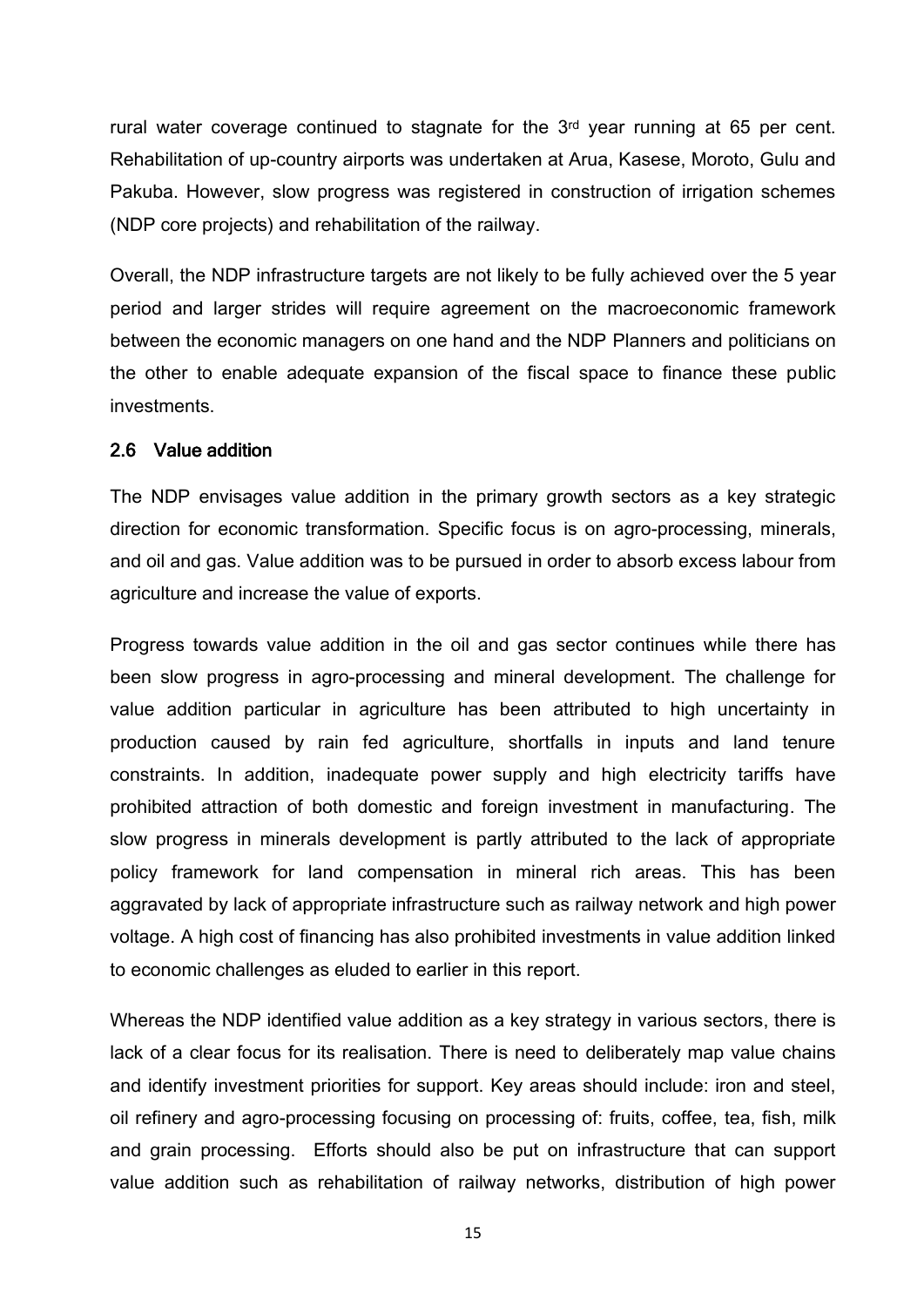voltage, reforms for improving access to land, availability of farm inputs and access to affordable financing.

## <span id="page-25-0"></span>2.7 Skills development

The NDP sought to enhance skills development as a way of imparting applied knowledge for formal and non-formal employment. The strategic direction involves review of curricular; setting up incubation centres; integrating business skills development; establishment of youth fund; participation of private sector in skills development; and improving skills development facilities.

Progress has been made regarding changing direction where rather than focusing on only BTVET programme a more comprehensive approach 'skilling Ugandans' has been adapted under the strategic plan running between 2011 and 2020. The main purpose is to create employable skills and competencies relevant in the labour market instead of educational certificates. Seventeen (17)<sup>2</sup> technical schools have been approved for construction by Cabinet. Entrepreneur development initiatives by Enterprise Uganda also continued to be supported.

The greatest challenge to skills development is the negative attitude towards vocational and technical training. In addition, the capital investment requirements for technical schools are much higher than for ordinary schools, hence, there is need for heavy public sector intervention in establishment of technical schools. There has also been limited progress in establishing and effectively operationalizing vocational training. The adoption of universal primary and secondary education has created a need for scaling up of BTVET programme. The dilemma that must resolved is the balancing of the intra budget allocations across the sub-sectors of education, namely; primary, secondary, tertiary and BTVET. Focus should be placed on primary and technical training

## <span id="page-25-1"></span>2.8 Regional integration;

The NDP highlights promotion of use of Kiswahili as a national language; harmonization and domestication of treaties; sensitization of the public on rights, duties and procedural arrangements and alternative disputes resolution; bilateral trade negotiations; improvement in non-tax revenue management; presidential initiative on regional

 $\overline{a}$ 

<sup>2</sup> Names to be included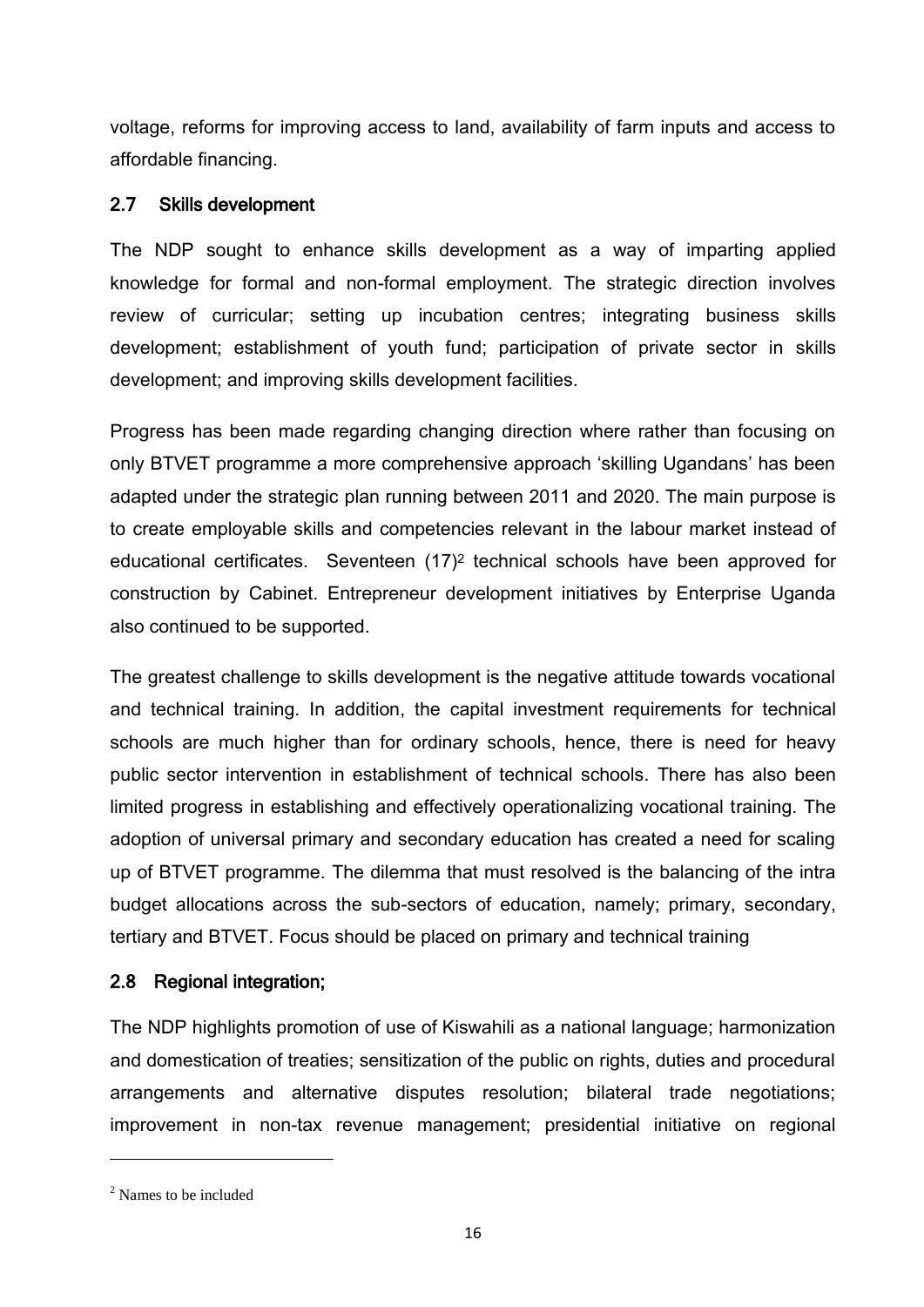integration; fast tracking the EAC political federation; and support to regional and international cooperation frameworks and treaties.

Kiswahili language has been introduced in primary schools and made compulsory in secondary school up to senior two (S.2). In terms of harmonization and domestication of treaties, the common market is now in operation (much as work is on-going on VAT and NSSF contribution). Bilateral trade negotiations were part of the negotiations under the Customs Union Protocol which is under operation. Work is on-going on mechanisms for preparation of the EAC Constitution to facilitate implementation of a political federation. The work of a Monetary Union Committee of the EAC partner states has been appointed and work is on-going towards a Monetary Union.

The major challenge has been the slow uptake of reforms necessary for adoption of key commitments under the EAC protocol. There is a general lack of buy-in and knowledge of the benefits of EAC integration.

There is need for stepping up sensitization of the general public on the benefits of EAC integration. At the political level, there is need for positioning Uganda to competitively participate in the EAC so as to generate economic dividend for all Ugandans. Constraints to operationalization of the protocol on free movement of persons and labour and the right of establishment and residence should be addressed.

#### <span id="page-26-0"></span>2.9 Socio economic Transformation

Overall, the review finds that there has not been much improvement in the state of human development in the country over the last three years. The Human Development Report (UNDP 2013) still places Uganda in the low human development category with most indicators remaining static (and worsening in some cases) in relation to previous years. The country's HDI value for 2012 was 0.456, reflecting a marginal improvement from her position in 2011 which was 0.454. In both 2011 and 2012, Uganda ranked 161 out of the 187 countries that were assessed. This country ranking fell short of the NDP targeted position of 150th and 148th respectively Uganda's HDI score fell below the HDI average for countries in the low category (0.466) as well as below the average for countries in sub-Saharan Africa (0.475).

With regard to demographic variables, Uganda experiences high population growth which has settled at around 3.2 per cent between 2010 and 2012. This is the third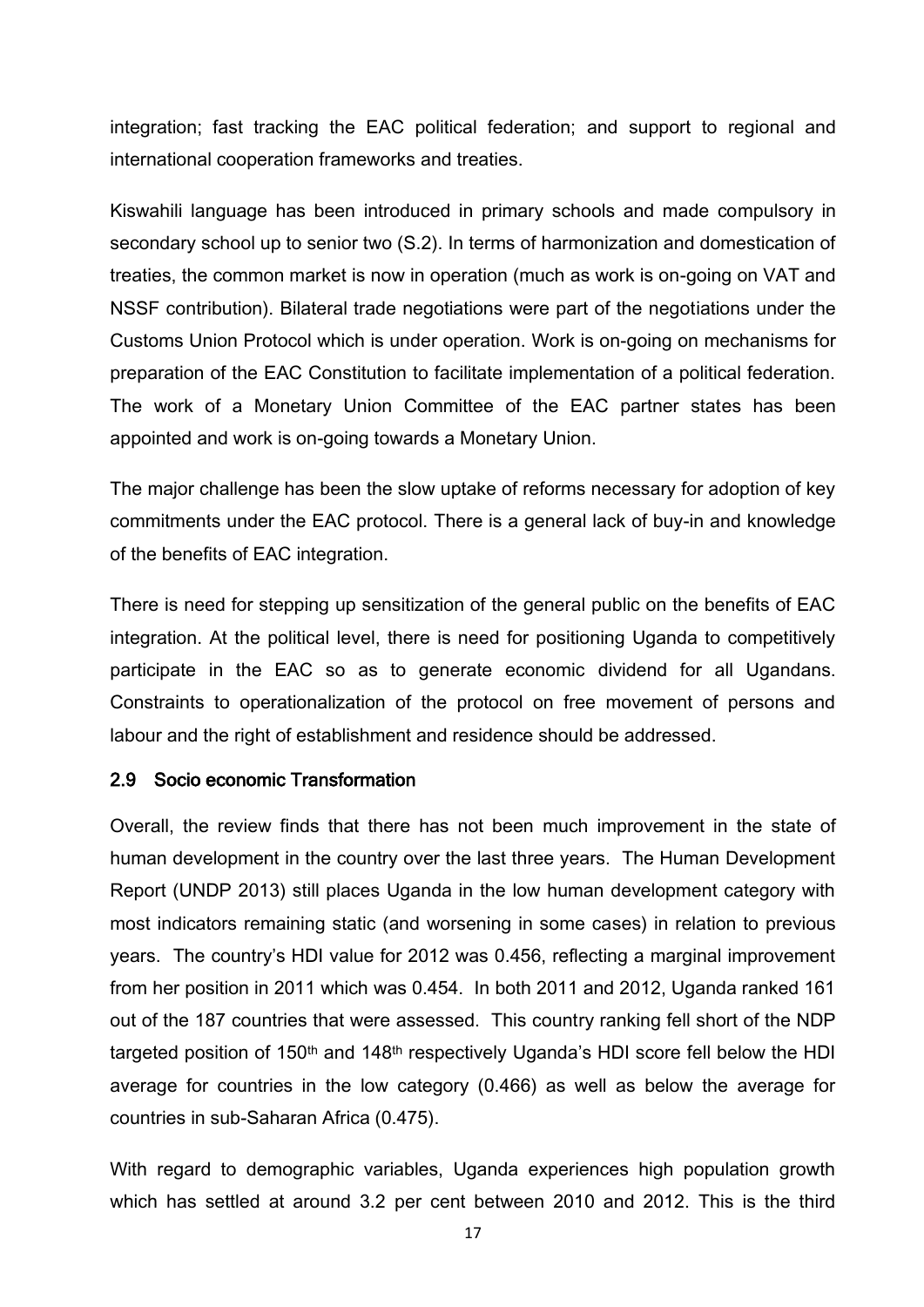highest growth rate in the world after Yemen and Niger (World Population References Bureau 2013, UNDP 2012). High population growth has taken place with total fertility rates estimated at 6.9 in 2010 and 6.2 in 2012 (UBOS 2012). The infant mortality rate (IMR) has remained high, estimated at 76 per 1,000 live births in 2010 and 68 per 1,000 live births in 2012. The MTR observed slight improvements in life expectancy in Uganda, rising from 53.7 years in 2010/11 to 54.5 years in 2011/12 (UNDP, 2013). This is in line with the cautious targets in the NDP which project life expectance to grow by a few months every year for the five years of the current NDP. The Vision 2040, on the other hand, foresees a one year increase in life expectancy each year between now and 2040.

Maternal mortality rate (MMR) has stagnated over the last three years. In 2009/10, MMR was estimated at 435 per 100,000 live births, but this number increased to 437 in 2011/12 and to 438 in 2012/13. The major constraints are reported to include: (i) lack of emergency obstetric care largely arising from a poorly resourced referral system; (ii) lack of trained midwives; (iii) negative attitude of some midwives rising out of poor remuneration; and (iv) the unhealthy conditions in which traditional birth attendants operate.

The high population has impacted negatively on Uganda's livelihood systems, specifically with regard to scarce resources, as illustrated in Box 2.1.

#### Box 2.1: Impact of population growth on livelihood systems.

High population growth, amidst poor technological uptake, has created stress on natural resources (particularly land) leading to food insecurity, water scarcity and increased pressure on the environment. The situation has culminated in pressure on forest cover and agricultural productivity which have implications on food security. Indeed, there have been food shortages in some areas, exacerbated by supply side constraints like drought which is itself is impacted by high population growth through depleting of forests and other natural resources.

Urbanisation is a key aspect of the NDP. The trend for urbanisation indicates a rise from 12.0 per cent in 2008/09 to 13.0 per cent in 2010/11 and 14.7 per cent in 2011/12. There are, however, concerns that a lot of urban development is unplanned and there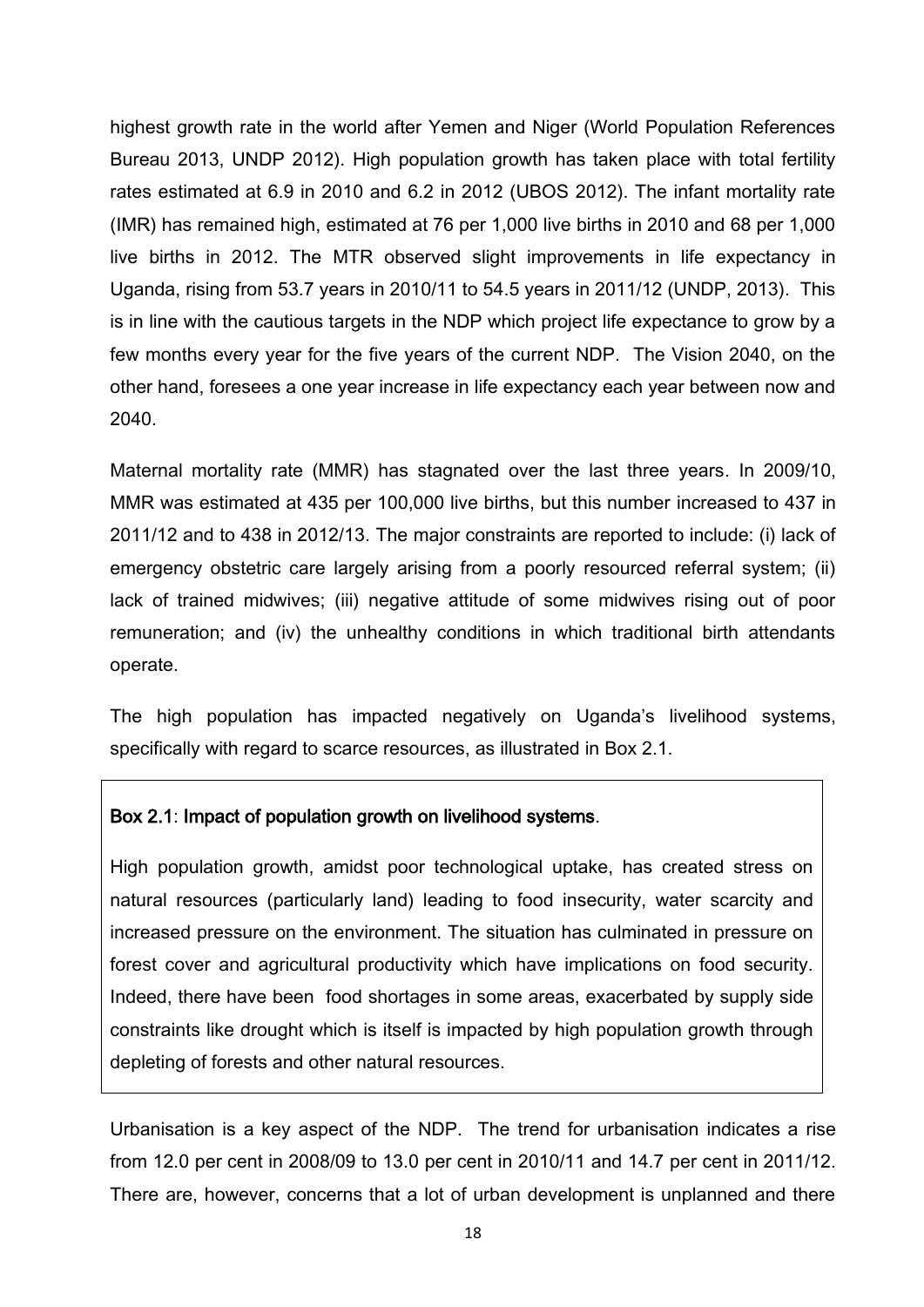are growing challenges in providing public services to larger numbers of people in towns. In a recent study by the EPRC, the steady growth in urbanisation has been attributed in part to recent proliferation in the number districts which automatically turns all district headquarters into urban areas, but not necessarily with any effective change in the socio–economic features, facilities and living conditions of the people in those areas.

Relating literacy levels to effective socio economic transformation remains a main challenge in Uganda. Being dominated with a big primary level education intake, the functionality of Uganda's literate population is very low. Only about 23 per cent of Ugandans have attained at least secondary education with the proportion of women lagging behind at nearly 24 per cent. The last UDHS study in 2010 indicated that there was not much difference in people's attitudes and practices between primary and no education categories. Consequently, one of the most binding constraints to the national development of Uganda is to do with the lack of enough relevant, high quality skills. In this connection, the review has observed efforts by the social development sector to increase government action on functional literacy, although budgetary allocations to these actions have been low.

The MTR deduced that there should be transformation of people's attitudes, cultures, beliefs and perceptions. There also need to embrace science and technology, innovations, new approaches to work ethos and family value systems that put less attachment to extended family norms and high nationalism as well as promoting selfmotive incentive. Addressing these issues together with appropriate policy frameworks to tackle the outlined aspects in the sub-sections above, should transform individual behaviour and practices towards achieving desirable socio economic indicators.

#### <span id="page-28-0"></span>2.10 Democratic Governance, Rule of Law, Peace and Security

The NDP envisages consolidation and enhancement of democracy, observance of the rule of law as a panacea for socio economic development. The Plan espouses a common regional strategy for peace and security; regional defence pact to ensure regional stability. This has been achieved through strengthening of the judicial system, professionalization of the national army and strengthening of community policing. There has been progress in regional peace keeping missions notably the AU mission in Somalia.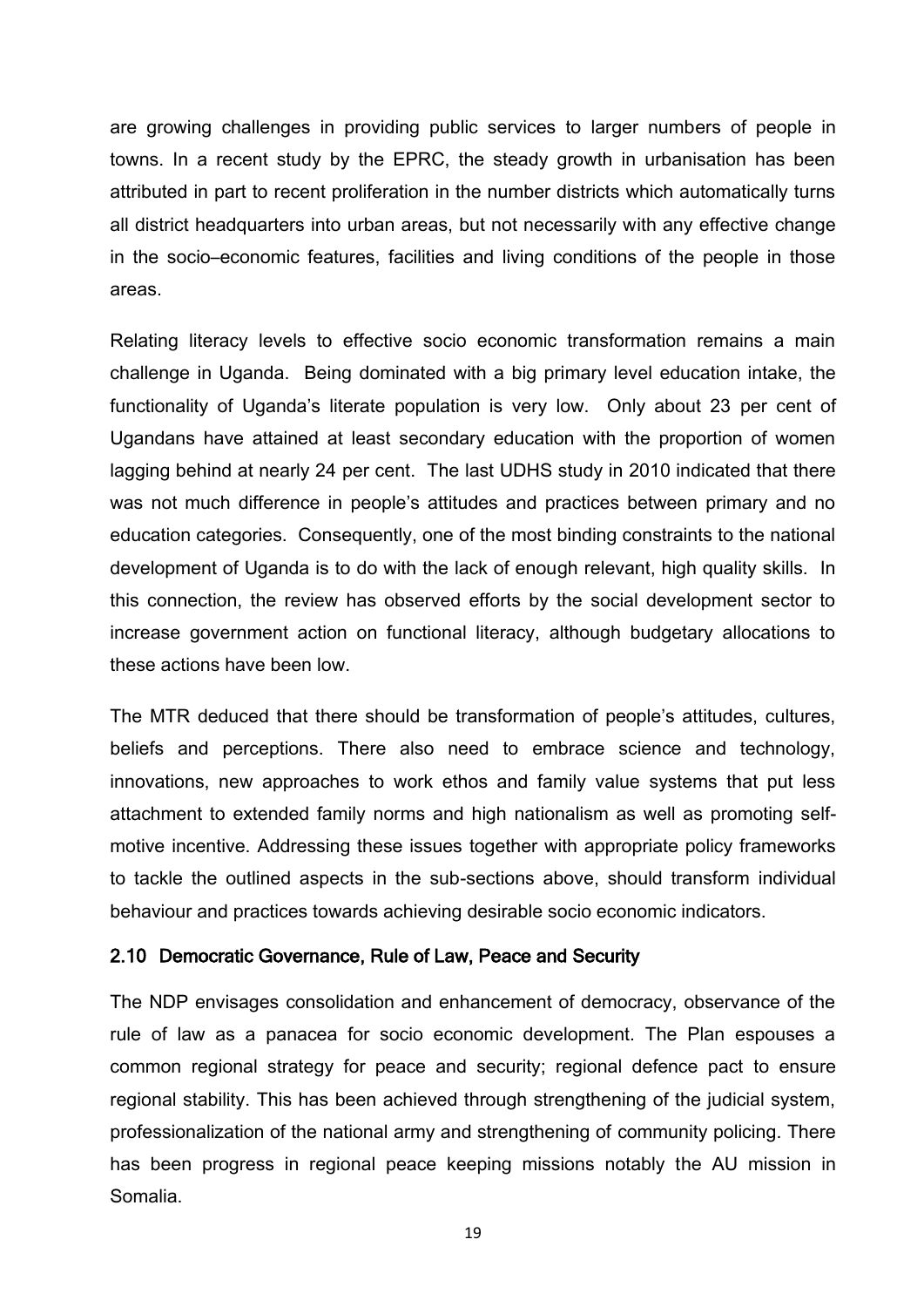The major challenge for administration of justice has been a limited budget which has resulted in a heavy backlog of cases and shortfalls in staffing, hence delayed delivery of justice. Another challenge has been the growing size of Parliament that has resulted into a bloated public expenditure, which has not necessarily translated into improved service delivery.

The MTR recommends continued consolidation of the gains for peace, security and democratic governance. There is need for rationalization of the size of Parliament to achieve effective legislation, oversight and service delivery. In addition, the sanctity of separation of powers between the Executive, Legislature and Judiciary should be strengthened.

In addition, discussions held with key informants suggested that priority areas of policy reform should include some of the following key aspects:

- **•** Implementation of agricultural policies which are designed to boost yields, increase long term competitiveness of farming, and encourage value added activity;
- **•** Land tenure reform and inventory to enable easier construction of infrastructure and greater access to collateral for loans;
- **•** Planning reforms which allow more integrated and coordinated development in urban and industrial areas in particular;
- **•** Cascading planning and decision making so that local authorities can be meaningfully involved in local development;
- **•** Policy reforms to increase the domestic tax base through a review of tax breaks, and a widening of the tax base;
- **•** Innovative mechanisms for accessing private sector finance and sharing investment risks equitably, including public private partnerships, for large scale infrastructure projects;
- **•** Enhancing the business environment for Uganda SMEs who can be the engine for economic growth.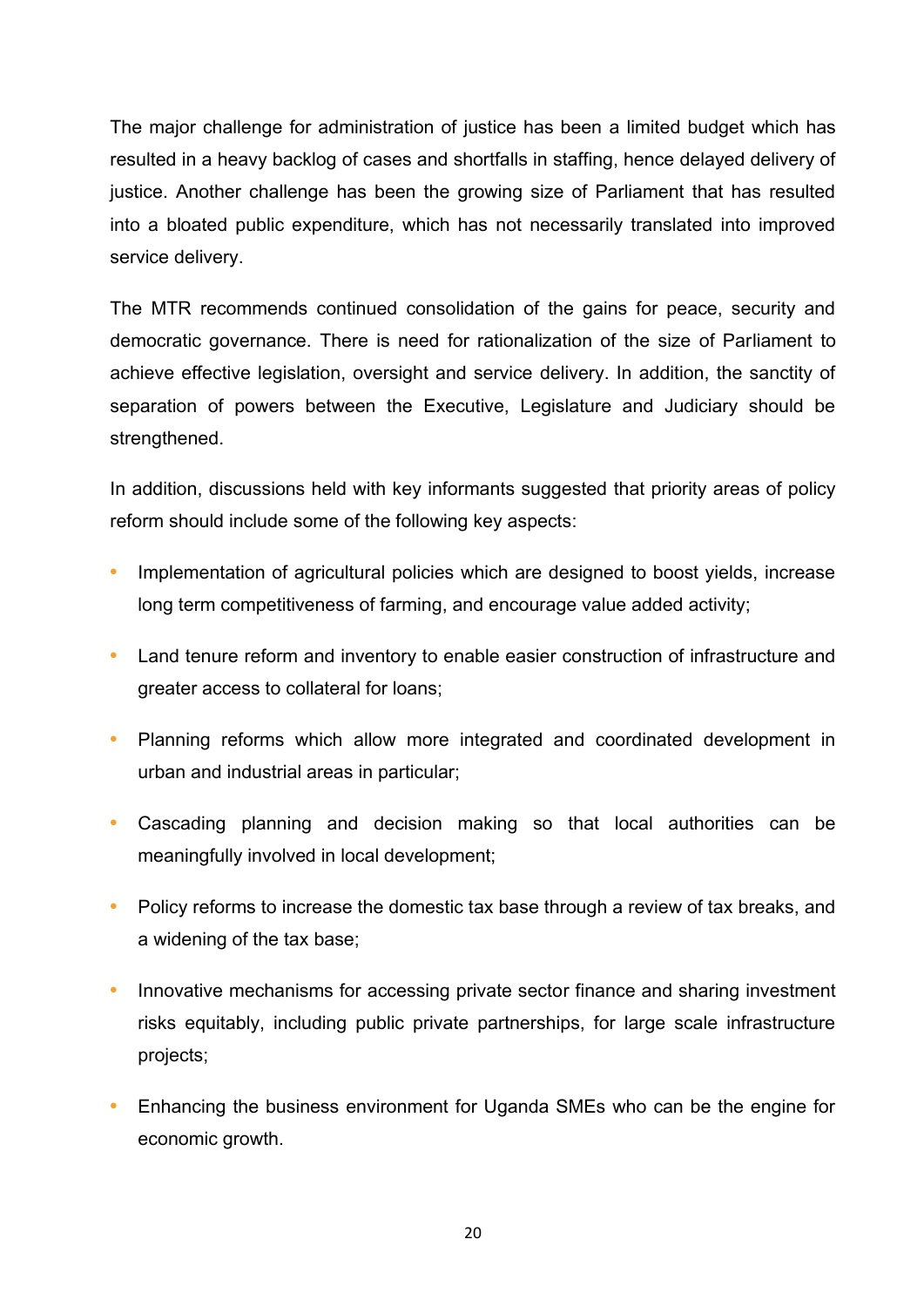- **•** Population and health care policy which allows great provision of the unmet demand for family planning;
- **•** Social protection / welfare policy to ensure that the most vulnerable do not lose out in the growth process.

The MTR deduced that on the whole, the generation of policy and strategic direction for the country is fragmented and lacks a framework for coordination of setting up national cross cutting policies and strategies. An institutional and legal framework is required that defines over-riding choices and aspirations in terms of development, governance and global positioning. A body should be established with a mandate to provide a central locus for national guidance on policy and strategic direction. Such a body should be able to vet all national policy reforms and choices at the highest level in national interest without political interference.

The policy and strategic direction should continue to pursue a quasi-market approach which includes a mix of government investments in strategic areas and private sector market driven actions. New innovated ways should be adopted to ensure realization of a 'business approach' in execution of public sector policies and programs. There is need for a concerted effort to rationalizes public sector management structures and systems with a view to achieving efficiency gains and greater effectiveness in service delivery

The overarching policy of the NDP is said to intertwine economic growth and poverty eradication which is an admirable, yet challenging goal. It follows the aspirations of the Millennium Development Goals (MDGs), and other global sustainable development targets, to which Uganda is a signatory. This will be achieved through. In line with the Vision 2040, it is stated that the private sector will remain the engine of growth and development, with the Government providing a facilitating policy, regulatory and institutional framework and encouraging public private partnerships.

It is described in the document as a new approach for the country, where the nation itself will be perceived as a corporate, or business entity, with a vested interest like all other stakeholders in pursuit of the common vision. The main postulate of this policy is the imperative to evolve a meaningful working relationship with others as a mean to forge ahead in an increasingly competitive regional and global marketplace.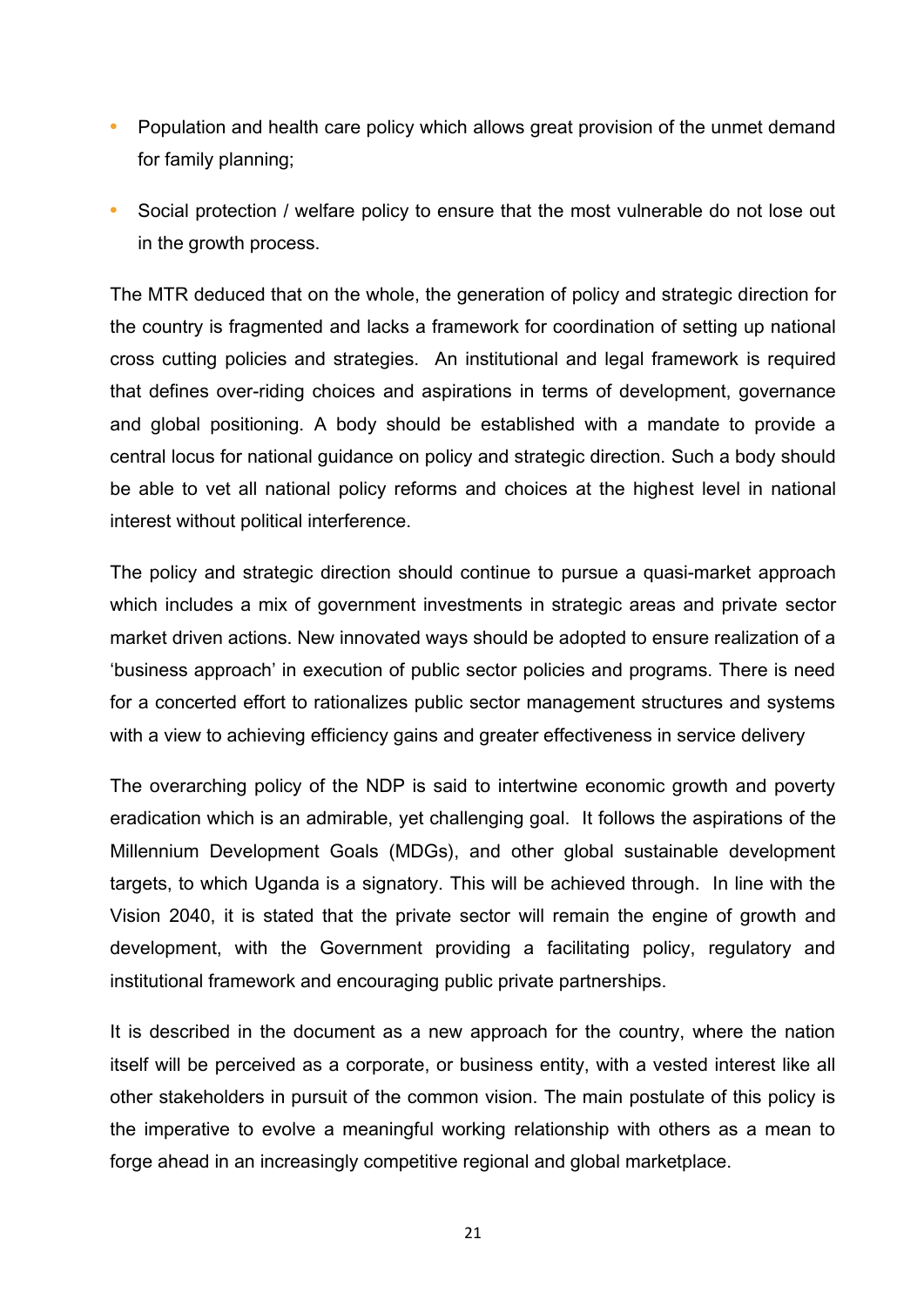Section 4 outlines strategies to unlock the key constraints described earlier, with identification of the lead institution(s). The document goes on to analyse the constraints in more detail and come up with a list of 15 core projects for national development, with budget estimates over the 5 years of the NDP, including a forecast for private sector funding needs. This section also presents the macro-economic approach for implementation of the NDP. It proposes budgetary allocations to 16 sectors on the economy, based on the categorisation of government spending used by MoFPED. The NDP also presents annual targets for selected macroeconomic, financial targets for the full NDP period and economic growth prospects for the same period.

Part 3 of the NDP clusters sectors into the four categories – primary growth (such as agriculture, tourism and oil); complementary (such as energy and transport); social (such as health, education and water supply); and enabling (such as justice, security and public administration). The strategic thrust of the NDP is clearly targeted at more prioritisation and investment for the primary growth sectors in particular (but also for most complementation and social sectors) and implies a down-scaling of the resources allocated to the most enabling sectors. There are 43 NDP sectors in total since the MoFPED 16 sector categorisation is sub-analysed. For example, water and environment is broken down into sectors which include forestry (primary growth), water for production (complementary), water and sanitation services (social) and climate change (enabling), among others.

#### <span id="page-31-0"></span>2.11 Socio-economic development

The architecture of the NDP considers socio-economic transformation both as a result and as a requisite for sustainable growth and employment. The principle of growth promoted in the NDP is one of "growth with equity" which implies a strong reference to the desire to balance wealth creation with sustainable poverty reduction. Hence, the NDP results framework targets improving the human development indicators for the country to levels similar with those in middle income countries; raising Uganda's competitiveness position in the world; and increasing the level of urbanisation. The MTR has looked at trends in these indicators to assess the country's progress on socioeconomic transformation targets.

The Government Annual Performance report (GAPR) indicates that literacy levels in Uganda have been rising slowly in recent years, from 73.6 per cent in 2008/09 to 74.6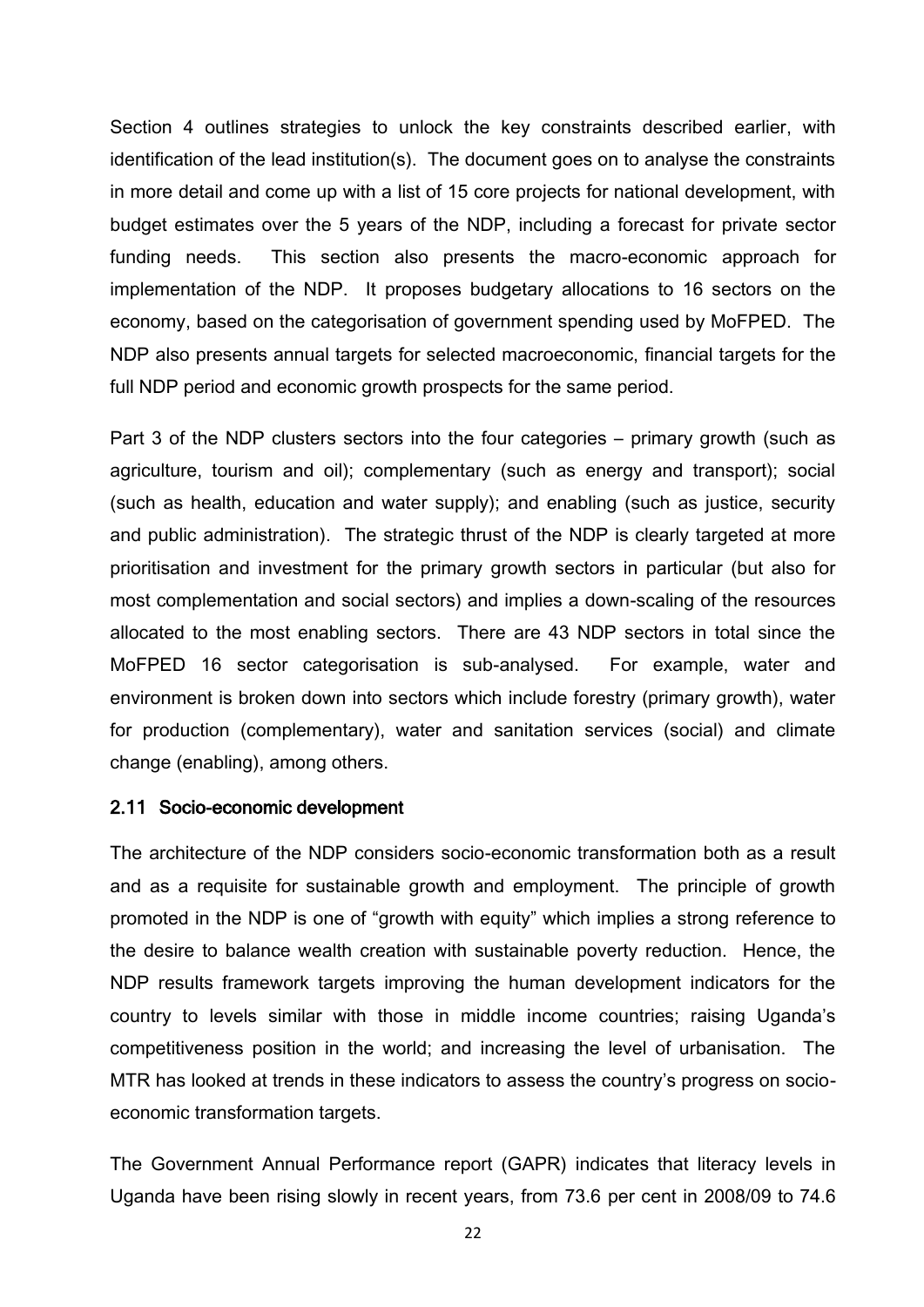per cent in 2011/12. However the NDP targets for this social indicator in both 2010/11 and 2011/12 (76.9 per cent and 78.7 per cent respectively) remained unachieved. As it is, the main contributor to Uganda's literacy figures is the universal primary education (UPE) policy that has maintained the mean years of education at 4.7. UPE increased enrolment from.8.1million in 2009 to 9.6 million in 2012 (MoES, 2012). While UPE is poised to help Uganda achieve the MDG related target, the major challenge remains the quality of UPE products. This is because of lack of educational materials, insufficient classrooms and poor remuneration of teachers, all which have combined to create low morale and high absenteeism among teachers.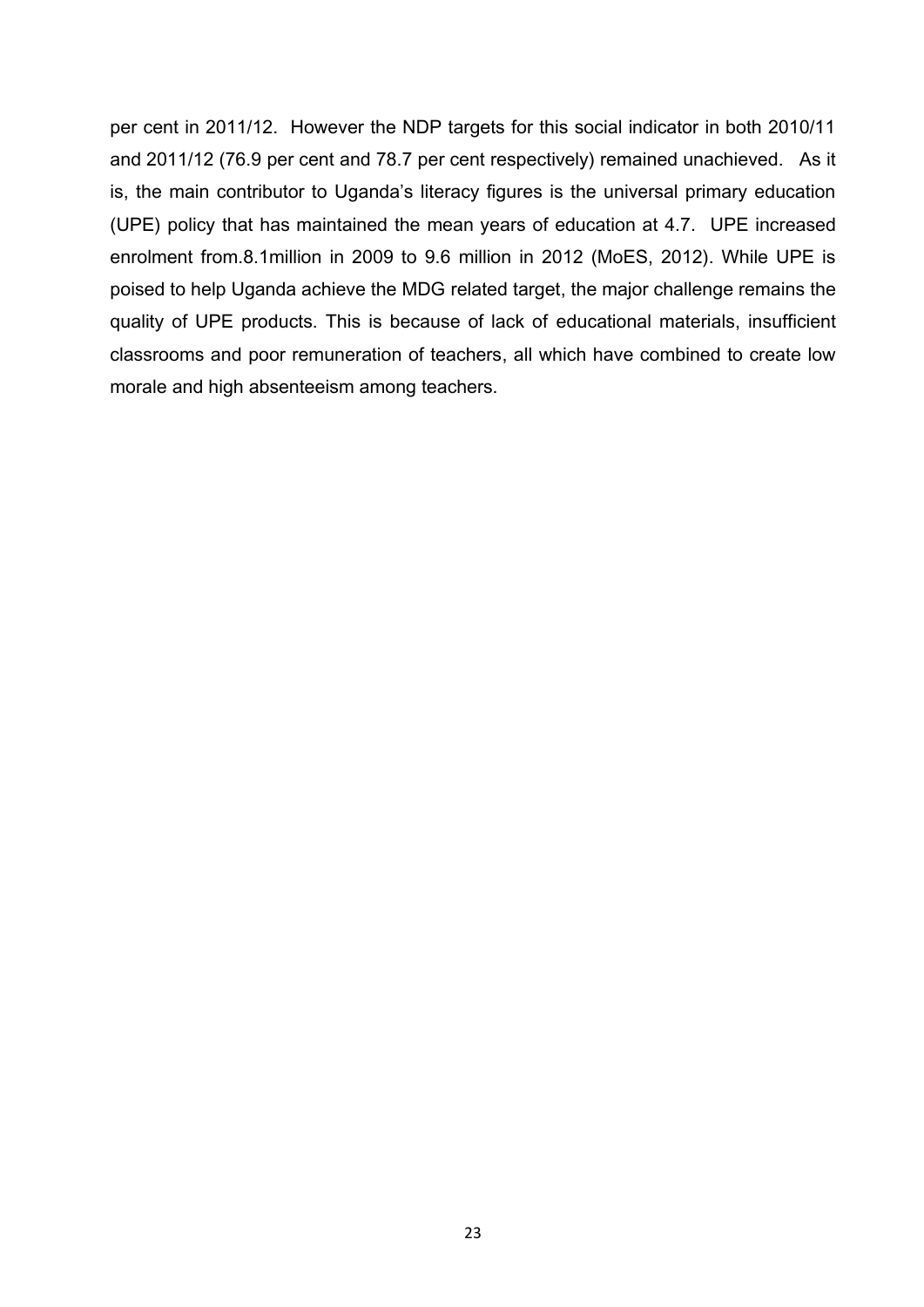## 3.0 ALIGNMENT OF POLICIES AND STRATEGIES

#### <span id="page-33-1"></span><span id="page-33-0"></span>3.1 Overview

In this Chapter, an overall assessment has been made of the extent of common understanding of the NDP including the extent of the buy-in of key stakeholders in implementing the Plan. The Chapter looks at how policies, strategies, budget framework processes and tools, budgetary priorities, Public Investment Plan (PIP), individual sectors, district development plans, as well as institutions are aligned to deliver the NDP objectives. Sub sections that follow therefore, provide a detailed analysis of the extent to which the above have been aligned to implement the NDP.

#### <span id="page-33-2"></span>3.2 Understanding of policies and strategies for achieving NDP objectives

For effective national development in Uganda, there needs to be a collective understanding and agreement on the objectives of the NDP, coupled with strong buy-in from a range of key stakeholders in central government, local government, civil society, the private sector, media, academia, and development partners. It was established that there is a growing common understanding of the NDP and some evidence of growing support for the broad policy and strategic direction it espouses. For example:

- **•** Political manifestos, budget speeches, Ministerial Policy Statements (MPS), sector investment plans and performance reports, and other key GoU documentation often refer to the NDP and the importance of aligning behind its strategic direction;
- **•** The high profile Presidential launch of the Vision 2040, which is well aligned (as a higher level document) to the current NDP provides a strong strategic direction for the implementation of the current NDP and towards drafting of the next one.
- **•** Parliament has recognised the need to reduce the constraints to economic growth, particularly the need to expand roads and energy supply, to develop vocational and other job related skills, and to plan for the greater industrialisation and urbanisation of the nation – all part of the overall thrust of the first NDP and the Vision 2040;
- **•** Evidence from the private sector suggests that the NDP is a strong document and balances well the dual objectives of growth and poverty reduction. Many large corporations are aware of the NDP and the Private Sector Foundation of Uganda is proactively working with government on issues, challenges and priorities around private sector development and NDP implementation.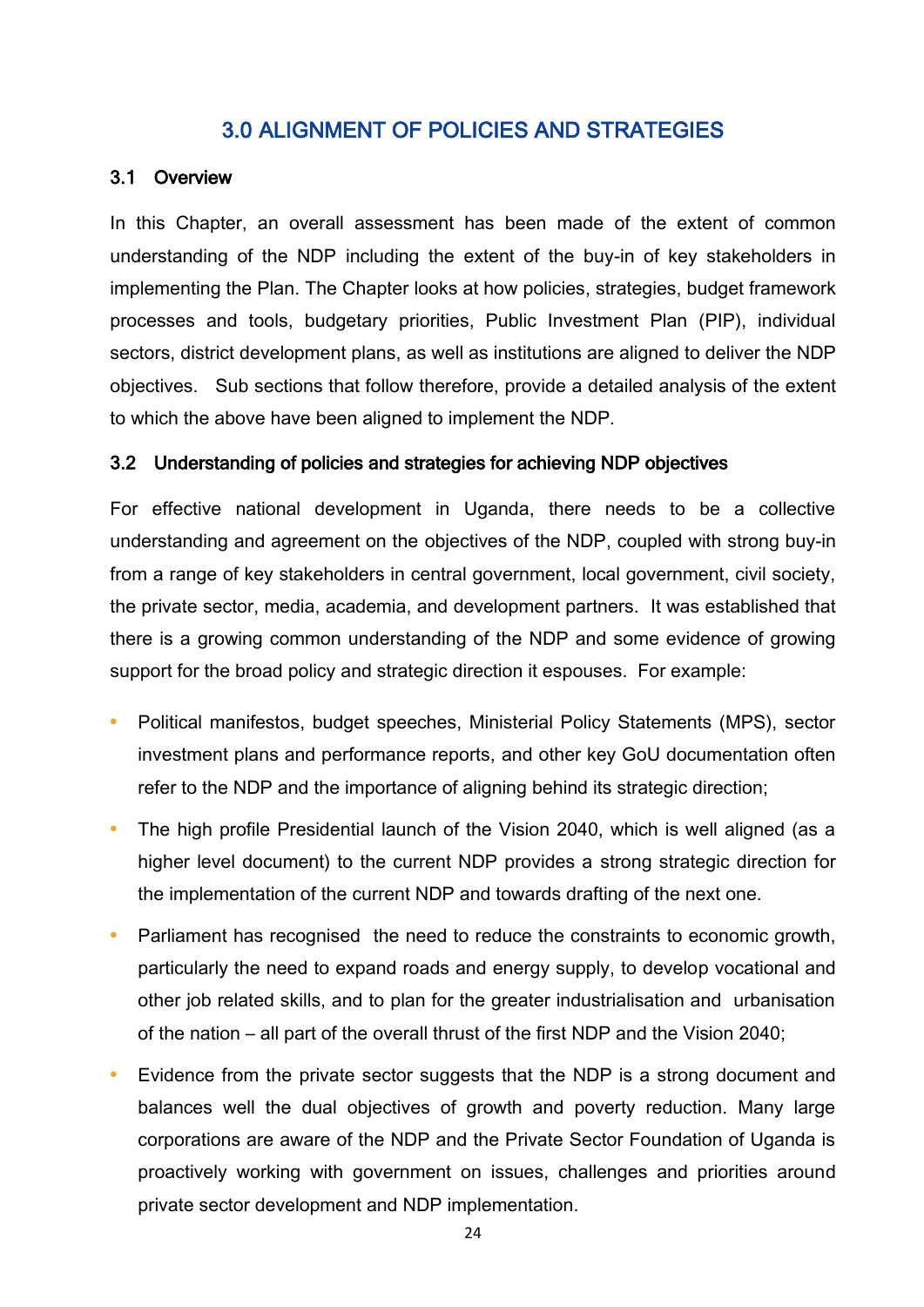- **•** The general assessment of the private sector consulted was that there is movement in the right direction but more should be done to speed up implementation and support development of the productive sectors of the economy. Notably, they noted the need for a mind-set change in the public sector to facilitate better relationships with the private sector who feel they have skills and experience to bring to the table that could help inject a more "business orientation" into the public sector.
- **•** In contributing to the formulation of NDP, NGOs have reported being individually and collectively engaged in the NDP process in various ways. Collectively, under the auspices of the Uganda National NGO Forum, NGOs participated in the ten-year PEAP Evaluation Process and shared their perspectives and experiences from the process, its implementation and implications for the NDP. CSOs appear to have a more comprehensive understanding of what the NDP is trying to achieve. The NGO Forum took the extra step of properly disseminating their key messages by providing a presentation to newly elected Members of Parliament during their induction process after the recent elections. However, a review of the NGO Forum reports indicates some divergent views on the most effective development agenda. For example, CSOs have questioned the focus on economic growth and infrastructural development rather than a wider focus on well-being; the funding levels received by the agricultural sector; and the neo-liberal free market approach to managing the economy.
- **•** Recognising the key role of communities and individual citizens in implementing the NDP, NPA have produced a citizen's guide to the NDP, as one way of disseminating its implementation. The simplified booklet was translated into the 6 common languages spoken in Uganda including Luganda, Runyakitara, Luo, Ateso, Lugbara, and Swahili and distributed in recognition of the community's role in ensuring the NDP's successful implementation. The simplified vision interpreted for citizens is to see Uganda change from small scale farming to a modern, peaceful, prosperous and democratic c country with educated citizens who have good jobs and good incomes.
- **•** Whereas development partners were very closely consulted in the preparation of Uganda's Poverty Eradication Plans which, from 1997 to 2010, donors were more detached from determining the overall direction of the NDP. Donors endorsed the NDP once it was published. A Joint Staff Advisory Note prepared by the IMF and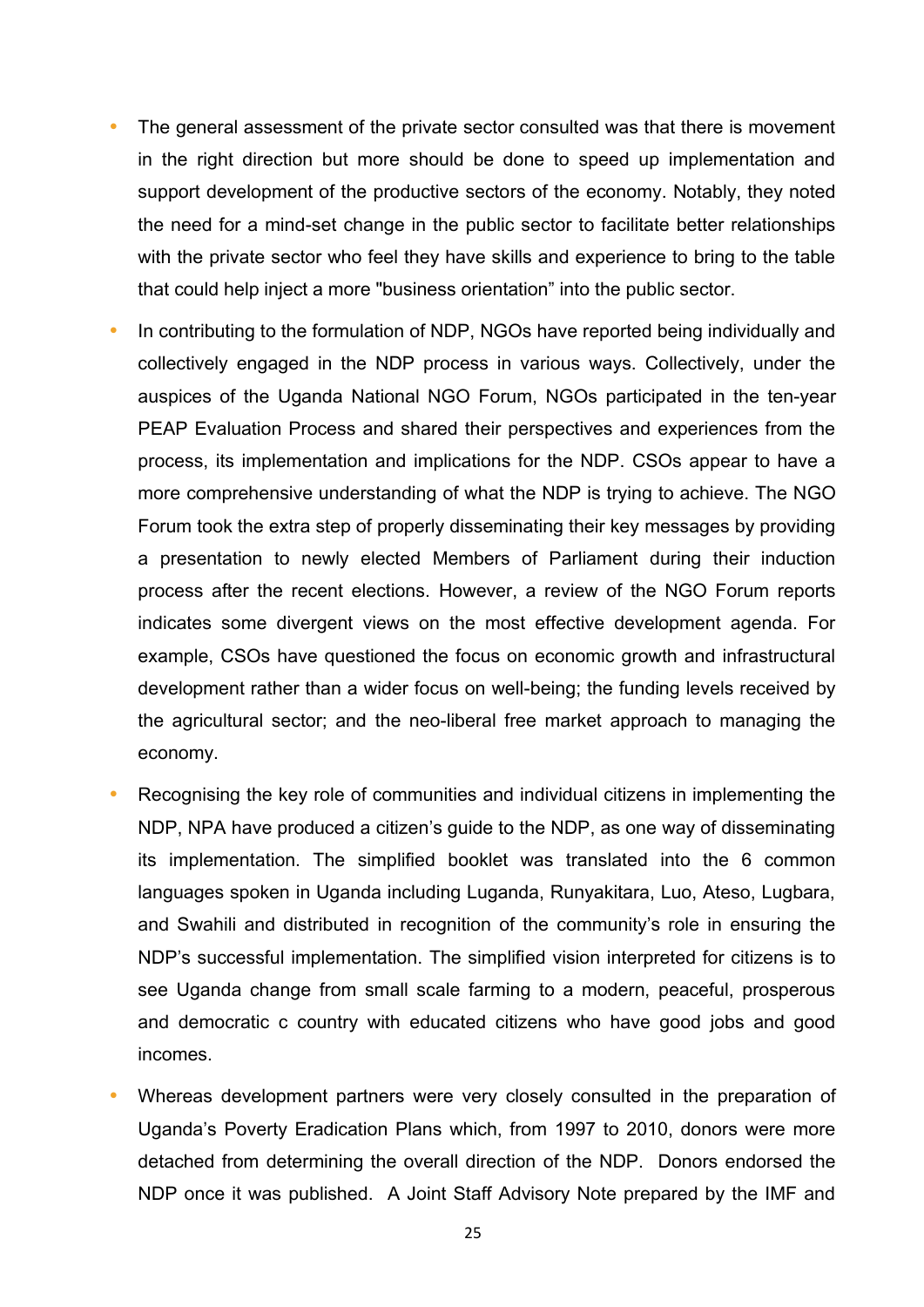World Bank concluded that both the macro-economic framework and sector specific plans contained in the NDP were "compatible" with the government's vision of structurally transforming the economy.

- **•** The United Nations in Uganda developed their current UN Development Assistance Framework (UNDAF 2010-2014) under the vision to support Uganda's capacity to deliver on the National Development Plan, with a focus on Equity and Inclusion, Peace and Recovery, Population and Sustainable Growth. The outcomes and outputs in the UNDAF support the objectives of the National Development Plan (2010-2014), and the linkages are clearly shown in the UNDAF document.
- **•** The World Bank produced a strategic document on inclusive growth for Uganda in 2012, and much of the strategic thrust of this is in line with the NDP, such as the need to invest heavily in infrastructure investment in the support growth in the most productive sectors, to transform agriculture, and to invest heavily in skills development.

#### <span id="page-35-0"></span>3.3 Buy-in of the NDP by various stakeholders

#### 3.3.1 Ugandan citizens

 $\overline{\phantom{a}}$ 

According to the NPA (2013), nationwide consultations were conducted in the development of the NDP and associated strategic documents, involving various stakeholders at different levels; although some circles of civil society feel that they were not deeply involved, as they were in previous planning processes<sup>3</sup>. Consensus was reached on the following aspirations for Uganda's future development for the NDP and Vision 2040:

- **•** To live and work in a peaceful, secure, harmonious and stable country where the rule of law prevails and respect for fundamental human rights observed. Ugandans want a corruption free nation with strong democratic structures and systems;
- **•** To have unity in diversity and equal opportunities irrespective of gender, tribe, ethnicity or religion. They aspire for a progressive and developmental culture that

<sup>3</sup> See for example [http://campusjournal.ug/index.php/politics/uganda/591-with-its-fundamental-flaws](http://campusjournal.ug/index.php/politics/uganda/591-with-its-fundamental-flaws-uganda-vision-2040-is-bound-to-fail-says-jeema)[uganda-vision-2040-is-bound-to-fail-says-jeema.](http://campusjournal.ug/index.php/politics/uganda/591-with-its-fundamental-flaws-uganda-vision-2040-is-bound-to-fail-says-jeema)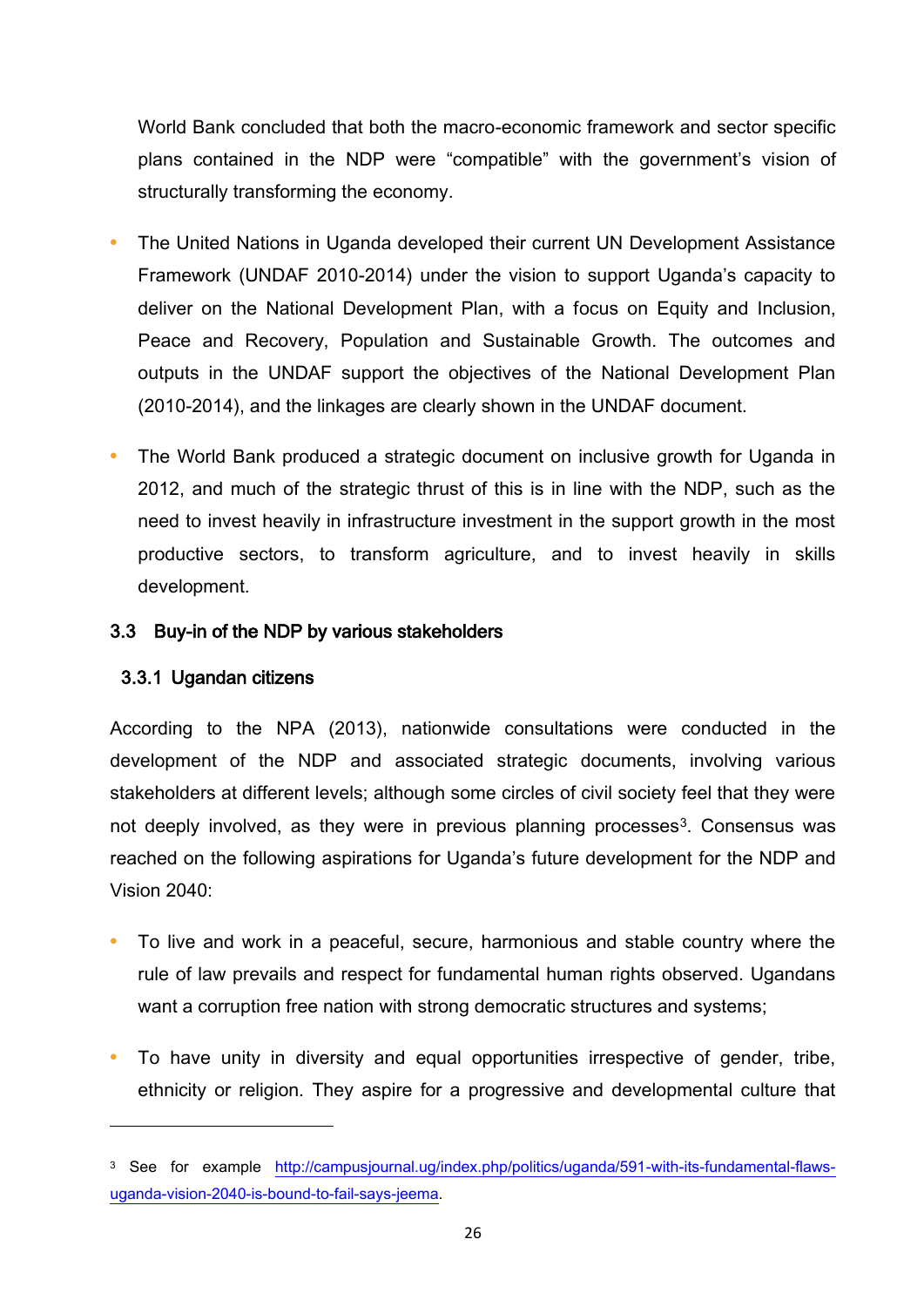blends traditional beliefs and national values, and a future in which men, women, youth, children, and persons with disabilities are empowered to participate as equal partners in development;

- **•** To be resourceful and prosperous nationals contributing to national development through gainful employment, savings and investments;
- **•** To have access to affordable quality health and education services. They aspire for a healthy, literate and well informed society. Ugandans desire to live in clean and well planned settlements with access to all social amenities. Uganda aspires to be a society free of hunger with strong social safety nets;
- **•** A green economy and clean environment where the ecosystem is sustainably managed and the liveability of the urban systems greatly improved;
- **•** A highly moral and ethical society whose citizens are strong in religious and spiritual values, and instilled with the highest of ethical standards. A society in which people practice and profess their customs, cultures and religious beliefs and yet, feeling that they belong to one nation.

These aspirations provide the ethos of the country, and are espoused in the NDP and provide the basis for collective policy and strategic direction. .

## 3.3.2 Civil society organisations

 $\overline{a}$ 

In July 2009, the Forum launched a perspective paper entitled "Unlocking Uganda's Development Potential - 8<sup>4</sup> Fundamentals for the Success of the National Development Plan (NDP)". Eighteen leading civil society organisations were heavily involved in the process which they describe as a culmination of over a year of consultations, reflections and drafting to which over 1200 CSO representatives and support partners contributed. The resulting 8 recommendations offered included:

- **•** Resolve the Paradox of Growth without Transformation;
- **•** Reconcile nation building and survival objectives of ruling parties;
- **•** Balance the supply and demand sides of good governance;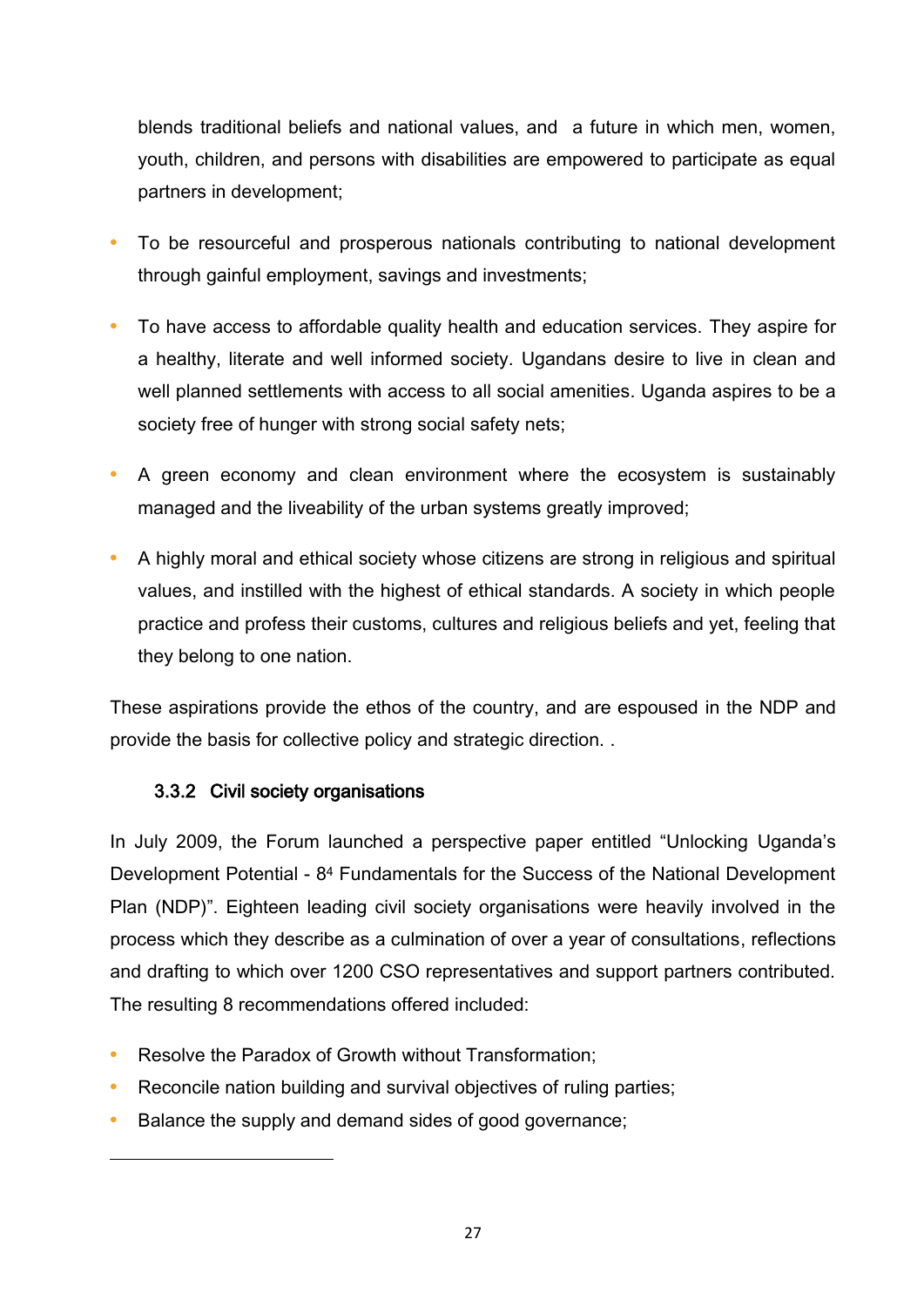- **•** Reconsider the macro-economic policy model for Uganda ;
- More decisive policy actions and programmes on population issues;
- **•** Consolidate the peace dividend and invest in conflict resolution, prevention and disaster response;
- **•** Reclaim the ecological and legal integrity of environment and natural resources;
- **•** Restating our Commitment for Gender Equality.

CSOs argued that unless these preconditions were addressed or resolved, adopting a new national development plan would not yield any dramatic changes in the socioeconomic development trajectory and governance in the country. While they recognised that some of the issues raised may be picked through the NDP operational objectives they should also be useful boundary makers if the Country strives to build a developmental state that is responsive to citizen interests.

#### 3.3.3Private sector entities

In the course of this MTR, a consultation was held with private sector representatives. They provided feedback on the NDP and challenges around doing business in Uganda. The general view was that the NDP is a sound document which achieves a good balance between growth and poverty reduction. The NDP can potentially be "good for business" in Uganda but needs to be implemented effectively. There has been relatively strong formal private sector engagement in NDP development and the Private Sector Foundation (PSFU) has represented the private sector in many high level discussions. However, knowledge and awareness of the NDP in the informal sector is limited.

#### 3.3.4Development partners

The 2011 survey of Uganda's progress in implementing the Paris Declaration concluded that there was high degree of alignment of aid flows with national priorities, although the indicator used in making this judgement did not capture off budget project support, for example those provided directly to recipient NGOs or project implementers. The survey also observed good progress in the co-ordination of development partner technical assistance with national priorities and strategies.

The Development Partnership thematic report suggests that development assistance has continued to be closely aligned to the NDP as it has been implemented. In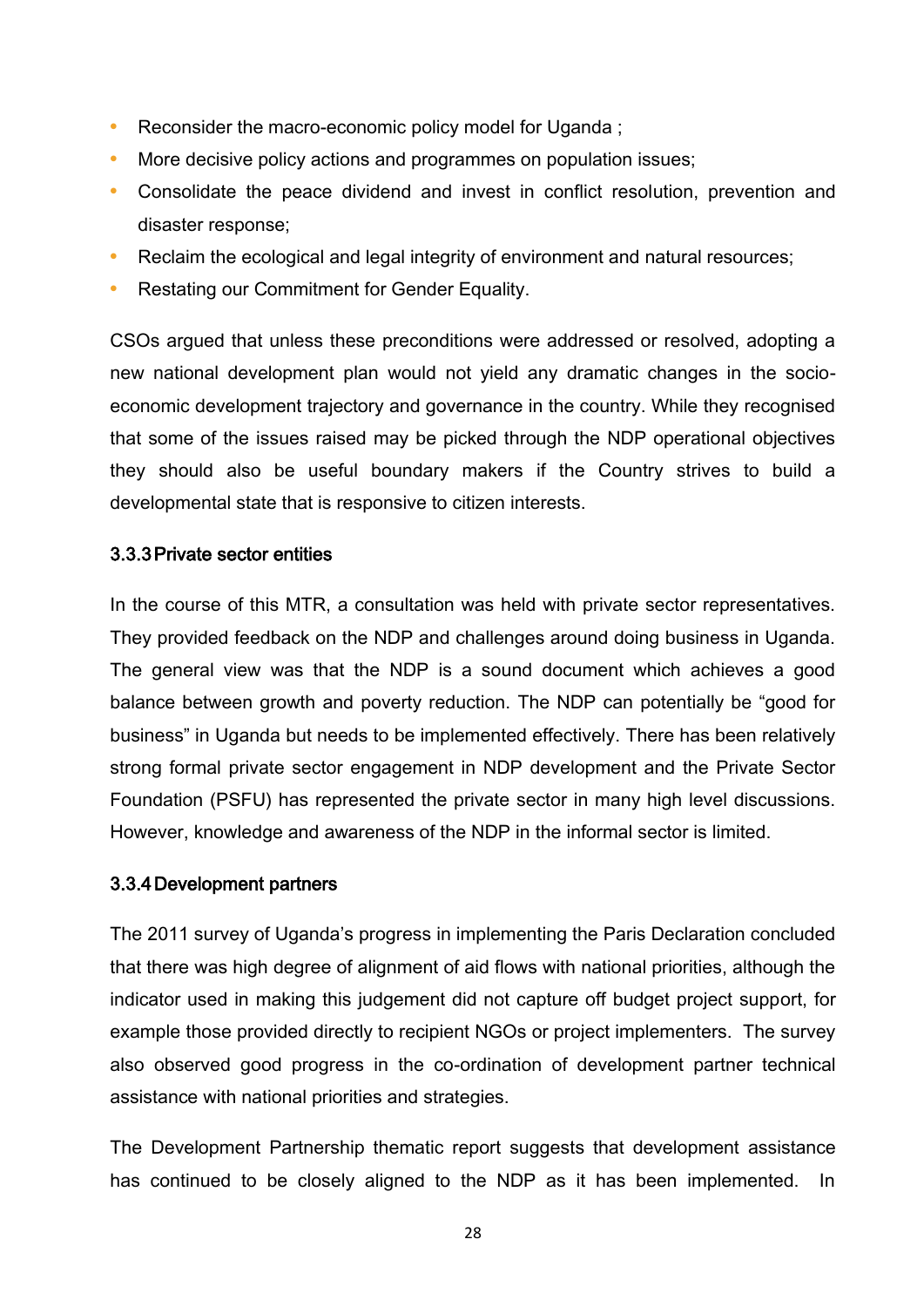particular all development partners claimed that their strategies and programmes are aligned to the NDP and highlighted that their strategy documents emphasise the importance of the NDP in providing a framework for assistance. However, it can be argued that this perspective reflects the broad range of NDP objectives and priorities ("intertwining economic growth and poverty eradication") that permits donors to claim alignment across a range of strategic approaches and activities.

## 3.4 Alignment of the NDP with other key policy and strategic direction documents

## 3.4.1 The NRM Manifesto

The Manifesto acknowledges the NDP as the main planning framework and instrument for accelerating a transformed Ugandan society (pg.8). The two documents do complement each other, albeit the NRM Manifesto has a particular focus on consolidating democratic processes and good governance, an area which the NDP is somewhat quieter. This is understandable given the nature of the two documents, one being politically oriented and the latter being a non-partisan planning framework guiding development programming and prioritisation. However, the NDP does recognise good governance as a central outcome, a product of strengthening justice, defence, security, law and order.

## 3.4.2 The Vision 2040

The Vision document has been referred to in several parts of this report. It is clearly the overarching strategic document to which a series of 6 NDPs will contribute to. However, as the first NDP was prepared before the Vision, it could be argued that the NDP influenced the drafting of the Vision, with clear links such as the focus on agricultural transformation and the growth of manufacturing and industry, the importance of urbanisation and development of high economic growth corridors, priority given to skills development and to sectors such as tourism, oil and ICT for primary growth, investing heavily in roads and energy and supporting the equitable provision of social services.

#### 3.4.3 State of the Nation speeches

June 2010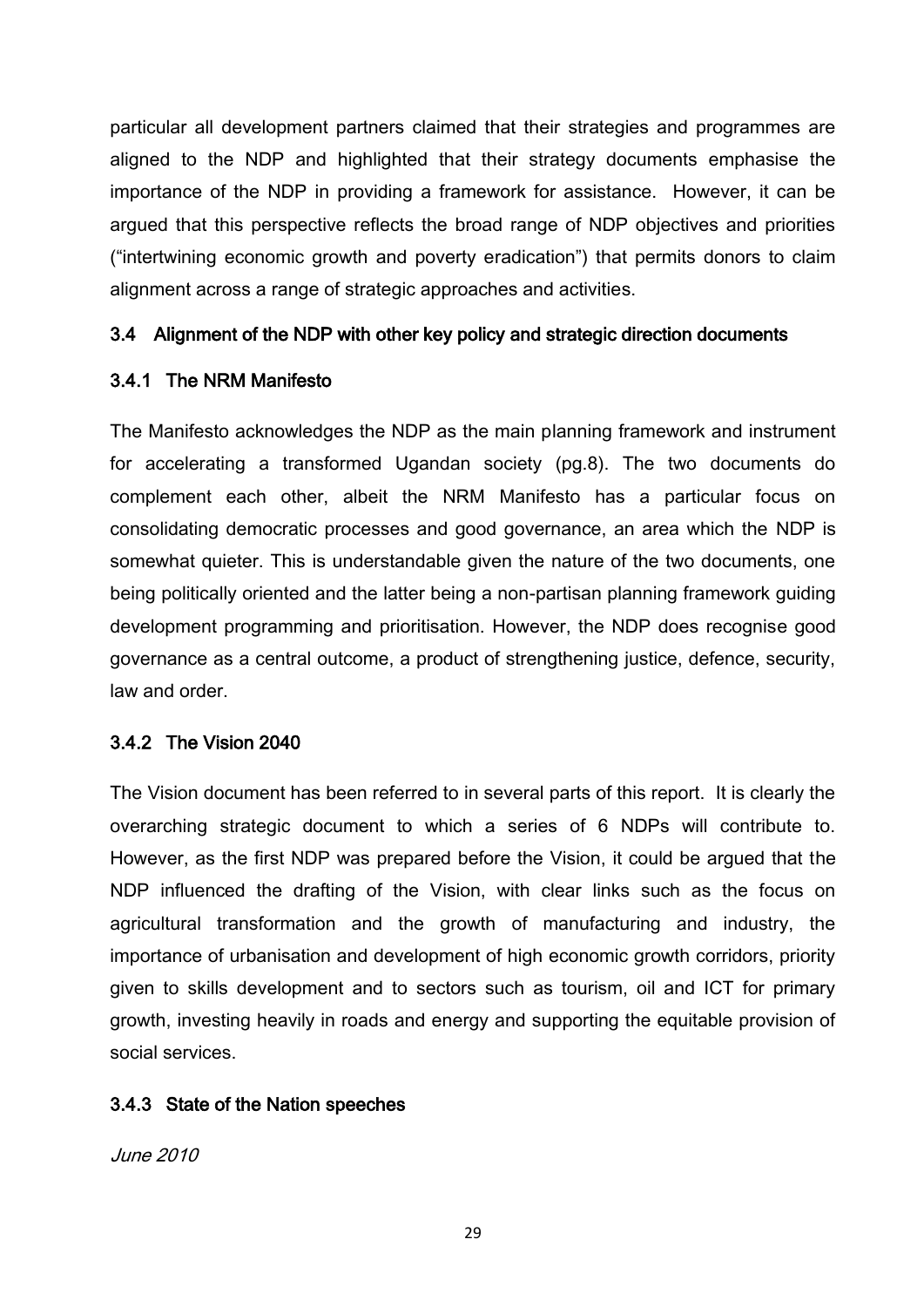**•** The President began by noting that inadequate growth of the Agriculture sector has been a result of the continued reliance on the weather and the insufficient linkages to value addition and market opportunities. He highlighted progress on science and technology development, economic management, agriculture, energy, transport and infrastructure development, water and environment, social sector. Justice, law and order, and parliamentary work. Many of the topical issues noted in the address subsequently were included in the NDP which was noted by the President during the speech as the national planning document that will be launched in the recent future.

#### June 2011

- **•** The State of the Nation for 2011 began by discussing issues of elections, constitutionalism, and the rule of law. Economic progress was presented and issues related to sector performance, revenue generation, and inflation were discussed.
- In terms of development, the President reinforced the goal of the government to move subsistence farmers into more a more productive commercialised agricultural sector. For this to happen, he referenced issues related to production and food security, irrigation and water for production, agricultural finance, and livestock and fisheries sector improvements. He described how improvements in the Energy and Mineral Sector have also notably furthered development of the country. The Speech covered a wide variety of sector information including from Education, Health, Transport and Infrastructure, Social Development, Labour, Justice, Law and Order, and Corruption issues.
- **•** Again, the NDP was not mentioned in the speech, but the topical issues addressed and subsequent intervention areas prioritised for the year fell within the scope of the NDP.

#### June 2012

**•** The 2011 State of the Nation address focused overall on 4 aspects: 1) Economy recovery; 2) Disagreements on priority of allocation of scarce resources and the consequent delay in infrastructure development, with its implications for the delay of socio-economic transformation; 3) Sabotage of vital development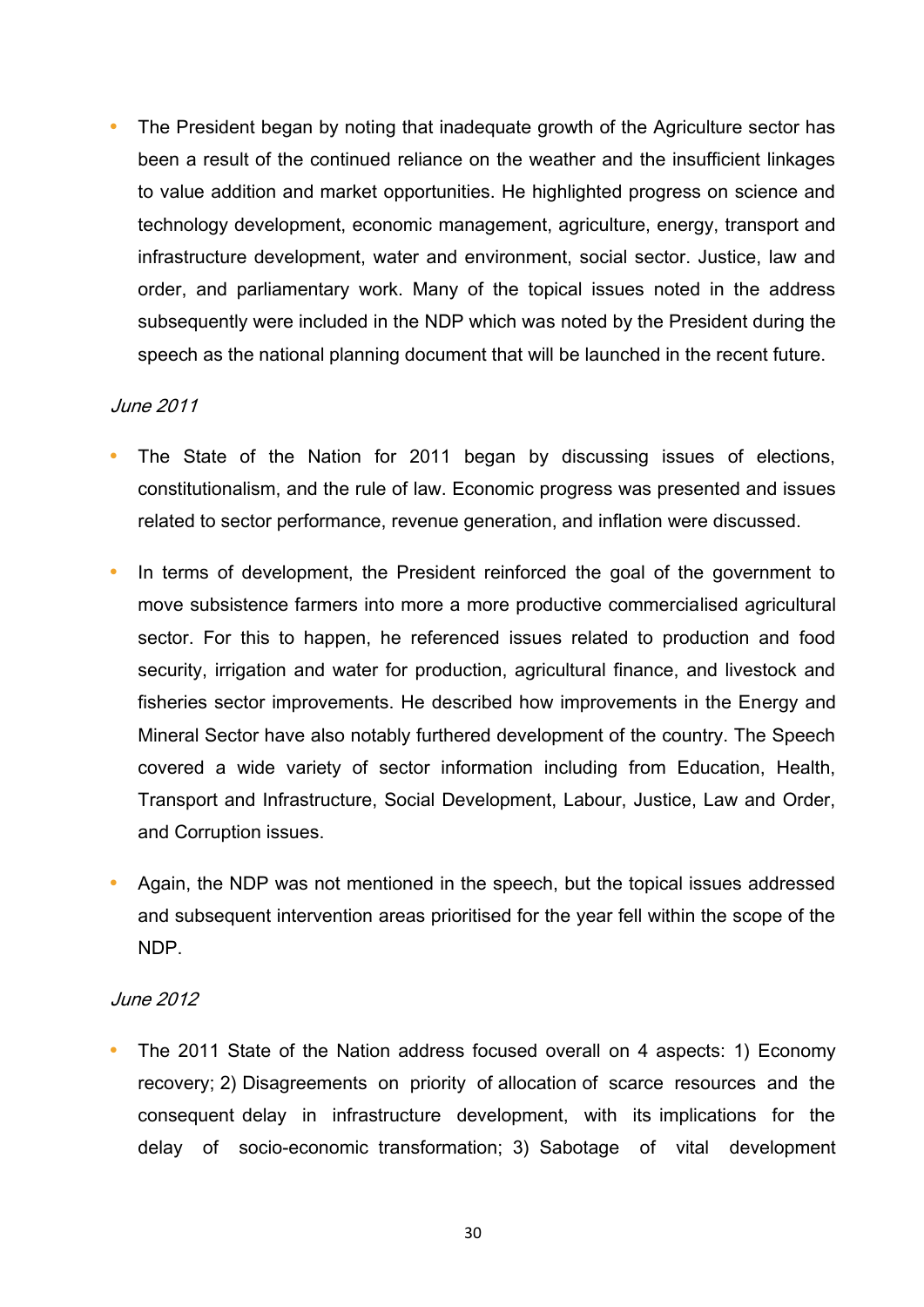projects by the indiscipline and, sometimes, selfishness of various actors, including some political leaders; and 4) Corruption.

- **•** Before reporting on the above four aspects, the President outlined the five reasons that have caused the recovery of the economy since 1986 to-date. These included an improvement of security of persons and property, the involvement of the Private Sector, whose investments account for about 77 per cent of all total investments in the economy, the macro-economic stabilisation and liberalization of the economy, the expanding consumer demand in Uganda and in the Region; and support from Development Partners towards infrastructure development.
- **•** The President described a 'paradox' of the present economy of Uganda: "growth without creating enough employment and without earning enough foreign exchange but instead squandering the foreign exchange earned from coffee and other raw-material exports". He noted the usefulness in distinguishing between core industries that are a must in terms of sustaining human life and, then, complementary industries that dependent on the others to thrive. He also stated in the speech the core issues in the economy are: defence and security; law and order; electricity; roads; the railway; piped water for the big towns; education; health; tourism; and scientific innovation.
- **•** While the speech did not mention the NDP whatsoever, the topical issues are in line with the main trust and priority objectives and sectors within the plan. So in this respect, the Presidential opinions are broadly in line with the NDP.

#### June 2013

**•** The main concerns presented in 2013 were the socio-economic transformation of the Ugandan society and economy and the integration (both economic and political) of the African continent. The President identified a number of strategic bottlenecks to development which more or less align to the NDP 7 'binding constraints'. The bottlenecks detailed in the speech included: 1) Ending ideological disorientation; 2) Building the State pillars to ensure that the State is capable of governing and protecting people (links with improving public sector management and administration); 3) Developing human resource through education and the improved health for all (links with increasing the quantity and strengthening the quality of the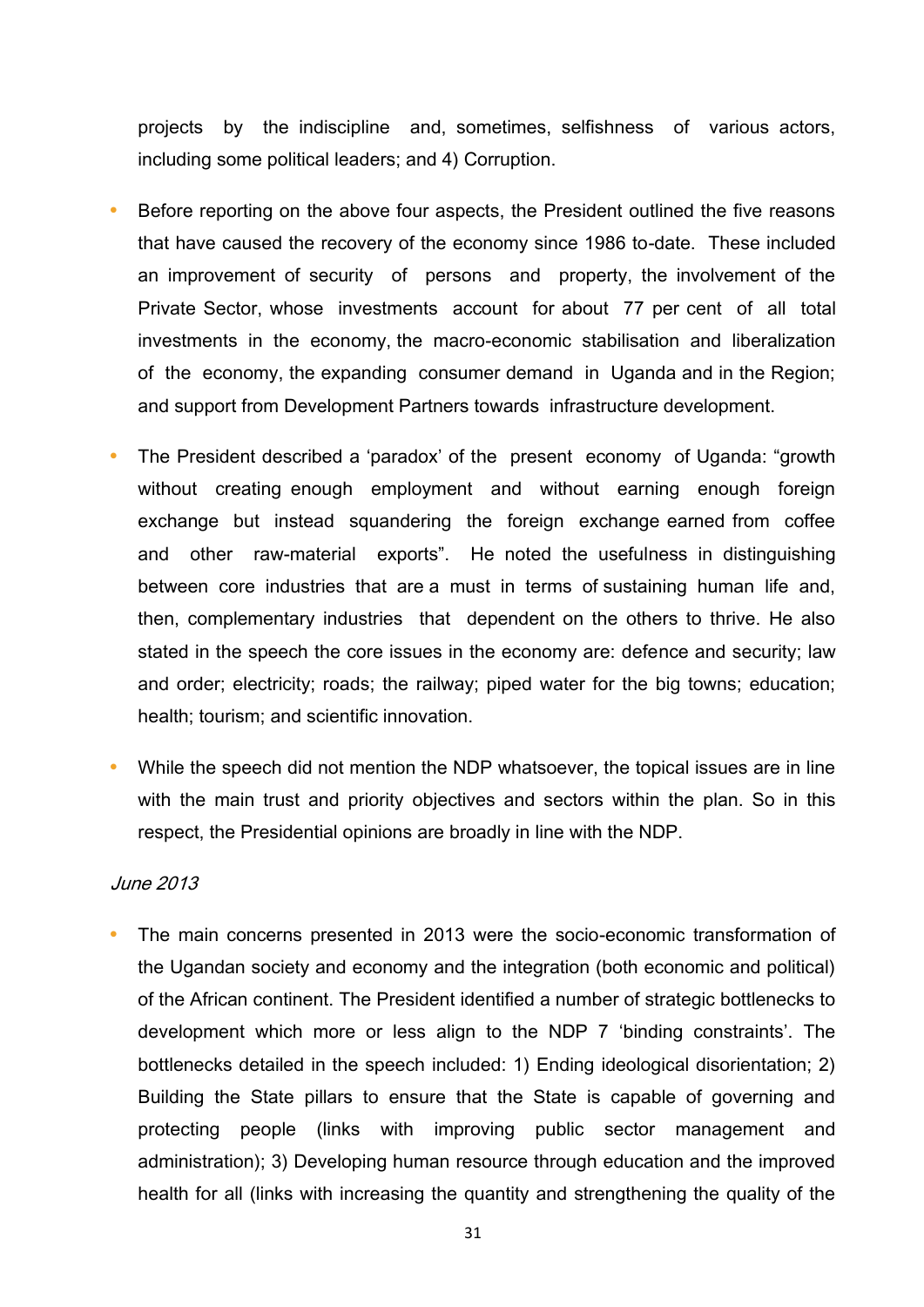human resource); 4) Promoting and enabling the Private Sector (links with improving public sector financing and financial services), 5) Developing infrastructure (especially electricity, the railways, the roads, ICT, etc.) (links with increasing stock and improving quality of public physical infrastructure); 6) Modernising agriculture (links with facilitating availability and access to critical production inputs); 7) Modernising services (links with promoting science, technology, and innovation); 8) Integrating the African market to assist the Private Sector; and 9) Ensuring democracy.

**•** The address described market integration, the human resource development and the infrastructure development as enablers, but real wealth creation is effected and created by the Private Sector investing in real estate, services, manufacturing, agriculture, ICT, etc. It was stressed that it is the Private Sector that will create jobs, produce more goods and services for domestic consumption as well as exports and expand the tax base. This is consistent with the business oriented thrust of the NDP.

Going forward, there is scope for the NPA to influence more directly the State of the Nation speeches so that they relate more clearly to the NDP and the Vision 2040.

## 3.4.4 Budget speeches

#### Financial Year 2011/12

Under the theme, "Promoting Economic Growth, Job Creation, and Improving Service Delivery", the 2011/12 Budget followed the recommendations set out in the Presidential State of the Nation address of 2011. The emphasis was placed on interventions in transport and energy infrastructure, skills development, stimulation of employment, the need to enhance an enabling environment for business and improving the effectiveness of Government. The underlying assumption for these interventions "form the basis for the transformation of the economy on a sound and sustainable basis" (p3). The budget clearly identified the NDP as the plan that necessitates action in unblocking key constraints (pg.18). The budget aligned itself to support the action towards the following development challenges:

- **•** Inadequate physical infrastructure;
- **•** Limited supply to critical production inputs;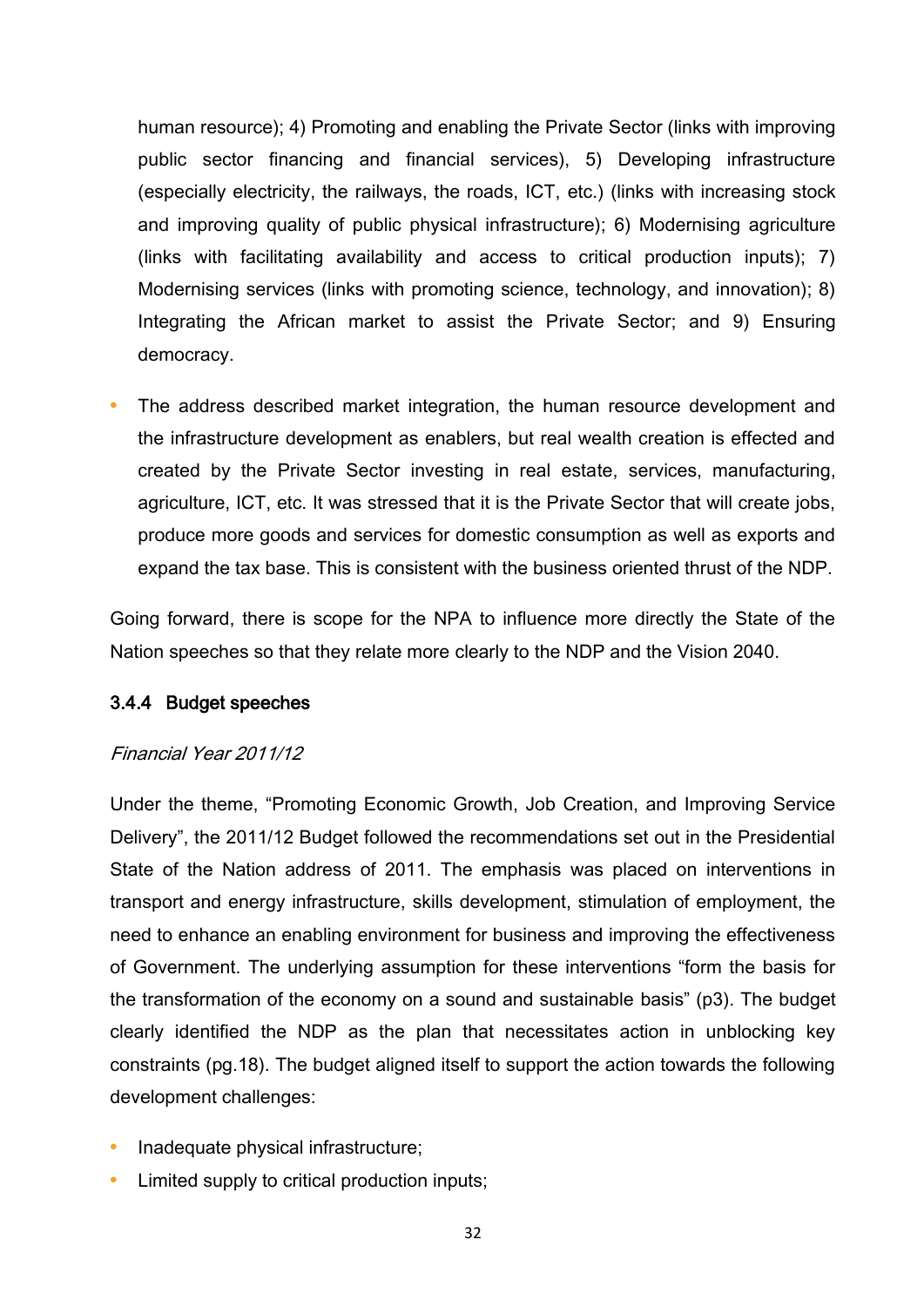- **•** Inadequate skills base and social infrastructure;
- **•** Inappropriate mind sets, attitudes, and culture;
- **•** Limited access to financial services;
- **•** Limited employment opportunities.

During this financial year, a number of priorities were identified which are found prominently within the NDP: 1) Infrastructure development in roads, railways, and energy (complimentary sector); 2) Enhancing agricultural production and productivity (primary sector); 3) Employment creation especially for youth, women, and in SME's (social services sector), 4) human resource development (social services sector), and 5) Improving service delivery (enabling sector).

## Financial Year 2012/13

The theme of the financial year budget was "Priorities for Renewed Economic Growth and Development" and continued to focus "Government's scarce resources to unlock the most binding constraints to help restore faster economic growth, while promoting more inclusion and sustainability" pg. 7). The statement mentioned that a process of consultations took place with "all walks of life" throughout the year which determined the priorities over the fiscal year. The proposal envisaged that Government will focus its resources to improve Uganda's business climate and its comparative advantage of a conducive agricultural climate, land-linked location in the middle of East Africa, and a young adaptable work force, so as to undergo a structural change for economic transformation. The key sector priorities documented for 2012/13 were:

- **•** Removing infrastructure constraints in transport and energy to facilitate private sector development as the engine of growth (primary sector);
- **•** Promoting support to the critical productive sectors of the economy including in Agriculture and Tourism in order to generate employment and increase production (primary sector);
- **•** Improving the quality of social services focusing on education, health and access to water (social services sector);
- **•** Strengthening Public Sector Management for efficient service delivery (enabling sector).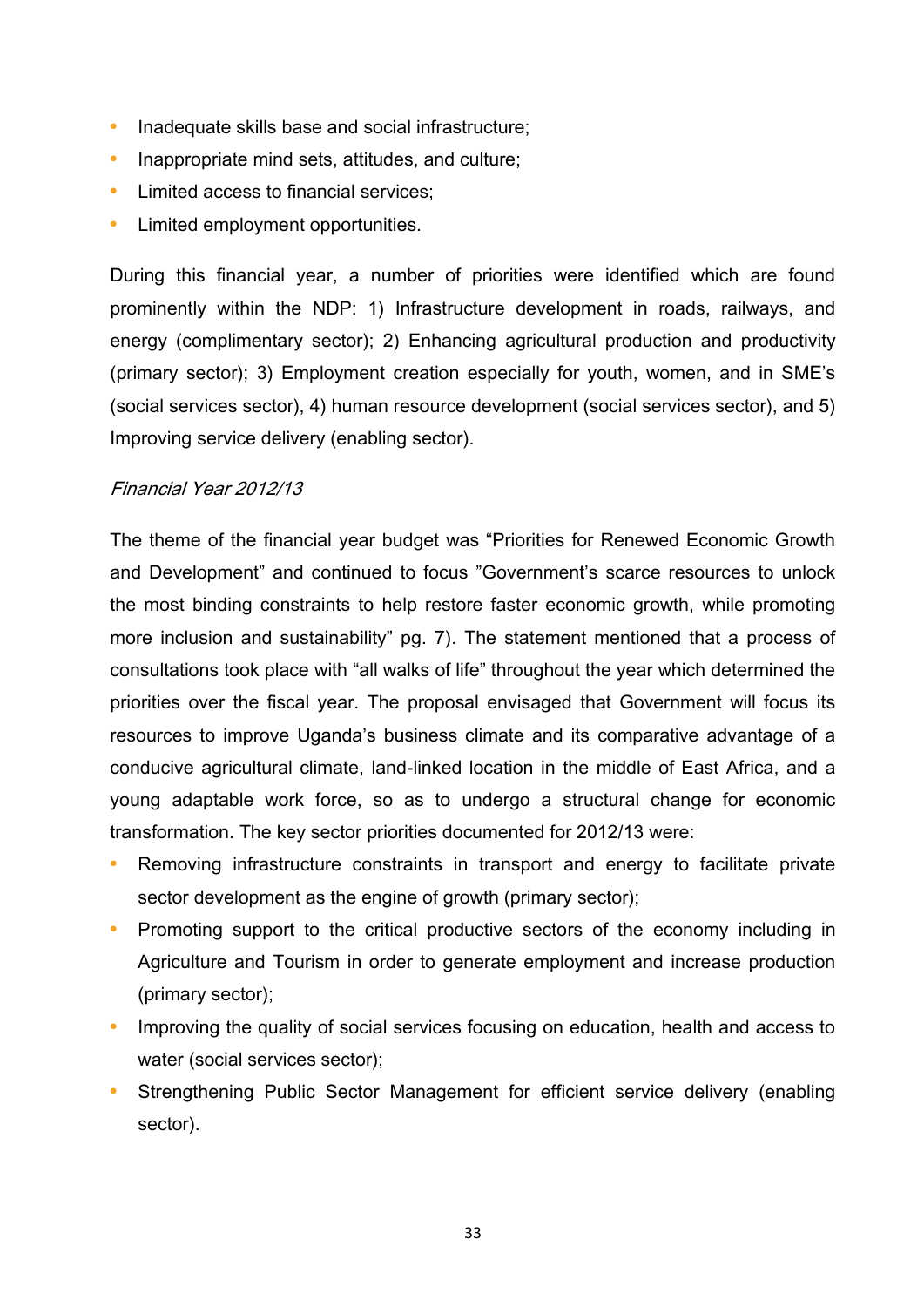On the last point, the budget speech noted that a particular emphasis on public sector efficiency is demanded for six key service delivery sectors, namely agriculture, roads, energy, health, education, and water, providing a balance between the primary growth sectors and the basic needs of Ugandans. It stressed an emphasis on the actions required within the year to further align sector priorities and allocations of resources across the board towards the strategic interventions of the NDP.

## 3.4.5 Report of the Presidential Advisory Committee

The report of the Presidential Advisory Committee on the Budget on the prioritisation of the resources for FY 2013/14 agreed on the following priority areas: 1) Security (enabling sector); 2) Infrastructure (complimentary sector); 3) Scientific research and innovation (complimentary sector), 4) Value addition and industrialisation (primary sector); 5) Agriculture (primary sector); 6) Education (social services sector); 7) Health (social services sector); and 8) Cross cutting priorities mostly within the enabling sector including reforms in the Judiciary, provision of ID cards, census, salary review, and fighting corruption.

## 3.5 3.5 Alignment of the PIP and funding with the NDP

## 3.5.1 Assessment of PIP alignment with the NDP

NDP project priorities need to be included in MoFPED budgets if alignment of national strategy and project funding is to be achieved. In theory, NDP priorities are aligned to sector investment plans (SIPs) and priority projects are inserted in the public investment plan (PIP) for funding in the GoU development budget. Out of the 40 projects identified the NDP, only 8 were considered in the PIP. This suggests that alignment of individual projects of the NDP with those actually funded by MoFPED is not strong.

## 3.5.2 Comparison of NDP and MTEF allocations by sector

The NDP allocates significantly greater proportions of funding for health, education, tourism trade and industry, works and transport, and agriculture. The MTEF allocates significantly greater proportions of funds for public administration, legislature, public sector management and security. However, the above analysis only paints part of the picture as development partners who provide off-budget funding favour certain sectors such as health, social development, agriculture and water and environment, as is shown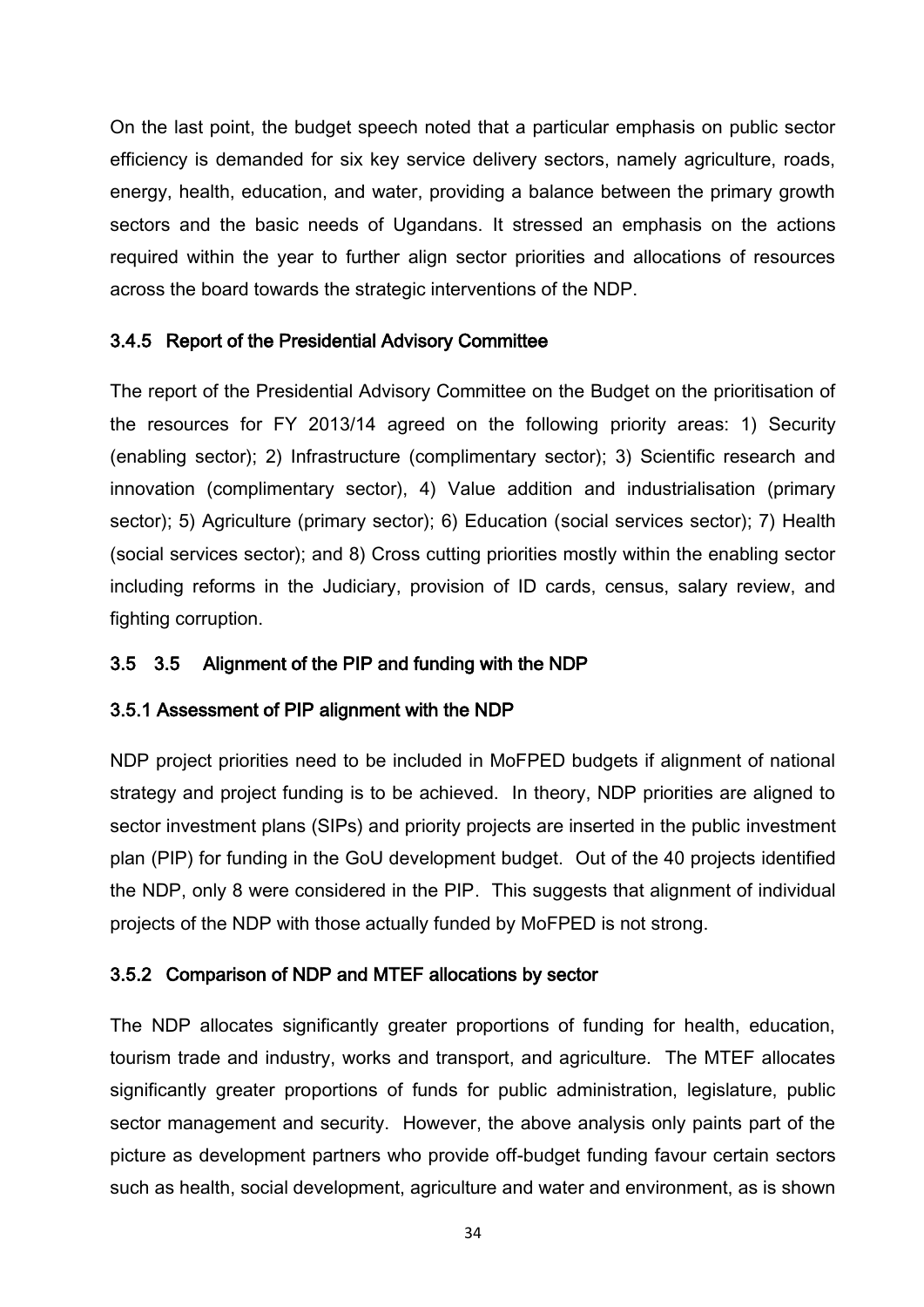in the figure below. Due to major off-budget funding, sectors such as these therefore receive significantly greater total amounts of finance than suggested by the MTEF and also higher proportions of total (on and off-budget) resources. The figure 3.1 below compares GoU on-budget allocations to sectors over the last 5 years.





Source of data: NDP and MoFPED reports. MoFPED data relates to actual releases for 2010/11 and 2011/12 and approved budgets thereafter. NDP data relates to costing estimates on page 56, excluding interest payments and unallocated costs.

The off-budget sector funding represented in Figure 3.2 relates to donor funding which is known about by MoFPED, but is not channelled through the MTEF. The sector with the highest proportion of off-budget funding is social development, where the ratio of offbudget to on-budget funding is 3.73. The other sectors with relatively large off-budget funding are health, agriculture, and water and environment with off-budget to on-budget ratios of 0.76, 0.33 and 0.28 respectively. Fig 3.2 illustrates this assertion.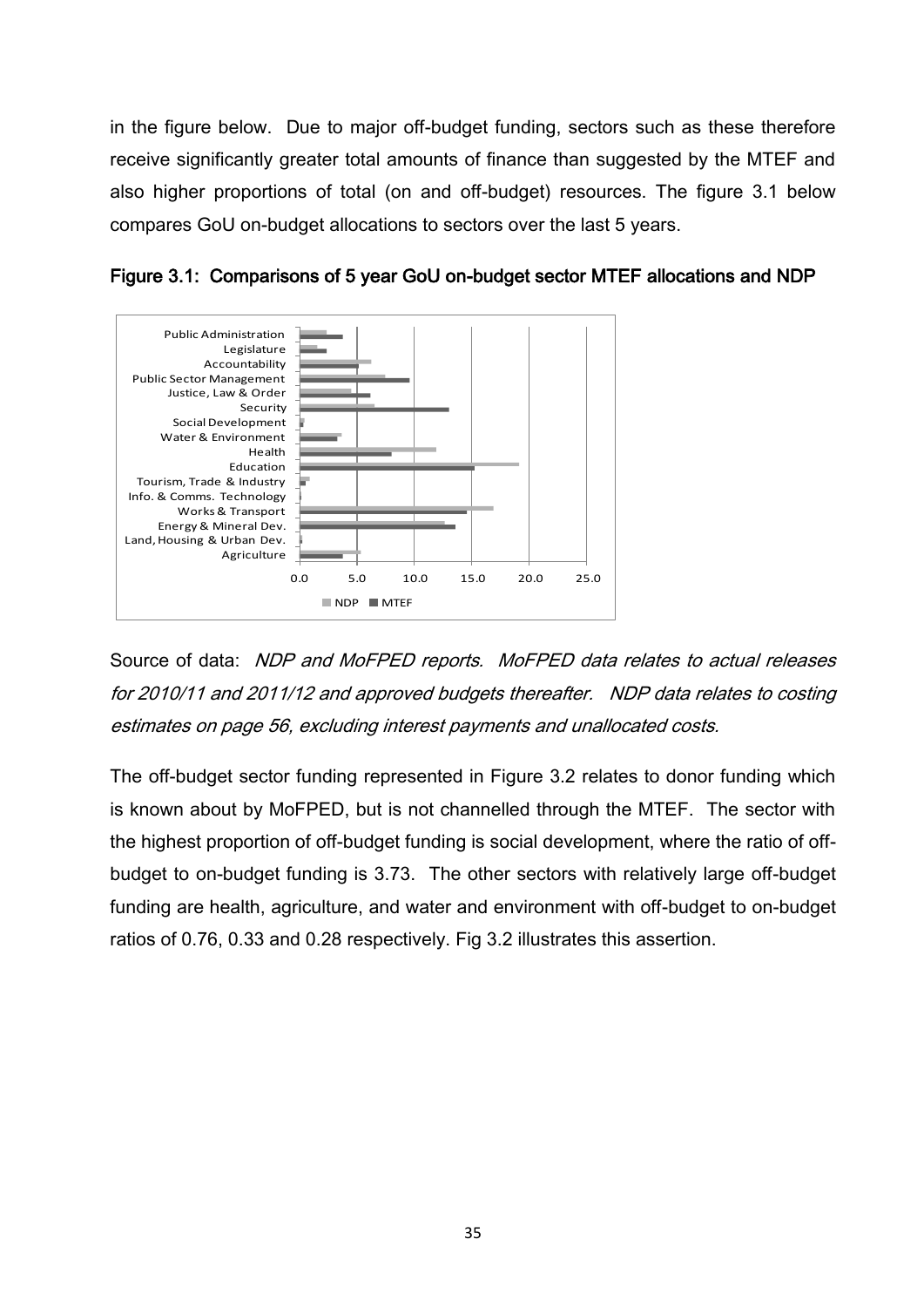## Figure 3.2: Comparisons of relative importance of off- and on-budget finance for first 3 NDP years



Source of data: MoFPED reports.

Overall, it is clear that from the onset of the NDP, resource allocation under the national budget was not fully in line with the policy and strategic direction envisaged in the Plan. The PIP which elaborated more on the focus for public investments was also not in line with the key projects identified in the Plan which led to inconsistences in achieving the NDP objectives. More information about the alignment of NDP financing is given in the Results Framework thematic report of this MTR.

## 3.6 Alignment of NDP policy and strategic direction within specific sectors plans

Prior to the elaboration of the NDP, sectors (including those that had not designed their own sector investment plans) provided in to the Plan that formed the strategic thrusts of the Plan. In the paragraphs below provide a summary some sectors and the extent to which implementation of their plans is aligned to the policy and strategic direction of the NDP.

## 3.6.1 Education and Sports Sector

The NDP envisaged to implementing some of the strategies for the education and sports sector as highlighted below: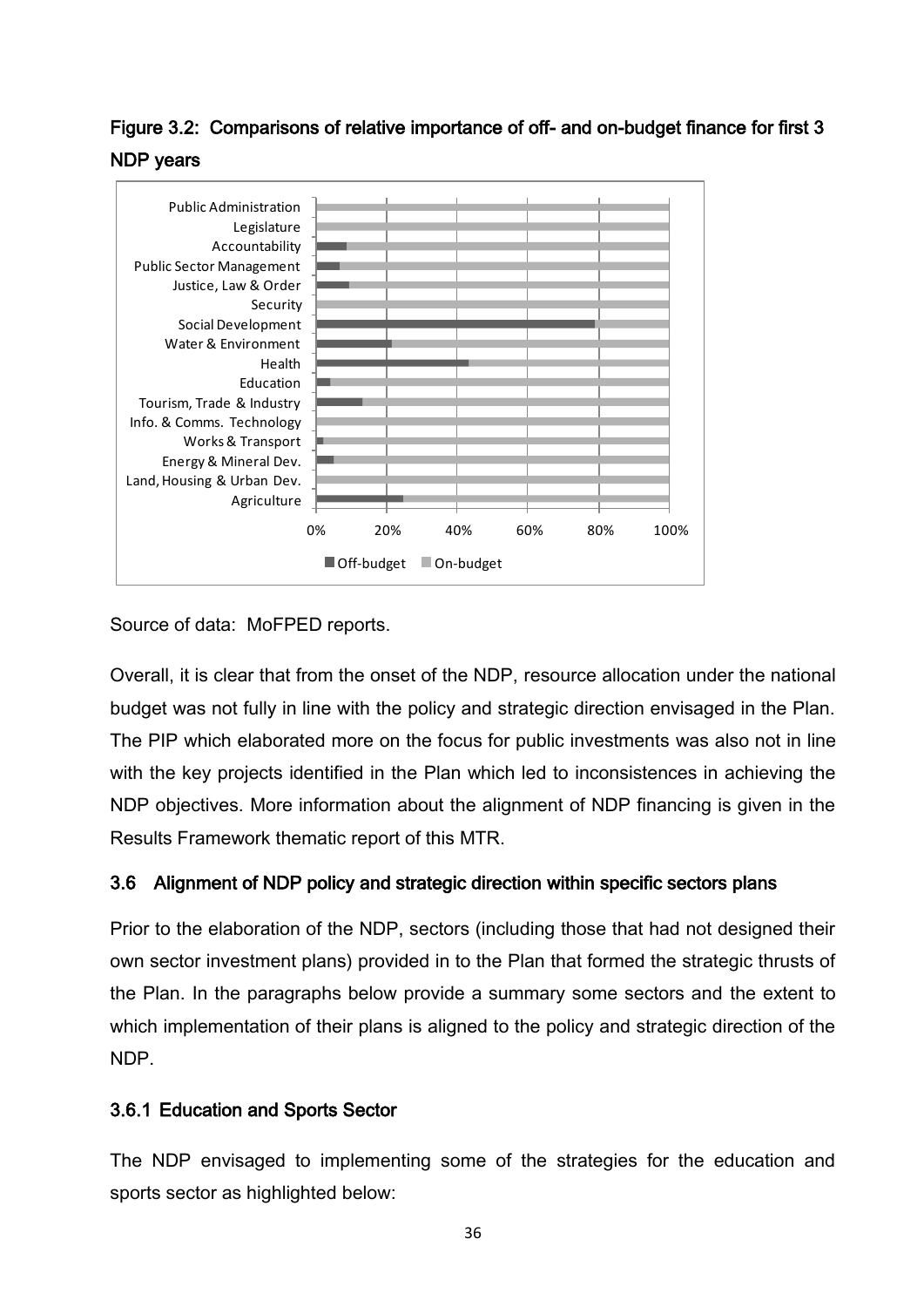- a) Reduce costs of education to families;
- b) Support programs targeted at disadvantaged children and youth;
- c) Expand and improve primary school infrastructure facilities;
- d) Enhance instructional quality to increase pupils' achievement of literacy numeracy and basic life skills
- e) Strengthen the teaching force;
- f) Strengthen the capacity of the Ministry, its agencies and institutions;
- g) Expand and improve BTVET facilities; and
- h) Enhance equitable access to sports.

By and large, there has been considerable progress to increase access to all levels of education. Gross enrolment at primary level continues to increase (refer to the results framework thematic paper) albeit the challenges of rise in school drop-outs. Also infrastructure facilities especially for primary and secondary have been improved through the expansion of the school facilities grant. However, challenges remain for the sector. The demand for schooling has increased considerably due to rise in population and this has not been matched by commensurate public spending on education. For instance since 2007, UPE grant per pupil has remained stagnant at Ushs.7000 in spite of changes in price levels. While the teaching labour force has expanded, there is widely publicised discontent on the level of recurrent spending on teacher salaries. There is also a challenge of high youth unemployment largely emanating from lack of skills and limited employment opportunities. The strategic direction therefore should be skills development at all levels to enhance youth employability and increased value addition within the country for faster job creation.

## 3.6.2 The Health Sector

The NDP presents key strategic areas for the health sector which include the following but not limited to:

- a) Ensuring that all levels of the health system carry out their core functions effectively and efficiently;
- b) Increasing motivation, productivity, performance, integrity and ethical behaviour of human resource;
- c) Mobilize sufficient financial resources to fund the health sector;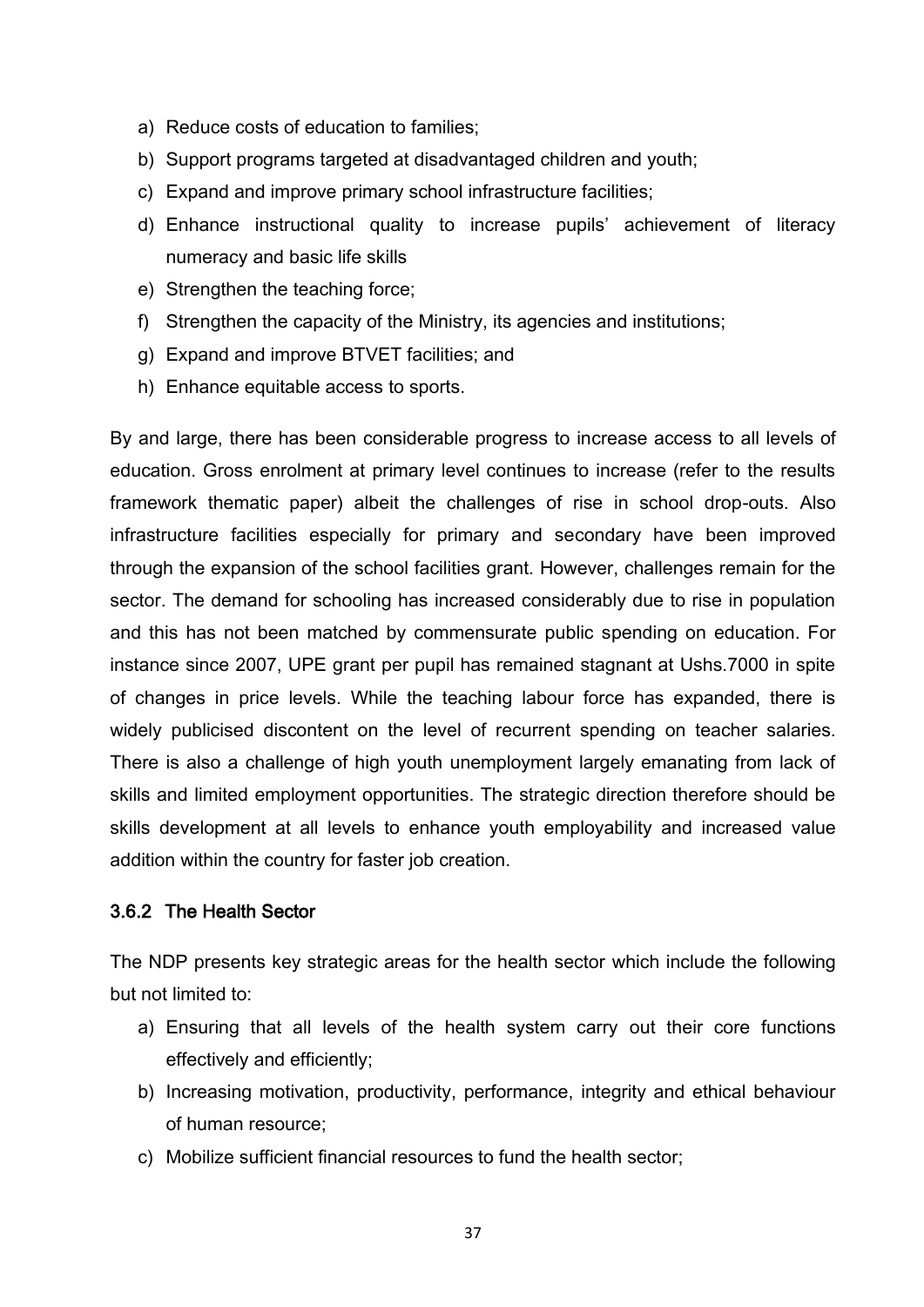- d) Improve access to quality health services at all levels in both the public and private sector;
- e) Implementing the national health policy and the health sector strategic plan.

The assessment of the MTR underscored the fact that the health sector is implementing a health sector strategic plan III running in the same timeframe as the NDP. The sector is reporting a major success as a result of the push from the NDP that 40 per cent of health funding is now financed under public private partnerships. However, implementing the above strategic areas is still faced with some challenges especially in terms of ensuring that all health systems carry out their core functions effectively. The quality of health services remains low as unmet need for health care is manifested at health centres across the country and a lack of progress in meeting the NDP targets for infant, child and maternal health. In terms of the strategic direction for the health sector, there are also emerging inconsistencies between the constitution and the middle income country health aspirations. There is therefore need for constitutional review to realign the constitutional health sector objectives to the aspirations of the NDP and Vision 2040. <sup>5</sup> Furthermore the strategic direction should be to move towards provision of universal health insurance.

## 3.6.3 Agriculture

 $\overline{\phantom{a}}$ 

Some of the key strategies for the agriculture sector include the following:

- a) Improved agriculture technology development;
- b) Effective delivery of advisory services and improved technology;
- c) Control of diseases, pests and vectors;
- d) Enhancing productivity of land through sustainable land use and management of soil and water resources;
- e) Increase in supply for water for agricultural production;
- f) Promoting labour saving technologies and mechanisms;
- g) Improve access to high quality inputs, planting and stocking materials;
- h) Improving access to and sustainability of markets;

<sup>5</sup> The constitution provides for only basic health care while the aspirations for upper middle income countries are way beyond basic health care.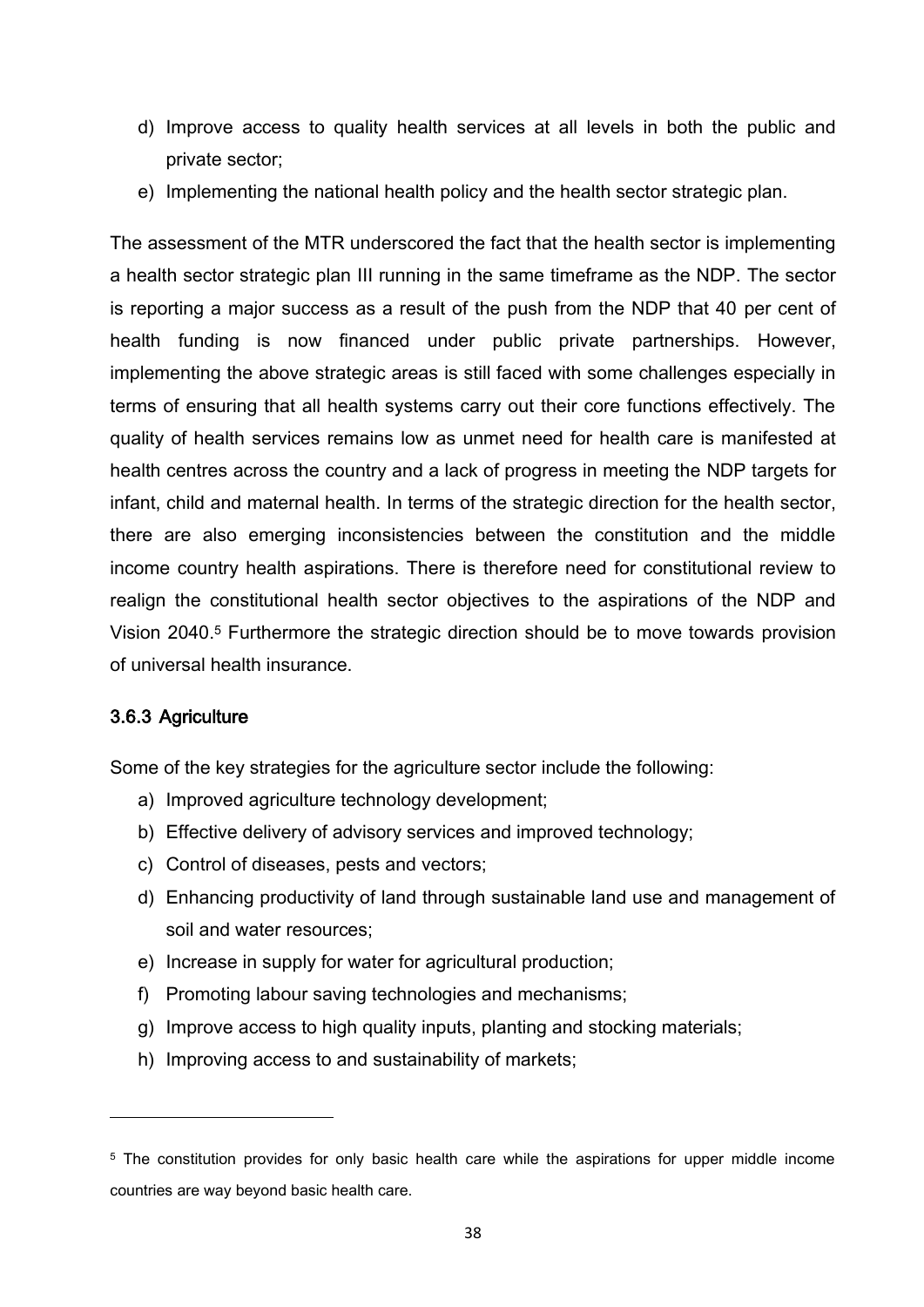i) Creating an enabling environment for competitive investment in agriculture.

To a large extent the agriculture sector has so far during the NDP period attempted to implement some of these strategies. In particular, there has been progress in control of pests and diseases; providing advisory services through the NAADS program; as well as creating an enabling environment for competitive investment in agriculture. However, the NAADS programme has faced various challenges leading to its suspension several times in the course of its implementation during the first half of the NDP. Productivity of land use was also hindered by the slow progress of establishing the phosphate factory at Tororo. Four out of the five national core irrigation schemes have been earmarked for implementation however the majority are likely not to be completed by the end of the current NDP. Albeit these challenges, government is in advanced stages of establishing the single spine extension services system aimed at enhancing production and productivity, with NAADS complementing it to provide demand driven service delivery. There needs to be a strategic action that ensures availability of improved, affordable and accessible farm inputs. In addition, there is need for establishment of an agricultural development bank with national shareholding to provide affordable agricultural financing. Furthermore, there should be a deliberate effort to provide agricultural insurance tailored to cushioning farmers against agricultural risks and vagaries of weather.

#### 3.6.4Water and Environment Sector

The Water and Environment Sector has espoused to implement some of the following key strategies:

- a) Construct, maintain and operate the water supply systems in rural areas which would increase access from 53 per cent to 77 per cent by 2015;
- b) Construct maintain and operate the water supply systems in urban areas which would increase access from 60 per cent to 100 per cent by 2015;
- c) Promote good sanitation and hygiene practices and improve from 69 per cent to 80 per cent for rural areas and 77 per cent to 100 per cent in urban areas;
- d) Increase sewerage systems in urban areas;
- e) Enhance the involvement of the private sector players in water infrastructure financing, development and provision of water services.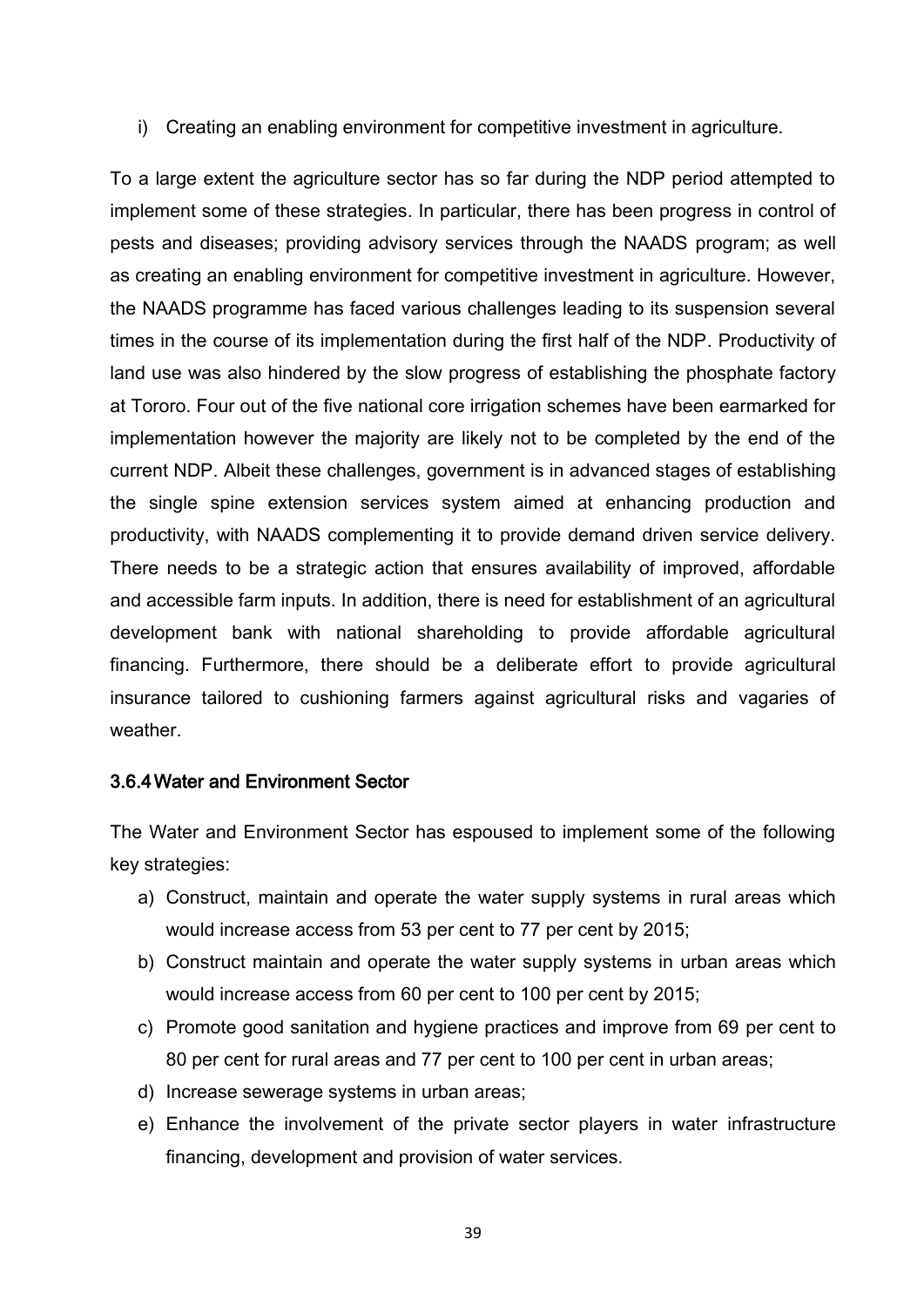The Water and Environment Sector have expressed that there is a strong coherence of priorities in the SIP and the NDP, and other relevant planning documents. There has been progress in increasing access to both rural and urban water (as expressed in the results framework thematic paper of this MTR). The challenge for the sector as pertains to sanitation is mainly due to poor institutional framework for sanitation service delivery. The environment has equally been challenged by encroachment on natural resources emanating from population pressures for farm land and bio fuel. Weaknesses also remain in enforcement of environmental law and regulations. Equally of concern is the high cost of electricity which has led to over reliance on bio fuel. Much as there a land policy there is still weak implementation, lack of access to land by government and industrialists which has led to further pressure on wetlands.

In light of the above, it is proposed there be constitutional reforms in relation to land tenure, access and utilization. Secondly, there is need for rigorous enforcement of existing legislation to protect encroachment on marginal areas such as wetlands, forests and other valued ecosystems. In terms of water and sanitation, there is need for creation of a body to regulate national sanitation service delivery, since currently sanitation service delivery is highly fragmented across various sectors.

#### 3.6.5Social Development Sector

The social development sector planned to undertake some of the following strategies:

- a) Diversify and provide comprehensive social protection measures for the different categories of the population;
- b) Promote gender mainstreaming in development plans, programs and projects;
- c) Reduce gender based violence and promote women's rights;
- d) Strengthen the systems for promotion of human rights and prevention of human rights abuses.

While the development partners have committed substantial resources to support this sector, it was supposed to be accompanied by equally higher commitments from government. This sector is vital for ensuring social protection and reducing vulnerabilities especially of disadvantaged sections of the population. The challenges for social development have included limited financing for the key drivers of social protection notably provision of services for the marginalized groups; functional adult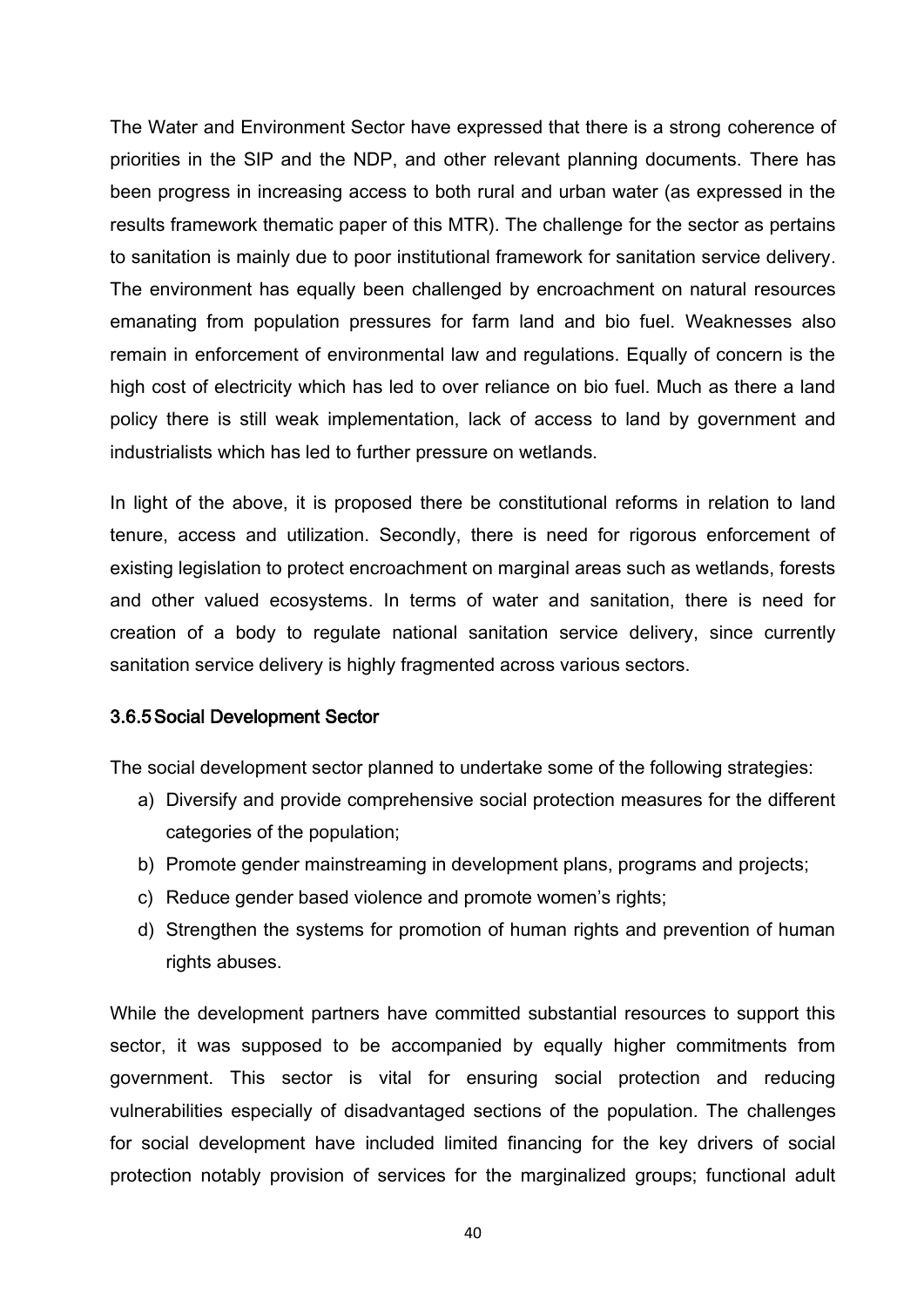literacy among others. The strategic direction for social development needs to include identification of financing that is sustainable to support the sector to address these key challenges.

#### 3.6.6Tourism Trade and Industry Sectors

Under the NDP these sectors has planned to implement some of the following strategies:

- a) Securing international and domestic source markets for tourism;
- b) Diversifying tourism products;
- c) Implementing measure to reduce time and cost of starting business;
- d) Develop and implement a national trade and tourism information system;
- e) Enhance branding of products and services;
- f) Improving the quality and stock of trade infrastructure; and
- g) Scaling up the adaptability of the new and available science knowledge and technologies.

There is a strong understanding of the potential that tourism has in supporting national development. Tourism has been one of the fastest growing sectors during the NDP period registering growth rates of more than 10 per cent per annum. However, there has been a challenge of delayed operationalization of the Tourism Act 2008 which constrained resource mobilization, research, product development, promotion and marketing. There is need to increase financing to the sector in order to enhance achievement of the tourism sector objectives

As far as trade sub-sector is concerned, the cost of doing business remains high. There is therefore need to improve economic infrastructure and reduce bureaucracy and its associated costs. There is need to provide more incentives to attract private sector investment and spur business competitiveness of the country in comparison to other countries in the region such as Kenya, Tanzania and Ethiopia. The MTR also recommended creation of a Tourism Sector to enhance inter-sectoral linkages by various stakeholders and implementers.

Over the NDP period, Uganda's industry sector has grown at an average of 5.26 per cent which contrasts with the NDP projection of 6.5 per cent. One implication of this has been the slow growth of employment opportunities in the sector as well as the slow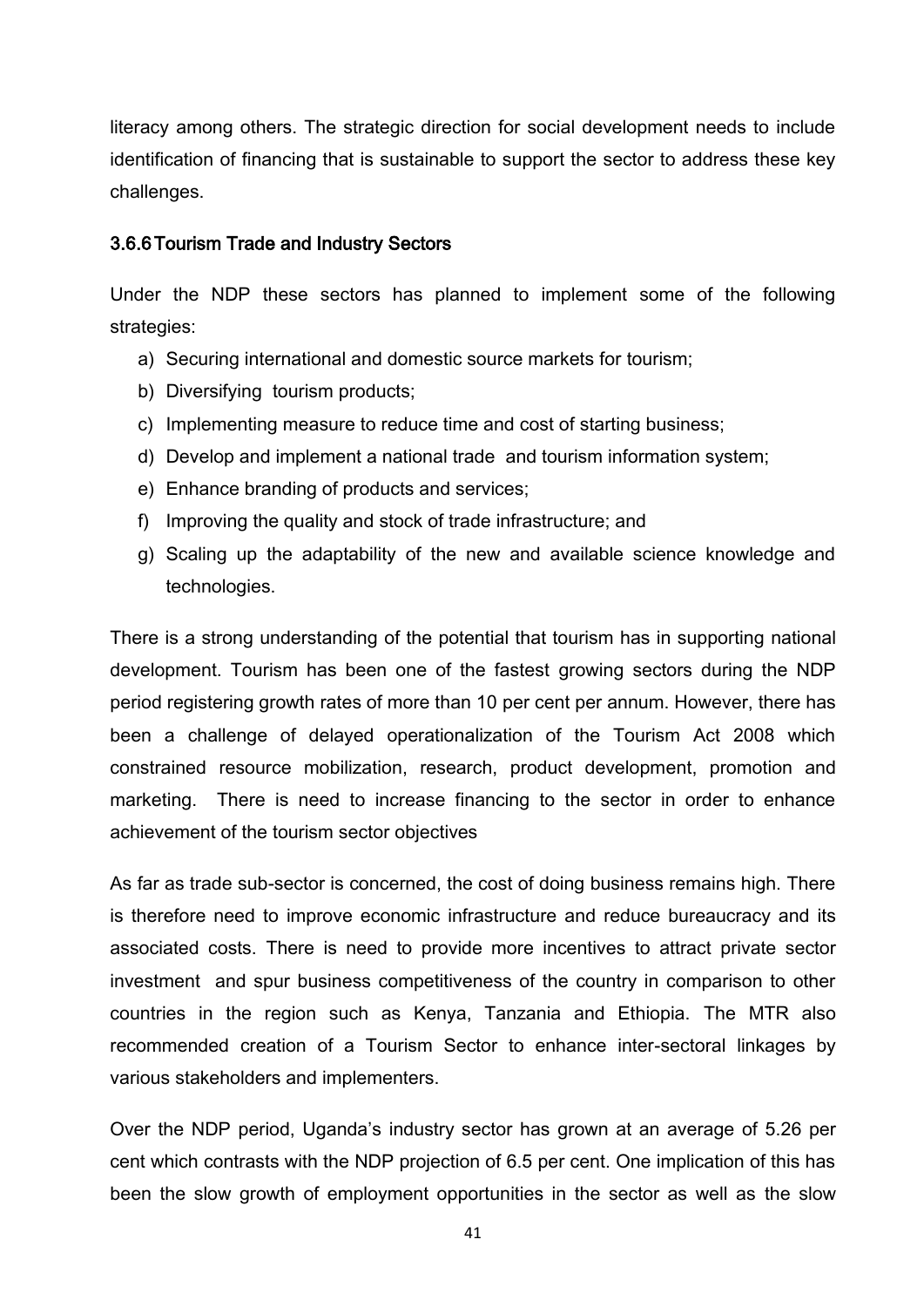pace of structural transformation of the economy and continued dominance of employment in the agricultural sector. Due to the strong linkage of the country's industrial base to agriculture, there is need for government to deliberately support value addition to agricultural products for faster industrialization. Secondly, there is a need to exploit the potential of the mining especially iron ore and oil and gas. The development of value chain of oil and gas will enable the country to develop high value industries including refineries and petro-chemicals industries, while iron ore will have a great impact on industrialization drive of the country. In addition, there is need to develop an SME policy to nurture the growth of an indigenous private sector into formal and competitive enterprises with potential for progression into large enterprises.

## 3.6.7Lands, Housing and Urban Development Sector

The NDP presented key strategies to direct implementation of strategic interventions under lands, housing and urban development some of which are shown below:

- a) Formulation of the national land policy;
- b) Formulation and implementation of a national resettlement policy;
- c) Strengthening land dispute and resolution institution;
- d) Implementation of the new physical planning law;
- e) Implementation of national and regional physical development plans
- f) Developing and harmonizing the national urban development policy
- g) Developing and implementing of the strategic urban infrastructure investment framework

Most of the strategies outlined relate to formulation of and implementation of policies to guide the sectors. It is early to assess the progress of these as they ordinarily take time to be passed by cabinet. The work to put in place a land policy is on-going while other policies like physical planning law are at infant stages. Land issues however continued to take public precedence due to the challenges and conflicting aspects within the legal framework which the land policy ought to address.

#### 3.6.8Energy and Mineral Development Sector

Under this sector the NDP had espouses to implement the following key strategic interventions: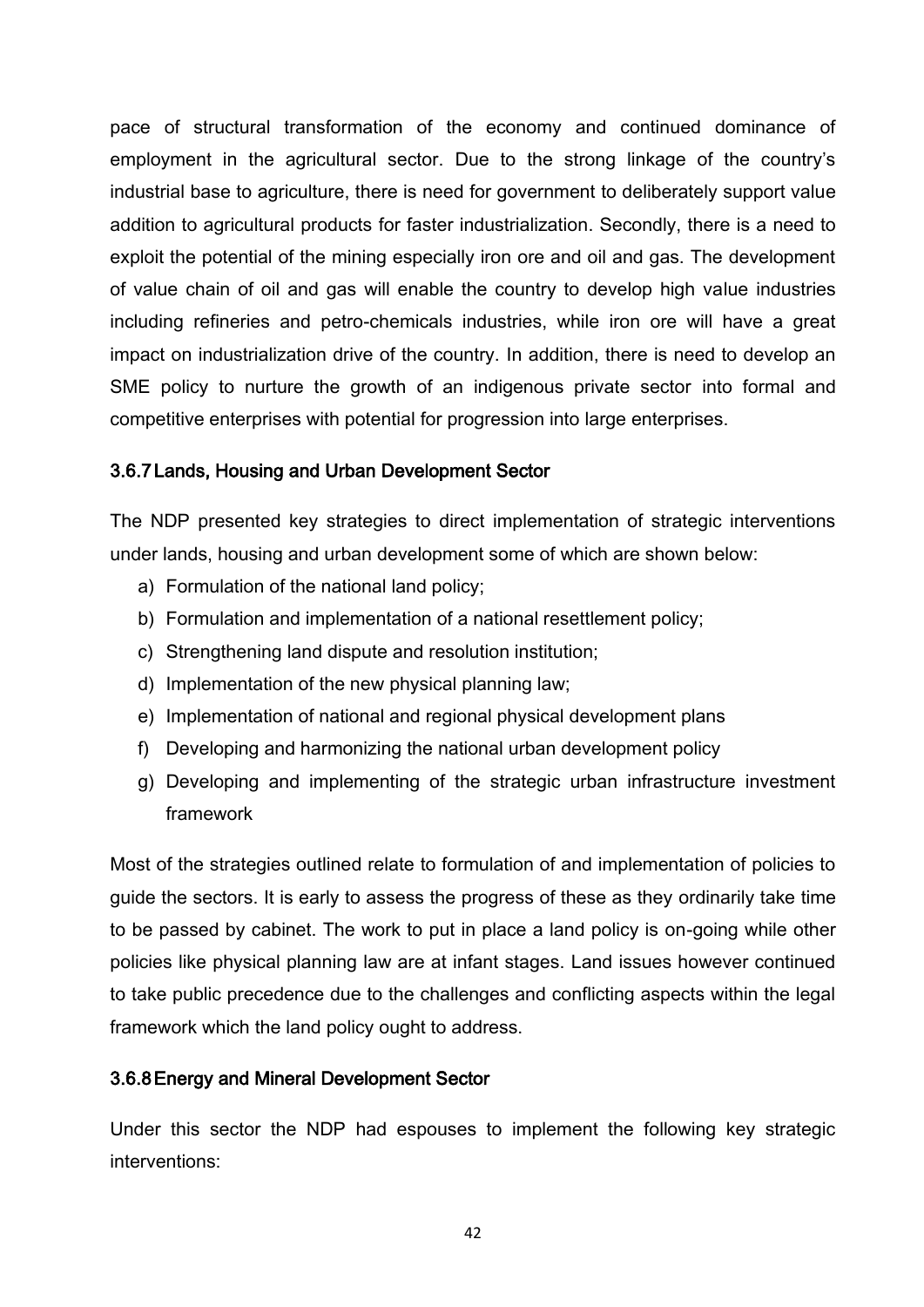- a) Construction of large hydropower and thermal power plants through public and private investments;
- b) Expand the transmission grid and increase transmission voltage;
- c) Reduce power losses and regulate and monitor energy policies;
- d) Promote and facilitate the use of renewable energies at household level;
- e) Promote the use of new proven technologies for improved mineral recovery and production; and
- f) Developing infrastructure for mining activities including undertaking geological, geochemical geophysical and remote sensing surveys.

During the NDP period, expansion of general capacity and transmission infrastructure for hydropower through the completion of Bujagali and Nyagak hydropower plants; and the launch of construction of the karuma hydropower dam; as well as developments in the oil and gas became the prominent. In the recent past, Government has also commissioned construction of the Isimba hydro power plant and other mini power plants. Under oil and gas, plans are on-going to pave way for the construction of the oil refinery in the albertine region. There oil and gas sector also witnessed passage of critical legislation and the Energy Master Plan is being developed and efforts are being made to align this well with the NDP. As far as mineral development is concerned, attempts the key NDP project are the Sukuru Phosphate project and the Muko Iron-ore. Challenges related to legal injunction over sukuru project land site and securing surface rights for Muko have hampered progress.

In light of the above, the strategic direct is provision of support karuma hydropower project and other commissioned power plants since Uganda will inevitably face power shortfalls in the years to come. Energy is also a source for industrialization which provides employment opportunities in the economy. There is need to expedite pursuit of solutions to legal and other concerns for the sukuru and muko mineral projects respectively.

## 3.6.9Works and Transport Sector:

Under this sector the NDP aimed at achieving the following key strategies:

a) Improving the conditions of national road network;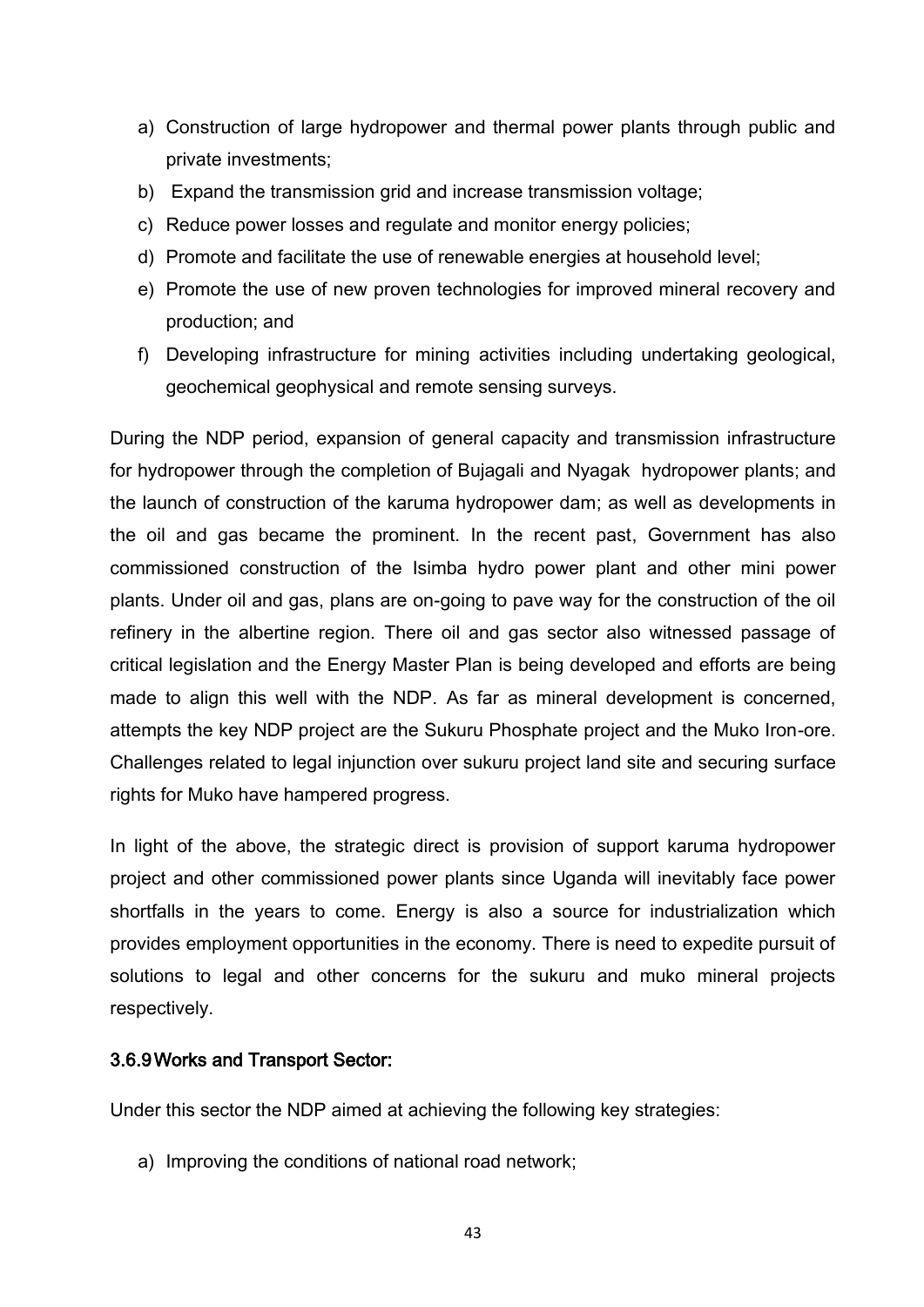- b) Modernizing the public transport systems-greater Kampala metropolitan Rapid bus Transport Systems;
- c) Rehabilitating the existing railway network and increasing the haulage capacity and commence the construction of the standard gauge rail;
- d) Increasing navigable routes and improving the marine transport infrastructure;
- e) Increasing international, regional and domestic air flight routes.

Over the last two and half years, financing for the roads sector has taken a substantial proportion of the national budget. As a result, there has been an improvement demonstrated by roads that have been paved from 4 per cent to 16 per cent in the country (including Kampala city roads). In addition, progress has been made in revamping Uganda's railway system and a feasibility study is being conducted to pave way for the construction of the standard gauge rail. Furthermore, hydro graphic surveys were conducted by the EAC to map navigable routes.

Overall the emphasis on upgrade of the country's road network is in the right direction, as this will enhance connectivity and efficiency in the economy. There is need to fast track rehabilitation of existing railway networks while plans are going on for building of the regional standard rail gauge. This will have immediate impact on cost of transporting goods in the country in the short to medium term. It will also increase durability of the newly constructed/rehabilitated road network. In terms of air transport, plans are underway to revitalize the Uganda national flag carrier- the Uganda Airlines. It will be important to fully assess the viability of this project in relation to the desire to provide direct contact between Uganda and the tourism source-markets.

#### 3.6.10 Regional and International Cooperation

The NDP outlined a number of strategies to be pursued to enhance Uganda's competitiveness regionally and globally. These include the following:

- a) Improving the quality of goods and services produced in the country;
- b) Adequately preparing Uganda labour force to seize opportunities availed by EAC integration;
- c) Promoting awareness of EAC integration among the population; as well as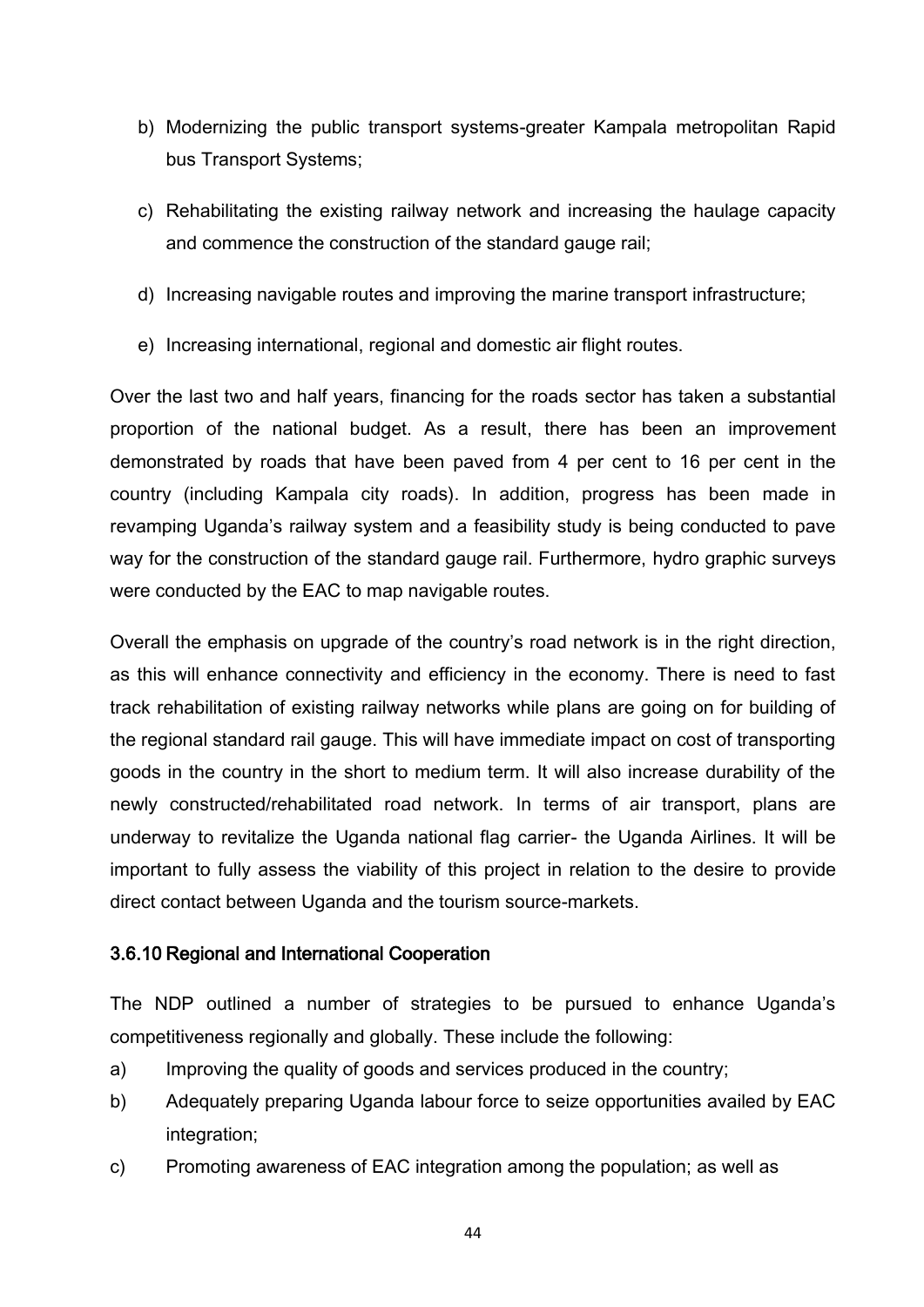d) Initiating, promoting and coordinating bilateral, regional and multilateral cooperation through treaties and agreements.

Over the NDP period, Uganda has been active in ensuring regional peace and cooperation. The national army has supported a peace mission in Somalia under the African Union mandate. Over the last two years, H.E the President has been chair of the IGAD; International Conference on the Great Lakes Region (ICGRL); EAC (which is held on rotational basis); and Common Market for East and Southern Africa (COMESA). Uganda has also been at the fore front of fast-tracking the EAC Common market that includes the following milestones: the EAC Customs Union; work towards one common currency; and EAC Central bank.

There is a need for a mechanism for assessing the benefits of the country from engagement in the various regional and international cooperations. In addition, there is need to determine a critical path for investments that will enhance competitive positioning of Uganda to maximize benefits from particularly the EAC.

## 3.6.11 Justice Law and Order

Under the Justice Law and Order sector, the NDP espouses to undertake the following key objectives:

- a) Fostering the independence of the judiciary
- b) Enhancing observance of human rights;
- c) Enhancing justice for all;
- d) Promoting safety of persons and property;
- e) Enhancing JLOS contribution to economic development; and

Over the NDP period, there has been effort to safeguard the separation of roles among the three arms of Government (Executive, Legislature and Judiciary). In particular, Parliament has continued to be strengthened to play its roles of: legislation, oversight and ensuring accountability. On the other hand, the Judiciary has been strengthened through the appointment of judges for the Constitutional Court and Court of Appeal. The judiciary however continues to suffer from a backlog of cases and under performance in dispensing justice due to underfunding.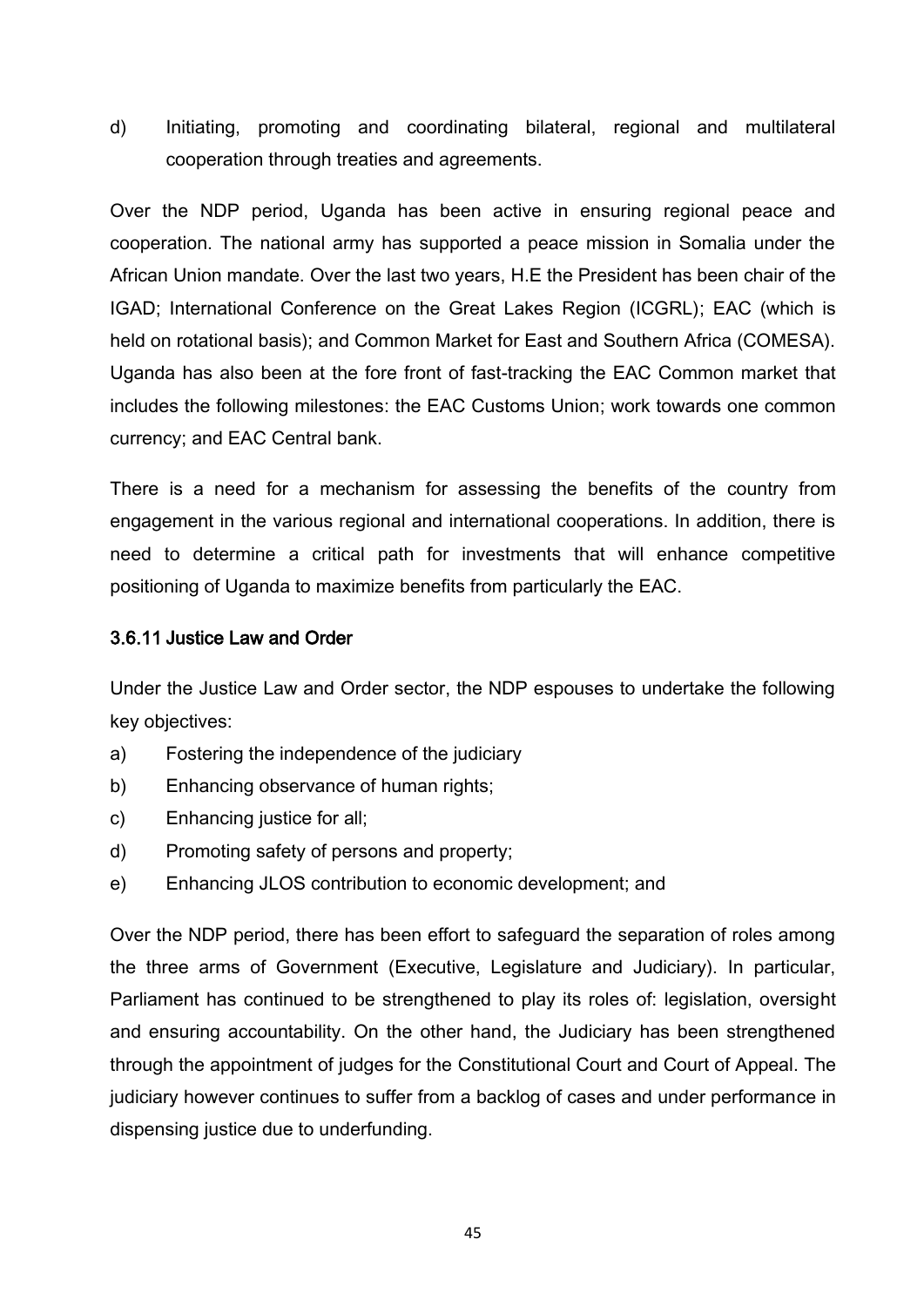During the NDP MTR, there were varying views from sectors including legislature on the effectiveness and size of the current Parliament. The debate regarding the size and representation of special groups needs to be concluded so that an optimal size of Parliament is arrived at for more effective service delivery and oversight.

#### 3.6.12 Sub-National Development

The NDP outlines the following key strategies for sub-national development:

- a) Harmonise local government policies, laws and regulations with national frameworks.
- b) Strengthening local government administration
- c) Support affirmative action for post-conflict and marginalized areas
- d) Promote Local Economic Development (LED)
- e) Enhance good governance

Over the NDP period, local council courts were operationalized with the view to decongesting the Chief Magistrates Courts. Whereas the number of districts has increased by 31 over the NDP period, the actual impacts on service delivery have been limited, particularly due to sub-division of budgetary allocations of the development budgets of the mother districts. There has also been challenges of understaffing in the newly created districts and shrinking of staffing levels in the old districts. Progress on affirmative actions for post-conflict and marginalized areas has been mixed with number of fiduciary challenges. However, significant achievements have been registered under the Peace, Recovery and Development Plan (PRDP), in the areas of road infrastructure, water facilities and construction of schools, health facilities and administrative centres. Conceptualization of the LED was finalized during the NDP period; however, challenges remain of local government of the choices of enterprises for bulking, comprehensive definition of value chains for specific enterprises, lack of the right incentives by local government, limited buy-in by stakeholders including donors and lack of a dedicated budget to support the initiative. NDP MTR consultations revealed considerable participation of communities in local projects, including uptake of "baraza" initiatives for monitoring and accountability.

As a way forward there is need to rationalize administrative units in relation to service delivery levels. Emphasis ought to be put on pooling resources by establishing regional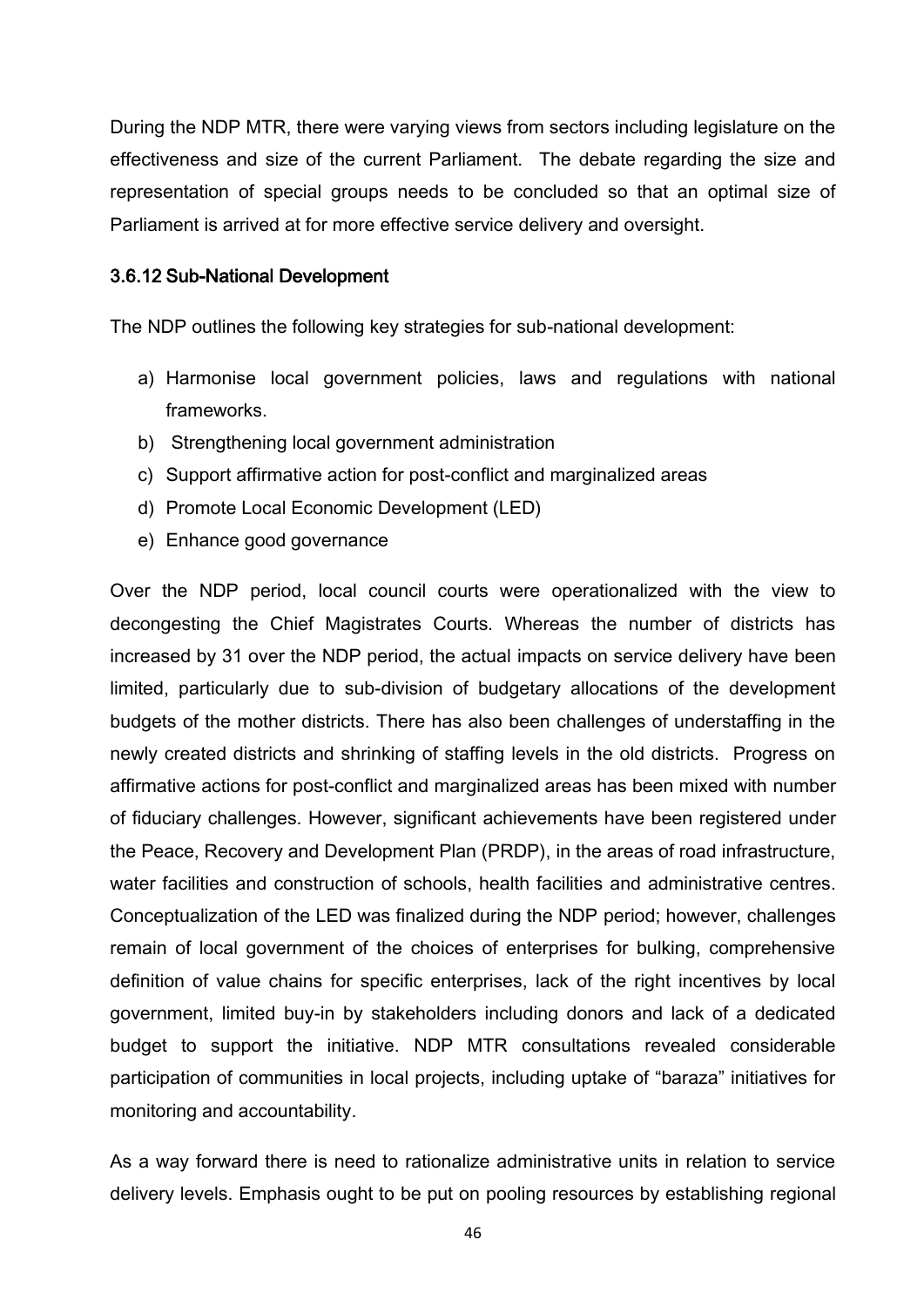administrative infrastructure which can be used by several districts. Regarding mobilization of local resources it may be worthwhile for Government to revisit the policy on the defunct graduated tax and establish an improved form of community development tax.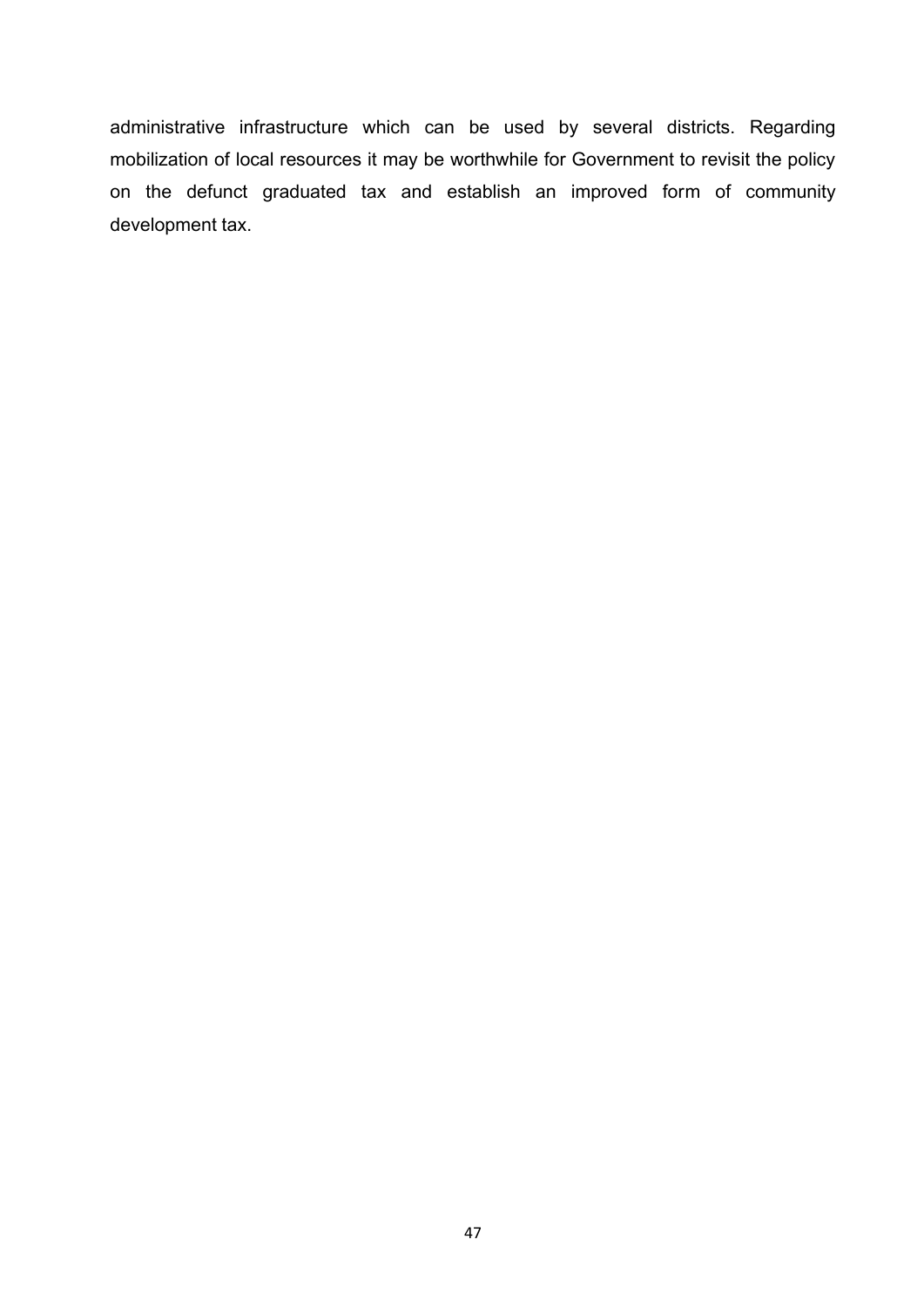# 4.0 IMPROVEMENT OF DESIGN AND IMPLEMENTATION OF POLICY AND STRATEGIC DIRECTION

## 4.1 Institutional framework for design and implementation of policy and strategic direction

The MTR recognized that there are a number of institutions that have played part in determining the design and implementation of the policy and strategic direction of the country. These include: the Presidency, Cabinet, Ministry of Finance, Planning and Economic Development and National Planning Authority. The office of Prime Minister is charged with responsibility of coordinating implementation of the policies and strategies arising from the decisions of government on policy and strategic direction.

a) In terms of overall development policy agenda.

There are two emerging issues regarding the policy and strategic direction in relation to the current institutional framework. First, is the lack of clear designation of institutions responsible for designing policy and strategic agenda for the country. Interaction with senior technocrats and politicians indicated that there is need to strengthen the design of policy and strategic direction by clearly designating a body responsible for the country's economic development agenda. This gap arose from creation of the NPA whose mandate is limited to development planning which left the responsibility of development policy agenda fragmented among NPA, Bank of Uganda, Ministry of Finance and the Presidency. The fragmentation has led to incoherency, duplication and conflicting development direction. For instance, while the NPA advocates for fast tracking development of infrastructure, Bank of Uganda has largely implemented tight monetary contractionary policy to maintain macroeconomic stability. On the other hand, the Ministry of Finance has implemented Fiscal Policy geared towards controlling aggregate demand without necessarily supporting the NDP.

The second is the relevance of the institutions which have been used in the past to implement previous development frameworks. The NDP inherited an institutional architecture which was developed under the PEAP frameworks, with the MoFPED fully responsible for planning and determination of the development policy agenda. The framework also included the Sector Working Groups that were created to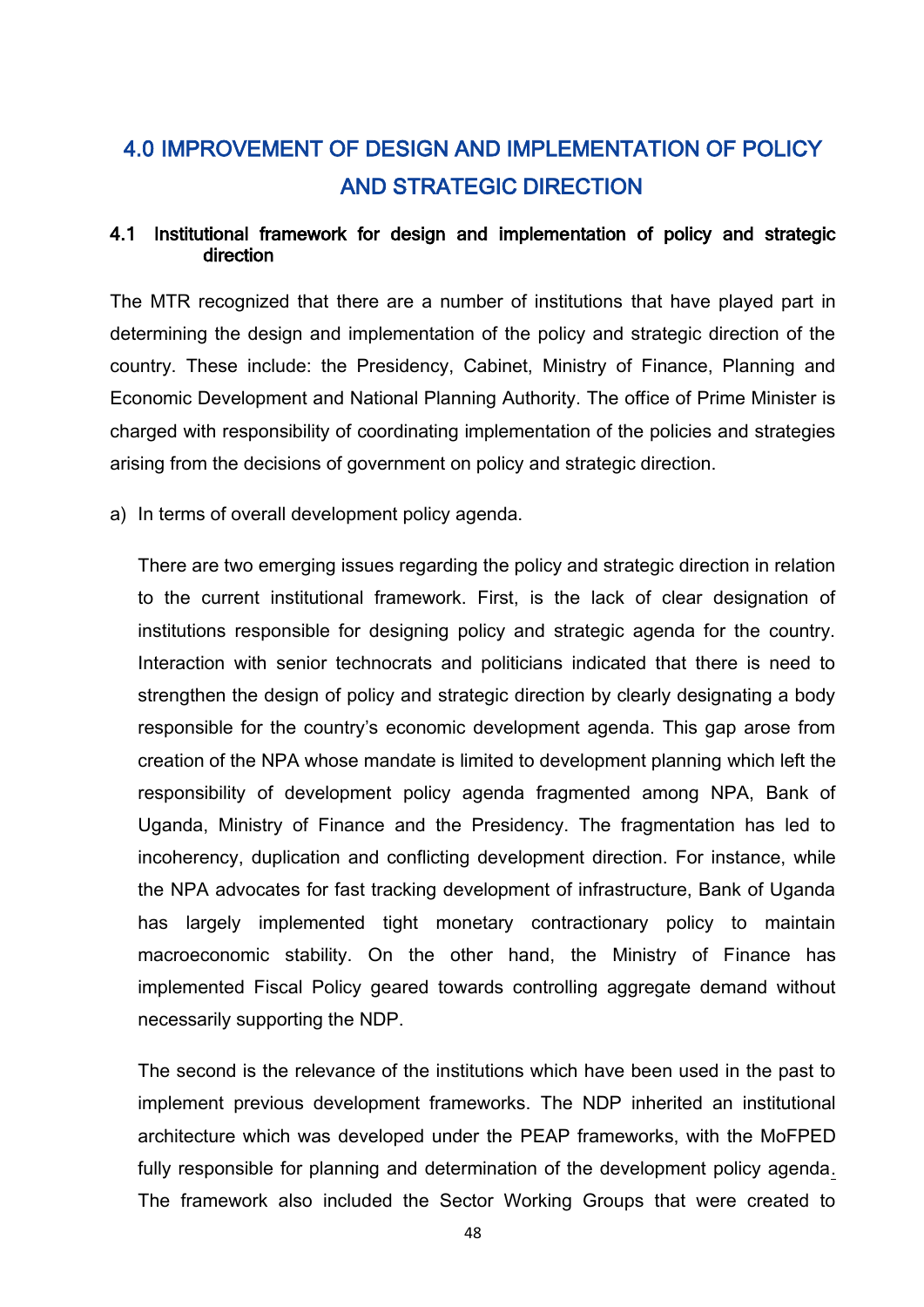facilitate joint budgeting and planning. Under the new planning paradigm, the relevance and configuration of the current Sector Working Groups needs to be revalidated with the objective to refocus them to core business of planning.

b) Roles of sectors vis-à-vis NPA in providing strategic direction

The Ministries and sectors are responsible for initiating policies and strategies for cabinet consideration. These policies are issued in the certificates of financial implication by the MoFPED. However, there is need for provision of the overall development policy agenda to guide the policy formulation process. The NDP alone is inadequate to provide the development policy and strategic direction to the ministries and sectors. Much as this gap has sometimes been filled by the guidance of the Presidency, there is need to clearly institutionalize the issue of setting the development policy agenda. There is therefore a need to review the NPA Act, 2002, with a view to integrate and institutionalize the role of setting the development policy agenda.

c) Roles of Parliament and Cabinet in setting strategic direction

Parliament is responsible for legislation oversight and public accountability; while Cabinet is responsible approval and implementation of government policies. Parliament has by and large played a limited role in setting the strategic direction of the country. Parliament is expected to ensure that the strategies outlined in the Plan are consistent with the constitutional objectives, which are the basis for the overarching national policy and strategic direction. However, due to capacity challenges and institutional supportive mechanism, Parliament is unable to provide rigorous analysis on policy and strategic direction. Cabinet continued to approve policies and strategies, however, it also faces a challenge of a lack of an institutional framework to rigorously analyse policies and strategies. This has rendered Cabinet unable to play an instrumental role in setting strategic direction.

#### d) Responsibilities for strategic directional setting for LG

Most districts have developed 5-year District Development Plans (DDPs) linked to the NDP. However, it is not very clear how the strategies in DDPs were informed by the national level strategies under various sectors. While the NPA and Ministry of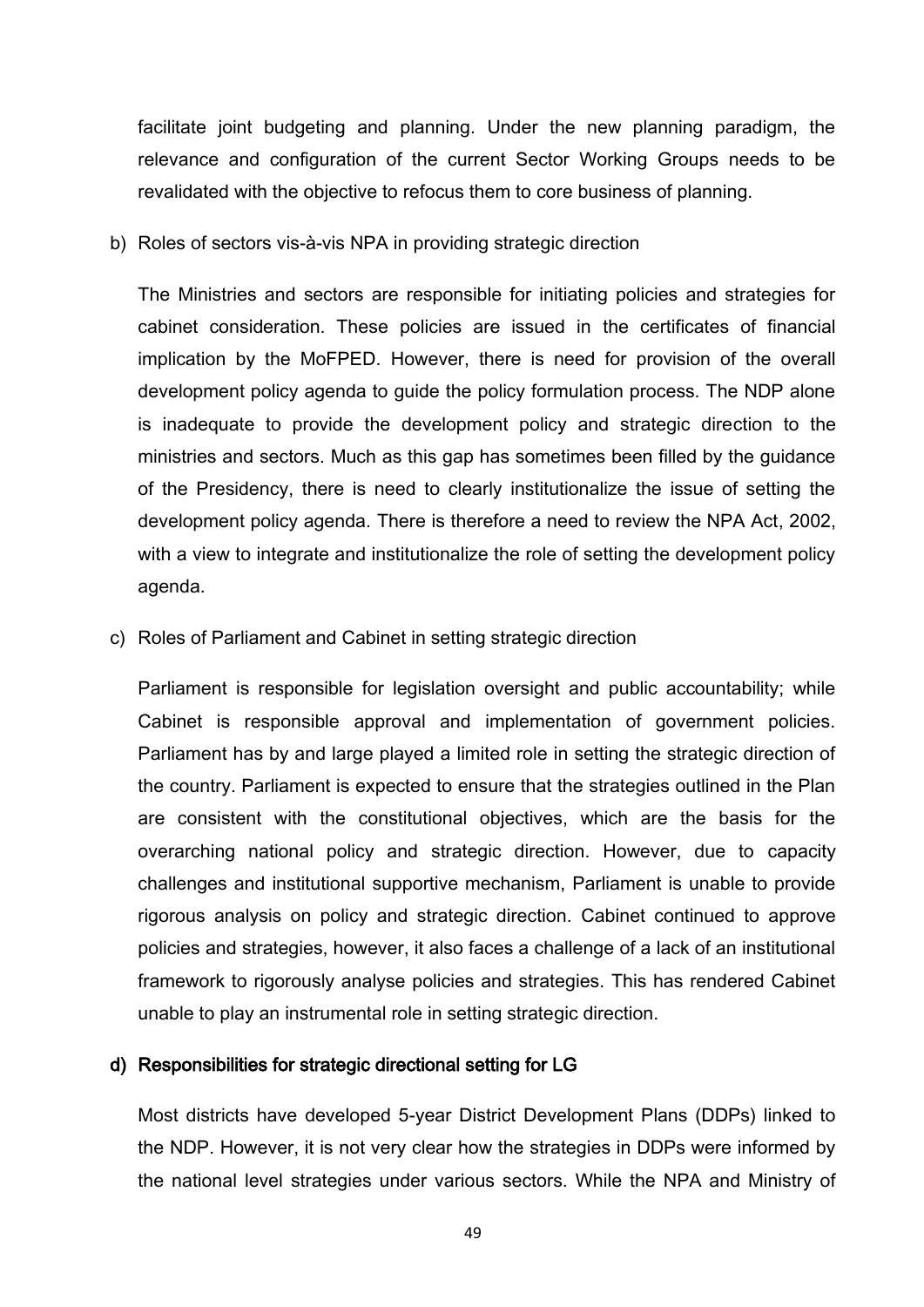Local Government and some sectors like health and education provided planning guidelines to support this process, these were limited in terms of providing overall strategic direction in such areas as: investment promotion, value addition, enterprise selection, export promotion, employment creation, private sector development and wealth creation.

#### e) Roles of the non-state actors (Private Sector, Civil Society, academia and Media)

At the on-set of the NDP, the role of the non-state actors in the development discourse has evolved since the time of the PEAP. Whereas the PEAP implementation greatly hinged on the participation of the civil society in particular, the NDP focus on unlocking binding constraints required government to play the leading role. However, the challenge over the NDP period has been lack of an effective platform that engages the non-state actors at the level of determining the country's strategic direction. The development of Presidential Round-Table and the Presidential Economic Council (PEC) notwithstanding, there is need to fully institutionalise the private sector participation in the setting of the country's policy and strategic direction.

#### 4.2 Legal and regulatory environment

During preparation of the NDP, most sectors highlighted inadequacies in policy, legal and regulatory frameworks as a key constraint to achievement of the NDP objectives. These inadequacies encumber setting and implementation of policy strategic direction for the country. There is need to ensure legal and regulatory frameworks to are support development. For instance, irrigation has been hampered by legal and regulatory frameworks that already commit Uganda to other international dispensations like Rights to the Waters of the Nile.

In a number of cases, the legal and regulatory frameworks have been designed and implemented while lacking in national and patriotic perspectives. For instance, the MTR observed that the current immigration policies and systems lack a clear policy and strategic direction.

Uganda's 1992 Decentralization Policy designates districts as autonomous local governments supported by their own planning authorities (Councils). The challenge is if the laws these LGs are making are guided by the national policy and strategic direction.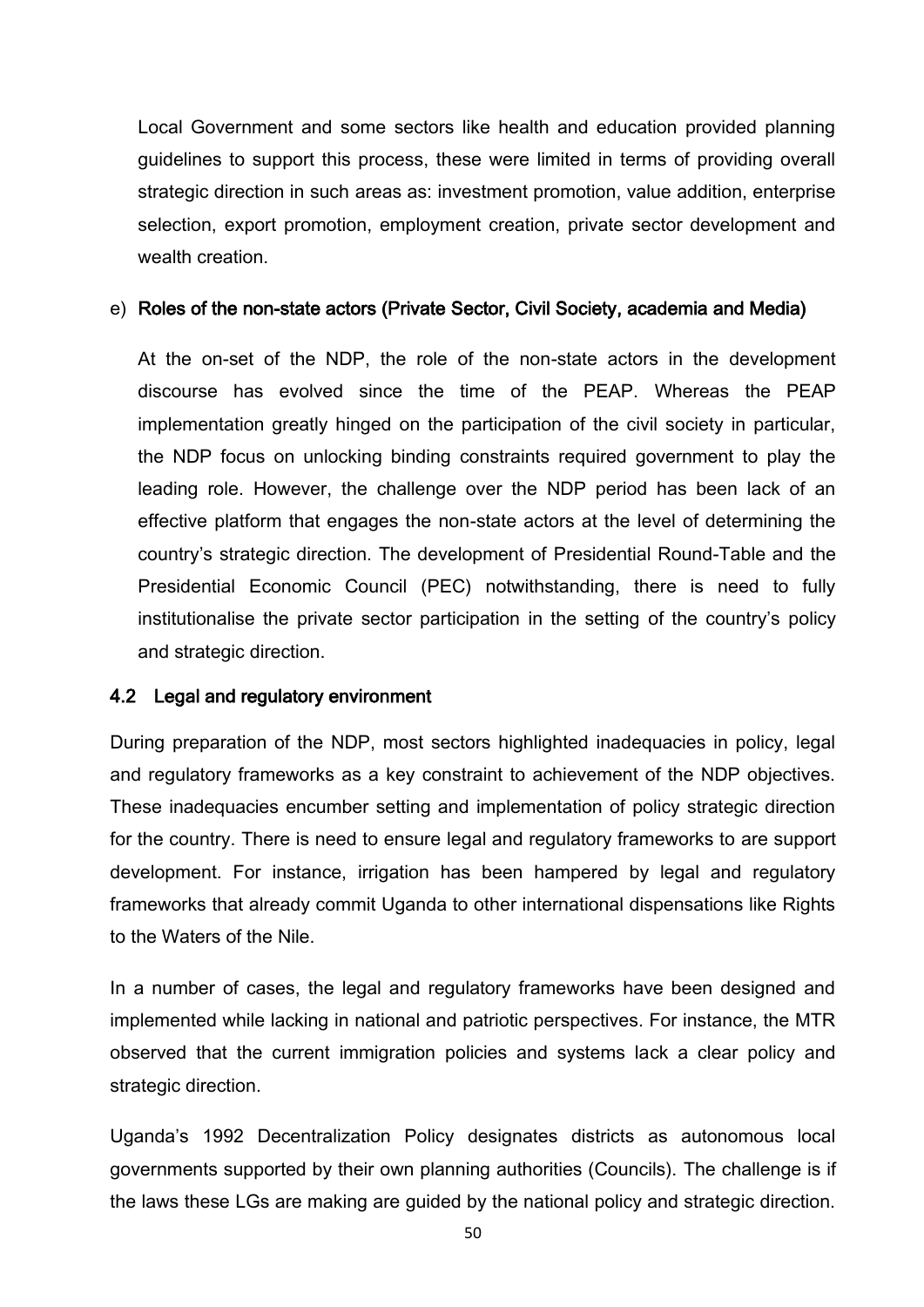The MTR observed a lack of sufficient guidance from the centre on initiation of policies and legal frameworks at the local level in pursuance of the national policy and strategic direction. There is need to strengthen capacity at the districts to for effective analysis and harmonization of ordinances and bye-laws for their faster implementation.

## 4.3 Political economy for policy and strategic direction

The CNDPF provides for production of the five year NDPs to implement the ten year and thirty year Vision. The next NDP ought to be ready by August 2014 in order inform the FY2015-16 budget. The five year NDPs, among others, are also informed by the party manifestos. The next national elections are scheduled to take place in Feb-March 2016. There are two issues emerging out of the timing of the production of the NDP and the national electoral process, namely: i) the period between the production of the NDP and the general elections is almost two years which risks rendering the NDP irrelevant by the time of the new Government assuming office; ii) secondly, the first year of the NDP coincides with the period of the general elections, which makes it difficult to effectively implement the Plan. There is need therefore to harmonize the NDP start period with the electoral processes in the country. The NPA and Government need to consider adjusting the start date of the next NDP of July 2016 instead of July 2015. This will enhance the development and implementation of a coherent policy and strategic direction in the country.

The MTR found mixed ideas about the effective participation of politicians, the executive, technocrats and the population in setting of the country's policy and strategic direction. Whereas the NPA provides overall guidance on the NDP, there is need for consensus building on the top down and bottom up planning paradigm for ownership and inclusive development. The MTR also observed that while Uganda has maintained high growth, there is need to ensure regionally balanced development. This could be achieved by promoting industrial clustering and transforming agriculture.

The country policy and strategic direction ought to be reflected in development plans and budget allocation. The financial programming and the NDP priorities need to be harmonized in preparing the medium term expenditure framework, the PIP and budgets.

51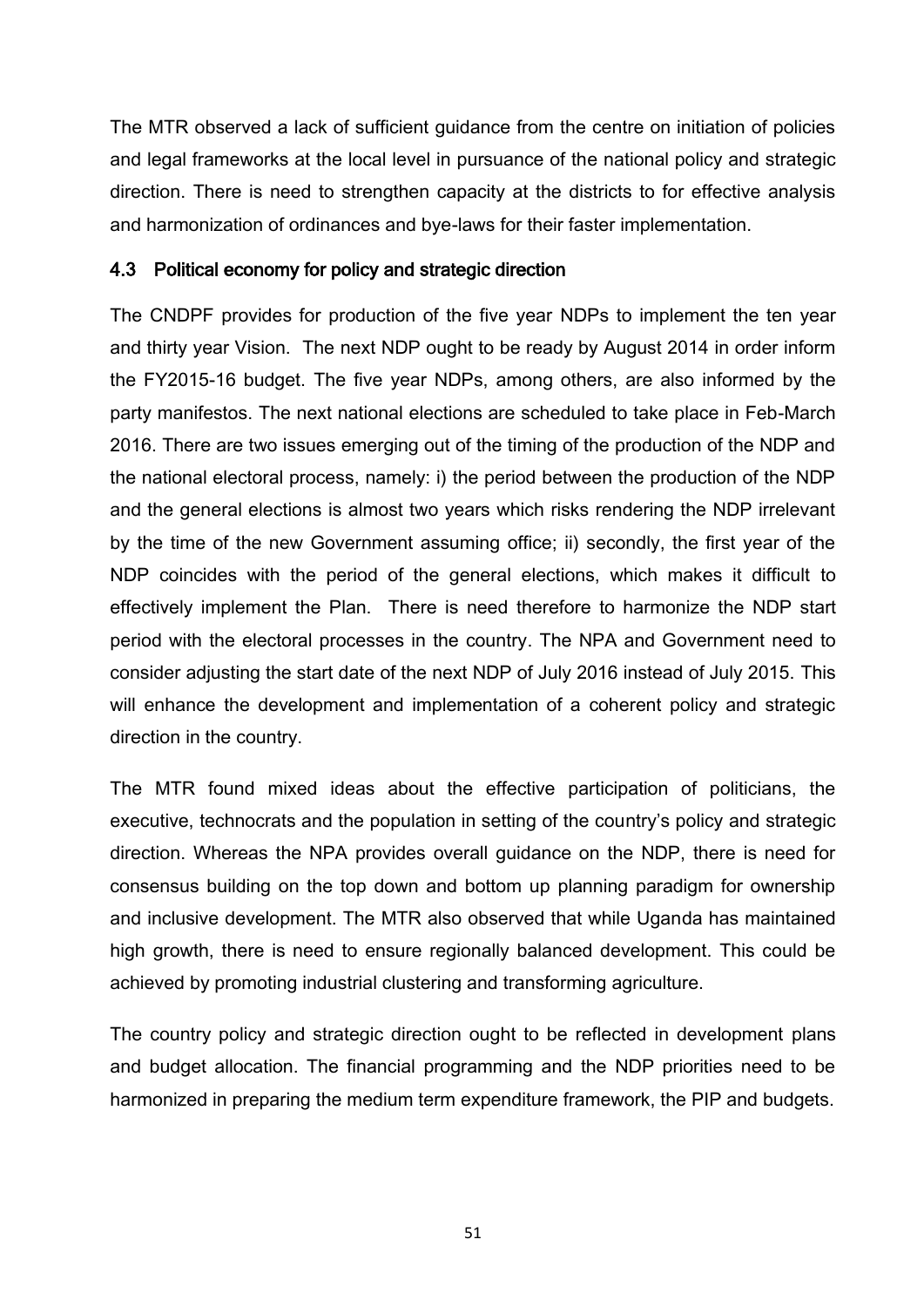#### 4.4 Regional and international development

Uganda has been at the forefront of fast-tracking the EAC Common Market and monetary union. The former has been established while the latter has seen the establishment of a technical committee. Findings of the MTR showed that there have been limited deliberate studies to assess the benefit thus far of the country from the integration. Many of the commitments under the EAC integration would also require synchronization with local domestic agenda. Prominent among these include tax and labour laws, land tenure systems and laws. Positioning of Uganda to benefit from EAC integration is paramount in achieving economic competitiveness. Key areas Uganda should flagship include: agriculture, tourism, mining and manufacturing.

Uganda has committed herself to various regional and International Conventions, Agreements and Treaties. However, a number of commitments appear not to be consistent with the domestic legal and regulatory frameworks and the overall policy and strategic direction. Prominent among these include:

- a) Maputo Declaration that requires spending 10 per cent of the national budget on agriculture;
- b) The Abuja Declaration that requires Uganda to spend 15 per cent on health;
- c) Kyoto Protocol on climate change;
- d) Montreal Protocol on eradication of ozone layer depleting substances

Some of these and other commitments are not consistent with the fiscal policy and strategic direction of the country. This further demonstrates the lack of rigorous analysis of actions in relation to the country's policies and strategies. The inconsistence manifests in the current actual budget allocations which show strong deviations from the commitment. Enforcement of legislation is also weak in areas such as control of pollution and sustainable management of the environment.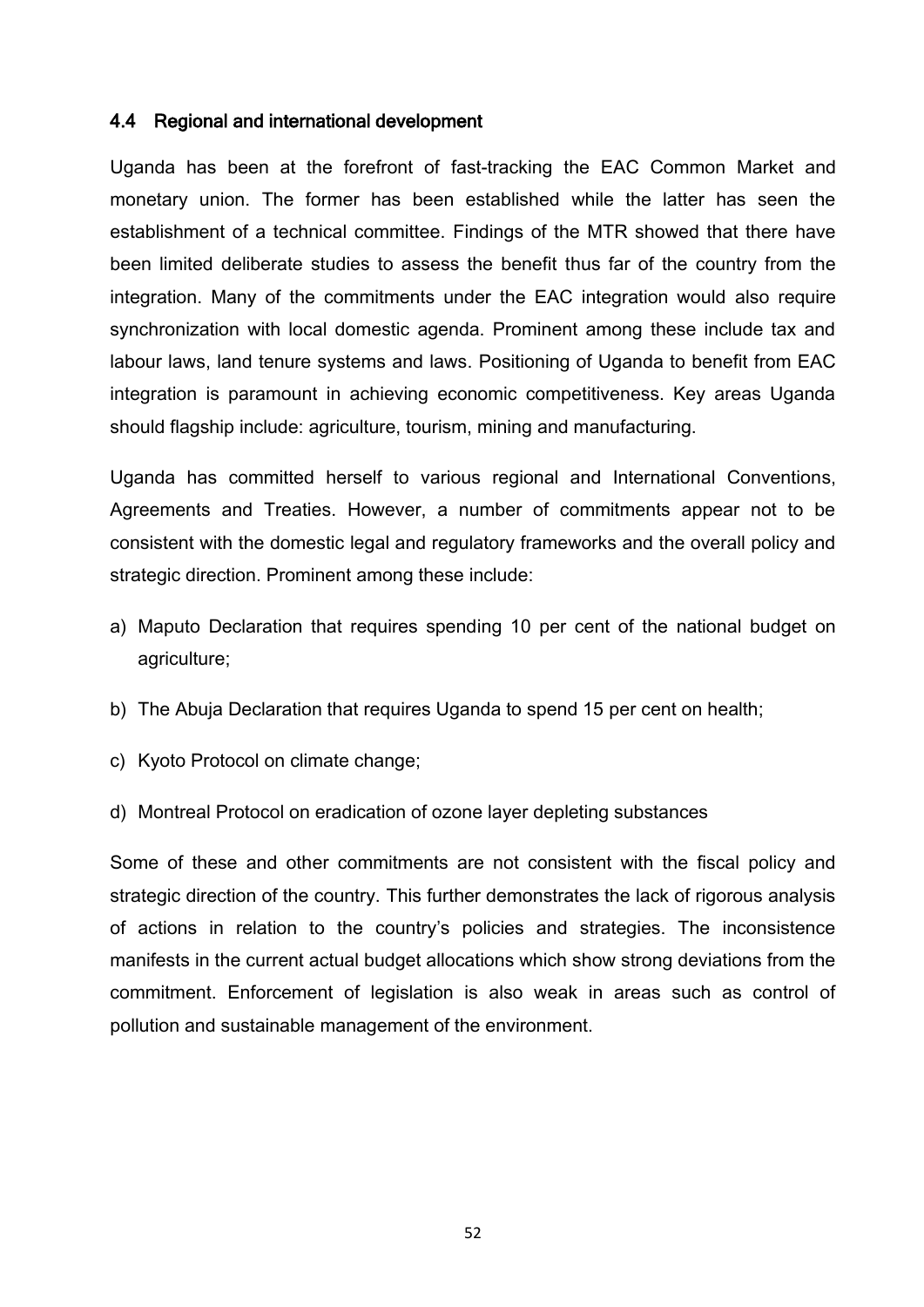## 5.0 CROSS-CUTTING ISSUES

## 5.1 Overview

This section outlines issues related to policy and strategy that have been taken from a series of six cross-cutting reports that were commissioned separately alongside the NDP mid-term review. The chapter covers the various cross cutting themes.

## 5.2 Social protection

In terms of strategic direction, the report states that the national priority for development is economic growth, leaving social protection at the fringes. The report recommends creating a distinct sub-sector on social protection within the next NDP to ensure the related issues are given the necessary prominence.

The MTR identifies a number of challenges that have somewhat impeded progress towards realising social protection objectives. Firstly, as mentioned, social protection is not nationally prioritised. Secondly, the heavy reliance upon donor funding and limited national financial commitment raises concerns over the sustainability of existing social protection interventions. Thirdly, there is a multiplicity of social protection related policies, without implementation plans and associated budgets. And lastly, there are numerous small programmes (mainly implemented by partner organisations) with minimal outreach.

The MTR noted that GoU has already made significant strides in recognising that social security and social care are different interventions that should not be consolidated, and therefore require their own separate strategies. However, it is suggested that further work be done to establish strategies around both these interventions and to focus upon large programmes with significant amounts of government spending and a long-term horizon in terms of budgeting and implementation.

There is currently limited focus and direction towards establishing a government owned social care system, yet this is a clear national responsibility. It is suggested that in the remainder of this NDP period, GoU undertakes a detailed scoping study of current social care services, with a plan for the next NDP to operationalise a partnership and long-term strategy.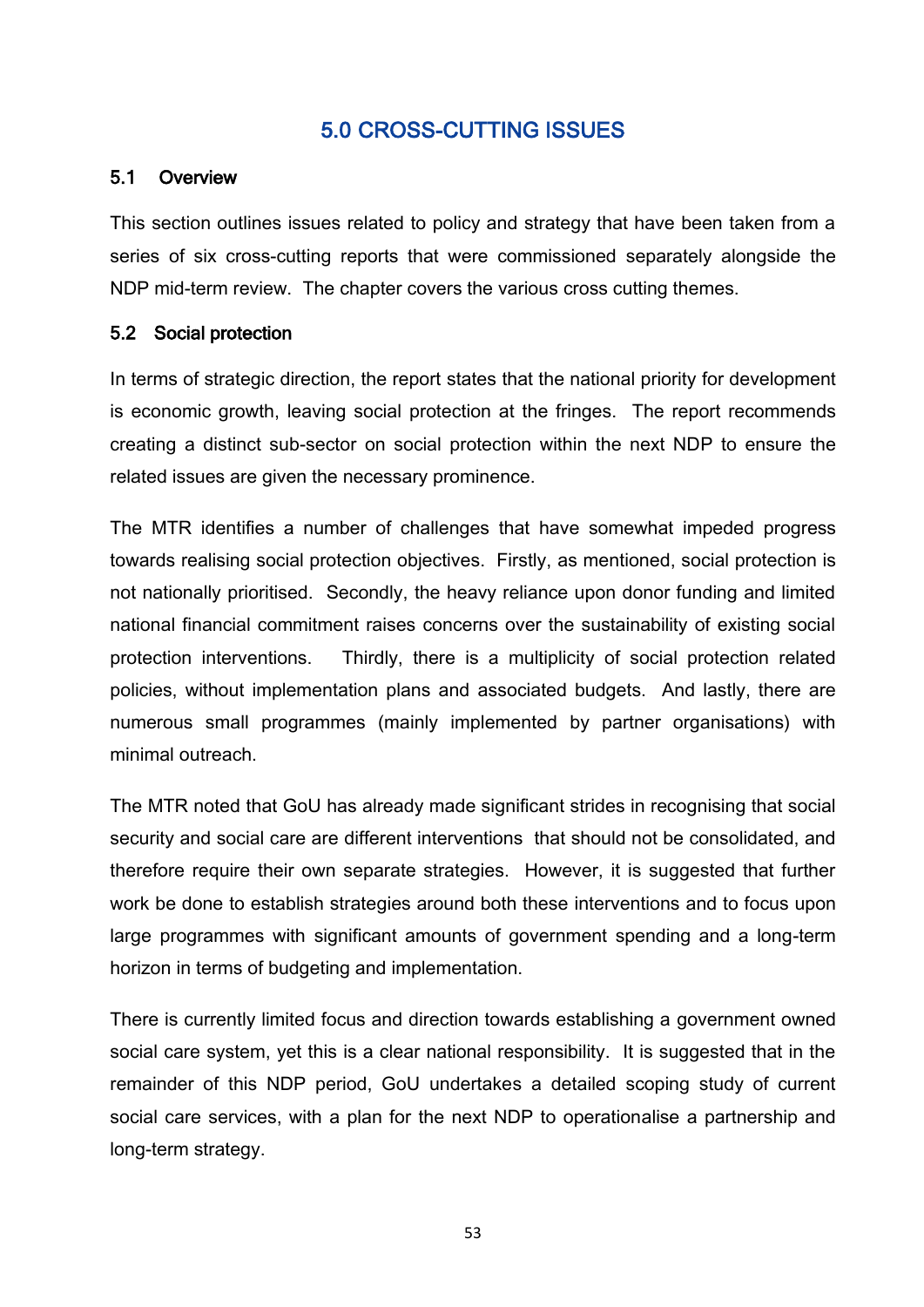Over the period of the NDP significant strides have been made to determine the definition and scope of social protection. The next NDP should therefore have a designated social protection sub-sector within the social sector category. The overarching policy framework will lead to the development of specific policies and strategies for direct income support, social insurance and social care services. These will clarify further the strategic approach and priority actions for each of the core social protection pillars.

#### 5.3 Human rights

This MTR established that human rights concerns are not adequately addressed in the current NDP. To address this gap, the MTR recommends adopting the human rights based approach to planning, design and implementation of government programs.

The NDP needs to capture cross-cutting human rights principles which should inform all aspects of the development agenda and process. The agenda should ensure nondiscrimination and equality in its approach; participation; access to information about the development process so as to enable effective participation in the process; accountability; application of the rule of law; good governance; and access to remedy in the case of violations of rights.

Because of the limited integration of human rights issues in the NDP and because of failure to analyse the constraints that impact on the enjoyment of human rights in the country the national budget is reported not to be rights based. The budget only factors human rights in limited areas. Financing of the protection and promotion of human rights and freedom have remained the preserve of the Central Government. The protection and promotion of human rights and freedom has not been clearly decentralised to the local government level.

To ensure that the planning for each sector and sub-sector captures human rights concerns, the human rights issues related to each of the sectors should be identified and addressed as part of the planning process.

The next NDP should incorporate interventions for the development of a National Action Plan for Human Rights. It is crucial that a developing country like Uganda should, in the development process, design and implement clear strategies for promoting respect, protection and fulfilment of human rights. The next NDP should factor in the concerns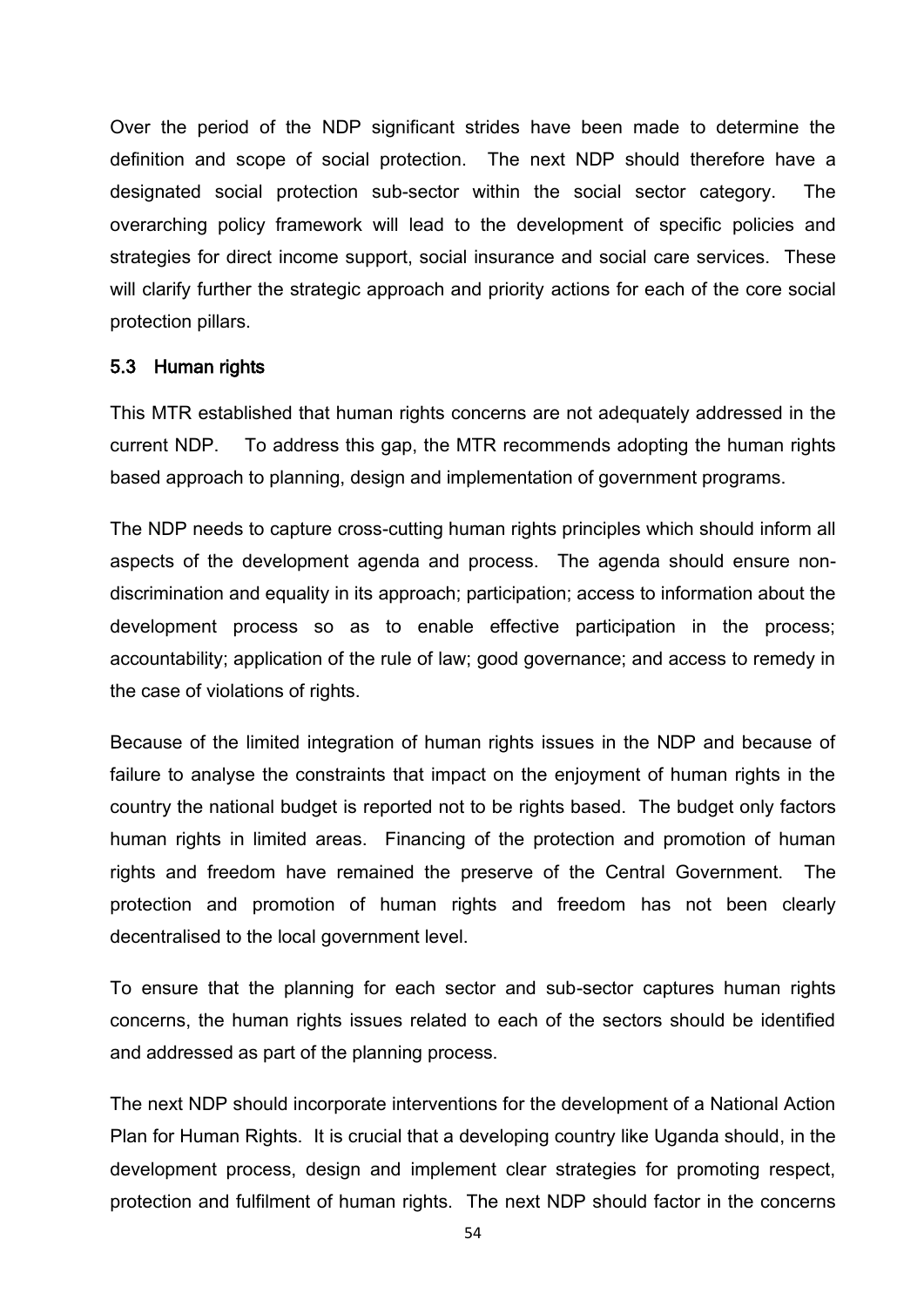of vulnerable groups in all sectors of the NDP. There should always be a human rights impact assessment of every development intervention. There should be promotion of human rights and freedoms in the country in order to facilitate better targeting of all human rights issues in the development process.

#### 5.4 Democracy and political governance

The MTR found that there has been more focus on economic growth and social development than on democracy and governance. While issues related to democracy and governance are well articulated in the NDP, accompanying policies and strategies are inadequate.

The MTR notes that in order to build a capable developmental state in Uganda, key issues need to be addressed, such as commitment to citizen-centred public service; commitment to efficient and quality service delivery which highlights the participation of citizens; availability, accessibility and quality of services; modernisation of the Public Service, including promoting meritocracy versus patronage and utilisation of technology; behaviour and rules of conduct of Public Servants; guarantees and rights of public servants; professionalism, ethics and integrity, conflict of interest, declaration of interests; human resource management and development; and mechanisms for implementation.

#### 5.5 Environment

On the whole, environmental policy and strategy are both weak and require strengthening. The MTR observed that a number of policy areas require attention, such as the policies around management of the wetlands, forests and other natural resources. In terms of the strategic direction of the environment related sections of the NDP, it is proposed that citizens should be mobilized as critical custodians of natural resources.

The MTR further observed that ensuring sustainable management of environmental resources and minimising degradation may not be achieved due to inconclusive reviews of relevant environment related policies and laws, particularly the lack of one central point for granting land for development, delays of approval of key policies and promulgation of laws and lack of funding for gazettement and demarcation of the protected areas.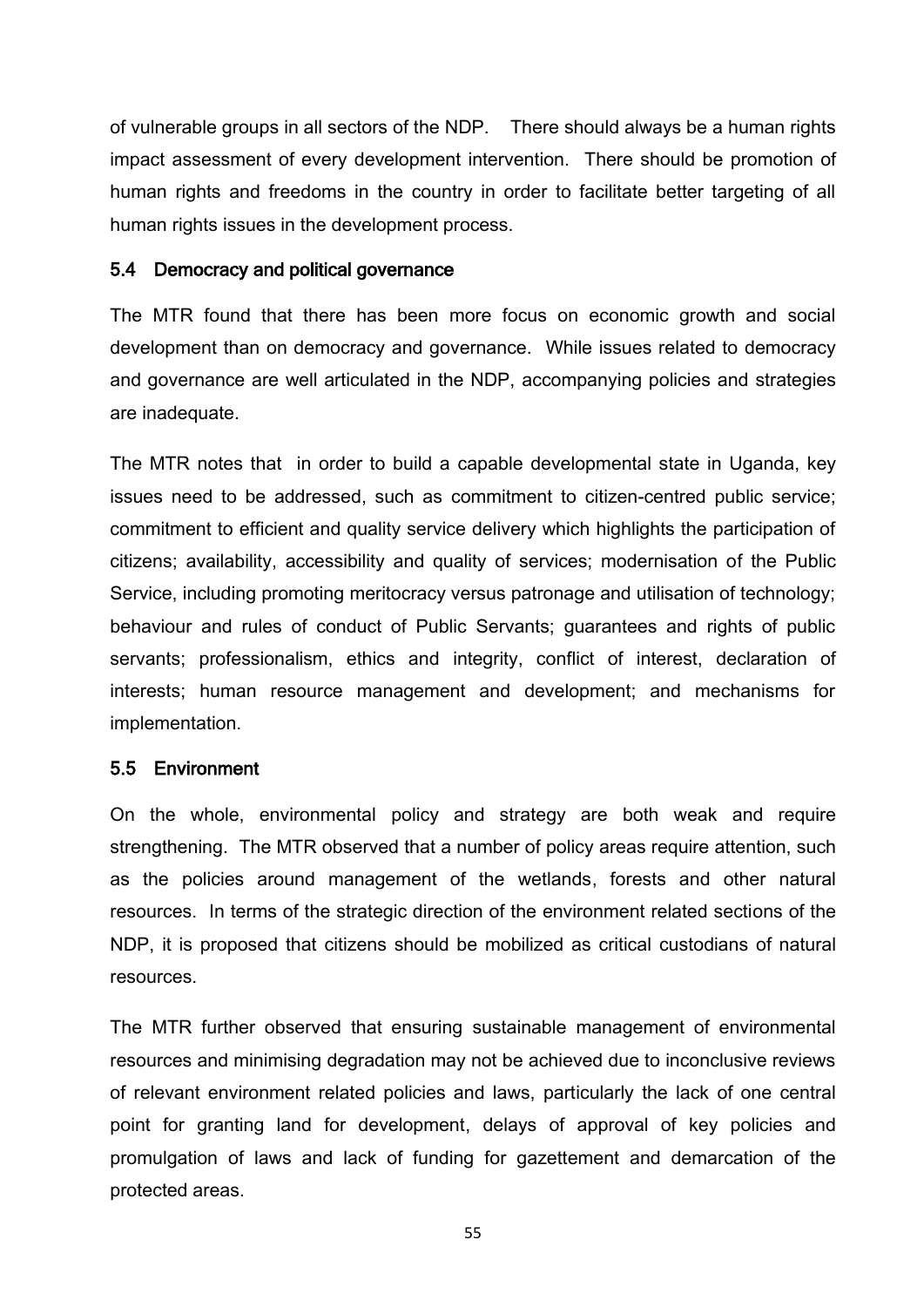There needs to be reviews of the following laws: (i) National Environmental Act Cap. 153; (ii) National Environment (EIA) Regulations, Statutory Instrument No. 153-1; (iii) National Environment (Waste Management) Regulations, Statutory Instrument No. 153- 2; (iv) National Environment (Standards for Discharge of Effluent into Water or on Land) Regulations; (v) Statutory Instrument No. 153-3; (vi) National Environment (Audit) Regulations, Statutory Instrument No. 12 of 2006; (vii) National Environment (Noise Standard and Control) Regulations, Statutory Instrument No. 30 of 2003, to incorporate vibration pollution; (viii) National Air Quality standards; and (ix) Draft Oil Spills Regulations and Guidelines. Once these laws are reviewed, the sector will premise on these legislations to make requisite improvements to enhance environmental protection.

#### 5.6 Gender

The MTR observed that the NDP recognises gender as a key issue in Uganda's development. Accompanying policy and strategic objectives to address the identified gender gaps are limited.

Within the timeframe of the current NDP, NPA and MoFPED should revise the planning and budgeting guidelines to support the inclusion of gender as a cross-cutting issue that has a vote function. The next NDP should indicate specific gender commitments in terms of interventions / priorities as well as indicators to monitor the progress of such interventions.

The NDP outlines gender inequalities at the micro level with regard to aspects such as women's insecure access to land, limited decision making power over resource use, family planning, health and education, access to education by the girl child and limited access to financial resources and skills development among others. The report states that there is a glaring omission in relation to women's work burden, often spent in the private sector, which often goes unrecognised and unrewarded. There is no acknowledgement of the direct correlation between this work and the national GDP. Furthermore, while it is acknowledged that in wage payment terms 50 per cent of employed women work in the three lowest paying sectors (mainly due to their low education levels), there is no deliberate consideration in the sectoral objectives to improve the human resource capacity based on gender.

56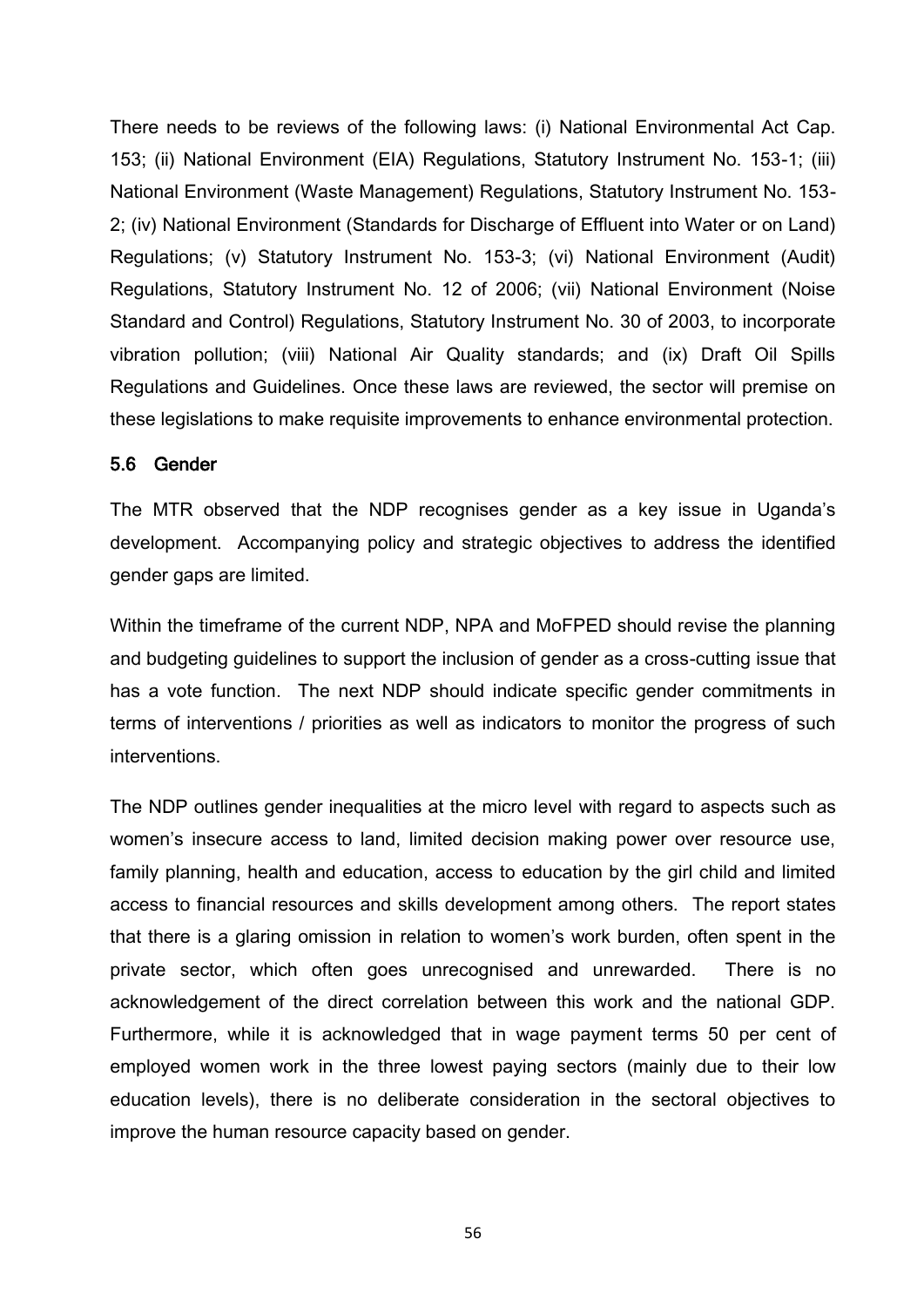The MTR proposes that a national strategy and action plan be fast tracked to consciously address the slow pace of attainment of women's economic empowerment. The strategy should mainly focus on: land ownership which is key for securing credit; increasing access to labour saving technologies geared to liberating women from the domestic care economy.

## 5.7 Child Rights

The NDP sought to enhance children's access to education, health, and protection against abuse. During the NDP period, the government continued the implementation of the National Action Plan for children, which among others, upheld the Universal Primary Education programme as a priority. In attempt to enhance the protection of children, government strengthened community policing department, with mandate to expeditiously enforce child rights.

Over the NDP period, the country has focused on addressing the following: the rampant child abuses, particularly child sacrifice, rape and defilement; high school dropout, particularly for girls, largely emanating from inadequate appreciation of retention of girls in school, preference of early marriages and poor sanitation/lack of private facilities for girls. There is also need to strengthen the National Council for Children to enhance advocacy and capacity to manage issues of orphans and destitute children.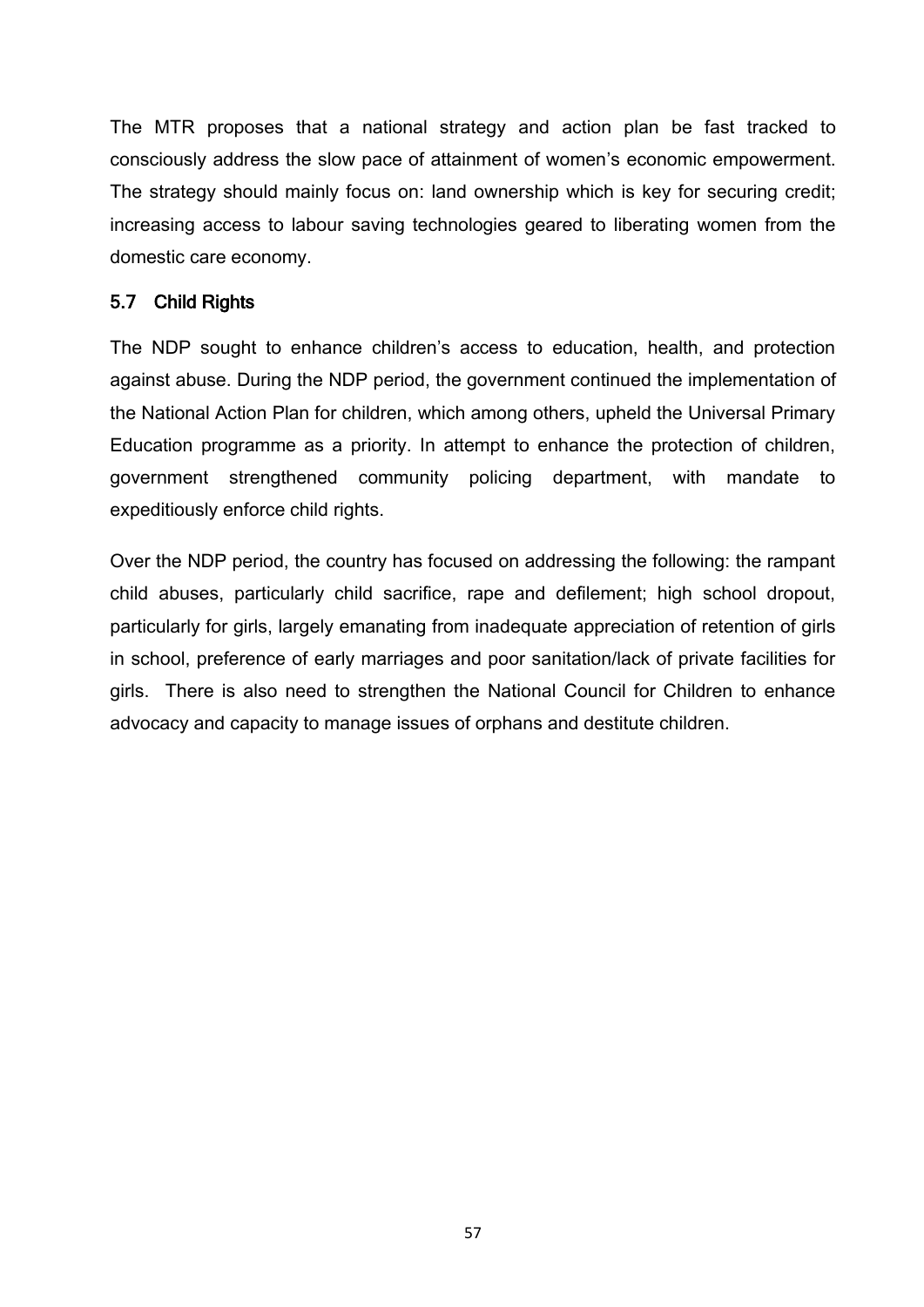## 6.0 CONCLUSIONS AND RECOMMENDATIONS

The analysis of the NDP policy and strategic direction covers the review of performance against elements constituting the country's policy direction in the domestic setting and the international economic arena. The analysis constituted a review of progress, achievements and challenges regarding: private sector led growth–quasi- market approach; equity and poverty reduction; macroeconomic stability (monetary policy that supports growth and fiscal expansion to finance the NDP); addressing infrastructure deficit; value addition for increased exports and job creation; wealth creation through harnessing primary growth sectors; and skills development. Others are: regional integration; peace and security; democratic governance and rule of law; efficiency in the public sector; and public and private sector financing. Others include: regional integration; peace and security; democratic governance and rule of law; business approach in public sector management to enhance efficiency; and public and private sector financing.

## 6.1 Institutional Framework for Setting Policy and Strategic Direction

The MTR deduced that on the whole, the generation of policy and strategic direction for the country is fragmented and lacks a framework for coordination of setting up national cross cutting policies and strategies. An institutional and legal framework is required that defines over-riding choices and aspirations in terms of development, governance and global positioning. A body should be established / designated with a mandate to provide a central locus for national guidance on policy and strategic direction. Such a body should be able to vet all national policy reforms and choices at the highest level in national interest without political interference.

## 6.2 Analysis of Policy and Strategic Direction

The policy and strategic direction should continue to pursue a quasi-market approach which includes a mix of government investments in strategic areas and private sector market driven actions. New innovated ways should be adopted to ensure realization of a 'business approach' in execution of public sector policies and programs.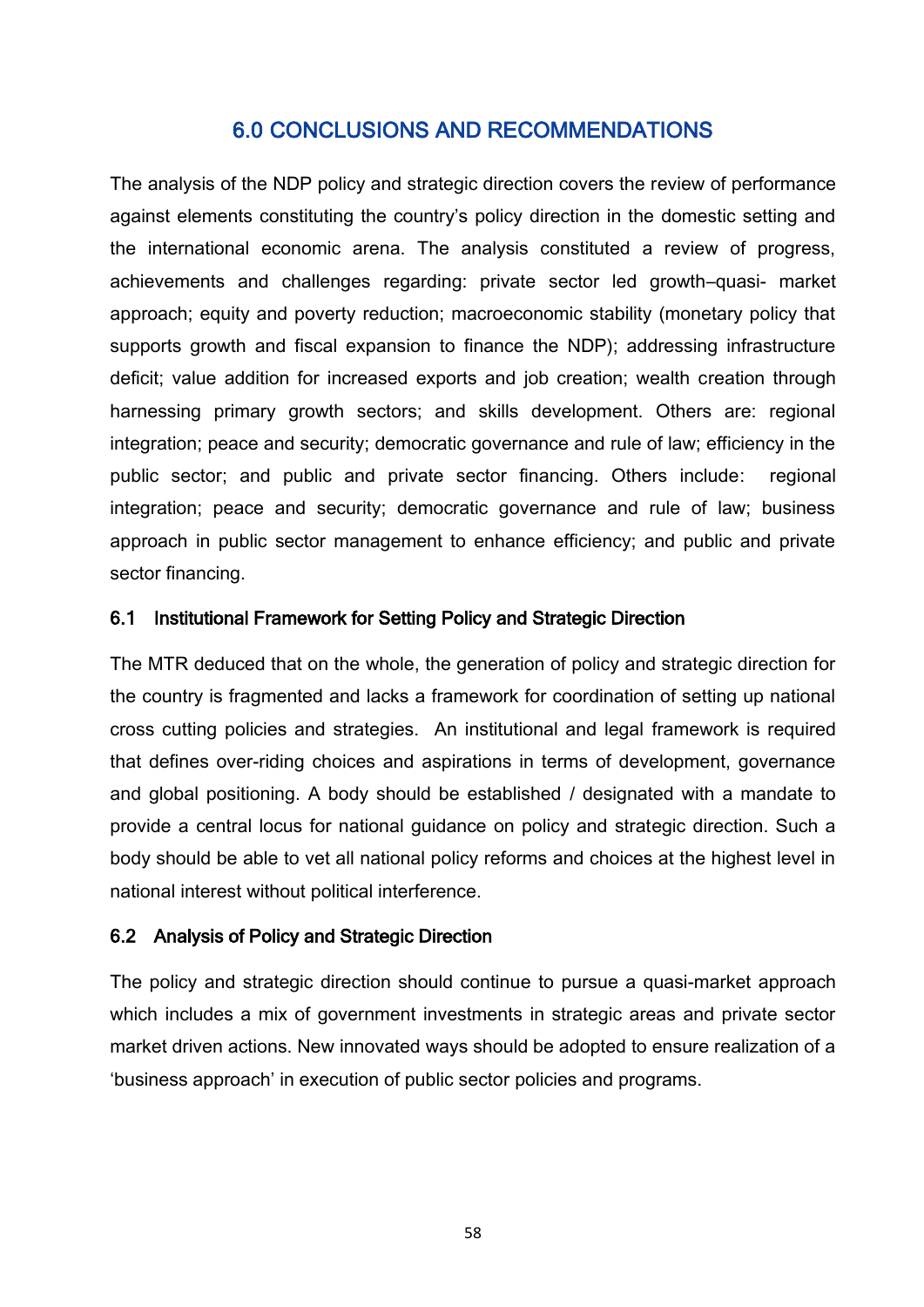## 6.3 Alignment of Policies and Strategies

## 6.3.1 Education

There is a challenge of high youth unemployment largely emanating from lack of skills and limited employment opportunities. The strategic direction should be skills development at all levels to enhance youth employability and increased value addition within the country for faster job creation.

## 6.3.2 Health

The quality of health services remains low at various health centres across the country. There are emerging inconsistencies between the constitution and the middle income country health aspirations. There is therefore need for constitutional review to realign the constitutional health sector objectives to the aspirations of the NDP and Vision 2040.<sup>6</sup> Furthermore, the strategic direction should be to move towards provision of universal health insurance.

## 6.3.3 Agriculture

There is need to ensure availability of improved, affordable and accessible farm inputs. In addition, establishment of an agricultural development bank with national shareholding would go a long way in addressing gaps in agricultural financing. Furthermore, there should be a deliberate effort to provide agricultural insurance tailored to cushioning farmers against agricultural risks and vagaries of weather.

#### 6.3.4 Environment

 $\overline{a}$ 

The environment has largely been challenged by encroachment on natural resources emanating from population pressures for farm land and bio-fuel. Weaknesses also remain in enforcement of environmental law and regulations. Equally of concern, is the high cost of electricity which has led to encroachment on natural resources. Much as there is a land policy, there is need for effective implementation of policies and strategies to address lack of access to land by government and industrialists, which has led to further pressure on wetlands.

<sup>&</sup>lt;sup>6</sup> The constitution provides for only basic health care while the aspirations for upper middle income countries are way beyond basic health care.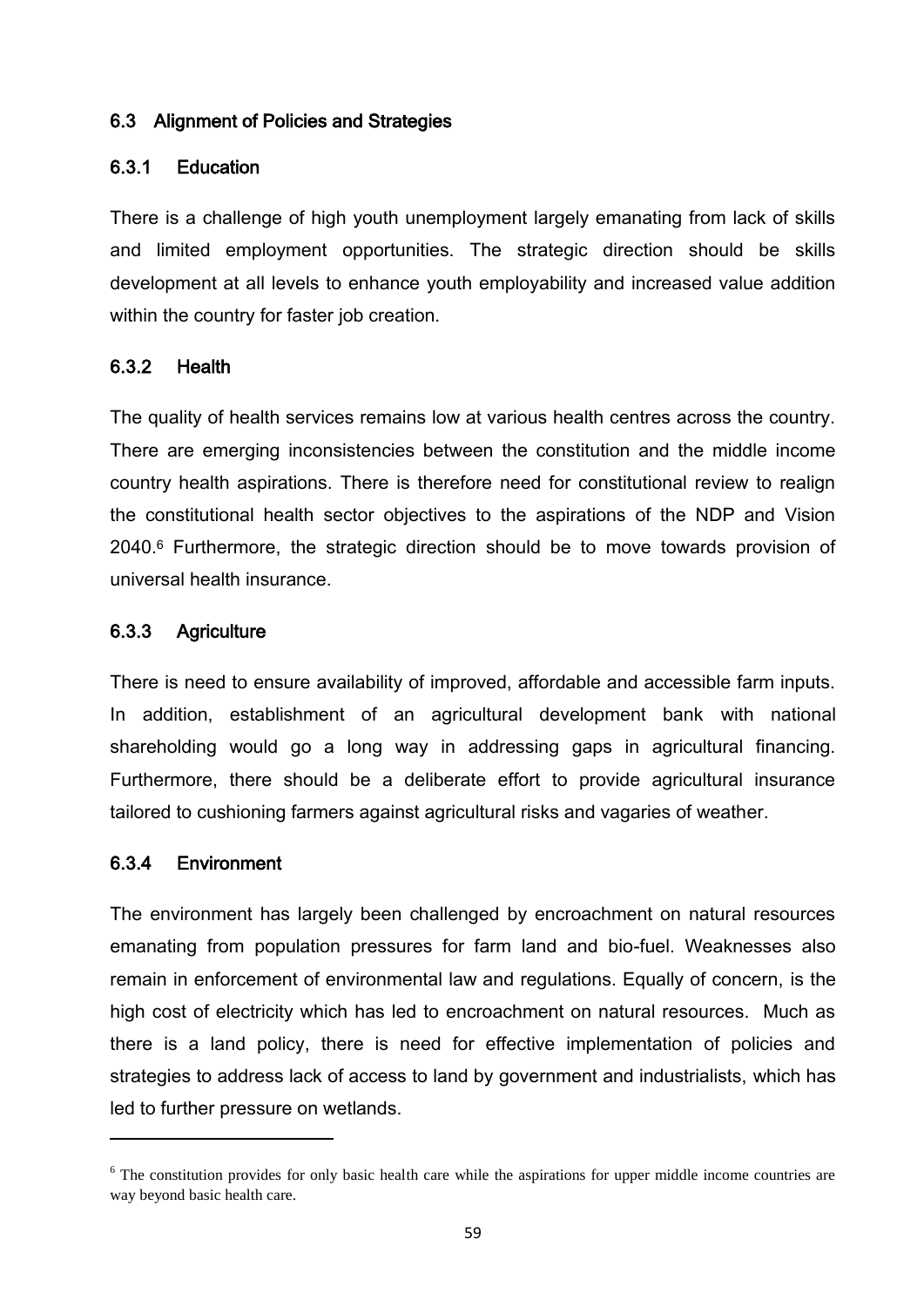#### Land Management

There is need for constitutional reforms in relation to land tenure, access and utilization. Secondly, there is need for rigorous enforcement of existing legislation to protect encroachment on marginal areas such as wetlands, forests and other valued ecosystems. In terms of water and sanitation, there is need for creation of a body to regulate national sanitation service delivery, since currently sanitation service delivery is highly fragmented across various sectors.

#### 6.3.5 Social Protection

Limited financing for the key drivers of social protection notably provision of services for the marginalized groups; functional adult literacy among others remain the key challenge. The strategic direction for social protection needs to include identification of sustainable financing to these key challenges.

#### 6.3.6 Trade, Tourism and Industry

The cost of doing business remains high. There is need to improve economic infrastructure and reduce bureaucracy and its associated costs. There is need to provide more incentives to attract private sector investment and spur business competitiveness of the country. Due to the strong linkage of the country's industrial base to agriculture, there is need for government to deliberately support value addition to agricultural products for faster industrialization. There is also need to fast-track the exploitation of potential minerals, especially iron ore and oil and gas. As a strategy it would be important to ensure construction of the oil refinery to tap the benefits of associated industries, while iron ore will have a great impact on industrialization drive of the country.

#### 6.3.7 Works and Transport

A re-focus needs to be put on rehabilitation of existing railway network, notwithstanding the on-going plans for building of the regional standard rail gauge. This will increase durability of the newly constructed/rehabilitated road network. In terms of air transport, plans are underway to revitalize the Uganda national flag carrier- the Uganda Airlines. It will be important to fully assess the viability of this project in relation to the desire to provide direct contact between Uganda and the global source-markets.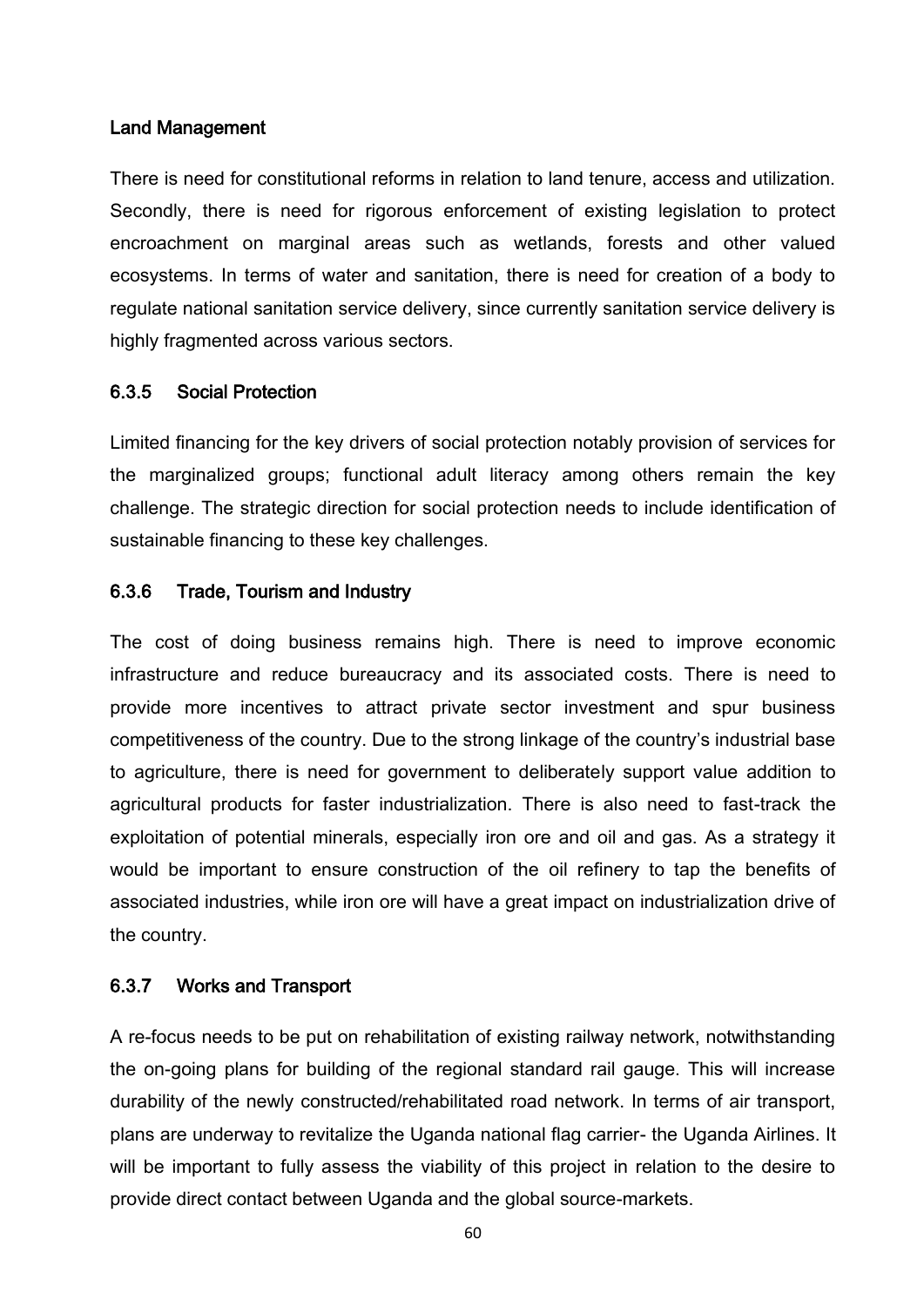## 6.3.8 Justice Law and Order

Parliament has continued to be strengthened to play its roles of: legislation, oversight and ensuring public accountability. On the other hand, the Judiciary has been strengthened through the appointment of judges for the Constitutional Court and Court of Appeal. The judiciary however continues to suffer from a backlog of cases and under performance in dispensing justice due to underfunding. The debate regarding the size and representation of special groups needs to be concluded so that an optimal size of Parliament is arrived at for more effective service delivery and oversight.

## 6.3.9 Local Government

As a way forward there is need to rationalize administrative units in relation to service delivery levels. Emphasis ought to be put on pooling resources by establishing regional administrative infrastructure which can be used by several districts. Regarding mobilization of local resources it may be worthwhile for Government to revisit the policy on the defunct graduated tax and establish an improved form of community development tax.

#### 6.3.10 Regional and International Cooperation

Uganda has been at the fore front of fast-tracking the EAC Common market that includes the following milestones: the EAC Customs Union; work towards one common currency; and EAC Central bank. A mechanism for assessing the benefits of the country from engagements in various regional and international cooperations is required. In addition, there is need to determine a critical path for investments that will enhance competitive positioning of Uganda to maximize benefits from particularly the EAC.

#### 6.4 Improvement of NDP Design and Implementation

The NDP alone is inadequate to provide the development policy and strategic direction to the ministries and sectors. There is need to clearly institutionalize the issue of setting the development policy agenda. There is therefore a need to review the NPA Act, 2002, with a view to integrate and institutionalize the role of setting the development policy agenda.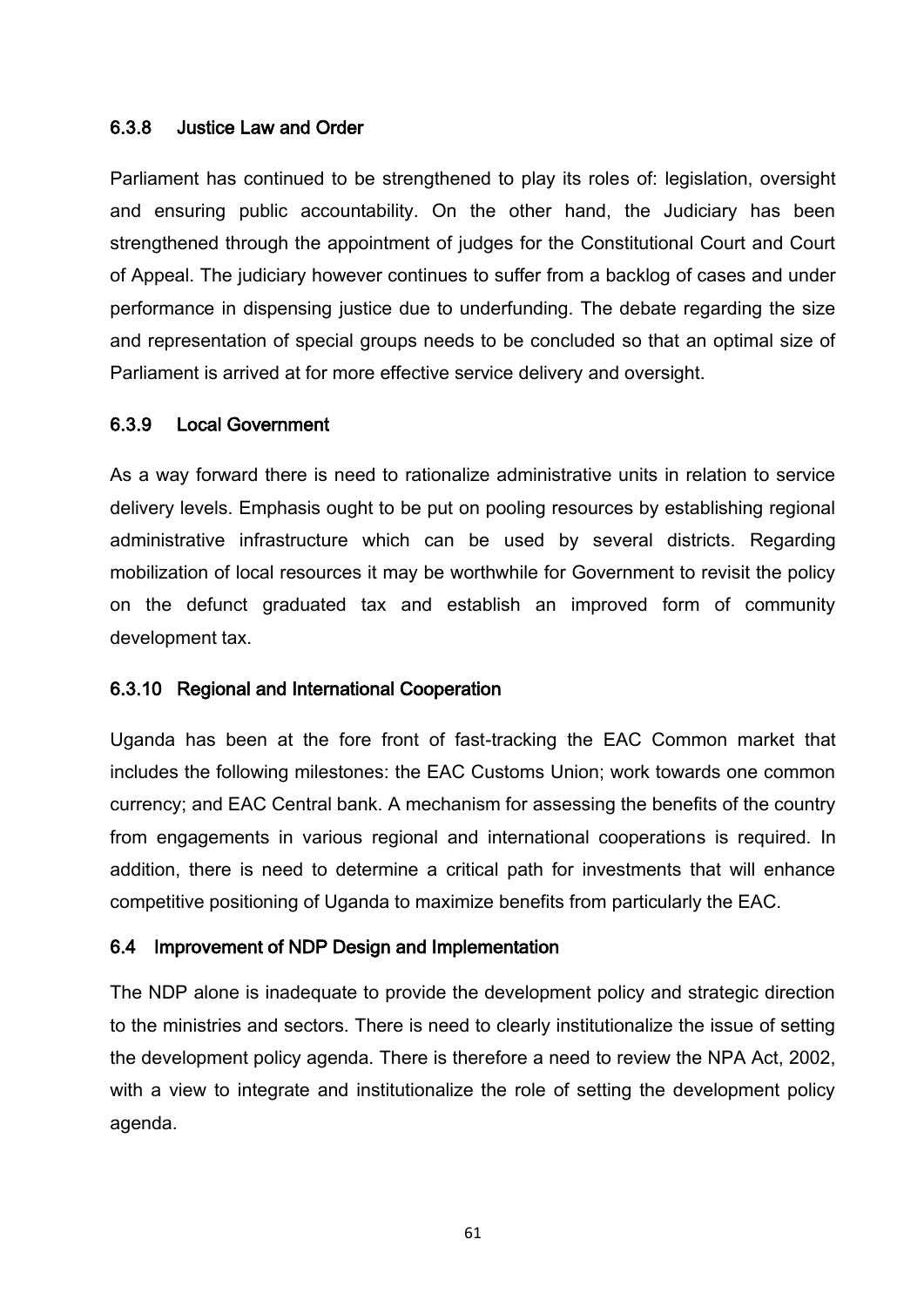## 6.5 Legal and regulatory environment

The MTR has established that there are inadequacies in policy, legal and regulatory frameworks as a key constraint to achievement of the NDP objectives. These inadequacies encumber setting and implementation of policy strategic direction for the country. There is need to ensure legal and regulatory frameworks that are supportive of national development.

## 6.6 Decentralization

The challenge of Uganda Decentralization Policy is lack of sufficient guidance from the centre on initiation of policies and legal frameworks at the local level in pursuance of the national policy and strategic direction. There is need to strengthen capacity at the districts to undertake effective analysis and harmonization of ordinances and bye-laws for their faster implementation.

## 6.7 Political economy for policy and strategic direction

Whereas the NPA provides overall guidance on the NDP, there is need for consensus building on the top down and bottom up planning paradigm for ownership and inclusive development. The MTR also observed that while Uganda has maintained high growth, there is need to ensure regionally balanced development. This could be achieved by promoting industrial clustering and transforming agriculture. The MTR appreciates the timing of the NDP as it comes a year to the national elections. However there is need therefore to harmonize the NDP start period with the electoral processes in the country. Particularly, the next NDP should start effectively on July 2016 instead of July 2015. This will enhance alignment of the Plan and the political manifestos for a coherent policy and strategic direction in the country.

## 6.8 Regional and international development

Uganda has committed herself to various regional and International Conventions, Agreements and Treaties. However, a number of commitments appear not to be consistent with the domestic legal and regulatory frameworks and the overall policy and strategic direction. Prominent among these include:

a) Maputo Declaration that requires spending 10 per cent of the national budget on agriculture;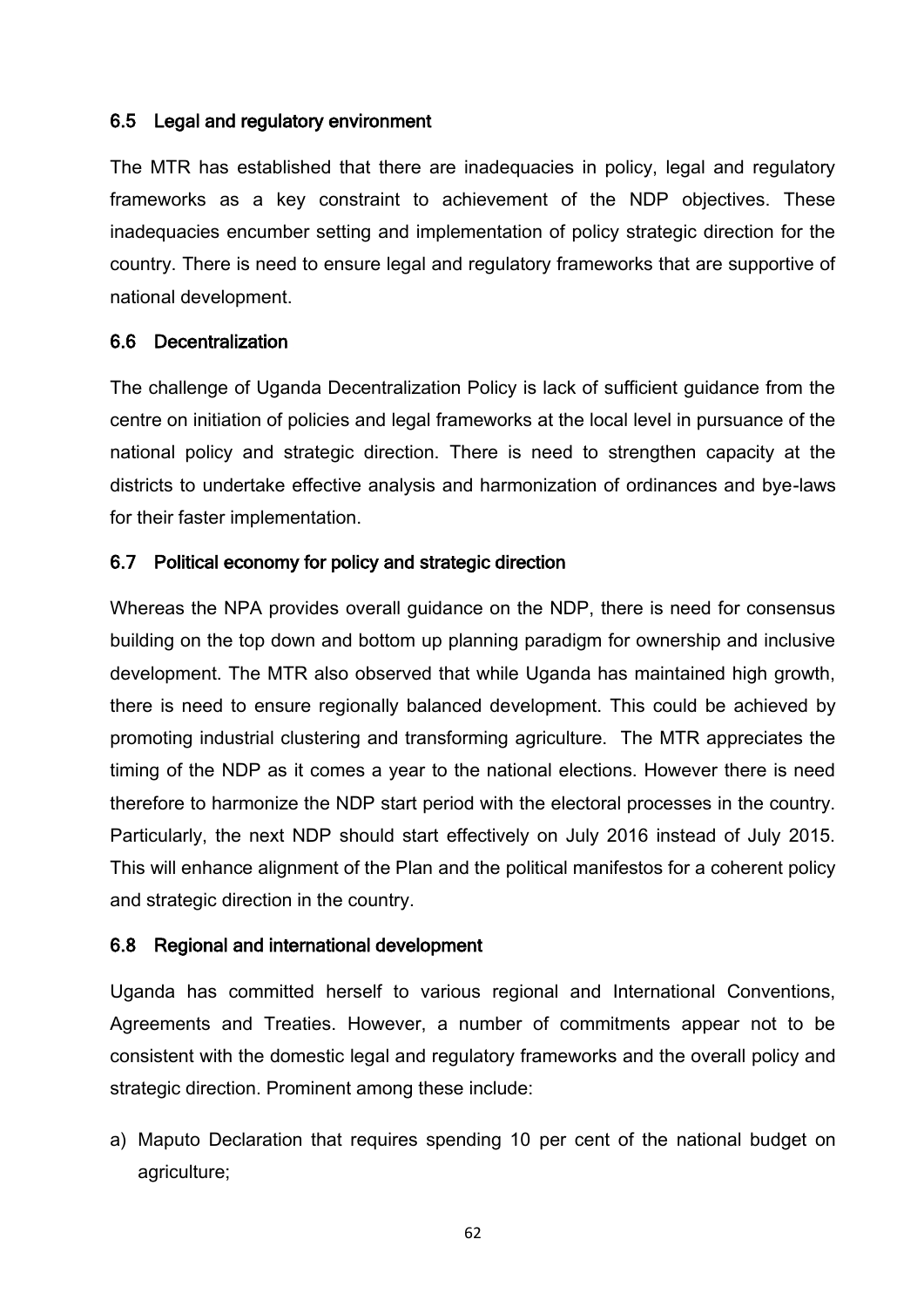- b) The Abuja Declaration that requires Uganda to spend 15 per cent on health;
- c) Kyoto Protocol on climate change;

d) Montreal Protocol on eradication of ozone layer depleting substances

One key area identified in as far as legal and regulatory frameworks are concerned includes instances where Uganda has already committed itself to international dispensations that are not in tandem with national fiscal policy and strategic direction.

## 6.9 Recommendations for Priority Setting

## 6.9.1 Boosting agricultural yields, competitiveness and value added

Agriculture employs the majority of Ugandans, but most are poor subsistence farmers. The transformation of Uganda from a peasant economy to a prosperous middle income country depends to a very large extent on the transformation of agriculture, more valueadded activity and development of agro-processing industry. Policy reforms are needed to improve access to finance for farmers, and greater access to fertiliser and irrigation to boost yields. There are divided views on the effectiveness of the NAADS extension service which requires an in-depth review.

## 6.9.2 Enabling job creation, entrepreneurship and trade

A better business environment for Uganda SMEs will enable them to perform their role as the engine for economic growth. This does not just mean spending more money, and the first priority should be to review and remove unnecessary regulations which hinder SME development. Steps need to be taken to provide more affordably finance. The NDP needs to continue to invest as it is doing in the development of transport and energy infrastructure which the private sector agrees is essential for growth. Investments need to be made where the economic returns are highest. And the focus on skills development for employment needs to continue and gain momentum. Steps need to be taken to incentivise labour intensive investments in industries like textiles, electronics, livestock products and agro-processing, construction and building, ICT etc.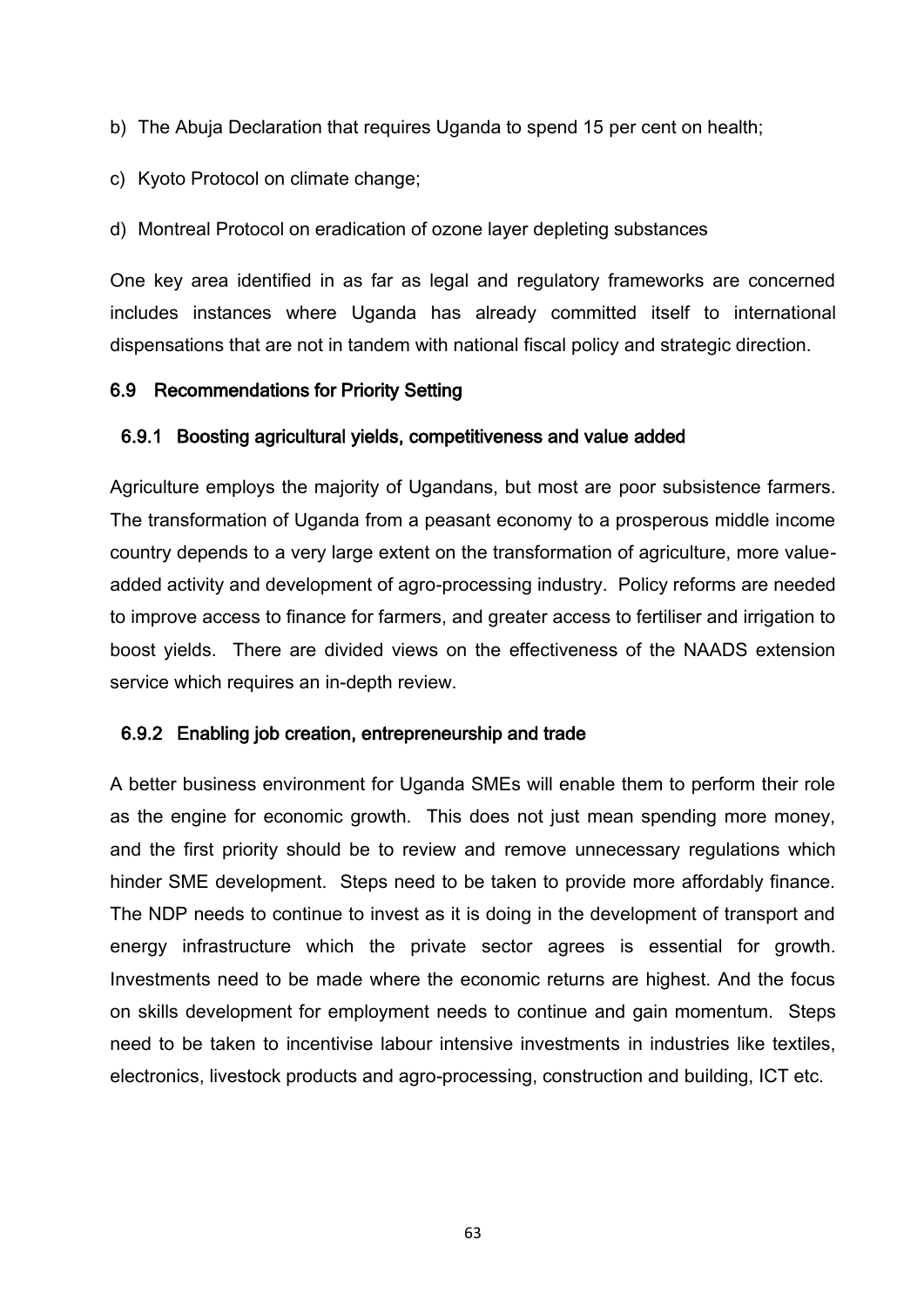## 6.9.3 Fast-tracking land tenure reform

Land tenure reform is essential for several aspects of national development. From the farmer who cannot access collateral for a loan, to the private sector developer who is delayed in the construction of a factory, to the Government which cannot settle disputes and is blocked from implementing a new energy or transport infrastructure project. Priority needs to be given to fast track the mapping of land, registering of land titles and strengthening of land management systems whilst ensuring that there is enough effective regulation to reduce corruption whilst not slowing down key processes.

## 6.9.4 Ensuring better coordinated urban planning

The NDP can push for quicker implementation of necessary planning reforms which allow more integrated and coordinated development in urban and industrial areas in particular. Urbanisation and industrialisation are at the heart of the Vision 2040 and the future chosen development path of the nation. This can be done by prioritising the development of modern service industries, speeding up the development of advanced manufacturing industries, developing hi-tech industries vigorously, promoting the integration between informatisation<sup>7</sup> and industrialisation and other means. At the same time, there is a need to better plan for and coordinate the provision of health, education, water, sanitation and other services to the growing number of people who live in urban areas. Particular attention is needed to align to the Vision 2040 thinking on strategic cities and development corridors.

## 6.9.5 Local development

 $\overline{\phantom{a}}$ 

It is crucial for NPA to cascade planning and decision making so that local authorities can be meaningfully involved in local development. Development programmes can only realise their full potential if knowledge and technology are shared effectively, and if all levels of implementers are motivated and committed to achieve success. Unless people themselves are the driving force of their own development, no amount of investment or provision of technology and inputs will bring about any lasting improvements in their living standards. There does need to be some central direction for priority setting at the

 $<sup>7</sup>$  Informatisation refers to the extent by which a geographical area, an economy or a society is becoming</sup> information based, i.e., increase in size of its information labour force.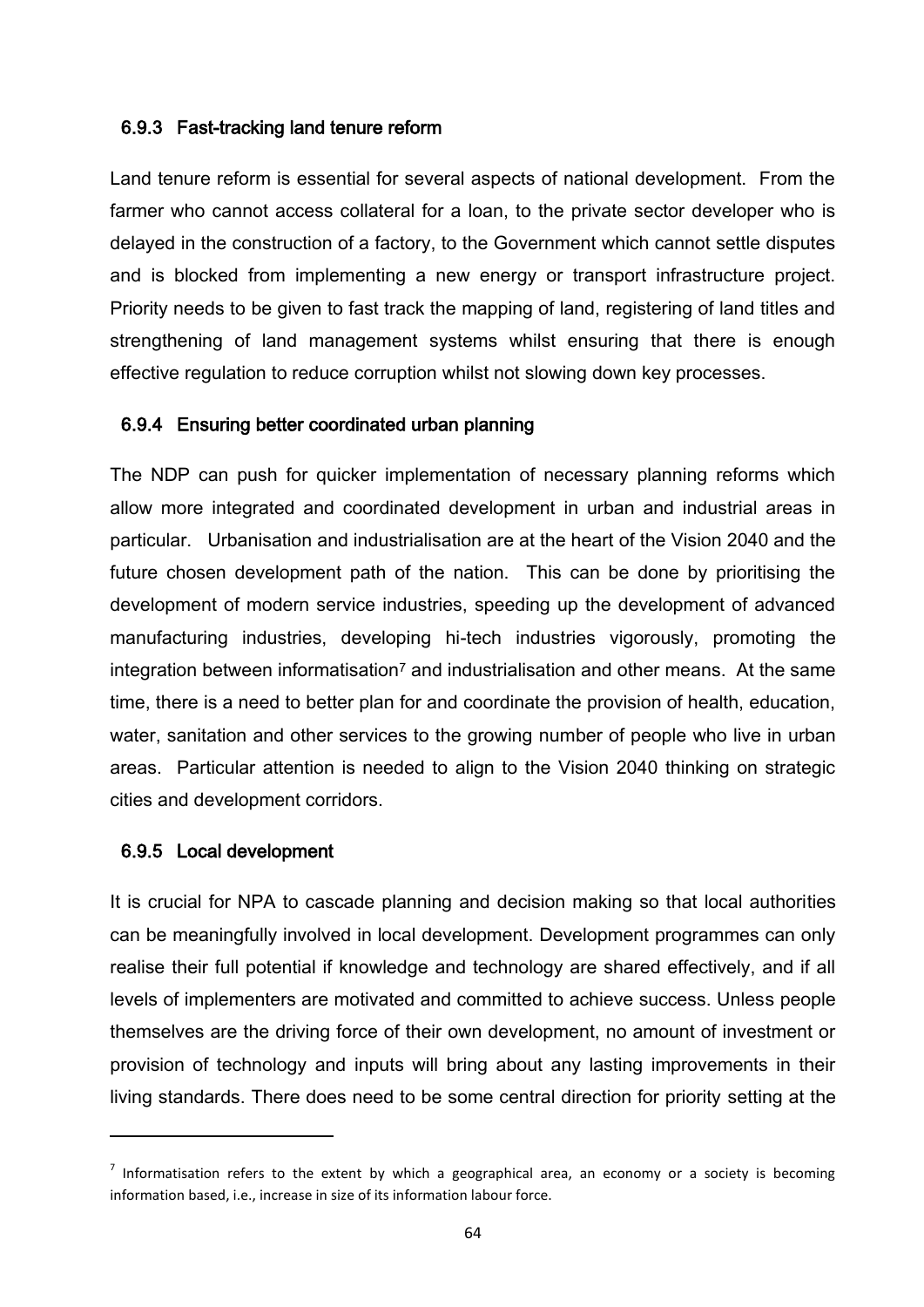local level, but more flexibility and funding for local development. Local governments receive a very small proportion of overall government funding and there is a need to increase this over time, whilst making sure that there are structural changes and process improvements to reduce the proportion of funds spent on administration

## 6.9.6 Managing population growth

The NDP must address the issue of Uganda's growing population. Growth in access of 3 per cent per year creates enormous pressure on health, education and other social services. If it is not met by increases in economic activity, it can mean greater numbers of unemployed youths. Population and health care policies which allow greater provision of the unmet demand for family planning should be prioritised. The need for voluntary family planning is growing fast, and it is estimated that the 'unmet need' will grow in the future. The NDP must prioritise support to family planning services that offers a wide selection of methods, reflect high standards of medical practice, are sensitive to cultural conditions, provide sufficient information about proper use or possible side effects, and addresses women's other reproductive health needs.

### 6.9.7 Supporting the most vulnerable

Good social protection / welfare policy will help to ensure that the most vulnerable do not lose out in the growth process. Social protection directly reduces poverty and helps make growth more pro-poor. It stimulates the involvement of poor women and men in economic growth, protects the poorest and most vulnerable in a downturn and contributes to social cohesion and stability. It helps build human capital, manage risks, promote investment and entrepreneurship and improve participation in labour markets.

### 6.9.8 Balance economic stability and growth

The GoU medium term macro-economic objectives are to: (a) ensure annual inflation remains low, stable and within single digits; (b) achieve and maintain rates of economic growth of at-least 7 per cent per annum; (c) maintain an adequate level of foreign exchange reserves equivalent of 4 months of import cover and d) maintain an exchange rate supportive of growth. These goals remain broadly consistent with the NDP medium term strategy. As was described above it has proved challenging to achieve these objectives simultaneously over the last 2 years.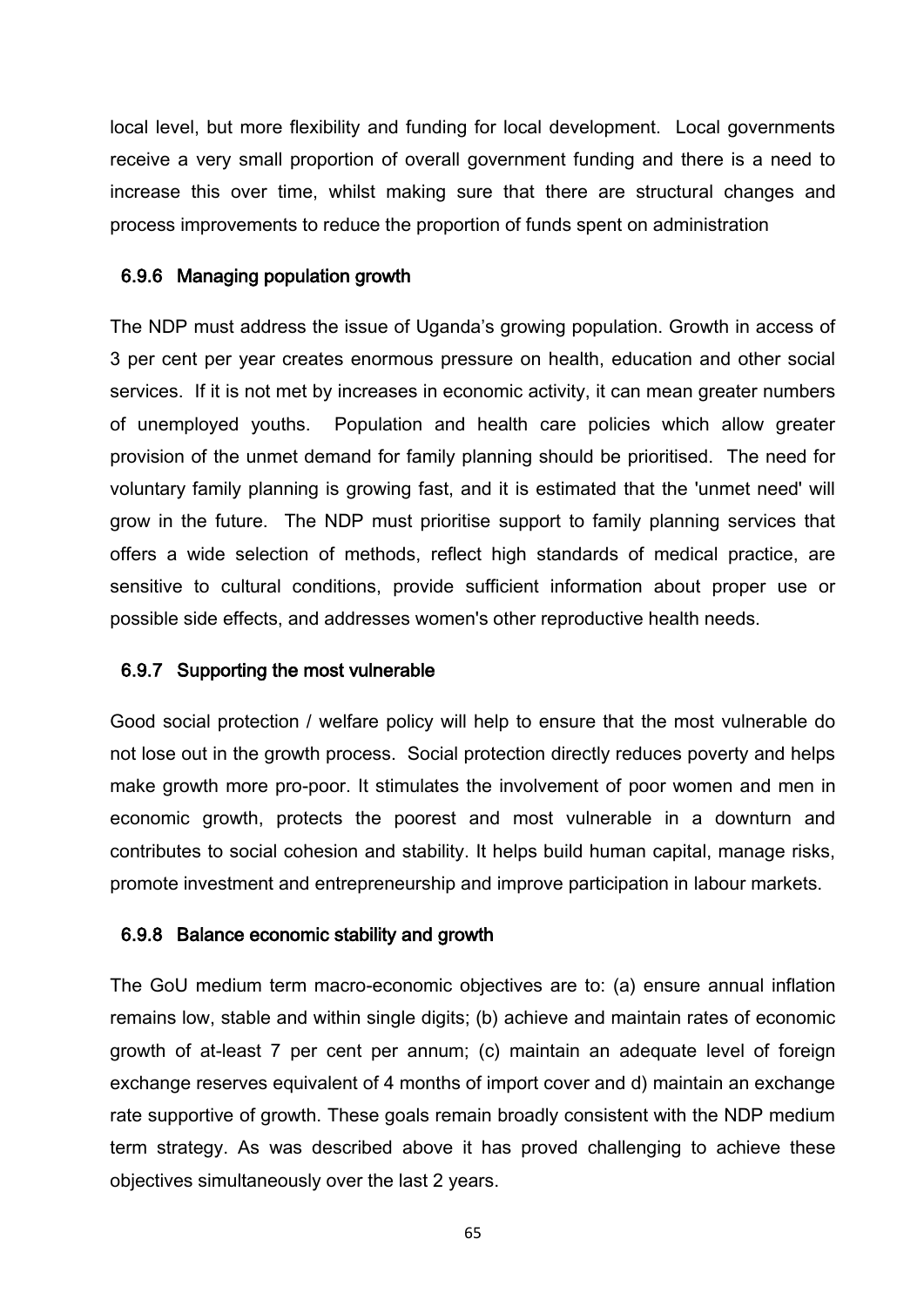### 6.9.9 Balance growth with poverty eradication

There has been decline in the agricultural sector contribution to GDP in recent years. While it can be argued that agriculture as a primary sector should not comprise a large contributor to GDP, it is worth noting that the agricultural sector employs 76 per cent of the population. Therefore, if agricultural sector contribution to GDP is declining, without the decline of the proportion of participants, then, there is a crisis for the majority of Ugandans who are involved in the agricultural sector, many of whom are living in poverty. Uganda has had impressive GDP growth over the period 1990s to date, and this has been accompanied by drastic reduction of poverty from 56 per cent of the population living below poverty line in 1992 to 24.5 per cent in 2012 (UBOS 2012). However, the Chronic Poverty Centre revealed that Uganda's impressive macroeconomic performance is built on a contradiction of growth amidst high levels of inequality as shown by 7,000,000 people in Uganda that live under chronic poverty (Chronic Poverty Centre, Kampala 2013). Also, as measured by the Gini-coefficient, there are high levels of inequality. It can be argued that this largely arises out of the economic policies which result in the concentration of socio-economic opportunities in few areas to the detriment of the majority.

## 6.9.10 Compete in the global market

A detailed analysis of economic management since the implementation of the NDP is provided in another thematic report of this MTR. In general, policy and strategic issues related to inflation, cost of borrowing, interest rates, foreign exchange market, costs of corruption and wastage all affect Uganda's positioning power in the global market. The cost of doing business remains high due to inadequate production and marketing infrastructure, inadequate ICT, as well as bureaucracy in public sector- service delivery. Countries that have enhanced economic competitiveness have invested significantly in ICTs.

### 6.9.11 Tackle corruption

Corruption continues to hurt Uganda in terms of attracting investment, private sector development, and working with development partners. There is an urgent need to mobilise, sensitise and empower citizens to demand for transparency, accountability, and value for money from their leaders. They should be sensitised to appreciate that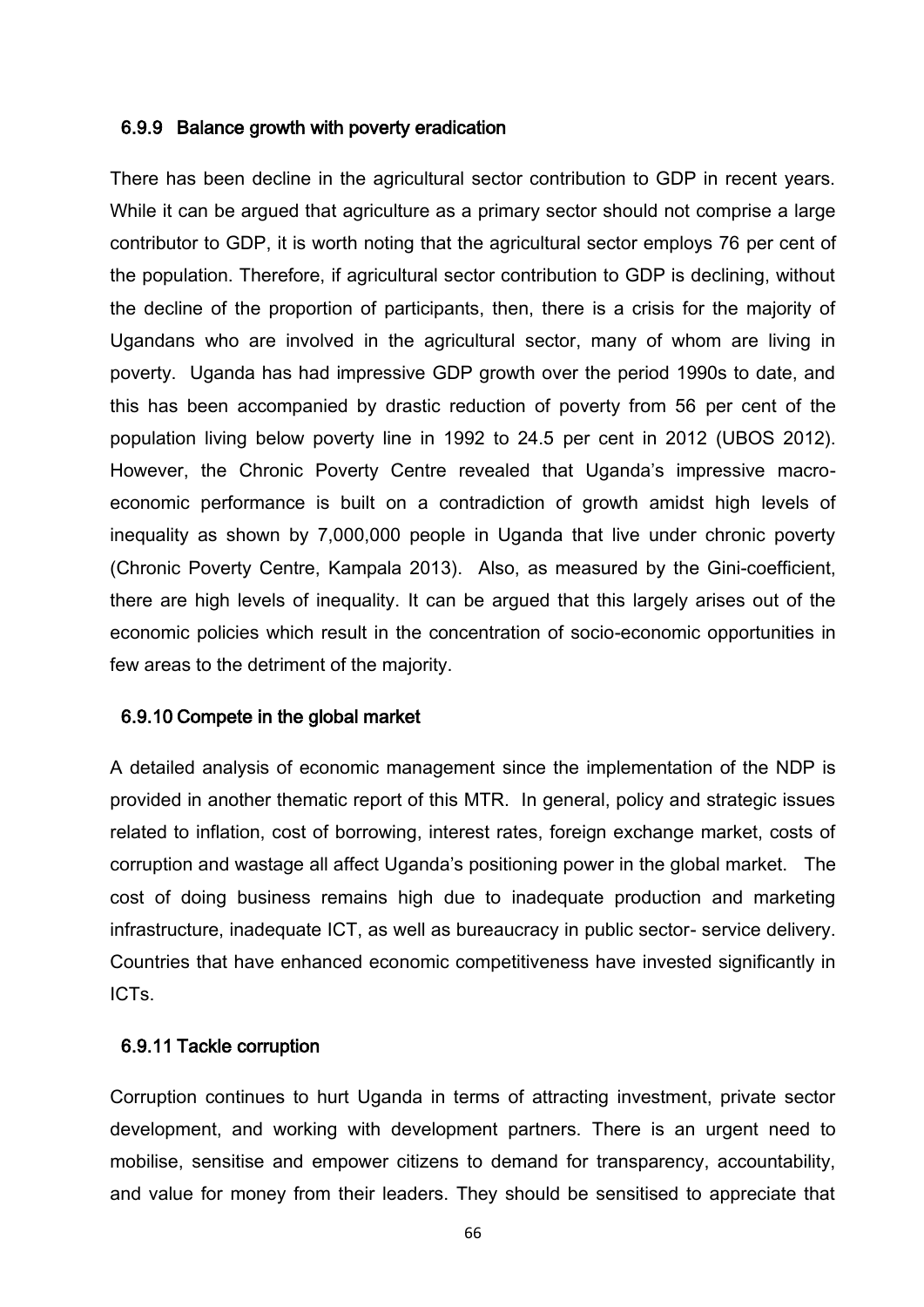their leaders are voted or appointed in public offices to serve them not to use public resources to fund their personal lifestyles. There should be a deliberate intervention aimed at increasing citizen participation in monitoring utilisation of public resources coupled with increased interface and dialogue between duty bearers/ leaders and the people they serve to share experiences and ideas on how best to improve service delivery in their localities.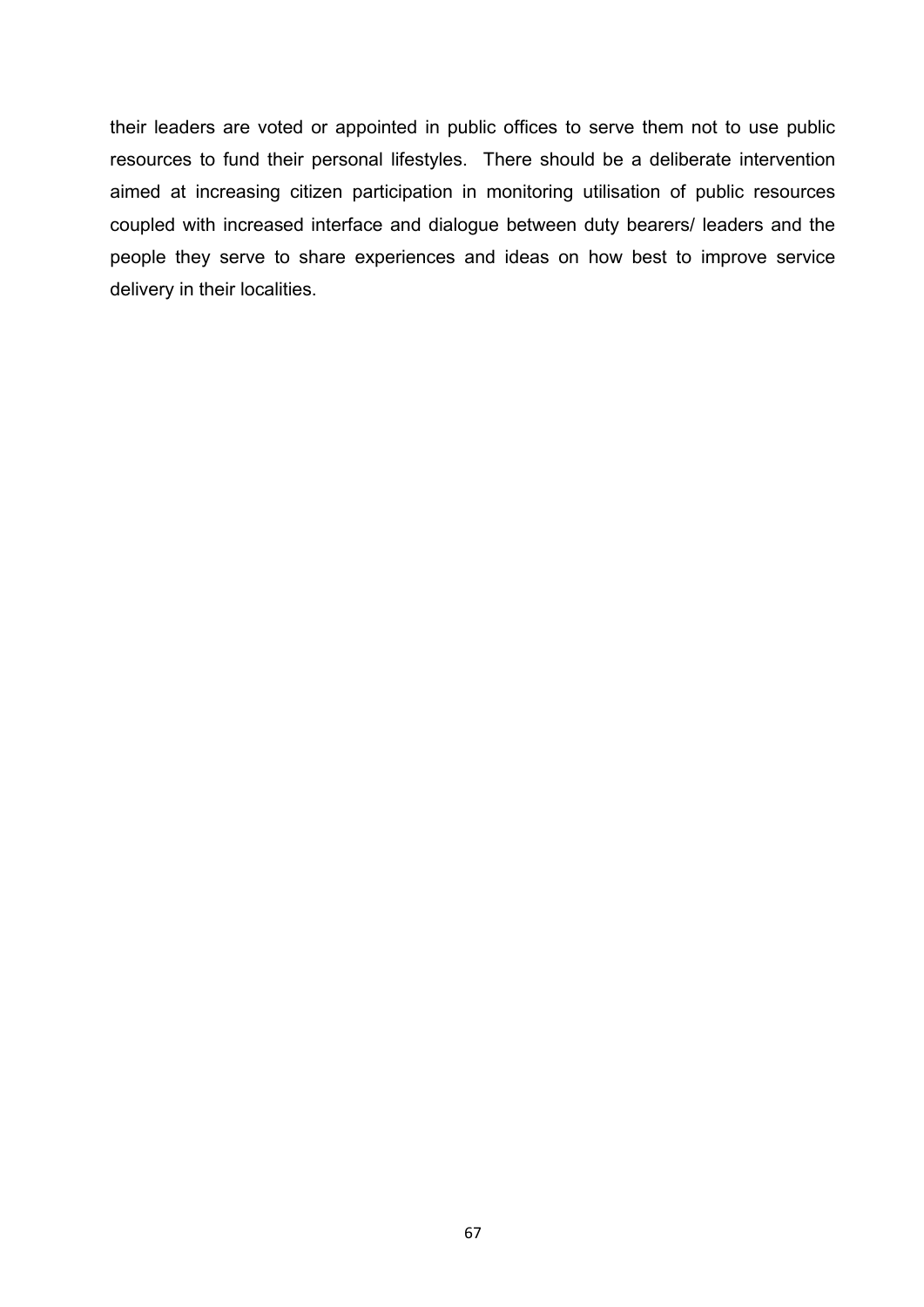# Annex 1. District Visit Information

This report captures policy, strategy and related issues from the field visits made to Katakwi, Nakapiripirit and Kabale districts from 19 – 29 May, 2013. The field visits involved administering a questionnaire, submitted separately from this report, and specifically picking out policy and strategic issues. In all the districts visited, the questionnaire was answered by the technical staff in the respective Local Governments (LGs). In addition to interacting with the technical staff, interviews were held with the Resident District Commissioner (Katakwi district), LCV (Katakwi and Kabale districts), Chief Administrative Officers (Katakwi, Nakapiripirit and Kabale district), the CSOs in Katakwi and Nakapiripirit districts and a private sector organisation in Kabale district.

## Katakwi District

### Policy and related issues

While the district has prepared the district plan to align with the five-year period of the NDP, this was apparently done through a directive other than through a review of the existing legislations. Officials interviewed therefore observed that there is a need to amend LG Act to align with the NPA Act. The current LG Act gives functions and schedules for LGs and therefore if not consistent with the NPA Act it makes planning based on NPA guidelines confusing. Amendment of the LG Act should define the relationship between the NPA, sectors and the districts or LGs. This will also pave way for more concrete and policy based alignment of district development plans (DDPs) with the NDP. As of now, LGs assume Ministries align their activities with NDP so they simply consult with Ministries and do not necessarily refer to the NDP.

During policy formulation process, districts gather views from key stakeholders. But more involvement of civil society and private sector in the consultation process for wealth creation is still limited and major campaigns are required to change people's perception and attitudes from their current practices.

Incentives to attract and retain staff in remote districts need to be reviewed. Currently, there are too many vacancies at the district (at levels of 30-50 per cent), partly due to poor attitudes and bad working conditions. The NDP should also prioritise capacity development of staff at the LG level for effective and efficient delivery. Furthermore, the culture of hard work among the people is said to have collapsed. There is too much laziness, lack of business culture and too much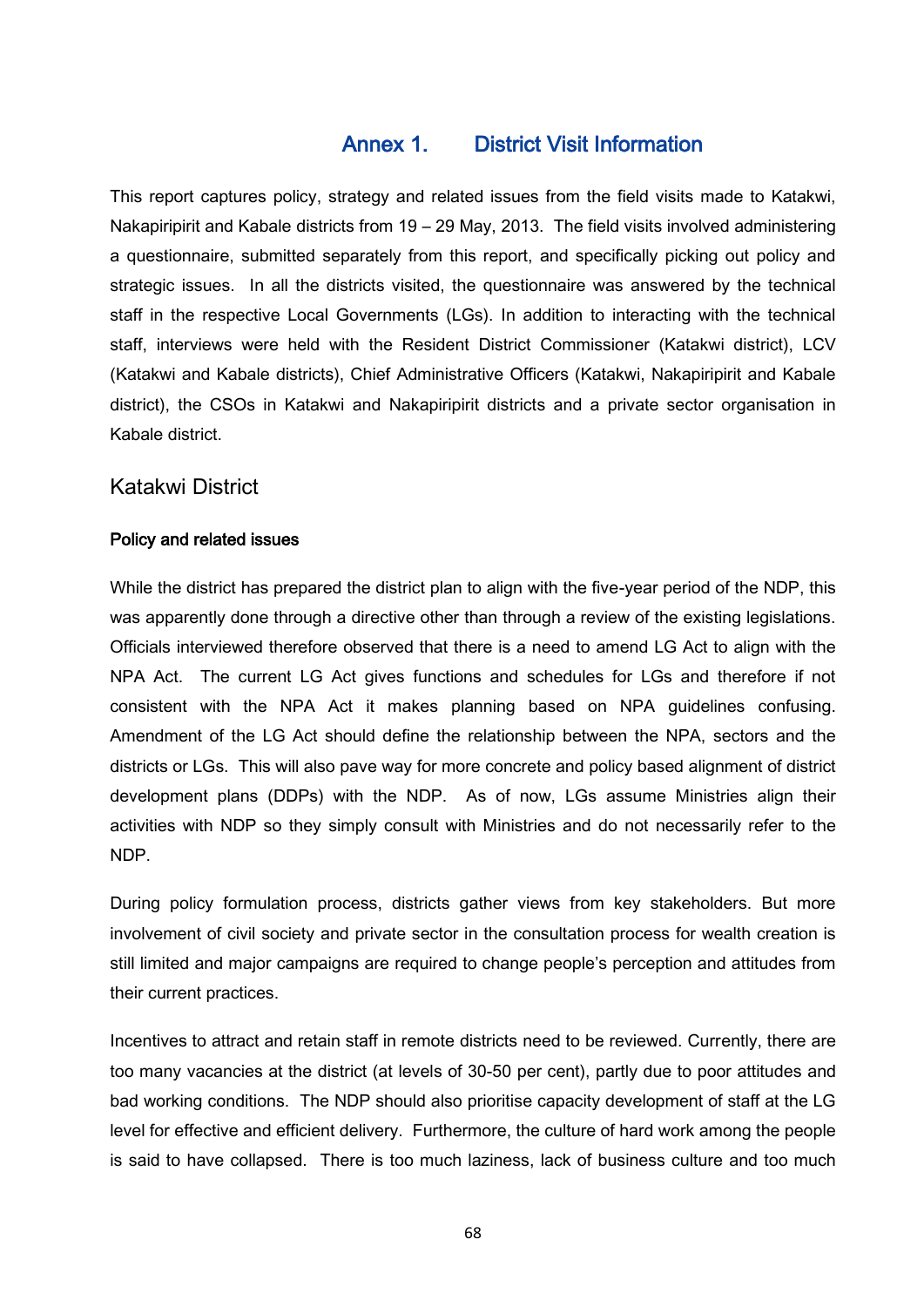consumerism, as well as apathy and corruption especially in procurement. Service delivery is said to be very poor and poverty remains a major issue. These situations need to be changed.

Wealth creation means attracting profitable investments into an area such as Katakwi district. For Katakwi district, it is reported that the Government should give subsidies for opening land, for example, to empower the people to create wealth. Note that Katakwi district borders Karamoja Region and has been affected by insecurity that Karamoja experienced for a long time. Meaningful talk about wealth creation requires data collection and analysis to support articulation of specific interventions. Useful initiatives which are currently under implementation are the Venture Capital Fund, Youth Fund, agricultural support credit etc., but the question is are these credit schemes targeting the right entrepreneurs? Synergies need to be created between sectors to optimise the benefits by bringing the sectors to work together. This will require strengthened planning units downstream, i.e. district level and below. Government officials should not preach wealth creation in a vacuum. They need to put in place the necessary infrastructure for wealth creation. Institutions supporting growth need to go the grassroots - e.g. banks, telecommunication companies etc. to provide the required services and support.

Wealth creation should not be seen to be a public sector initiative, although the public sector in addition to providing a conducive environment can lead the campaign for wealth creation. For example, for agricultural modernisation, it is not enough to give inputs, but appropriate inputs and these might best be given by the private sector. Public servants lack incentives to be efficient and prudent. It is said that they tend to be engaged in corruption and bureaucratic tendencies.

Land ownership versus wealth creation needs to be addressed. Currently, people (local people) are saying do not touch our land. Major land reforms around ownership are required for effective and sustainable wealth creation.

The current policy on exploitation of natural resources does not favour local communities from which the resources are exploited. There is a need for a review of the policy on exploitation of natural resources to promote development in communities from which such natural resources are located.

The decentralisation policy is said to devolve too many functions without commensurate resources for execution of the functions. Due to limited resources in form of revenue, a number of devolved functions remain unperformed. The district suggests that either more money is released to the LGs to perform devolved functions or some of the functions should be recentralised and funded by the central government.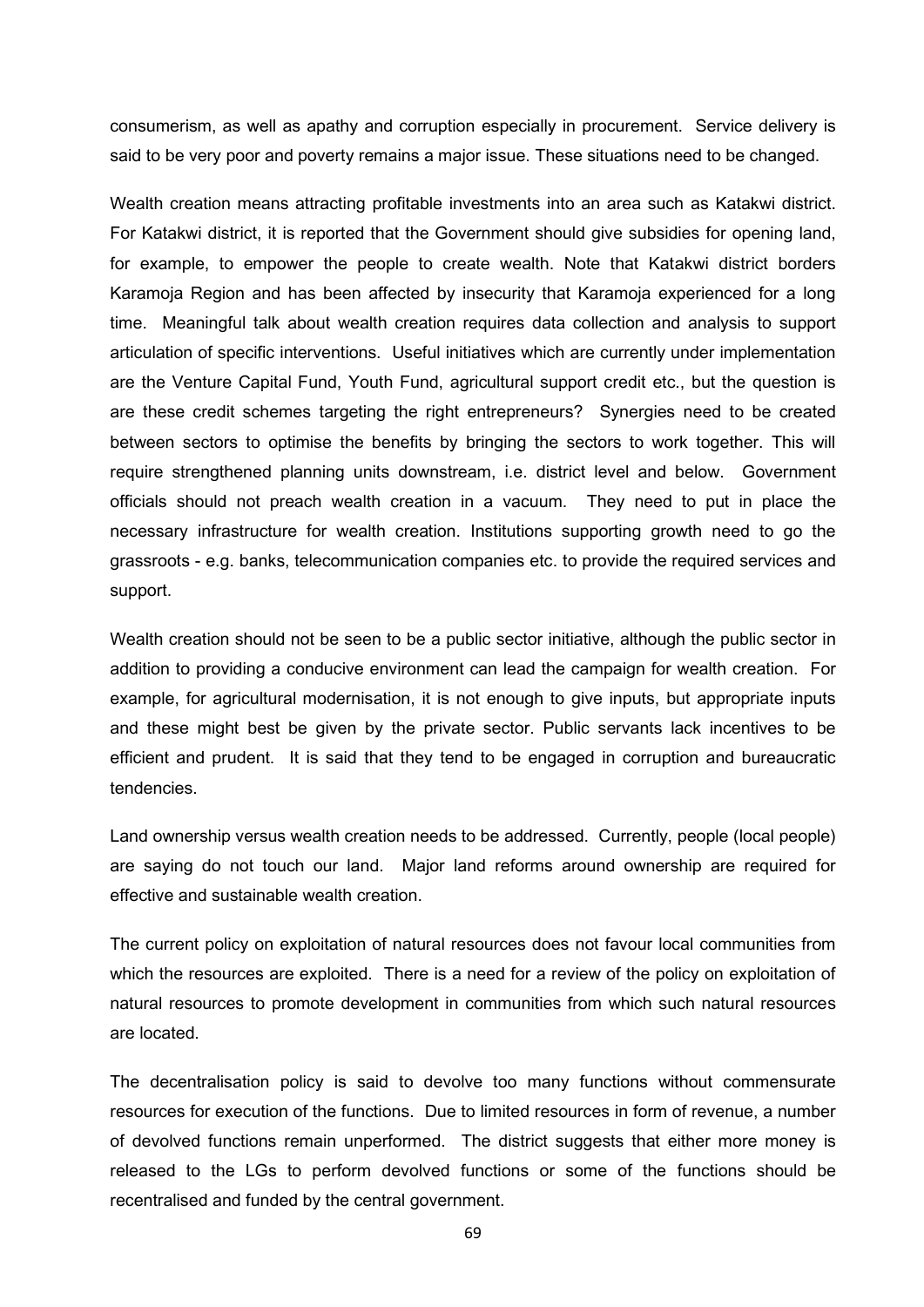Bottom-up planning is said to be hypothetical as feedback is not provided and budgeting does not normally take into account local priorities. In fact, the LCV observed that the NDP is not directly useful beyond a few district officials, that Parish Development Committees are dead, and that the NDP has adds little value.

The formula used to share resources between the LGs and central government is said to be "embarrassing". It was suggested that instead of the central government taking 80 per cent of the resources as is currently the practice, the LGs should take 80 per cent because they are the ones which implement most of the programmes and that service delivery takes place in LGs. Moreover, it is claimed that all the money that is sent to the LGs is conditional, giving no flexibility in allocation at the district level and therefore, little say in both allocation and utilisation.

Education curriculum should aim at tapping and enhancing entrepreneurial ideas not providing general knowledge. What is happening in educational institutions today is emphasis on providing general knowledge and, sometimes, inappropriate skills which the students do not apply once out of school or training institutions. For areas that have experienced wars such as Katakwi district, there is even a need to provide not only appropriate education but special education to suit their circumstances and enable them catch up with the rest of the country.

It is suggested that the Government should also institute a practice of each district identifying its contribution to GDP. This will promote competition to create wealth at district level and promote growth and development countrywide.

The LCV noted that the Government policy of restocking cattle has failed. Instead the local people want compensation.

Agriculture remains the key activity for transformation in the district. This can be achieved through setting up demonstration farms at sub-county level and providing agricultural loans to lead farmers, to be supervised as conditional grants. The former will promote modern farming closer to the people while the latter will promote appropriate supervision.

Rural electrification is considered a good policy for wealth creation and efficient provision of social services in rural areas.

### Meeting with a District NGO

The meeting established that the district NGO is aware of the NDP. It participated in the National NGO Forum study on assessment of the impact of NDP done in 2012. However, the level of knowledge about NDP beyond a few district leaders is low.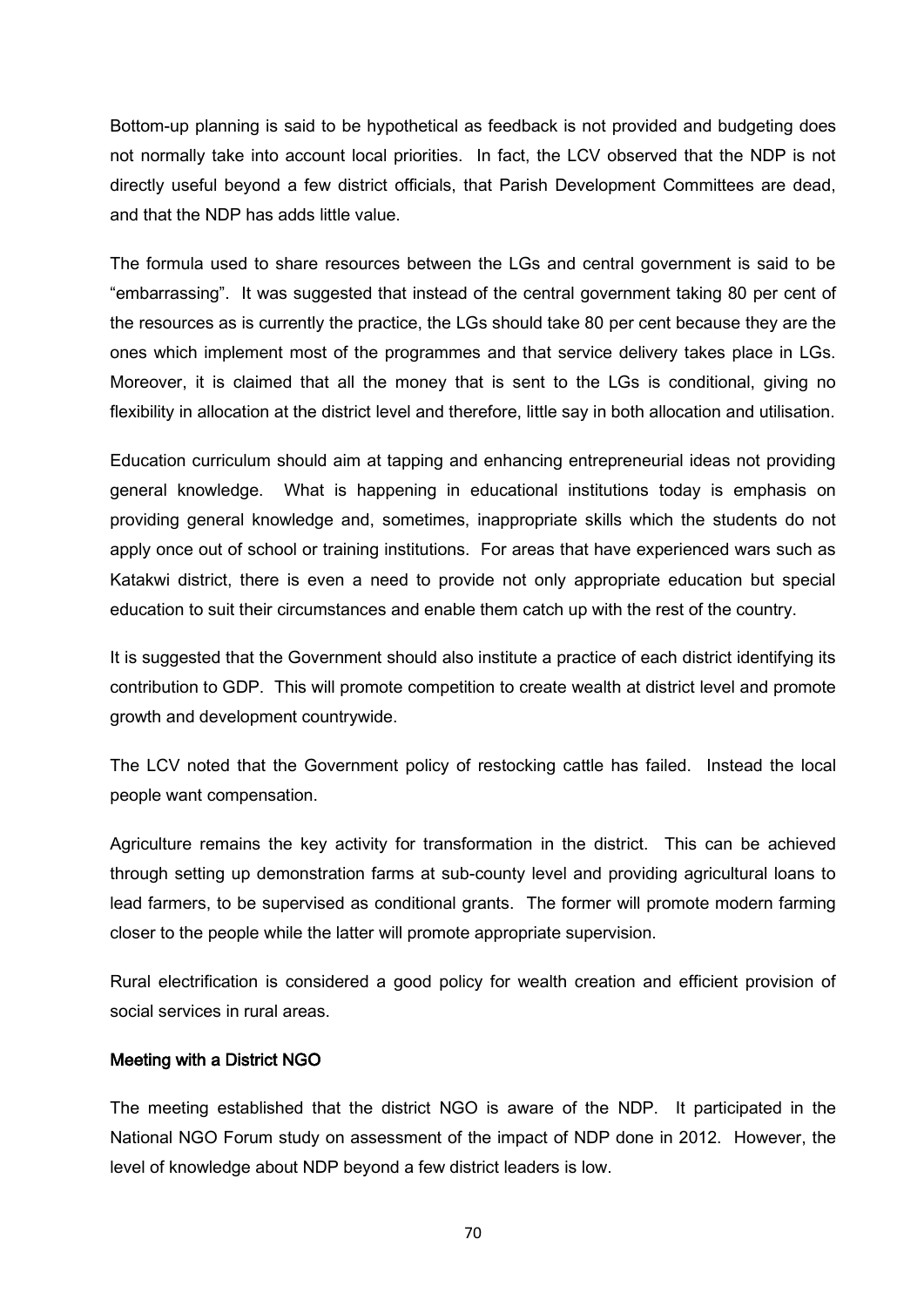Consultations with NGOs in the district are done with limited assurance that the views expressed by the NGOs would be considered and there is no feedback from the district leadership after the consultations. There is a need to build capacity of civil society and create awareness about planning in the country, its usefulness and processes.

## Nakapiripirit District

#### Policy and related issues

Planning in the country is said not to be well coordinated. NPA has not provided planning guidelines and therefore there is little reference to the NDP during district planning processes.

The decentralisation policy is reported to be good, but implementation is poor and there are contradictions as some originally devolved functions are being recentralised. Staffing policy at districts assumes that staff do not go on leave, do not fall sick etc. This staffing policy needs to be reviewed.

There are good developmental policies in place such as the agricultural zoning policy, promotion of exports, promotion of value addition, promotion of SACCOs and NAADS, but the poor design and implementation of these policies are said to have resulted in limited impact. For example, SACCOs should be grassroots based with the government providing support as required by the members, not the government propagating SACCOs. For NAADS, the issue is that it is controlled by farmer groups who determine what to do and still focus on local needs as opposed to forward looking needs such as improved technology for hand hoes. Moreover, these inputs are sold as soon they are received by some farmers. There is therefore a need for a policy shift where the central government or district should be providing direction, e.g. supplying improved technology such as ox-ploughs or animal traction (instead of hand hoes), livestock improved breeds, vaccination, short maturing varieties - and all these should be provided in time. Tractor hire is again more expensive and is therefore not appropriate. Some of the policies such as agricultural zoning policy is said to have not been implemented.

Is bottom-up planning still relevant when implemented activities are dictated by budgets at the central government level through IPFs? Village level planning lacks capacity and resources to finance their priorities. There is no feedback once consultations have been done by the district authorities. Budget cuts are said to be done by the district authorities or central government without consulting the lower planning units such as sub-counties. Moreover, annual performance reviews do not involve all the districts because they are too many. This dilutes the principle of consultative planning and implementation of development programmes.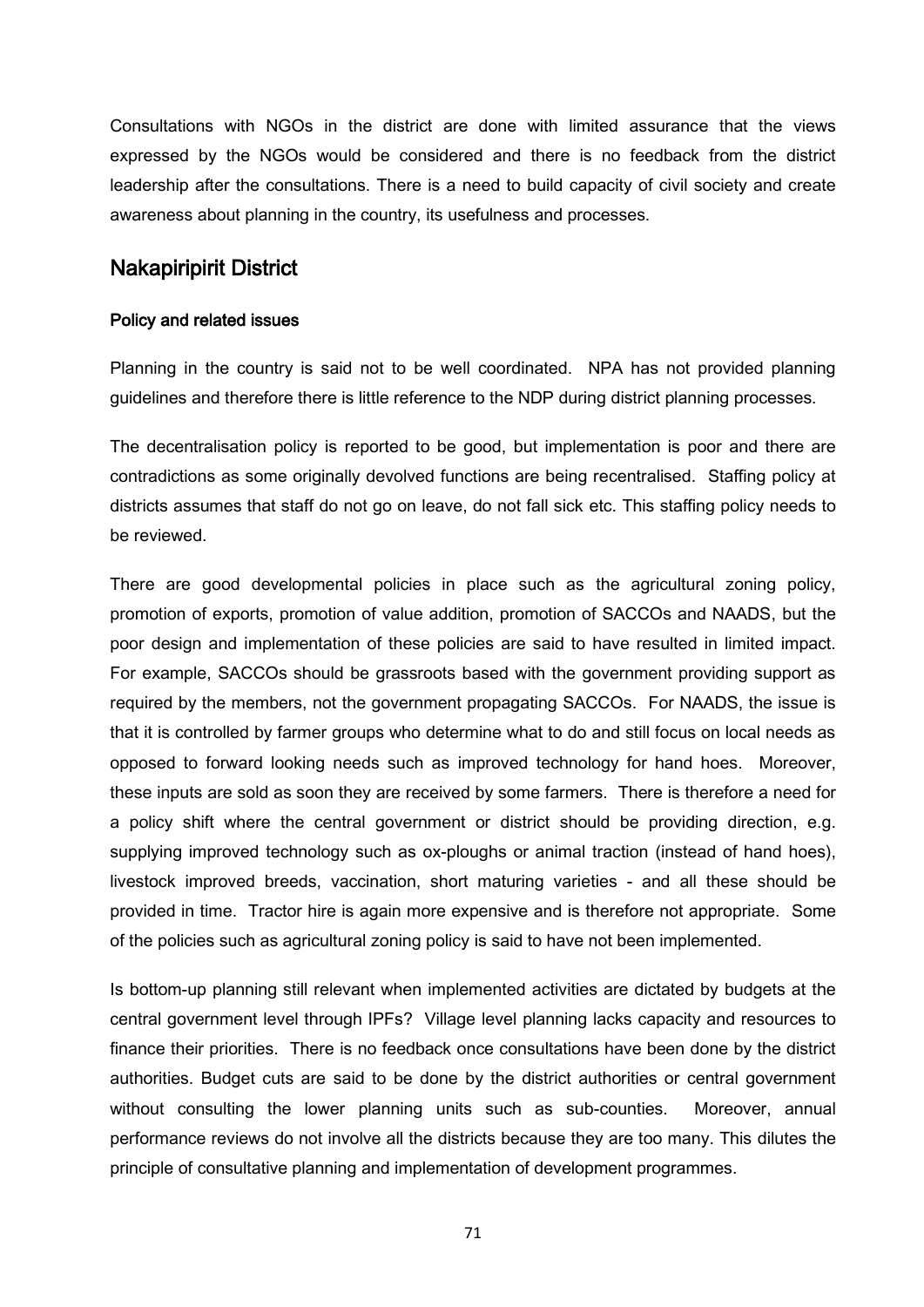It is reported that wealth creation policy should be built on mobilising people and this requires resources which are not currently allocated to the district. As long as additional resources are not allocated to the districts for mobilisation of people to reorient their thinking and attitudes towards wealth creation, the ordinary people will continue to do business as usual.

Poor staff incentives and inadequate staff structure is an issue. For example, health centre II should have one enrolled nurse and midwife, but this is not usually the case. There is only one veterinary officer per sub-county which is not sufficient. Health workers are being recentralised which contradicts the decentralisation policy. What is required to improve service delivery is to provide adequate incentives, appropriate staffing structure and effective systems at district level.

Development interventions, through industrial policy for example, should target regions to address regional and sub-regional differentials. Concentration of industries in areas such as the central region of the country means more economic opportunities will be found in those areas while the rest of country will remain under-developed.

It is suggested that there should be a policy of a valley dam per parish. This should enable the people to minimise movement with their cattle to other places, and therefore reducing the possibility of cattle theft. The health of the animals will also improve.

With regard to efficiency gains, the interview held with district officials revealed that there is theft, corruption, poor standards of service delivery, inefficiency and inadequate planning in the district.

# Kabale District

### Policy and related issues

Planning and budgeting: District planning is said to be systematic, but alignment of local needs with national needs has remained a challenge. Whatever the central government decides is what the district implements. The five-year planning cycle brought about by the NDP is making district planning processes redundant. It is suggested that the NDP should be reviewed annually so that new emergencies that need immediate intervention are added to the plan. Annual work-plans should be developed to ensure linkage with projects implemented under the NDP.

The link between NPA and district planning is said to be still weak. More sensitisation on the NDP is required. NPA should develop a standard manual for Local Governments to refer to during the planning and implementation to provide linkages between their plans and the NDP.

72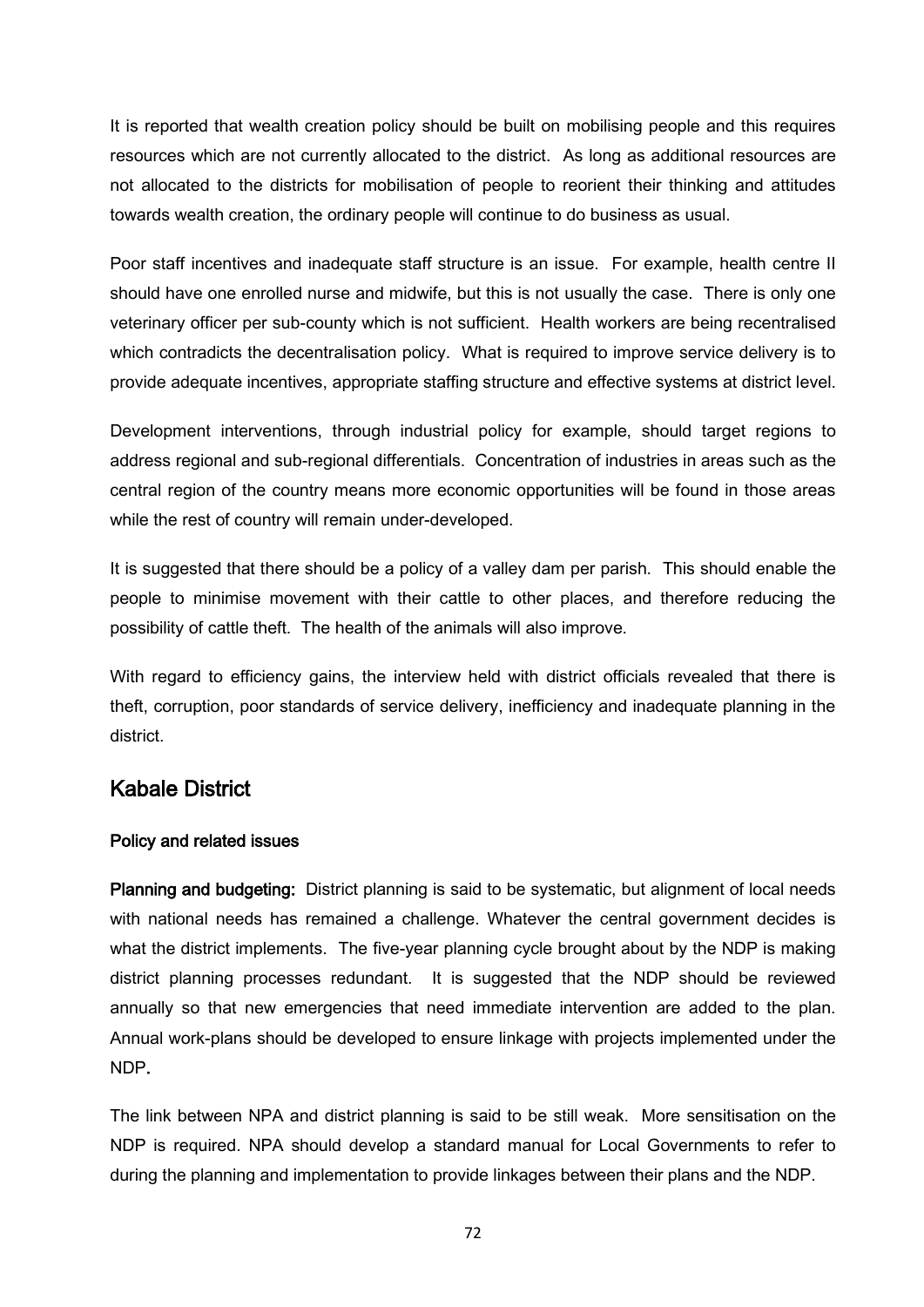Planning has become a political process and budgets are exaggerated. They are reported not to reflect long term aspirations of the communities. The NDP is more useful to the central government than districts.

National assessment of district performance by the Ministry of Local Government assesses whether the district aligns its plans with the NDP. Where this is not the case, the district is rated zero on that criterion. The NPA is being requested to provide planning guidelines to the districts and work with the Ministry of Local Government in ensuring that the districts align their plans with the NDP

The district proposes that the use of the M&E matrix at Local Government level should be promoted to ensure evidence based implementation of outputs.

Revenue generation, urbanisation and creation of districts: The district has limited resources as more trading centres have been upgraded to town councils and town council to municipality – these are self-accounting bodies. Chiefs who are responsible for revenue collection for the district are said to be powerless; they have no law enforcement mechanisms to compel people to pay taxes. Limited revenue implies that the district has no capacity to manage road equipment for example. The district recommends a change in the conditionality of grants in light of reducing/dismal local revenues and an increase in funding to local governments so that departments can ably implement the NDP.

Agricultural inputs and advisory services: NAADS has created a culture of giving free inputs. No serious farmers are said to be identified before inputs are distributed. Moreover, some of the inputs are given out of season and no training in enterprise development is done prior to their distribution. The district official interviewed observed that as a strategy for sustainable development, the poor should sell their labour to entrepreneurs who should be supported to create wealth and employ others. Poverty reduction cannot be massive, covering everybody as is the current approach by the government where for example everybody is given goats (and some even sell them). There is no follow up to ensure compliance.

There is a need to align NAADS with NDP to sustain some of the successes that have been recorded like planting apples to make juice. The zoning policy should be implemented and planning at the central government level should be aligned to seasons for agriculture, especially with respect to releases of funds.

Culture and attitude: Life styles of particularly the youth were identified as anti-progress in the same way laziness was cited. The government needs to address anti-development cultures and attitudes through implementation of existing policies and policy adjustments.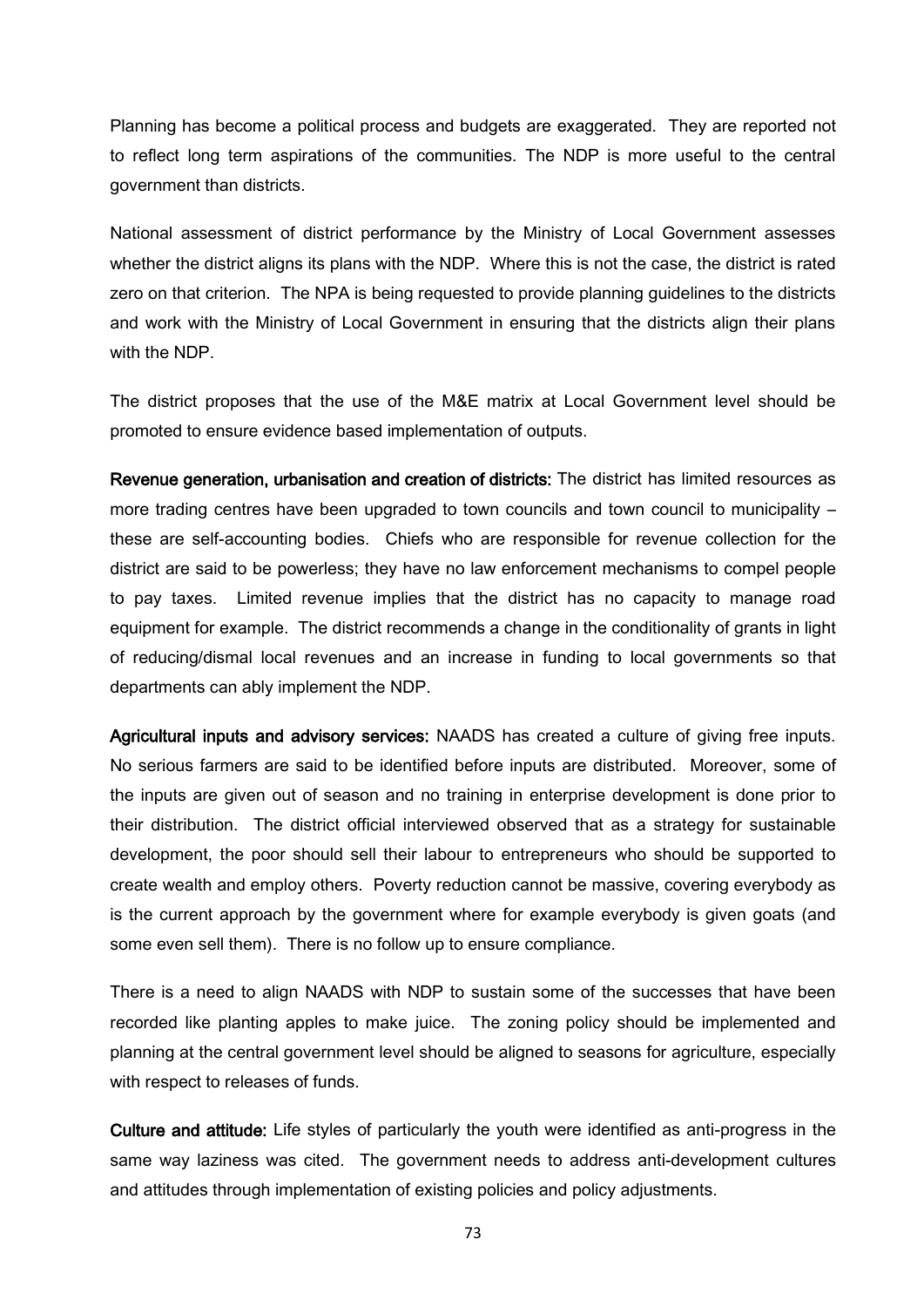Understaffing and inadequate staffing structure: There is understaffing due to poor working conditions and lack of facilities, deaths and migration of teachers to Rwanda. For example, teachers lack accommodation but parents are not allowed to make contributions to bridge the gaps. There are no stand-in teachers for those absent or gone on leave or sick. More health centres are being created, but staffing levels and structures remain unchanged. Recommendations include: decentralise the payroll for teachers, introduce the living wage and improve facilitation for public staff including transport and other welfare services.

Community involvement: Lack of ownership of completed investments at community levels creates room for lack of maintenance. It is said there is a need to increase ownership of community investments to ensure sustainability. Also, it is suggested to make funds available for school inspection to allow School Management Committees to play their roles. Let instruction materials match thematic curriculum to improve performance and quality of education.

Social protection: Should be at the fore of community service delivery especially child protection since this is a premise for economic development of the future.

Efficiency gains: Involvement of more stakeholders. Systems for planning and oversight have been put in place e.g. DISO, supervisors (such as health workers), beneficiaries through barazas, radio announcements and programmes, publications in print media, whistle blower, community awareness and empowerment. The introduction of these mechanisms has improved transparency and accountability in the district.

# Kabale Municipality

The municipality planner observed that funds sent to the municipality by the central government are conditioned on implementation of earmarked activities which should be consistent with national priorities. Final IPFs are given by MoFPED without consultations and no regional budget conference was held this year. These practices should be reviewed to improve the planning process and ownership.

The municipality is independent of the district administration and there is no forum where the district administration and the municipality can sit together and plan for the development of the district. Support from central government to town councils is channelled through the districts but town councils are self-accounting. Like it is for the municipality, there is no platform for town councils within the district to sit and plan for the development of the district. A policy needs to be put in place to provide for a cooperation arrangement between the district administration and municipalities and town councils for development of the wider district.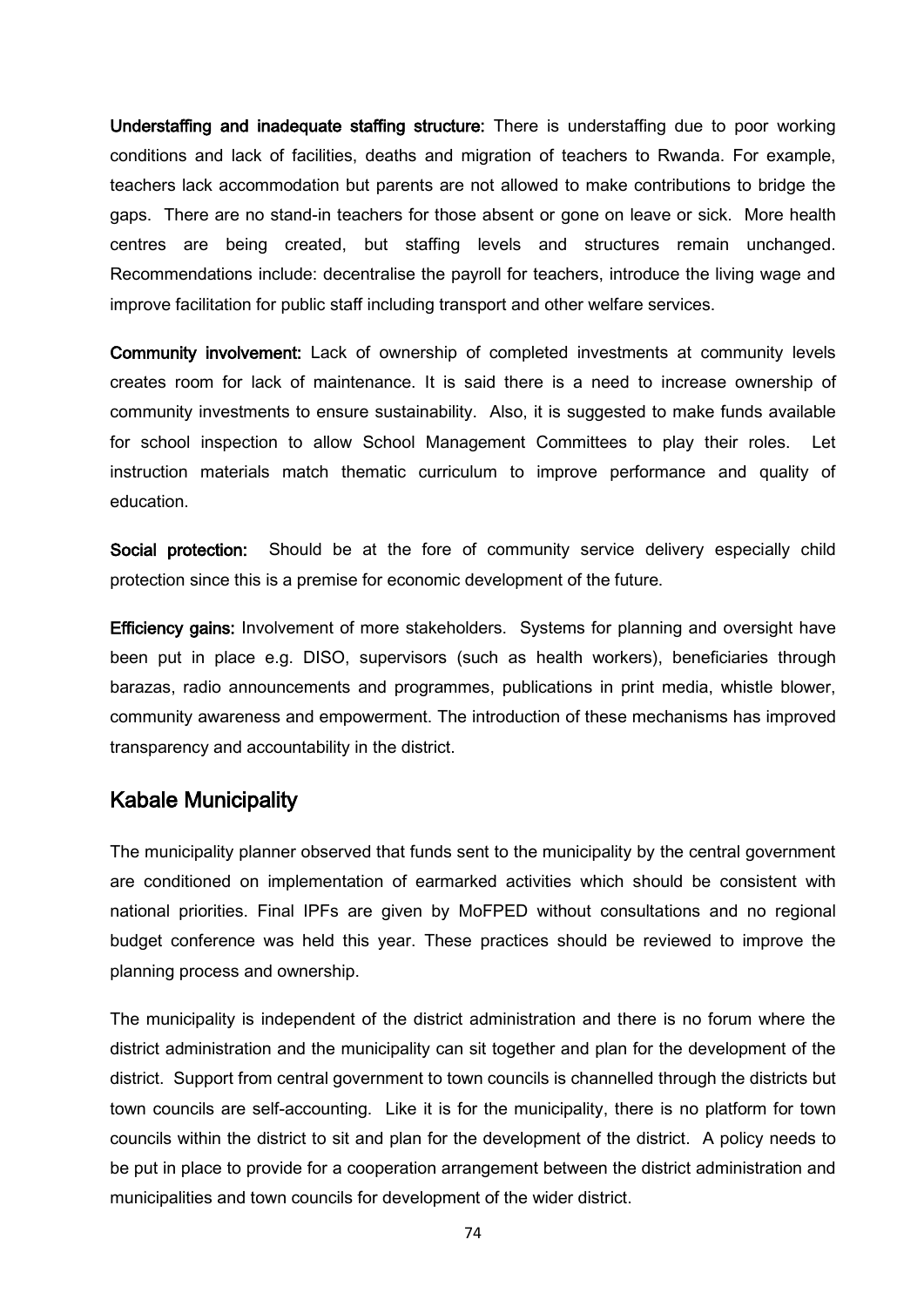CSOs are consulted during budget conferences, but the private sector is not. Consultation with the private sector should be started for purpose of wealth creation. There is also a need to establish incubation centres, skills development centres such as BTVET, industrialisation, and agricultural development through advocacy, as well as business parks and value addition centres, e.g. for production of juice and wine.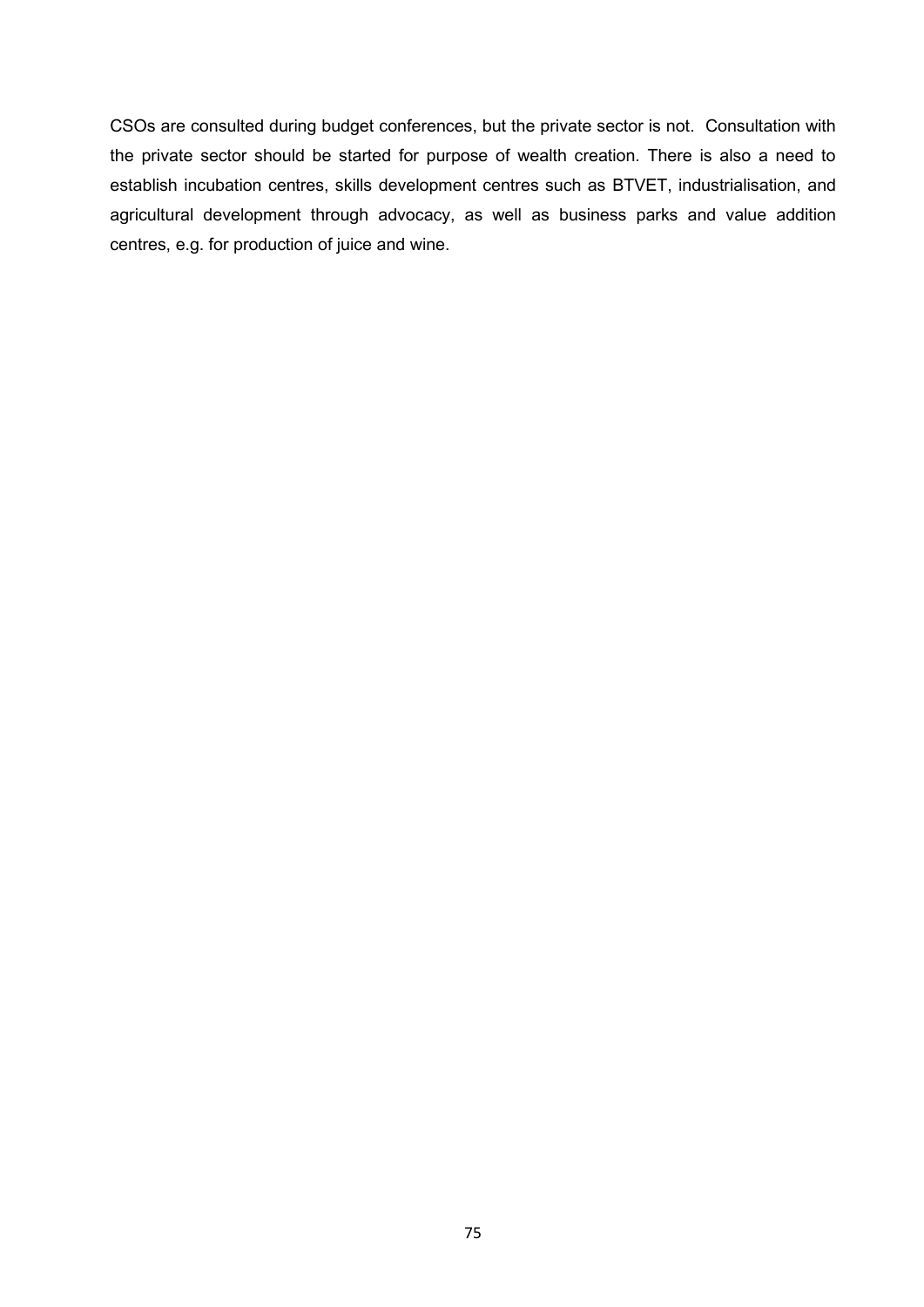# Annex 2. Indicative analysis of sector alignment to the NDP

This annex looks at the 16 sectors used by MoFPED in the MTEF and compares sector objectives in the NDP to the SIP and NBFP. It also presents data on the alignment of budgets between the NDP and MTEF and the extent to which resources have been released to sector. More information on the alignment of budgets is presented in the Results Framework thematic report to this MTR.

| <b>Sector</b>      | Overall assessment on alignment of NDP, SIP, BFP and finances                                                                                                                                                                                                                                                                                                                                                                                                                                                                                          |
|--------------------|--------------------------------------------------------------------------------------------------------------------------------------------------------------------------------------------------------------------------------------------------------------------------------------------------------------------------------------------------------------------------------------------------------------------------------------------------------------------------------------------------------------------------------------------------------|
| <b>Agriculture</b> | NDP - 4 objectives that focus on increasing production and productivity,<br>improving access and sustainability of markets, creating an enabling environment<br>for increased investment and enhancing institutional development in the sector.                                                                                                                                                                                                                                                                                                        |
|                    | SIP - The SIP has 2 high level statements which they call 'development<br>objectives' and 4 lower level objectives coined 'immediate' objectives. The<br>timeline of the SIP is in line with the NDP but appears to be more aligned to the<br>MBFP. The agricultural SIP has two levels of outcome statements: Development<br>Objectives and Immediate Objectives. The DO's focus on food security and<br>employment creation, with the IO's focusing on increasing productivity, market<br>stability, and conducive enabling environment for success. |
|                    | NBFP - 5 policy objectives and 3 outcome statements. The outcome level<br>statements are fully aligned to the NDP with a focus on production and<br>productivity, improved markets, and enabling environments. The Budget paper,<br>offers insight on improving policy to ensure food security, employment creation,<br>and conducive trade environments.                                                                                                                                                                                              |
|                    | Budget – 5 year sector share of GoU budget is 5.3 per cent for NDP and 3.8 per<br>cent for MTEF (first two years releases; then budgets).                                                                                                                                                                                                                                                                                                                                                                                                              |
|                    | Releases – 77 per cent of GoU budget in 2011/11; 62 per cent of GoU budget in<br>2011/12.                                                                                                                                                                                                                                                                                                                                                                                                                                                              |
|                    | SIP objectives are partially aligned with the NDP however the SIP is more<br>aligned more to the NBFP than the NDP. MTEF is allocating significantly less to<br>this sector than specified by the NDP. Significant amounts of funding remain<br>unspent.                                                                                                                                                                                                                                                                                               |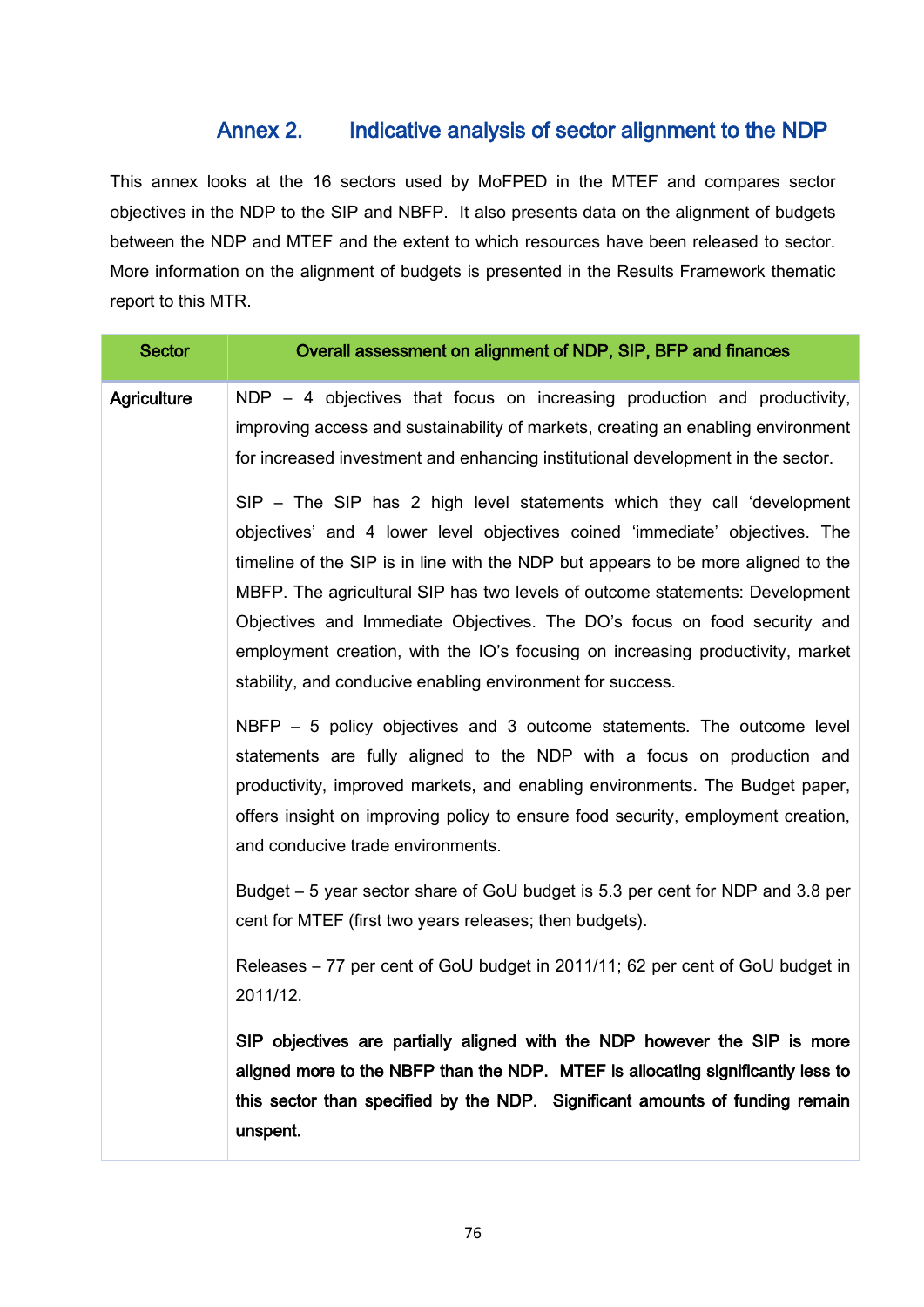| <b>Sector</b>                                        | Overall assessment on alignment of NDP, SIP, BFP and finances                                                                                                                                                                                                                                                                                                                                                                                                                                                                                                                                                                                                                                                                                                                                                                                                                                                                                                                                                                                                                                                                                                                                                                                                                                                                                                                                                                                                                                                                                                                                                                                                   |
|------------------------------------------------------|-----------------------------------------------------------------------------------------------------------------------------------------------------------------------------------------------------------------------------------------------------------------------------------------------------------------------------------------------------------------------------------------------------------------------------------------------------------------------------------------------------------------------------------------------------------------------------------------------------------------------------------------------------------------------------------------------------------------------------------------------------------------------------------------------------------------------------------------------------------------------------------------------------------------------------------------------------------------------------------------------------------------------------------------------------------------------------------------------------------------------------------------------------------------------------------------------------------------------------------------------------------------------------------------------------------------------------------------------------------------------------------------------------------------------------------------------------------------------------------------------------------------------------------------------------------------------------------------------------------------------------------------------------------------|
| Land,<br>Housing, and<br>Urban<br><b>Development</b> | NDP – Housing section includes 6 objectives covering enhancing access to<br>inputs, improving regulation and policy, improving public information, preventing<br>slum development and upgrading, improving access to finance, improved<br>planning of construction. The land management and administration section has 4<br>objectives covering the creation of pro-poor policies and regulations,<br>decentralising land services, improving public awareness on land issues and<br>increasing stock and quality of human resources. The Urban Development<br>section has 7 objectives including policy and regulation improvement, slum<br>upgrading, improving urban environments, efficient management of urban<br>development, and increasing access to land for urban expansion and investment<br>SIP - Unavailable.<br>NBFP – 5 policy objectives and 3 outcome statements. It focuses on improving<br>efficiency and effectiveness of administration, security of land tenure and<br>productive use of land resources, better urban development, and improved<br>housing quality and stock, and improved construction of public and private<br>estates.<br>Budget – 5 year sector share of GoU budget is 0.3 per cent for NDP and 0.2 per<br>cent for MTEF (first two years releases; then budgets).<br>Releases – 59 per cent of GoU budget in 2011/11; 76 per cent of GoU budget in<br>2011/12.<br>Since the SIP was unavailable it is hard to assess the alignment of objectives<br>within this sector to the NDP. The NDP and the NBFP are well aligned however<br>and cover the same issues through different phrasing. MTEF is allocating less to |
|                                                      | this sector than specified by the NDP. Significant amounts of funding remain<br>unspent.                                                                                                                                                                                                                                                                                                                                                                                                                                                                                                                                                                                                                                                                                                                                                                                                                                                                                                                                                                                                                                                                                                                                                                                                                                                                                                                                                                                                                                                                                                                                                                        |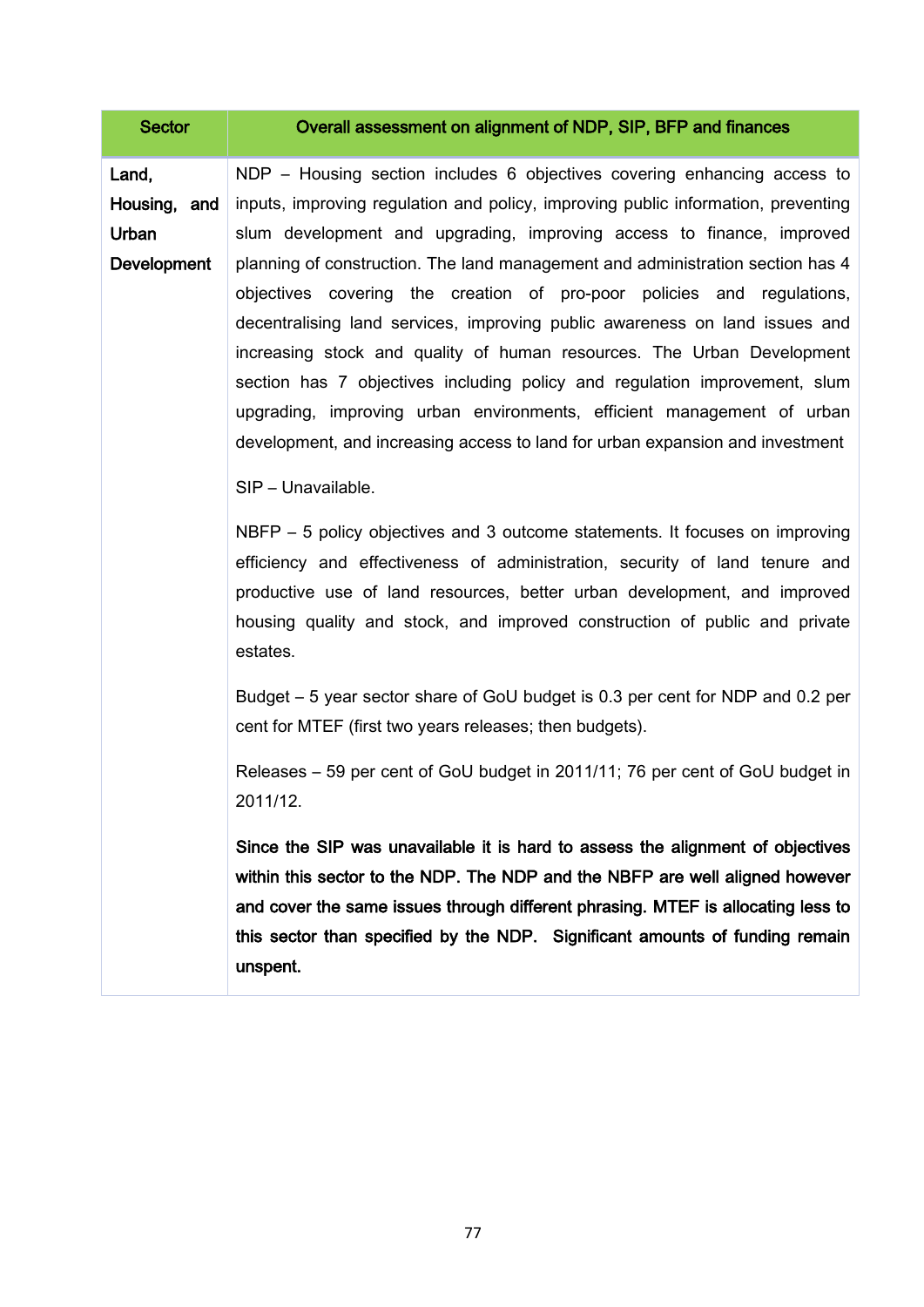| <b>Sector</b>                           | Overall assessment on alignment of NDP, SIP, BFP and finances                                                                                                                                                                                                                                                                                                                                                                                                                                                                                                |
|-----------------------------------------|--------------------------------------------------------------------------------------------------------------------------------------------------------------------------------------------------------------------------------------------------------------------------------------------------------------------------------------------------------------------------------------------------------------------------------------------------------------------------------------------------------------------------------------------------------------|
| <b>Energy</b><br>and<br><b>Minerals</b> | NDP covers the Mining Sector with 7 objectives, Energy Sector with 8 objectives<br>and Oil and Gas with 5 objectives. The focus includes empowering small scale<br>improving research and human resource capacity,<br>miners,<br>promoting<br>environmental & social responsibility, strengthening networks, gazetting geo-<br>sites, developing alternative energy, increasing power generation and oil<br>exploration, increasing production, improving infrastructure, improving regulation<br>and policy, and building capacities.<br>SIP - Unavailable. |
|                                         | NBFP $-$ 2 policy objectives and 3 outcome statements which focus on meeting<br>energy needs, and building the energy, mineral, oil, and gas sector capacity to<br>manage and expand.                                                                                                                                                                                                                                                                                                                                                                        |
|                                         | Budget – 5 year sector share of GoU budget is 12.7 per cent for NDP and 13.6<br>per cent for MTEF (first two years releases; then budgets).                                                                                                                                                                                                                                                                                                                                                                                                                  |
|                                         | Releases - 98 per cent of GoU budget in 2011/11; 82 per cent of GoU budget in<br>2011/12.                                                                                                                                                                                                                                                                                                                                                                                                                                                                    |
|                                         | Since the SIP was unavailable it is hard to assess the alignment of objectives<br>within this sector to the NDP. The NDP and the NBFP are well aligned however<br>and cover the same issues through different phrasing. MTEF is more to this<br>sector than specified by the NDP. Some amounts of funding remain unspent.                                                                                                                                                                                                                                    |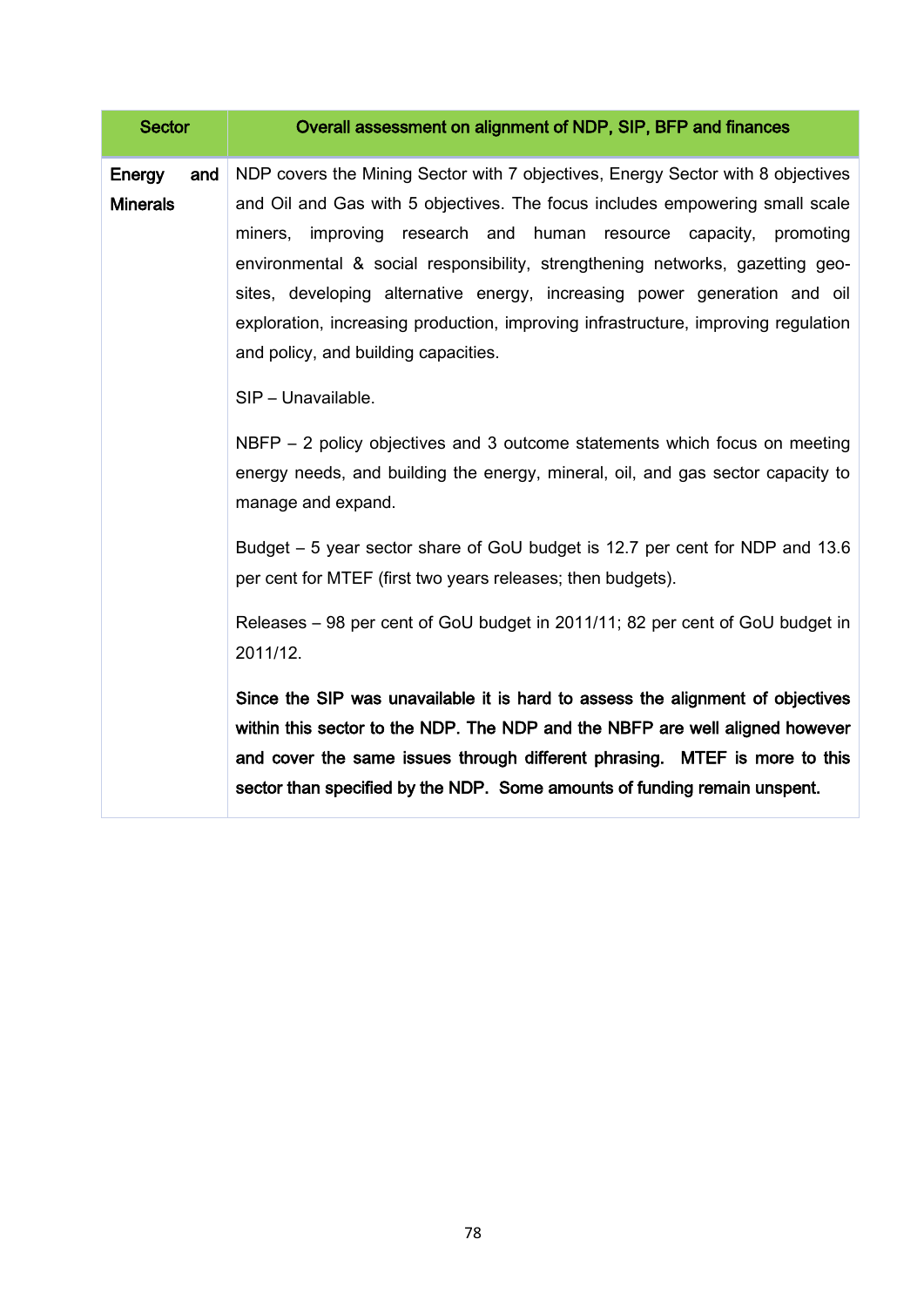| <b>Sector</b>                           | Overall assessment on alignment of NDP, SIP, BFP and finances                                                                                                                                                                                                                                                                                                                                                                                                                                                                                                                                                                                                                     |
|-----------------------------------------|-----------------------------------------------------------------------------------------------------------------------------------------------------------------------------------------------------------------------------------------------------------------------------------------------------------------------------------------------------------------------------------------------------------------------------------------------------------------------------------------------------------------------------------------------------------------------------------------------------------------------------------------------------------------------------------|
| <b>Works</b><br>and<br><b>Transport</b> | NDP – the NDP covers the transport sector with 7 objectives and focuses on<br>improving stock and quality of the road infrastructure, improving traffic flow,<br>increasing volumes of cargo conveyed by road, air and water, improving service<br>delivery and strengthening national construction industry. The sector heading<br>does not include mention of works or construction but includes an objective on it.                                                                                                                                                                                                                                                            |
|                                         | SIP (Master Plan) – This plan covers 2008-2023 and was recently revised in<br>2013. The timeline does not align to the NDP. It has 18 objectives covering a<br>wide variety of priorities including contributing to increasing trade and<br>employment and a reduction in poverty as a result of the transport sector<br>improvements, promoting equal opportunity, improving access to services and<br>promoting private sector partnerships, improving administration and management<br>across transport modalities, improving regulation and policy frameworks,<br>supporting regional integration, modernisation of infrastructure, and improving<br>planning and monitoring. |
|                                         | NBFP – Combines works and transport and Includes 5 policy statements and 3<br>outcomes. It includes improving transport infrastructure and decongestion,<br>developing the construction industry, and ensuring safe and sustainable transport<br>and construction services.                                                                                                                                                                                                                                                                                                                                                                                                       |
|                                         | Budget – 5 year sector share of GoU budget is 16.9 per cent for NDP and 14.6<br>per cent for MTEF (first two years releases; then budgets).                                                                                                                                                                                                                                                                                                                                                                                                                                                                                                                                       |
|                                         | Releases - 78 per cent of GoU budget in 2011/11; 79 per cent of GoU budget in<br>2011/12.                                                                                                                                                                                                                                                                                                                                                                                                                                                                                                                                                                                         |
|                                         | Objectives are partially aligned. While the SIP covers aspects of the NDP it goes<br>well beyond the measures outlined within it. The SIP appears to have been<br>created using the NDP as only a resource document rather than a guideline.<br>MTEF is allocating less to this sector than specified by the NDP. Large amounts<br>of funding remain unspent.                                                                                                                                                                                                                                                                                                                     |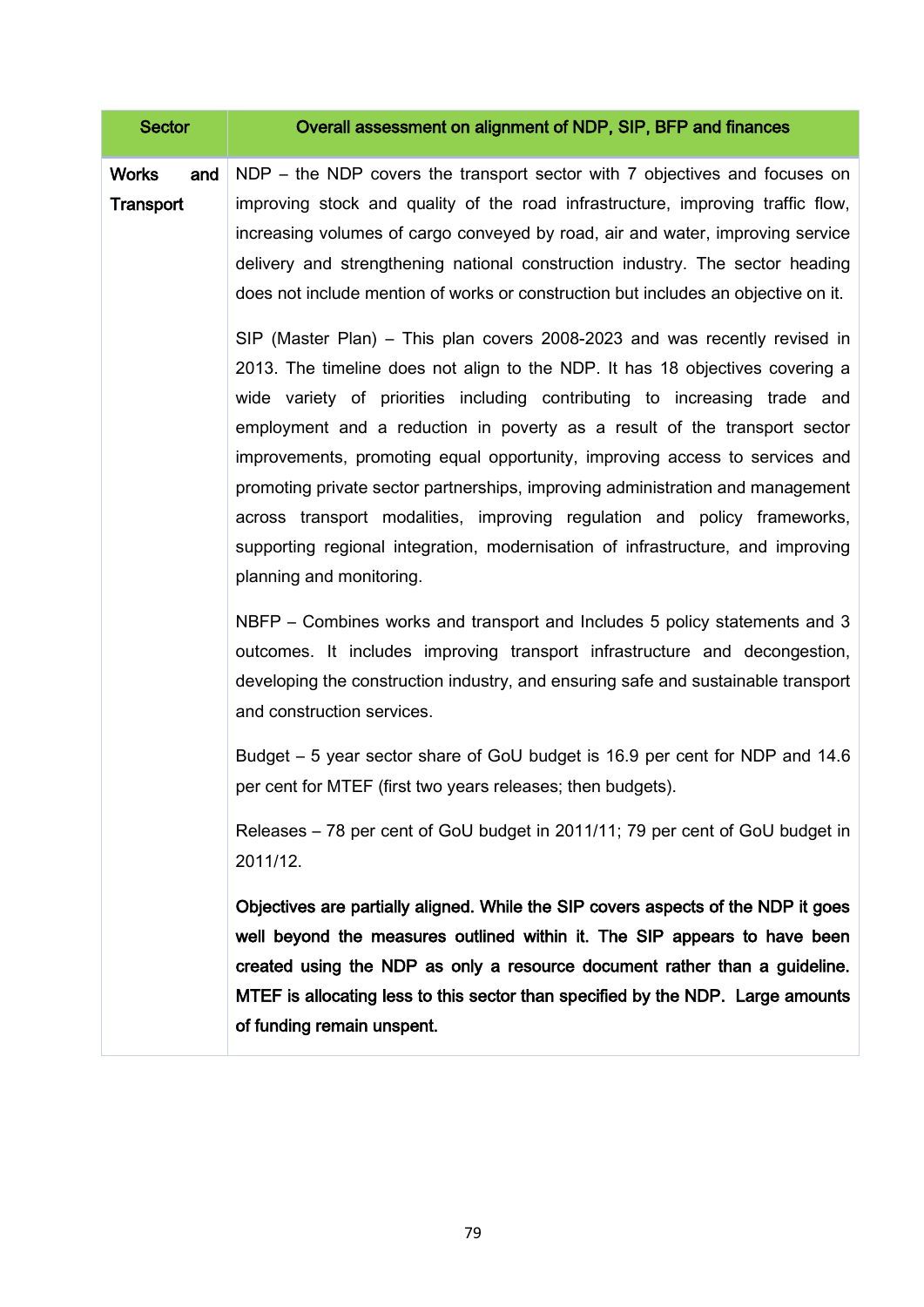| <b>Sector</b> | Overall assessment on alignment of NDP, SIP, BFP and finances                                                                                                                                                                                                                                                                                    |
|---------------|--------------------------------------------------------------------------------------------------------------------------------------------------------------------------------------------------------------------------------------------------------------------------------------------------------------------------------------------------|
| <b>ICT</b>    | $NDP - 5$ objectives covering enhancing access and quality to products and<br>services (ICT and library), better use and application of broadcasting, and<br>rejuvenating the postal services.                                                                                                                                                   |
|               | SIP - Unavailable.<br>NBFP- Includes 9 policy objectives and 3 outcome statements which covers<br>increasing coverage and service provision, equitable access and affordability of<br>ICT, postal, and library services, promoting application and usage of ICT,<br>training, and research, and improving governance and employment through ICT. |
|               | Budget – 5 year sector share of GoU budget is 0.1 per cent for NDP and 0.2 per<br>cent for MTEF (first two years releases; then budgets).                                                                                                                                                                                                        |
|               | Releases – 149 per cent of GoU budget in 2011/11; 106 per cent of GoU budget<br>in 2011/12.                                                                                                                                                                                                                                                      |
|               | Since the SIP was unavailable it is hard to assess the alignment of objectives<br>within this sector to the NDP. The NDP and the NBFP are well aligned however<br>and cover the same issues through different phrasing. MTEF is allocating more<br>to this sector than specified by the NDP. Significant amounts of spending over<br>budget.     |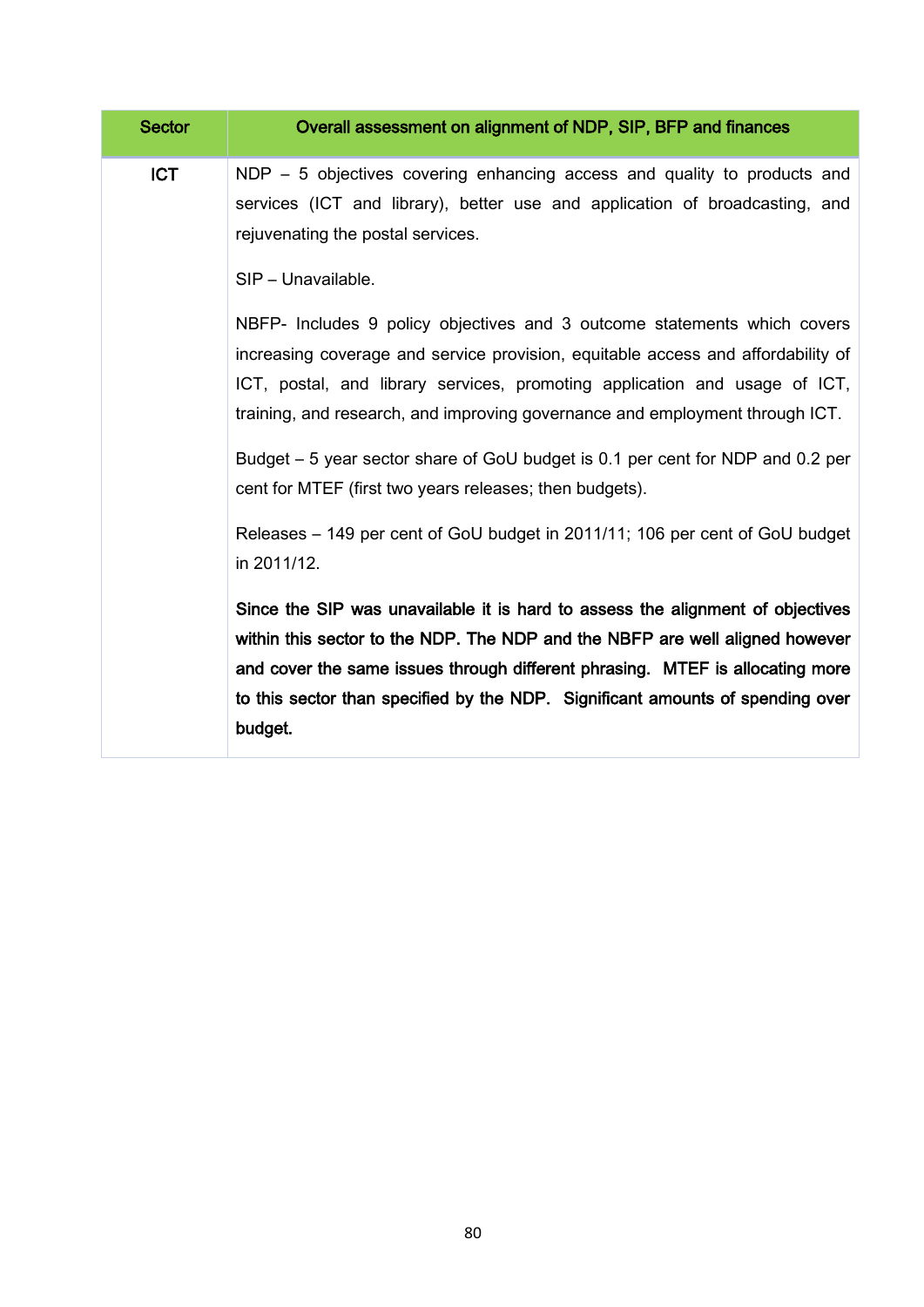| <b>Sector</b>                                       | Overall assessment on alignment of NDP, SIP, BFP and finances                                                                                                                                                                                                                                                                                                                                                                                                                                                               |
|-----------------------------------------------------|-----------------------------------------------------------------------------------------------------------------------------------------------------------------------------------------------------------------------------------------------------------------------------------------------------------------------------------------------------------------------------------------------------------------------------------------------------------------------------------------------------------------------------|
| Tourism,<br>Trade,<br>Industry, and<br>Cooperatives | NDP – The NDP covers sections on Tourism (2 objectives), Trade Development<br>(6 objectives), and Cooperatives (3 objectives). Objectives focus on improving<br>regulation and policies, increasing proportion of GDP from tourism, improving the<br>business environment, promoting synergies, access to market and regional<br>integration, nurturing private sector and improving trade infrastructure, promoting<br>good governance & equal opportunities, diversification and capacity development<br>of cooperatives. |
|                                                     | SIP - One SIP combines tourism trade and industry and has 9 objective<br>statements. The timeline is 2009-2015. It was drafted prior to the NDP but ends<br>at the same time so the next SIP has the opportunity to be fully in line. The<br>objectives include increasing GDP through tourism, sustainable development and<br>increasing competitiveness, market expansion and improving business<br>environment,<br>building<br>strong<br>cooperatives, and<br>strengthening<br>sector<br>management.                     |
|                                                     | NBFP – This paper combines trade tourism and industry with 7 policy objectives<br>and 3 outcomes. It focuses on improving competitiveness, nurturing Uganda's<br>uniqueness through sustainable development and tourism, ad diversification of<br>cooperatives.                                                                                                                                                                                                                                                             |
|                                                     | Budget – 5 year sector share of GoU budget is 0.9 per cent for NDP and 0.5 per<br>cent for MTEF (first two years releases; then budgets).                                                                                                                                                                                                                                                                                                                                                                                   |
|                                                     | Releases - 71 per cent of GoU budget in 2011/11; 87 per cent of GoU budget in<br>2011/12.                                                                                                                                                                                                                                                                                                                                                                                                                                   |
|                                                     | Partially aligned in that the language of the objectives are similar, but the SIP<br>does not cover all the NDP priorities at the objective level. MTEF is allocating<br>significantly less to this sector than specified by the NDP. Large amounts of<br>funding remain unspent.                                                                                                                                                                                                                                           |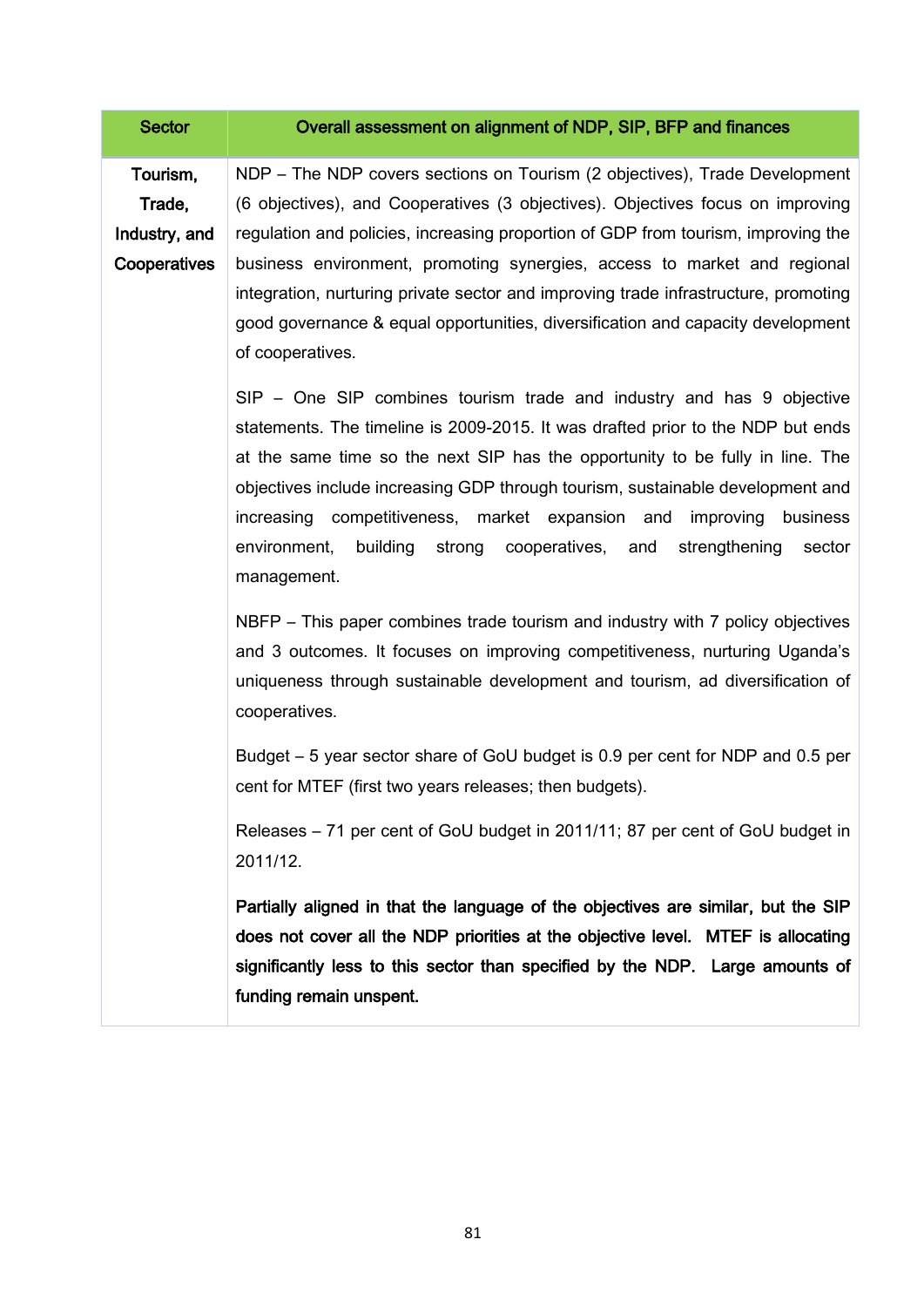| <b>Sector</b>    | Overall assessment on alignment of NDP, SIP, BFP and finances                                                                                                                                                                                                                                                          |
|------------------|------------------------------------------------------------------------------------------------------------------------------------------------------------------------------------------------------------------------------------------------------------------------------------------------------------------------|
| <b>Education</b> | NDP - The NDP has 3 high level objective sections but broken down into 20 sub<br>objectives. Focus on increasing access and equity at all levels, quality and<br>relevance at all levels, and effectiveness and efficiency at all levels.                                                                              |
|                  | SIP - Current SIP was created before the NDP but is ending at the same time.<br>The next SIP can be fully aligned to the NDP timeline. This SIP has 3 objectives<br>focusing on Increasing and improving access at all levels, quality and relevance<br>at all levels, and effectiveness and efficiency at all levels. |
|                  | NBFP – Has 3 policy objectives and 3 outcome statements focusing on<br>increasing and improving access at all levels, quality and relevance at all levels,<br>and effectiveness and efficiency at all levels.                                                                                                          |
|                  | Budget – 5 year sector share of GoU budget is 19.1 per cent for NDP and 15.3<br>per cent for MTEF (first two years releases; then budgets).                                                                                                                                                                            |
|                  | Releases - 91 per cent of GoU budget in 2011/11; 89 per cent of GoU budget in<br>2011/12.                                                                                                                                                                                                                              |
|                  | Objectives are strongly aligned. MTEF is allocating significantly less to this<br>sector than specified by the NDP. Some amounts of funding remain unspent.                                                                                                                                                            |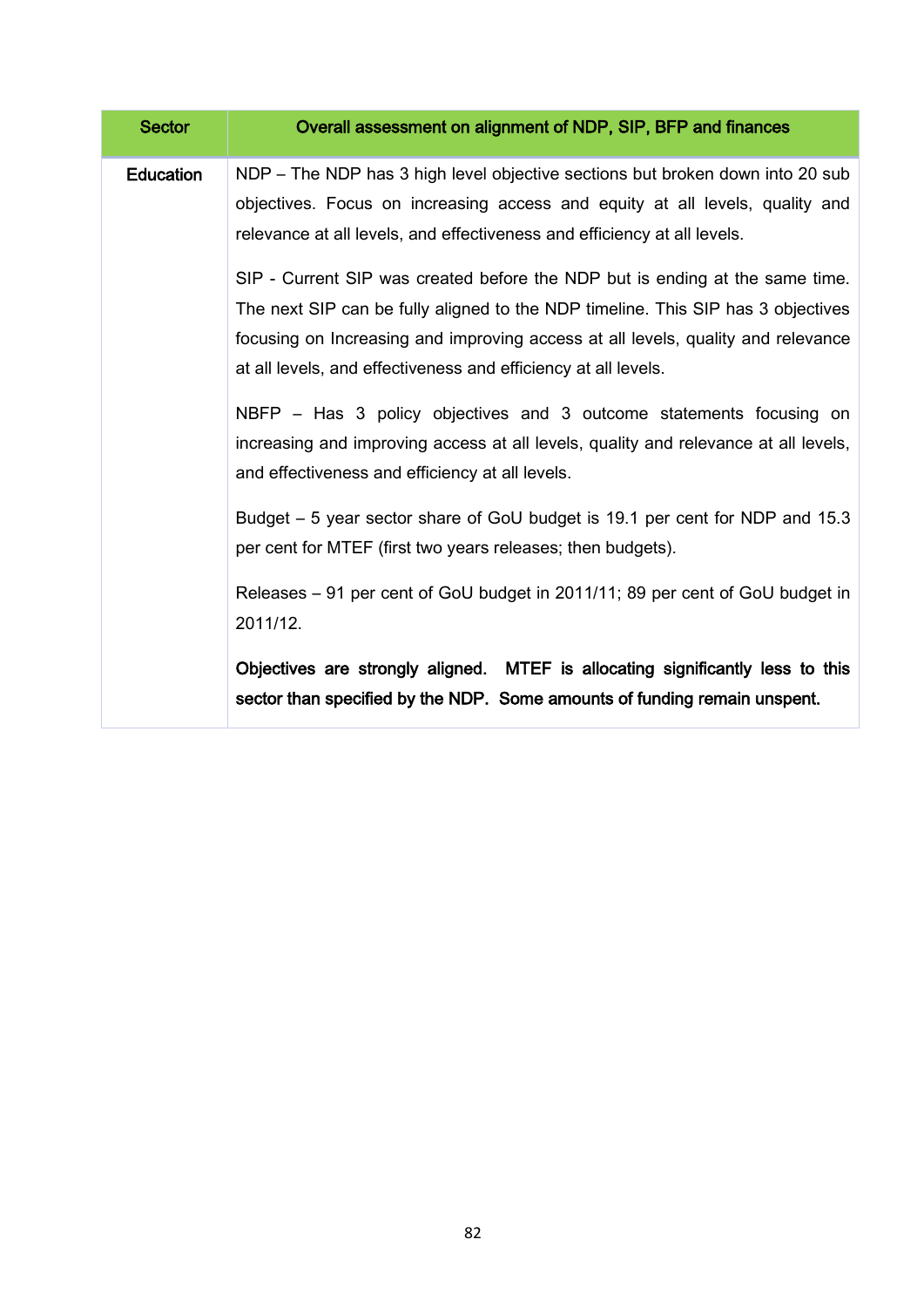| <b>Sector</b> | Overall assessment on alignment of NDP, SIP, BFP and finances                                                                                                                                                                                                                                                                                                                                                                                                                                                                                                                                                                                                                                                                                                                                                                                                                                                                                                                                                                                                                     |
|---------------|-----------------------------------------------------------------------------------------------------------------------------------------------------------------------------------------------------------------------------------------------------------------------------------------------------------------------------------------------------------------------------------------------------------------------------------------------------------------------------------------------------------------------------------------------------------------------------------------------------------------------------------------------------------------------------------------------------------------------------------------------------------------------------------------------------------------------------------------------------------------------------------------------------------------------------------------------------------------------------------------------------------------------------------------------------------------------------------|
| <b>Health</b> | NDP - 8 objectives focusing on nutrition and universal access of Ugandans as an<br>external focus while strengthening internal management of the health system<br>through research, strengthened policies frameworks, relationships across<br>government MDAs, academia, and professional bodies, and pursuing<br>public<br>private partnerships.<br>SIP - Timeline matches the NDP. 5 objectives with a focus on scaling up<br>interventions of the health system especially for vulnerable populations.<br>Improving equity and access of services and improving overall management &<br>leaderships of the system by the Ministry of Health<br>BFP – 1 high level objective statement and 3 outcomes that are mostly externally<br>focused on improving the health and wellbeing of Ugandans with a special focus<br>on child and maternal health and ensuring health facilities have proper and<br>adequate stock of medicines.<br>Budget - 5 year sector share of GoU budget is 11.9 per cent for NDP and 8.0 per<br>cent for MTEF (first two years releases; then budgets). |
|               | Releases - 85 per cent of GoU budget in 2011/11; 72 per cent of GoU budget in<br>2011/12.<br>Objectives are partially aligned although the language is different. All documents<br>have external and internally focused outcomes.                                                                                                                                                                                                                                                                                                                                                                                                                                                                                                                                                                                                                                                                                                                                                                                                                                                 |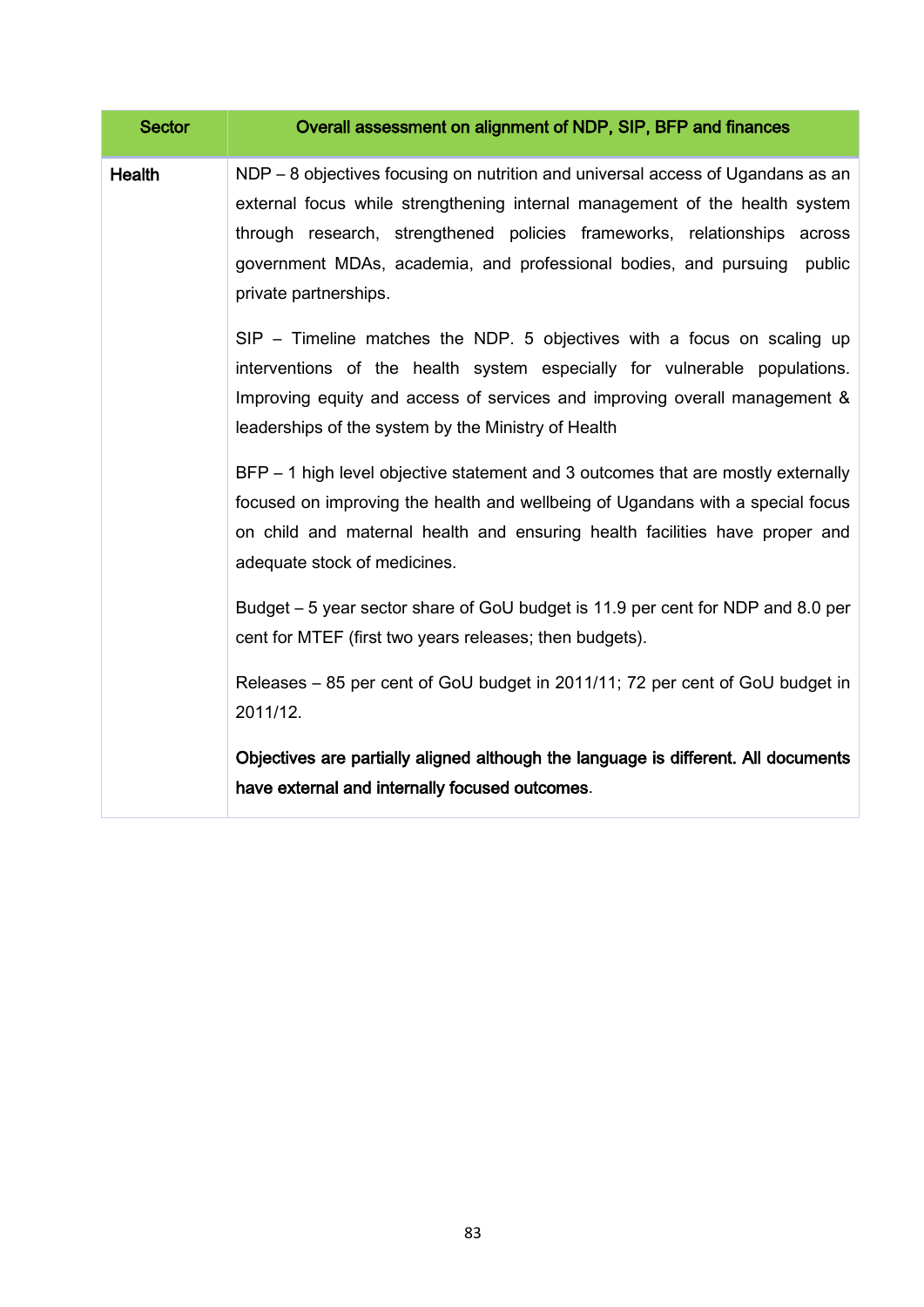| <b>Sector</b>                   | Overall assessment on alignment of NDP, SIP, BFP and finances                                                                                                                                                                                                                                                                                                                                                                                                                                                                                                                                                                                                                                                                                                                                                       |
|---------------------------------|---------------------------------------------------------------------------------------------------------------------------------------------------------------------------------------------------------------------------------------------------------------------------------------------------------------------------------------------------------------------------------------------------------------------------------------------------------------------------------------------------------------------------------------------------------------------------------------------------------------------------------------------------------------------------------------------------------------------------------------------------------------------------------------------------------------------|
| <b>Water and</b><br>Environment | NDP - In relation to Water and Environment, the NDP has 7 related sections: 1)<br>Forestry with 4 objectives, 2) Water for Production with 5 objectives, 3) Water<br>and Sanitation with 4 objectives, 4) Environment with 3 objectives, 5) Climate<br>Change with 4 objectives, 6) Water Resource Management with 3 objectives,<br>and 7) Wetland Management with 1 objective. The objectives range from<br>increasing forest cover and rehabilitation, employment creation, improving<br>irrigation, increasing access to safe water for multi-use, improved sanitation and<br>access to facilities, improving service delivery, sustainable development &<br>management of natural resources, climate mitigation & adaptation, institutional<br>strengthening, and conducive policy and regulatory environments. |
|                                 | $SIP - 3$ objectives and 6 priority areas. Timeline is not aligned to the NDP. It was<br>drafted before and ends in 2013. However, it does include a rather thorough<br>analysis of how the SIP aligns to the PEAP and the 'upcoming' NDP (which was<br>being drafted at the time).                                                                                                                                                                                                                                                                                                                                                                                                                                                                                                                                 |
|                                 | NBFP – 4 policy objectives and 3 outcome statements. Policy objectives include<br>improving quality and access to water (multi-use) and sanitation facilities,<br>modernise agriculture and mitigate climate change. Outcomes include Improved<br>access to and use of water resources, climate change & weather management.                                                                                                                                                                                                                                                                                                                                                                                                                                                                                        |
|                                 | Budget – 5 year sector share of GoU budget is 3.7 per cent for NDP and 3.3 per<br>cent for MTEF (first two years releases; then budgets).                                                                                                                                                                                                                                                                                                                                                                                                                                                                                                                                                                                                                                                                           |
|                                 | Releases - 69 per cent of GoU budget in 2011/11; 56 per cent of GoU budget in<br>2011/12.                                                                                                                                                                                                                                                                                                                                                                                                                                                                                                                                                                                                                                                                                                                           |
|                                 | Objectives are most fully aligned although the language is different. The SIP<br>focuses on access, sustainable use and management of water and natural<br>resources, improving management and sustainable development. It goes further<br>however, and includes an outcome on ensuring healthy living conditions of all<br>Ugandans in rural and urban areas. MTEF is allocating less to this sector than<br>specified by the NDP. Significant amounts of funding remain unspent.                                                                                                                                                                                                                                                                                                                                  |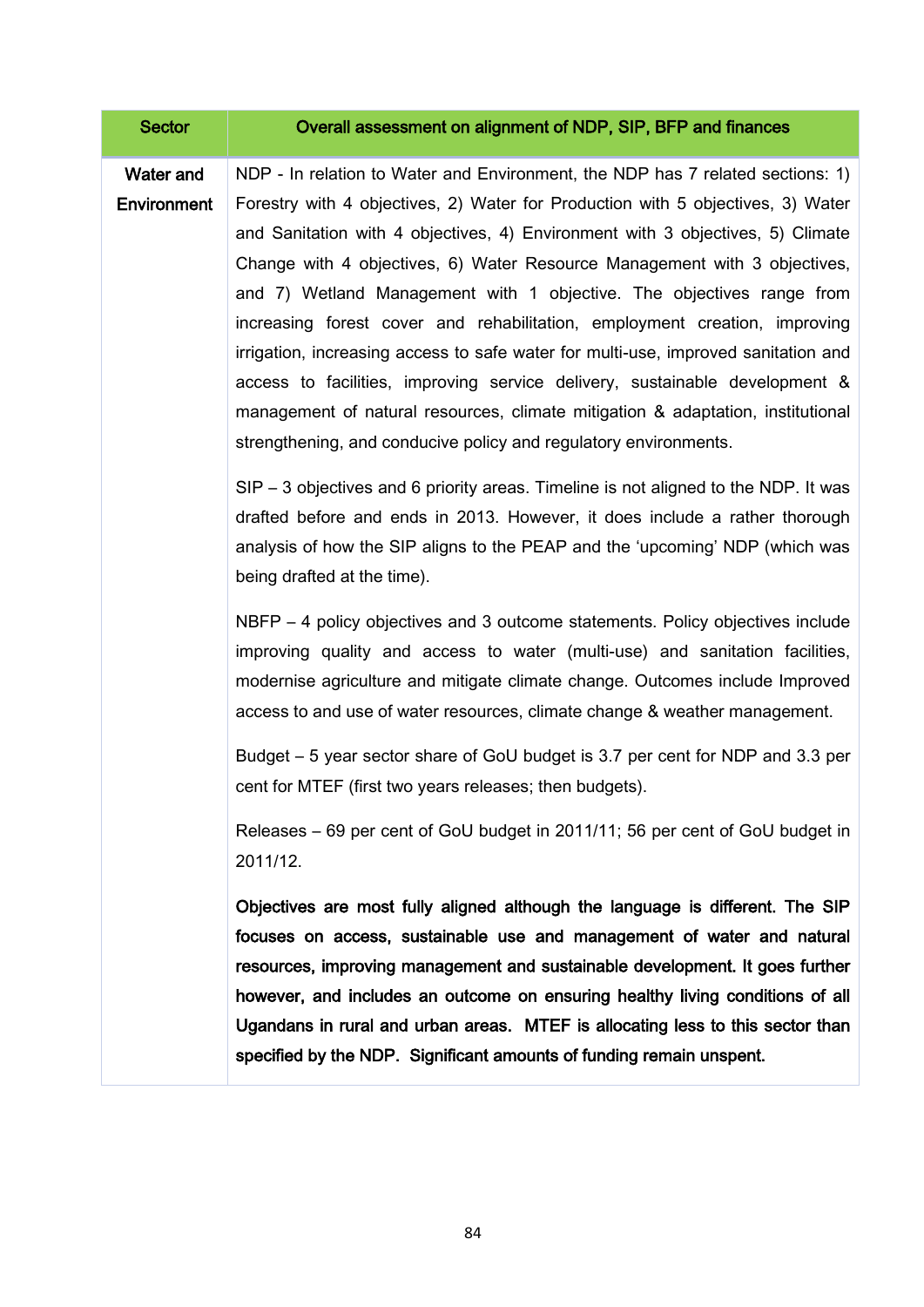| <b>Sector</b>         | Overall assessment on alignment of NDP, SIP, BFP and finances                                                                                                                                                                                                                                                                                                 |
|-----------------------|---------------------------------------------------------------------------------------------------------------------------------------------------------------------------------------------------------------------------------------------------------------------------------------------------------------------------------------------------------------|
| Social<br>Development | $NDP - 7$ Objectives that focus on developing and maintaining a national values<br>system, promoting positive cultural norms, expand social protection, promoting<br>gender & women empowerment, ensuring community development & respect for<br>human rights, and strengthening capacity of the social development sector.                                   |
|                       | SIP - 5 objectives. This SIP was drafted after the NDP and ends at the same<br>time. It has a section on how the SIP aligns with the NDP and provides a<br>thorough analysis on the same. The objectives speak about empowering women<br>and communities, protecting the vulnerable, creating employment, and ensuring<br>effective management and oversight. |
|                       | NBFP $-6$ policy objectives and 3 outcome statements. At the policy level, the<br>objectives focus on improving equity and equality, protecting vulnerable people,<br>empowering communities, and creating employment. The outcomes follow suit<br>with a focus on equity, equality, employment, and protecting the most vulnerable.                          |
|                       | Budget – 5 year sector share of GoU budget is 0.5 per cent for NDP and 0.4 per<br>cent for MTEF (first two years releases; then budgets).                                                                                                                                                                                                                     |
|                       | Releases - 75 per cent of GoU budget in 2011/11; 67 per cent of GoU budget in<br>2011/12.                                                                                                                                                                                                                                                                     |
|                       | Objectives are almost fully aligned except the SIP and the NBFP includes a high<br>level objective focusing on employment creation. MTEF is allocating less to this<br>sector than specified by the NDP. Significant amounts of funding remain<br>unspent.                                                                                                    |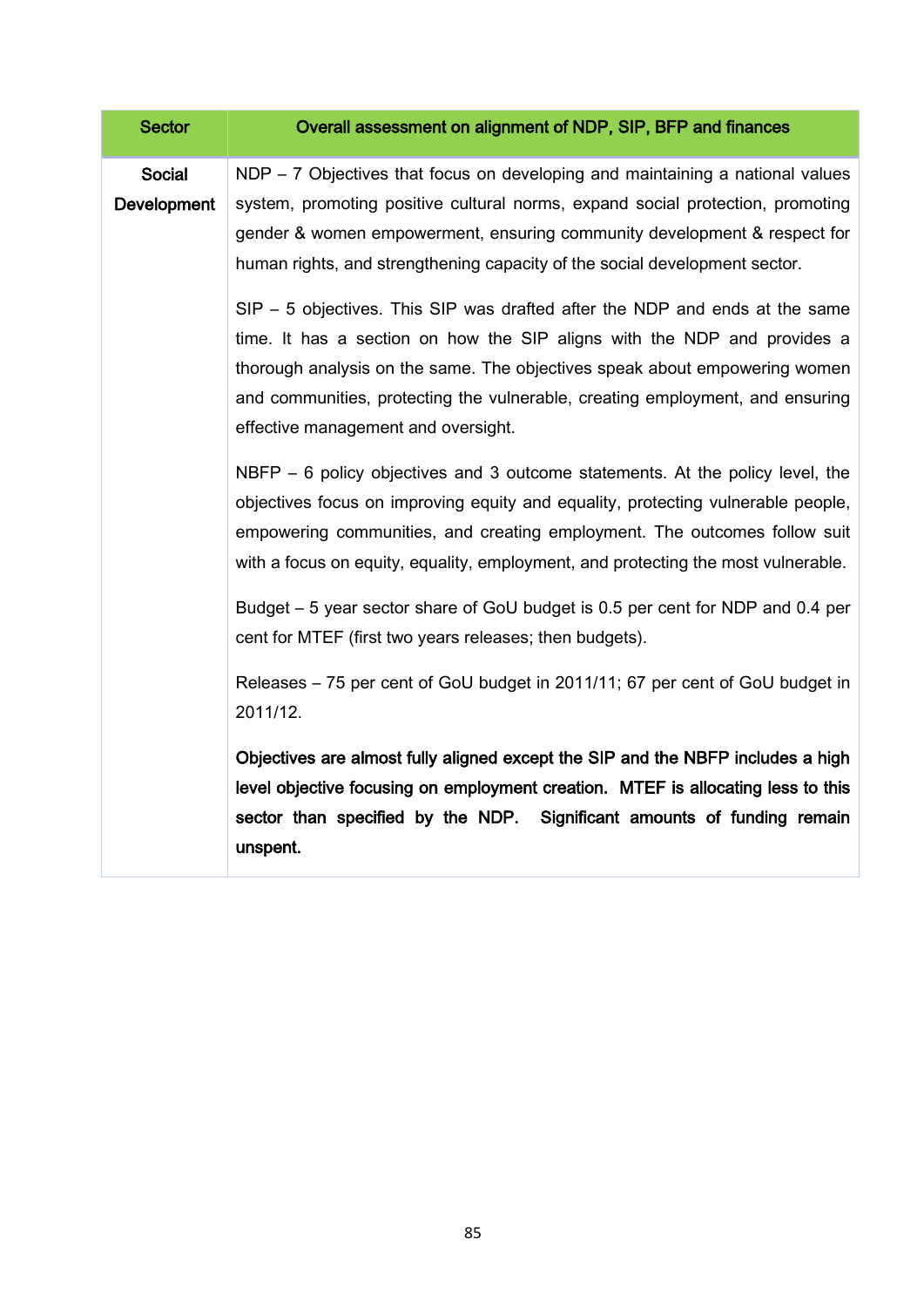| <b>Sector</b>                  | Overall assessment on alignment of NDP, SIP, BFP and finances                                                                                                                                           |
|--------------------------------|---------------------------------------------------------------------------------------------------------------------------------------------------------------------------------------------------------|
| Defence and<br><b>Security</b> | $NDP - 5$ objectives focused on enhancing the sectors capabilities; providing<br>internal security; developing physical infrastructure; promoting innovation, R&D<br>improving staff welfare.           |
|                                | SIP - Unavailable.                                                                                                                                                                                      |
|                                | NBFP – The three outcomes cover a stable, peaceful and secure nation; strong<br>security capacity to address internal and external threats; and stability in the<br>Africa region and UN member states. |
|                                | Budget – 5 year sector share of GoU budget is 6.5 per cent for NDP and 13.0 per<br>cent for MTEF (first two years releases; then budgets).                                                              |
|                                | Releases - 315 per cent of GoU budget in 2011/11; 101 per cent of GoU budget<br>in 2011/12.                                                                                                             |
|                                | Objectives in the NDP and NBFP are partially aligned. MTEF is allocating<br>significantly more to this sector than specified by the NDP. Significant amounts<br>of overspending compared to budget.     |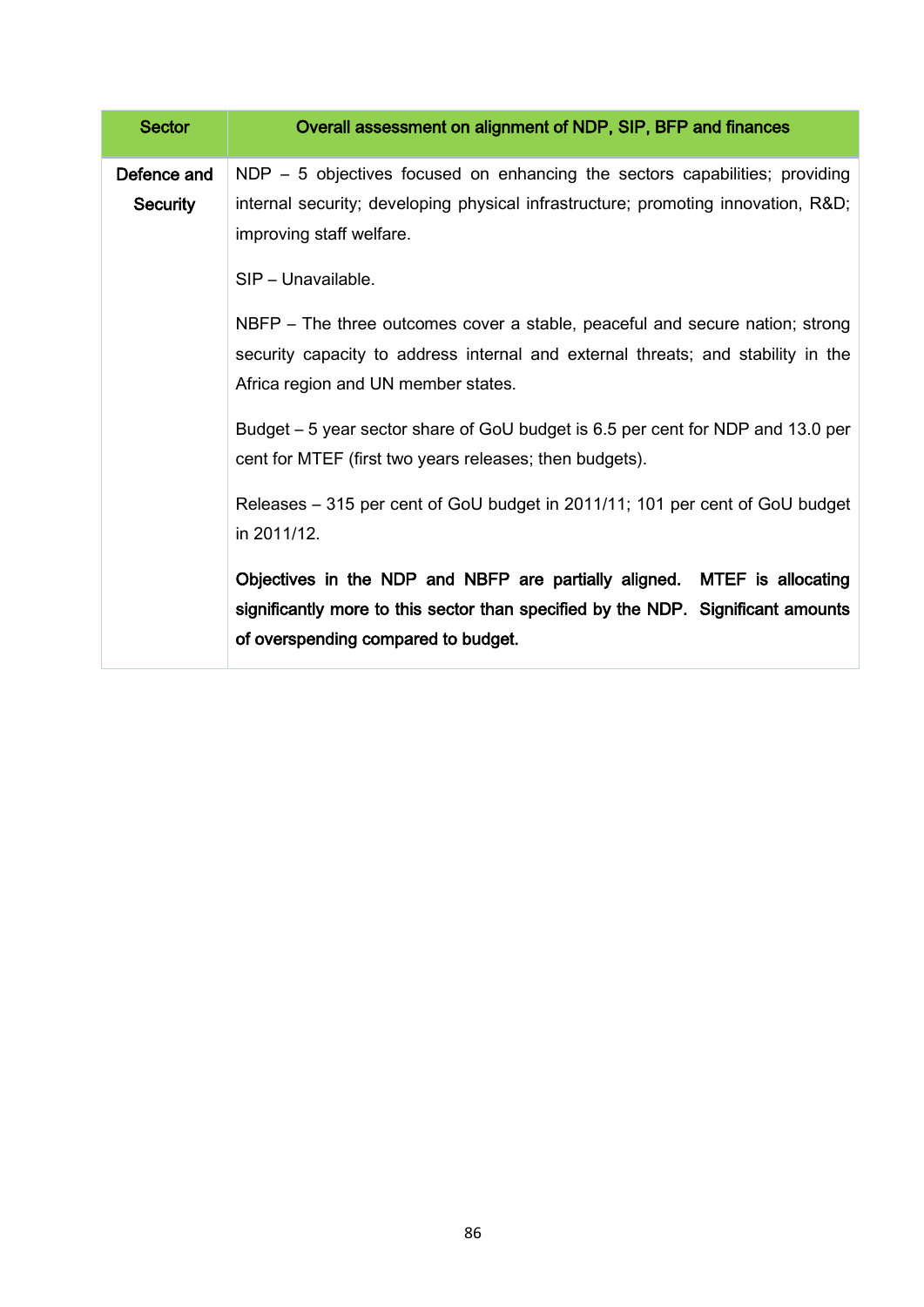| <b>Sector</b>             | Overall assessment on alignment of NDP, SIP, BFP and finances                                                                                                                                                                                                                                                                                                                                                                                                                                                                                                                                                                                                                                                                                                                                                                                                                                                                                                        |
|---------------------------|----------------------------------------------------------------------------------------------------------------------------------------------------------------------------------------------------------------------------------------------------------------------------------------------------------------------------------------------------------------------------------------------------------------------------------------------------------------------------------------------------------------------------------------------------------------------------------------------------------------------------------------------------------------------------------------------------------------------------------------------------------------------------------------------------------------------------------------------------------------------------------------------------------------------------------------------------------------------|
| Justice, Law<br>and Order | NDP – The NDP has 5 objectives relating to promoting the rule of law and due<br>process; fostering a culture of human rights across JLOS institutions; enhancing<br>the access to justice, particularly to the poor and marginalised; reducing the<br>incidence of crime; and enhancing JLOS contribution to economic development.<br>SIP – The JLOS SIP covers the period 2012/13 to 2016/17. There are three<br>outcomes, each with a series of outputs. The outcomes cover the strengthening<br>of the policy, legislative and regulatory framework; access to JLOS services,<br>especially for vulnerable; and observance of human rights and accountability.<br>NBFP – This contains the same three outcomes as the SIP. In line with most<br>other sectors, it also gives a narrative of contribution to the NDP.<br>Budget - 5 year sector share of GoU budget is 4.5 per cent for NDP and 6.2 per<br>cent for MTEF (first two years releases; then budgets). |
|                           | Releases – 117 per cent of GoU budget in 2011/11; 108 per cent of GoU budget<br>in 2011/12.                                                                                                                                                                                                                                                                                                                                                                                                                                                                                                                                                                                                                                                                                                                                                                                                                                                                          |
|                           | Objectives in the NDP, SIP and NBFP are partially aligned. MTEF is allocating<br>significantly more to this sector than specified by the NDP. Large amounts of<br>overspending compared to budget.                                                                                                                                                                                                                                                                                                                                                                                                                                                                                                                                                                                                                                                                                                                                                                   |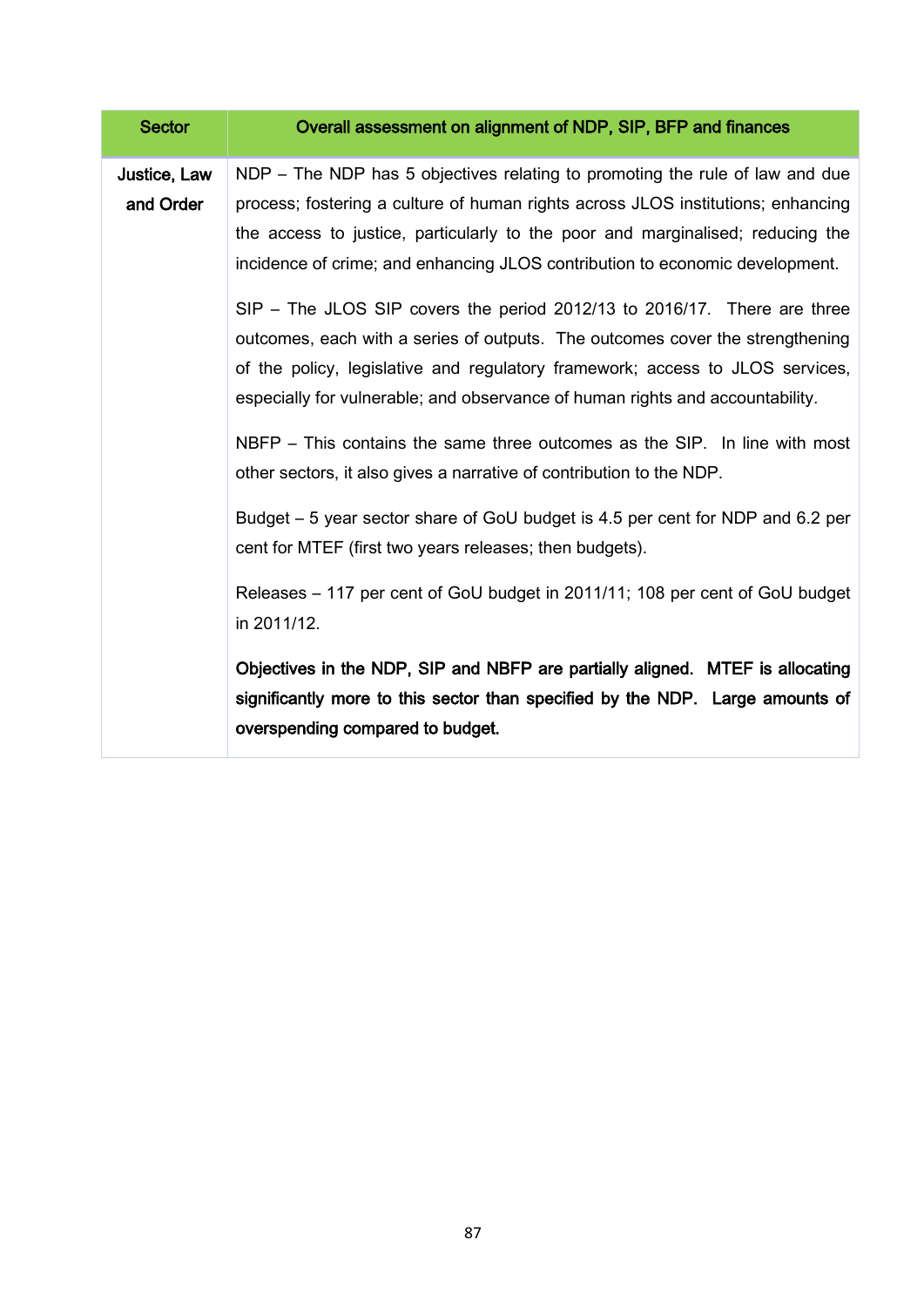| <b>Sector</b>                      | Overall assessment on alignment of NDP, SIP, BFP and finances                                                                                                                                                                                                                                                                                                                                                                              |
|------------------------------------|--------------------------------------------------------------------------------------------------------------------------------------------------------------------------------------------------------------------------------------------------------------------------------------------------------------------------------------------------------------------------------------------------------------------------------------------|
| <b>Public Sector</b><br>Management | NDP - The NDP has 7 objectives, including ones related to strengthening the<br>policy, legal and regulatory framework; rationalising public sector institutions;<br>strengthening human resource capacity; enhancing the performance of the public<br>sector; ensuring plans are sensitive to the plight of special interest groups;<br>ensuring the effective implementation of the NDP; and coordinating cross-<br>sectoral initiatives. |
|                                    | SIP – The PSM SIP covers the period 2011/12 to 2015/16. It contains 12<br>objectives on page 75 in a section which refers extensively to the NDP, but which<br>do not fully align to what is written in the NDP. This is mainly because the PSM<br>SIP makes a broader assessment of PSM than that contained in the NDP (which<br>breaks some elements down into other sectors in the egg concept).                                        |
|                                    | NBFP – The same 7 objectives as the NDP are listed in the latest NBFP. These<br>are then turned into three outcomes related to highly skilled and professional<br>workforce; integration of member states into the EAC; and mechanisms to<br>harmonise planning, budgeting and monitoring at national and local levels.<br>Budget – 5 year sector share of GoU budget is 7.5 per cent for NDP and 9.6 per                                  |
|                                    | cent for MTEF (first two years releases; then budgets).<br>Releases - 89 per cent of GoU budget in 2011/11; 65 per cent of GoU budget in<br>2011/12.                                                                                                                                                                                                                                                                                       |
|                                    | Objectives in the NDP and NBFP are strongly aligned. MTEF is allocating<br>significantly more to this sector than specified by the NDP. Significant amounts<br>of funding remain unspent.                                                                                                                                                                                                                                                  |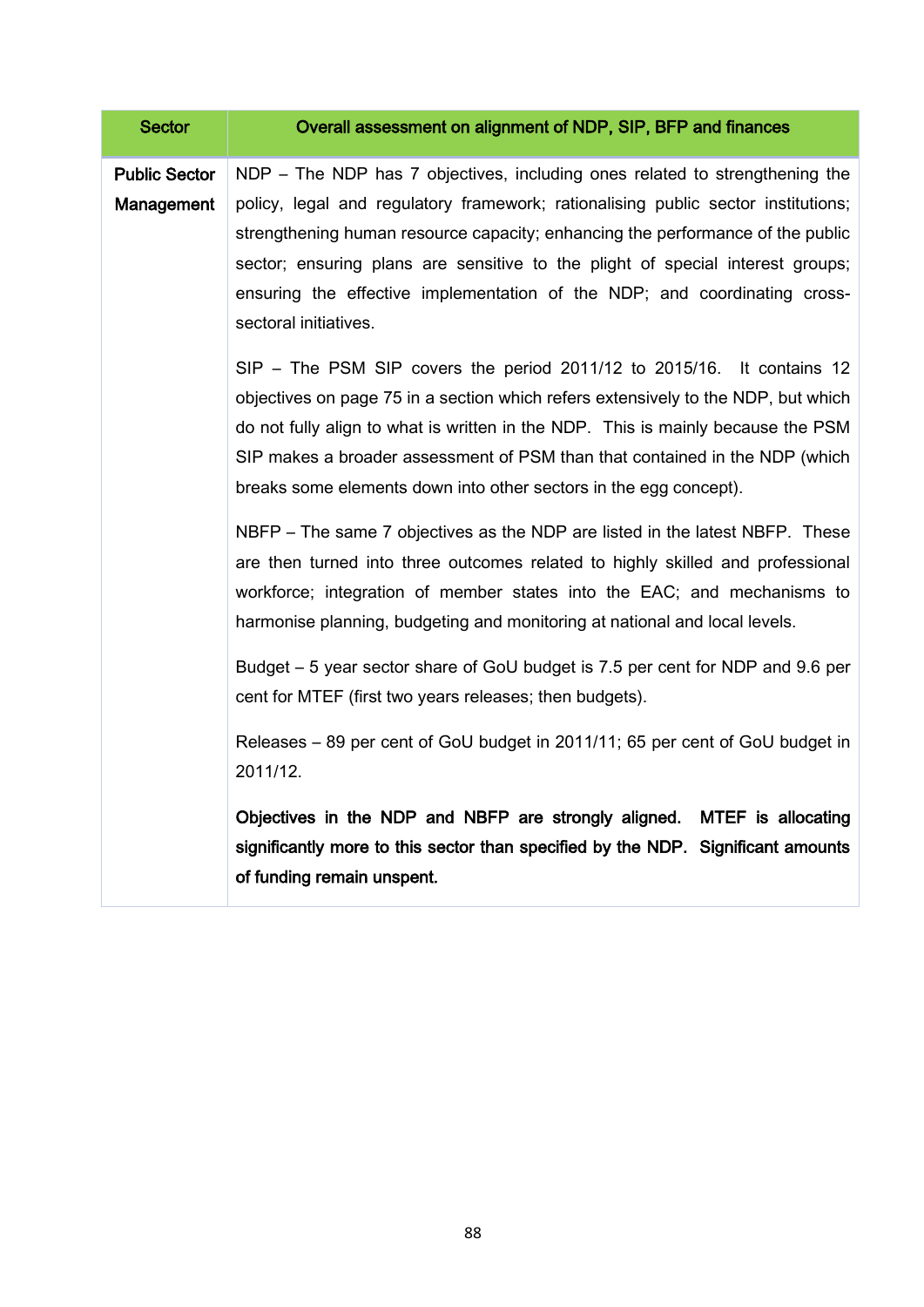| <b>Sector</b>       | Overall assessment on alignment of NDP, SIP, BFP and finances                                                                                                                                                                                                                      |
|---------------------|------------------------------------------------------------------------------------------------------------------------------------------------------------------------------------------------------------------------------------------------------------------------------------|
| Account-<br>ability | NDP – 5 objectives covering enhancing VFM in use of public funds;<br>strengthening the demand for service accountability; fostering compliance for<br>better governance; promoting research; enhancing the sector contribution to<br>growth and development.<br>SIP - Unavailable. |
|                     | NBFP – Outcomes relate to formulation and monitoring of credible budgets for<br>service delivery; compliance with accountability policies and service delivery<br>standards; and contribution to economic growth and development.                                                  |
|                     | Budget – 5 year sector share of GoU budget is 6.2 per cent for NDP and 5.2 per<br>cent for MTEF (first two years releases; then budgets).                                                                                                                                          |
|                     | Releases – 70 per cent of GoU budget in 2011/11; 69 per cent of GoU budget in<br>2011/12.                                                                                                                                                                                          |
|                     | Objectives in the NDP and NBFP are partially aligned. MTEF is allocating less to<br>this sector than specified by the NDP. Significant amounts of funding remain<br>unspent.                                                                                                       |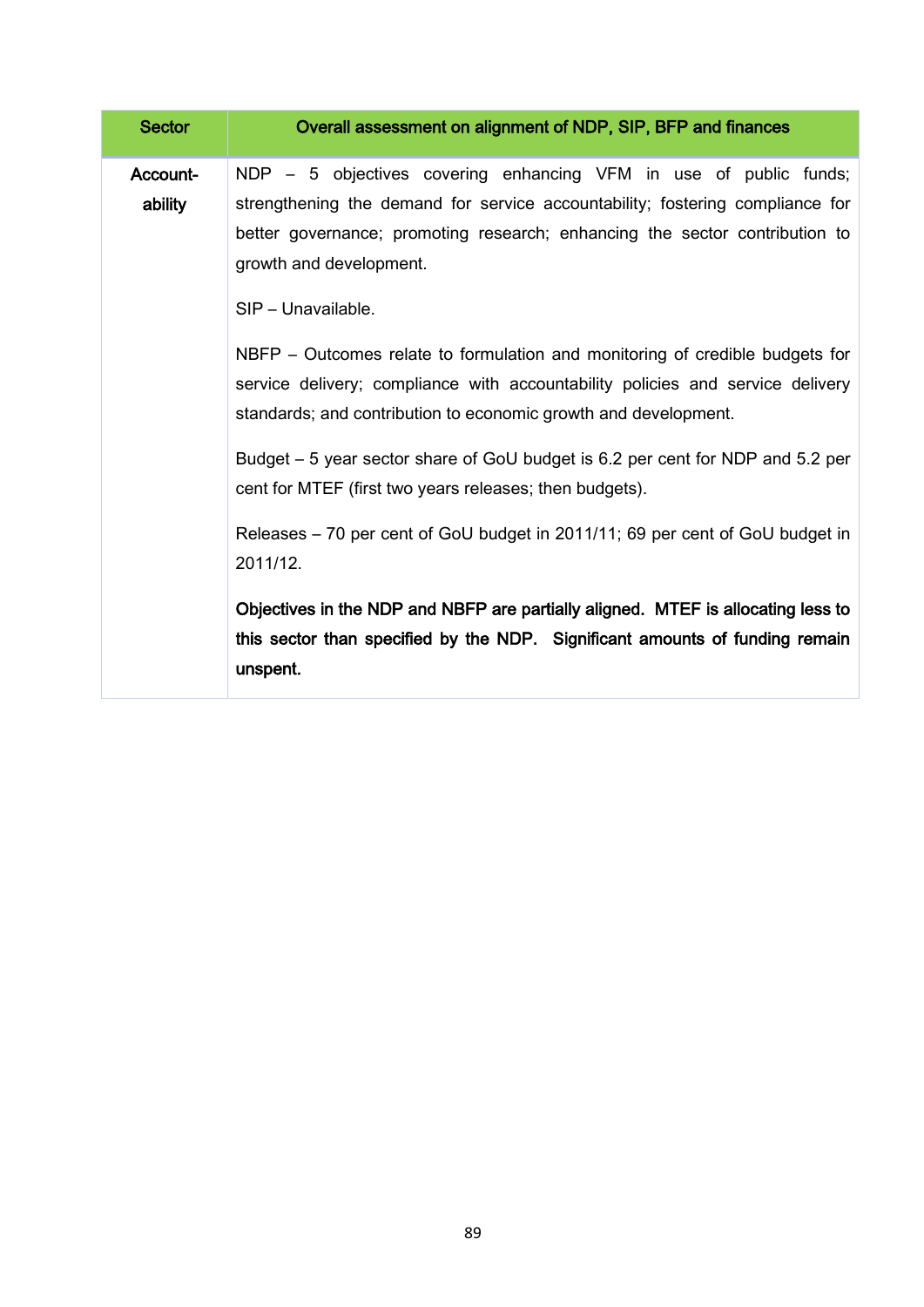| <b>Sector</b> | Overall assessment on alignment of NDP, SIP, BFP and finances                                                                                                                                                                                                                                                                                                                                     |
|---------------|---------------------------------------------------------------------------------------------------------------------------------------------------------------------------------------------------------------------------------------------------------------------------------------------------------------------------------------------------------------------------------------------------|
| Legislature   | NDP - This has three objectives which cover ensuring effective legislation;<br>enhancing effective representation of people's views in legislation and policy<br>making; and strengthening the oversight function of parliament over the<br>executive.                                                                                                                                            |
|               | SIP – The latest strategic plan for parliament covers the period 2012 to 2017. It<br>contains 6 strategic objectives which relate to stronger institutional capacity of<br>parliament; increased public involvement; stronger parliamentary accountability;<br>contribution to equitable and sustainable development; participation in<br>international engagements; and expanded physical space. |
|               | NBFP – The three outcomes relate to increased efficiency in passing legislation;<br>effective representation of people in the formation of legislation and policy; and<br>stronger parliamentary oversight.                                                                                                                                                                                       |
|               | Budget – 5 year sector share of GoU budget is 1.5 per cent for NDP and 2.4 per<br>cent for MTEF (first two years releases; then budgets).                                                                                                                                                                                                                                                         |
|               | Releases - 97 per cent of GoU budget in 2011/11; 156 per cent of GoU budget in<br>2011/12.                                                                                                                                                                                                                                                                                                        |
|               | Objectives in the NDP and NBFP are strongly aligned. MTEF is allocating<br>significantly more to this sector than specified by the NDP. Significant amounts<br>of overspending compared to budget.                                                                                                                                                                                                |